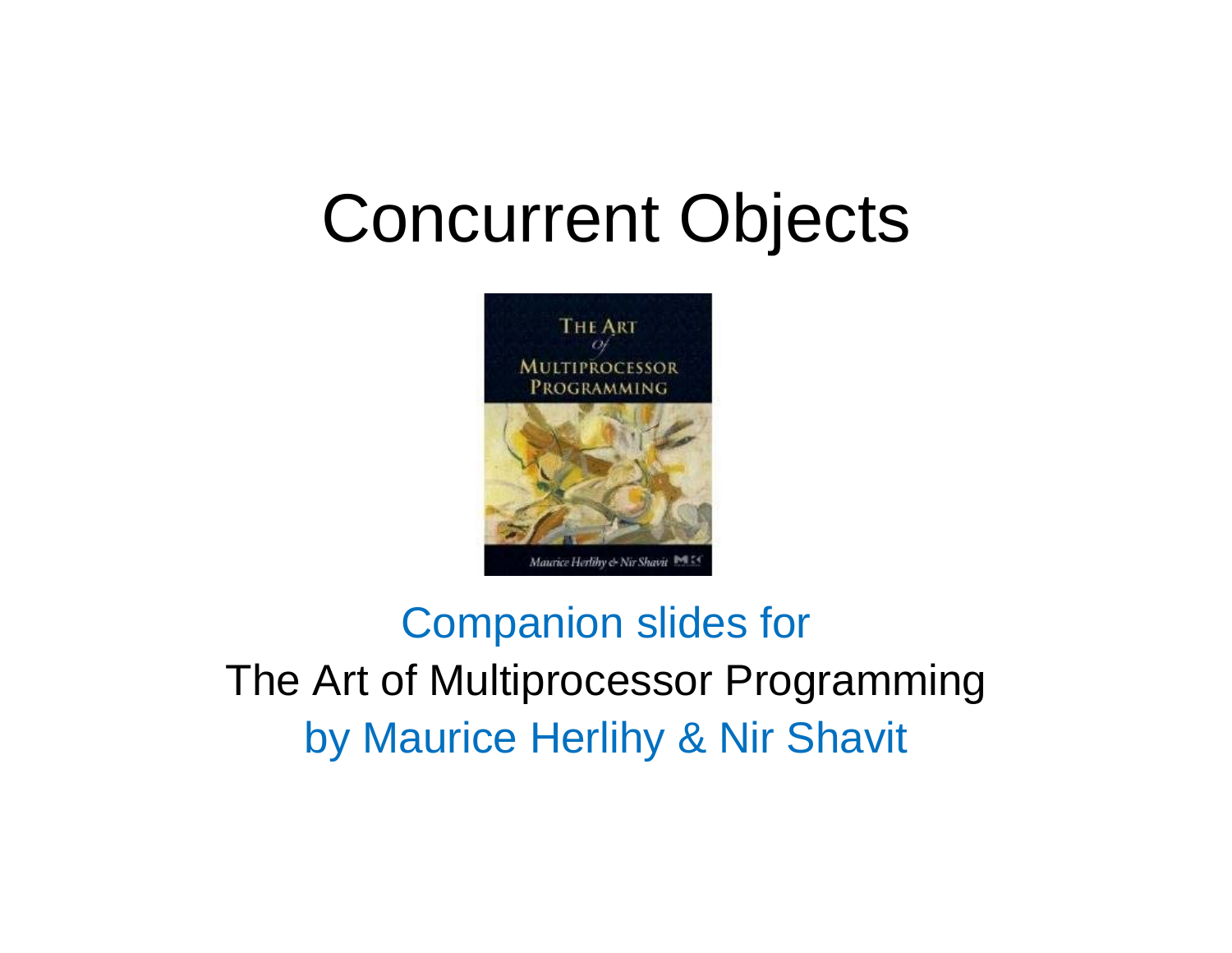### Concurrent Computation

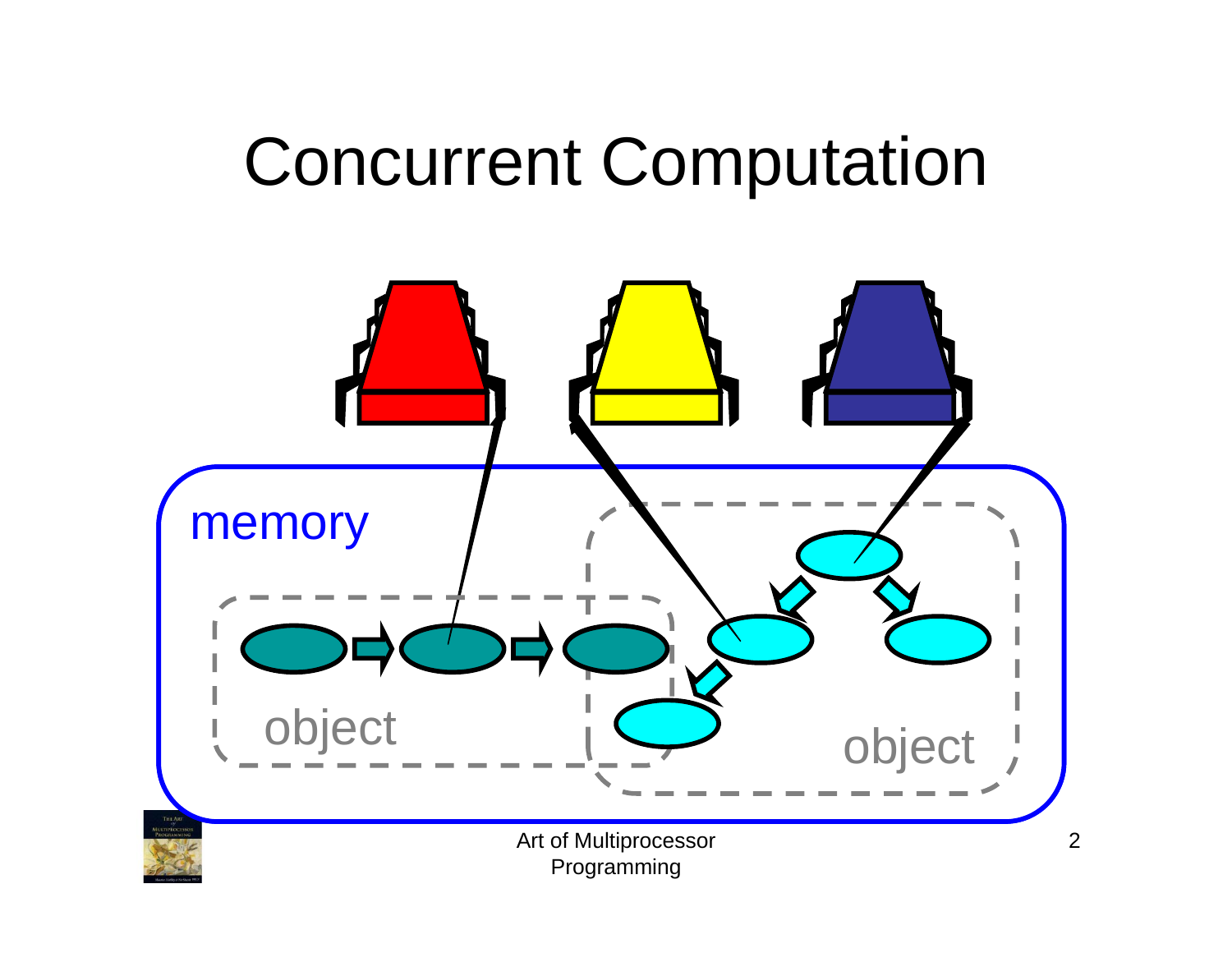# **Objectivism**

- What is a concurrent object?
	- How do we **describe** one?
	- $\mathcal{L}_{\mathcal{A}}$ How do we **implement** one?
	- $\mathcal{L}_{\mathcal{A}}$  , and the set of the set of the set of the set of the set of the set of the set of the set of the set of the set of the set of the set of the set of the set of the set of the set of the set of the set of th How do we **tell if we're right**?

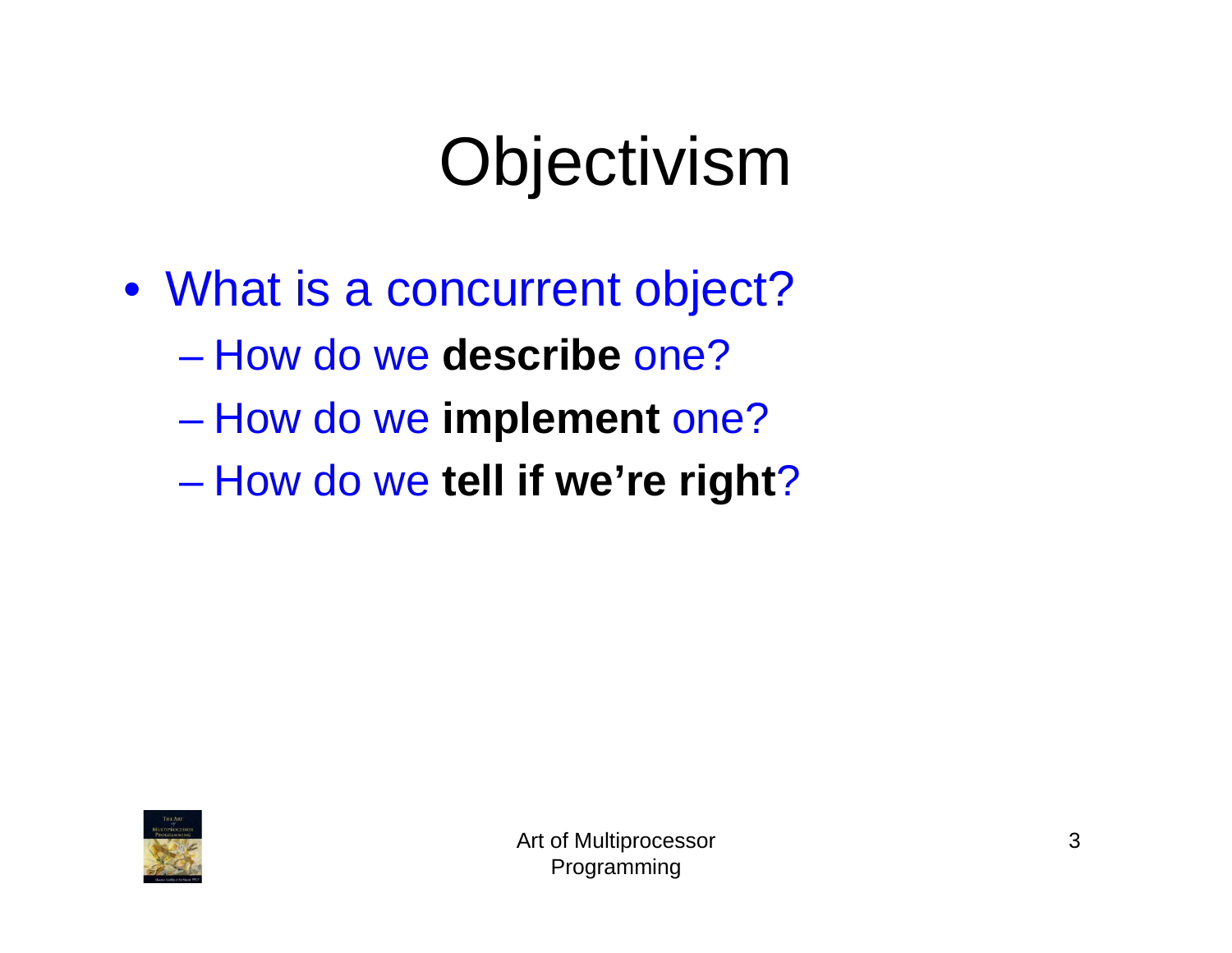# **Objectivism**

• What is a concurrent object? – How do we **describe** one?

 $\mathcal{L}_{\mathcal{A}}$  , and the set of the set of the set of the set of the set of the set of the set of the set of the set of the set of the set of the set of the set of the set of the set of the set of the set of the set of th How do we **tell if we're right**?

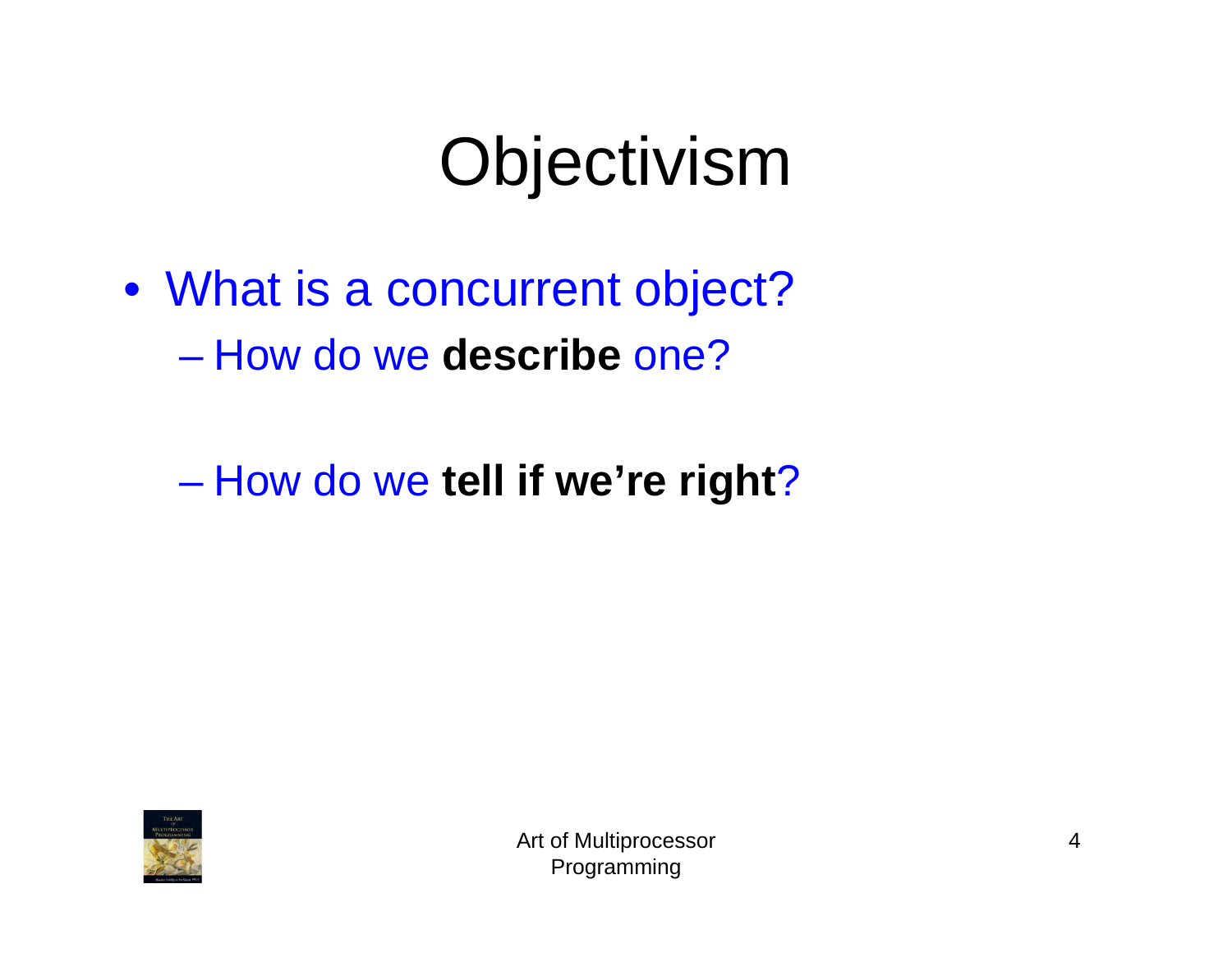### FIFO Queue: Enqueue Method



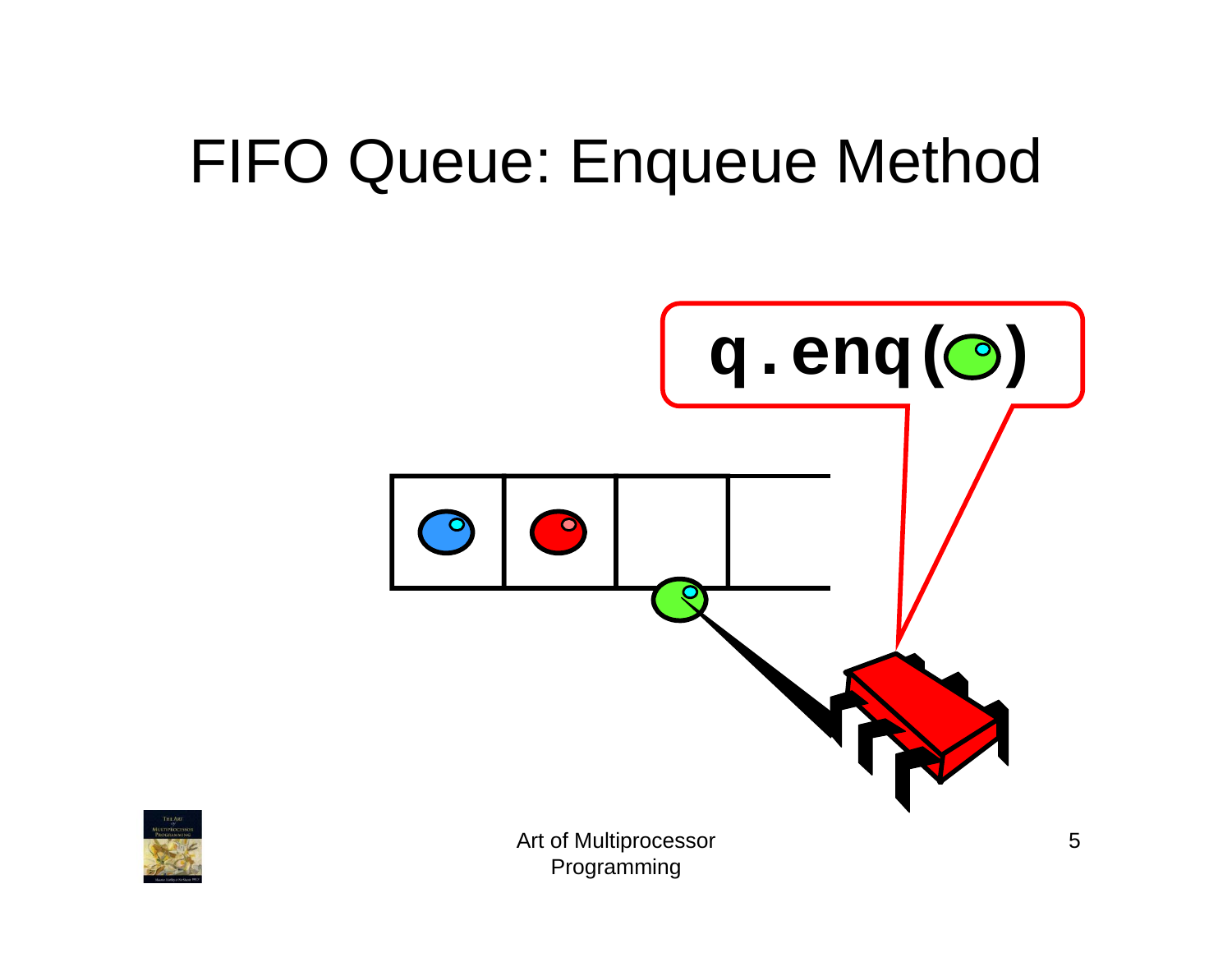#### **FIFO Queue: Dequeue Method**



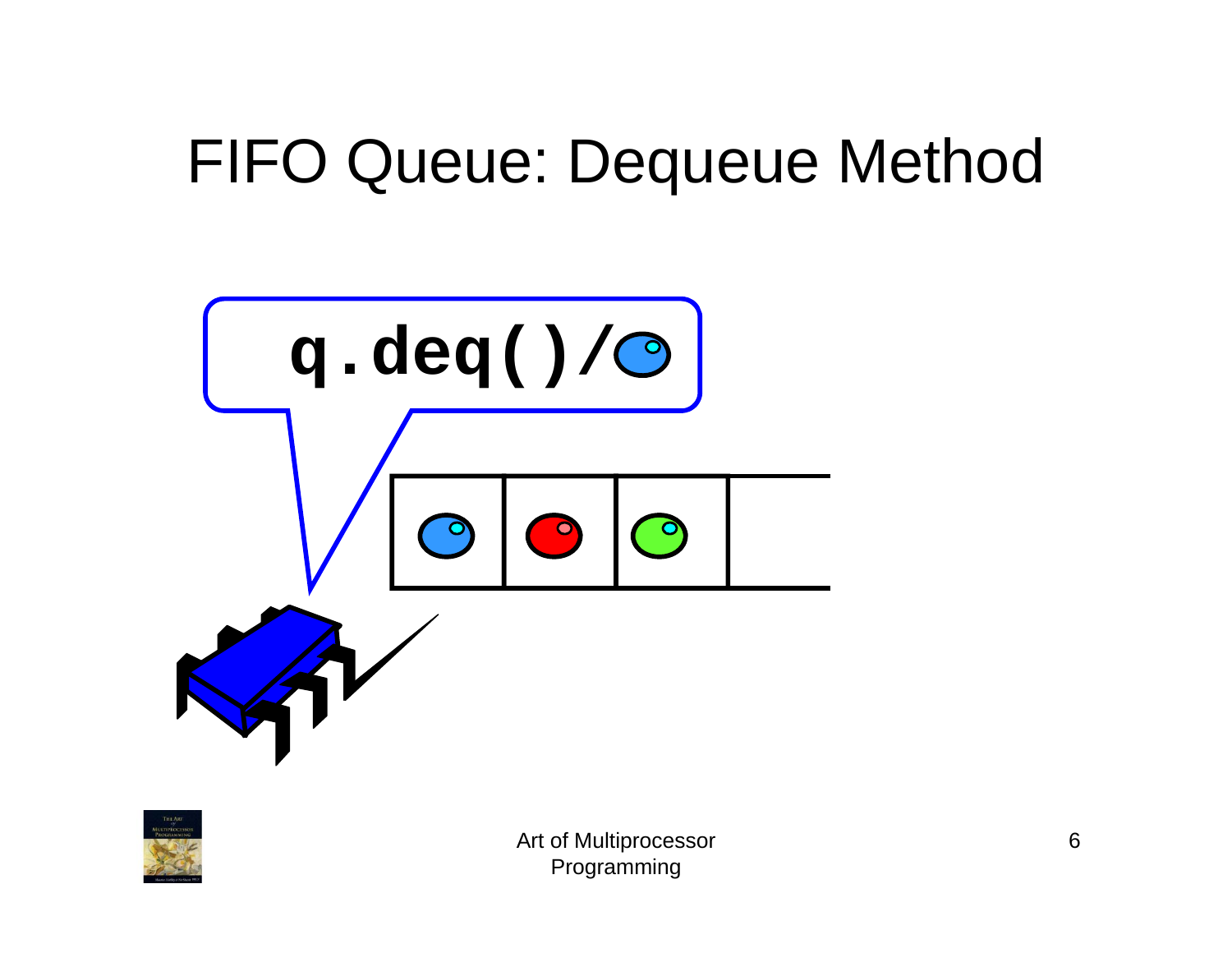#### Lock-Based Queue





Programming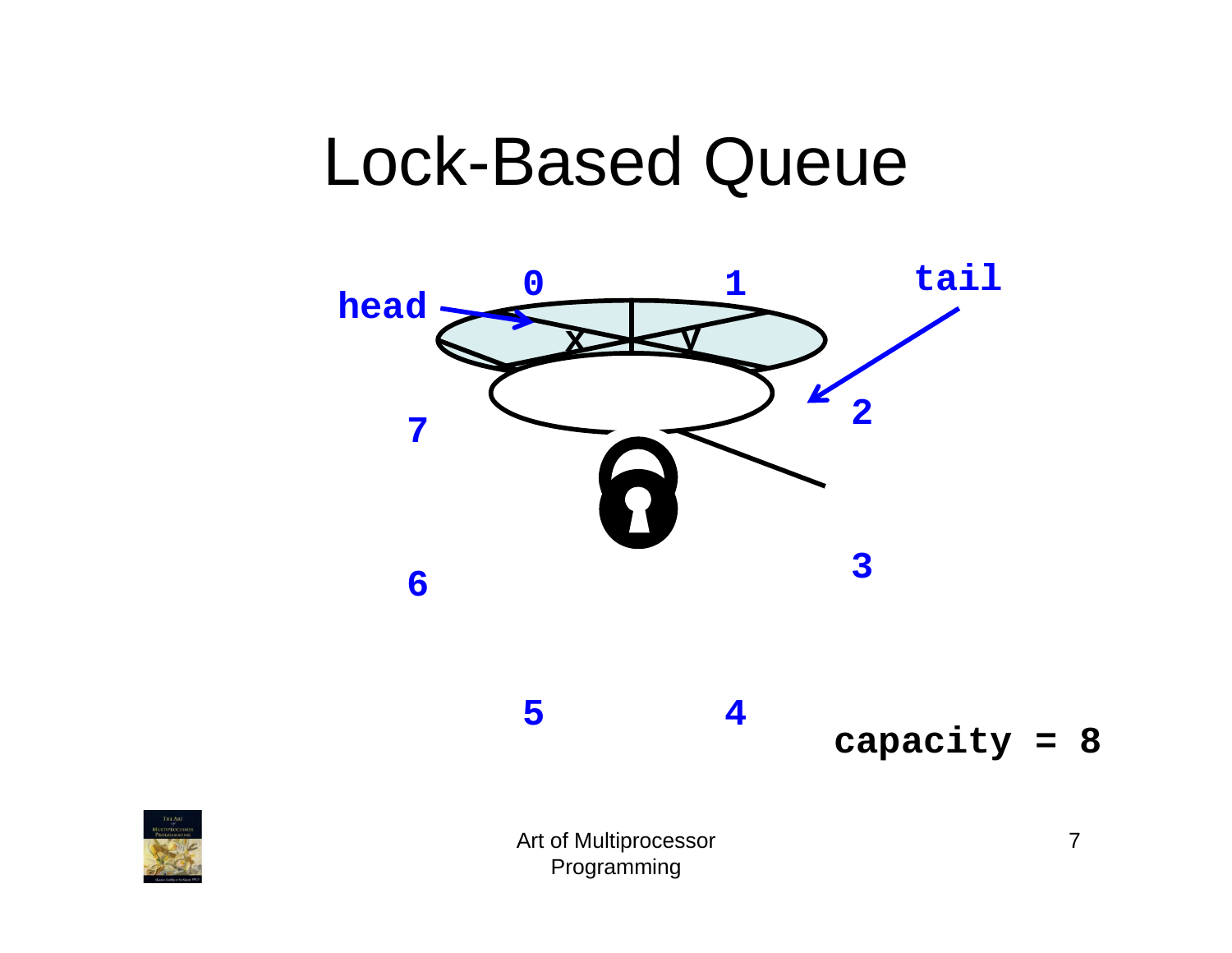#### Lock-Based Queue



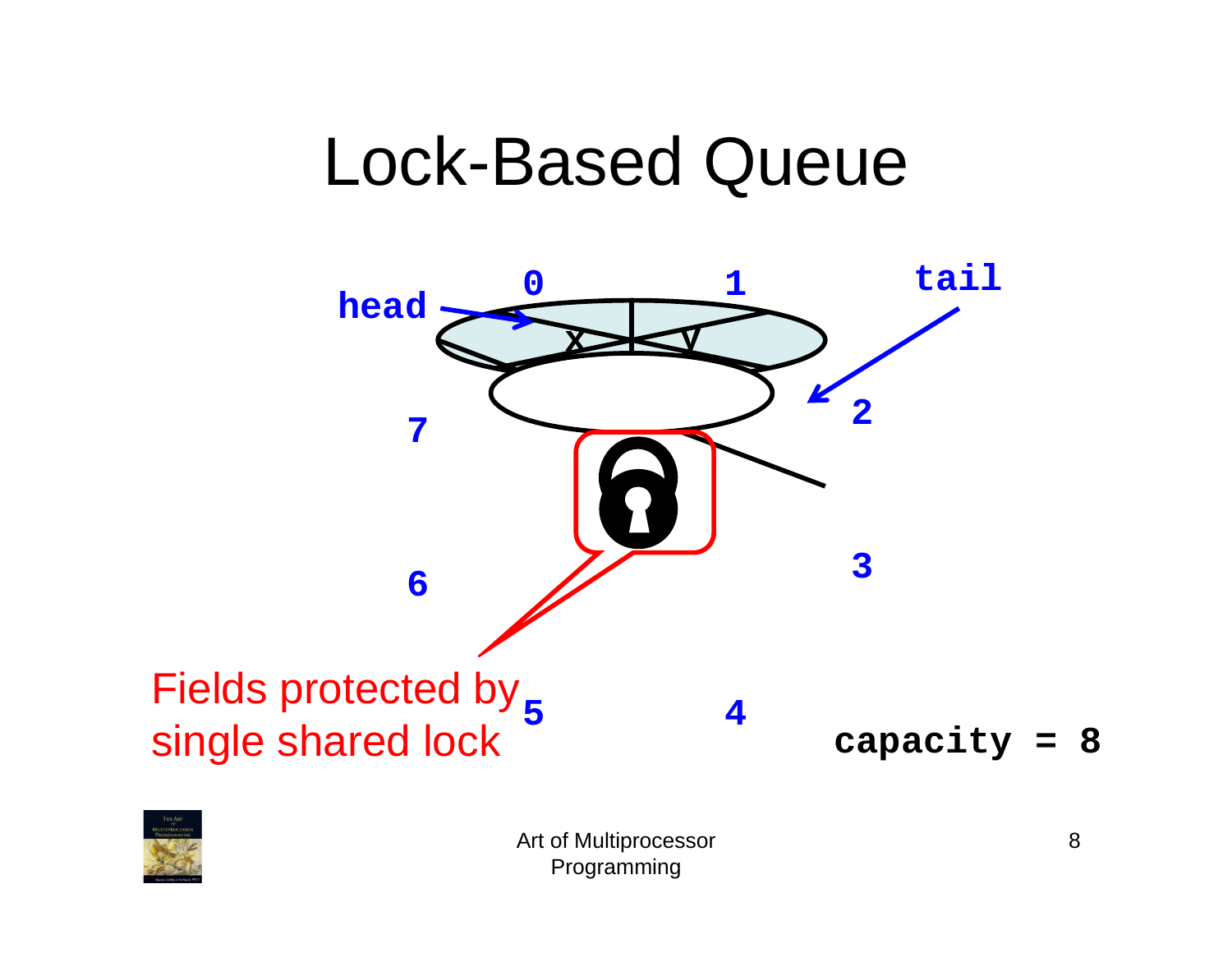### A Lock-Based Queue



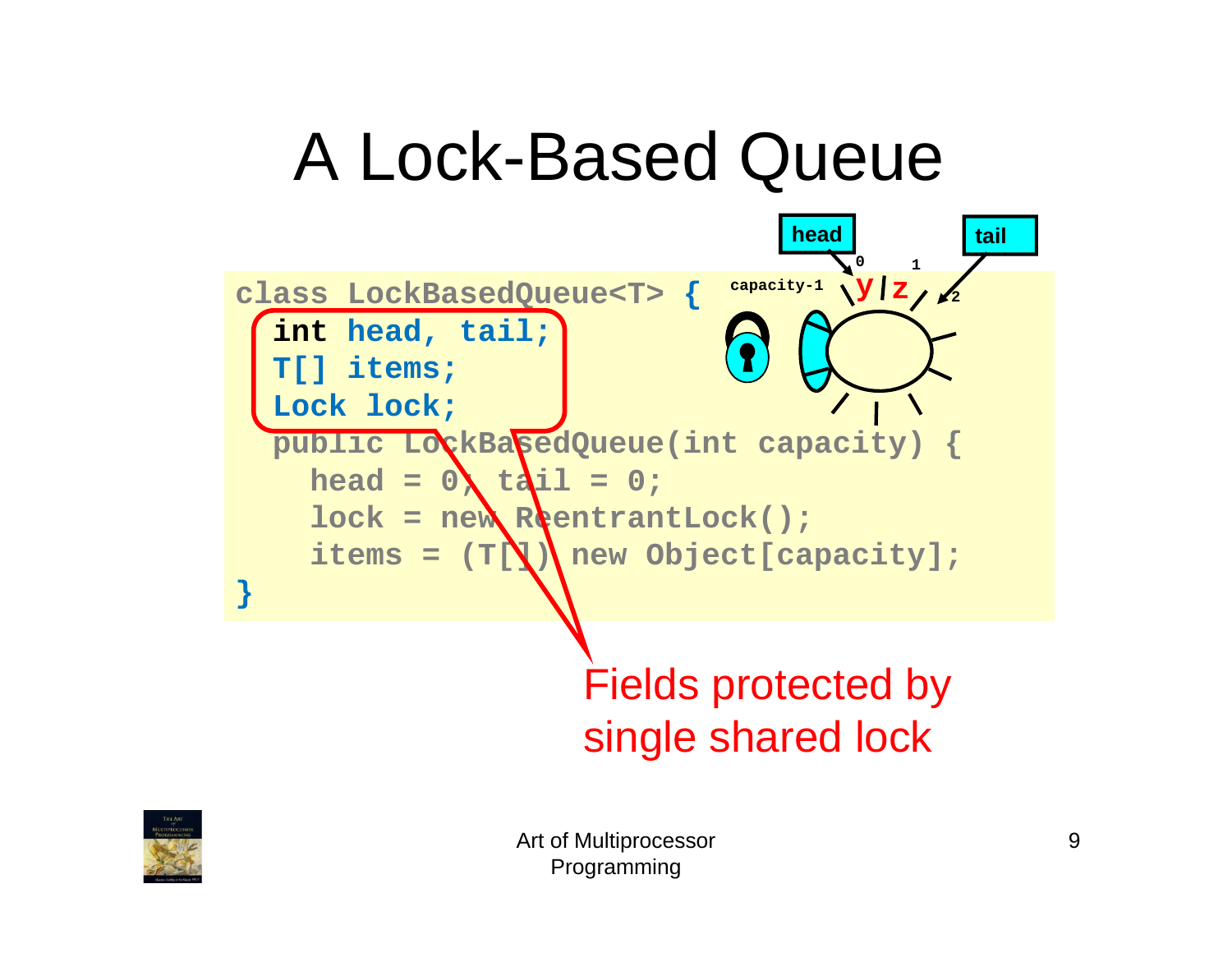### Lock-Based Queue



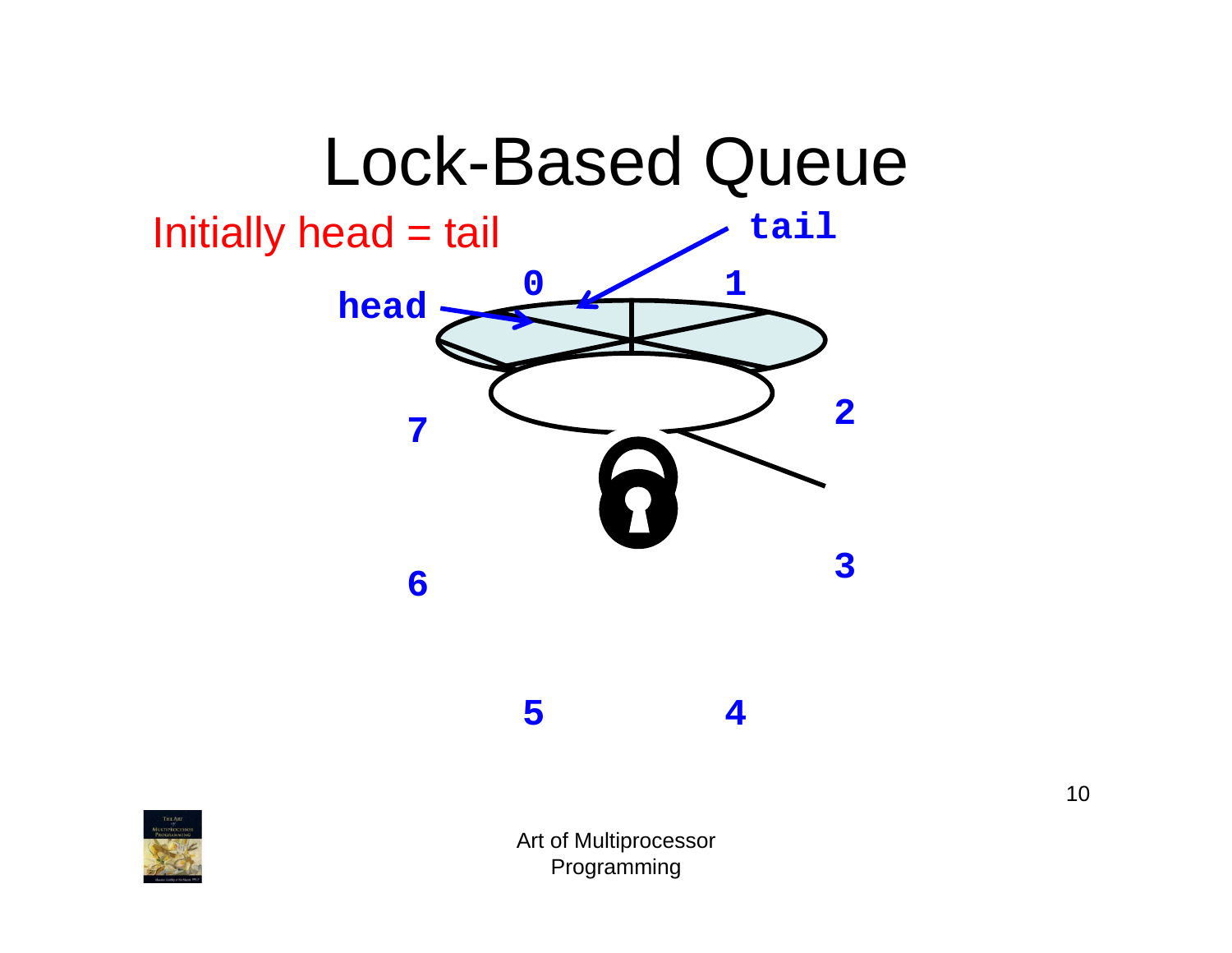### A Lock-Based Queue



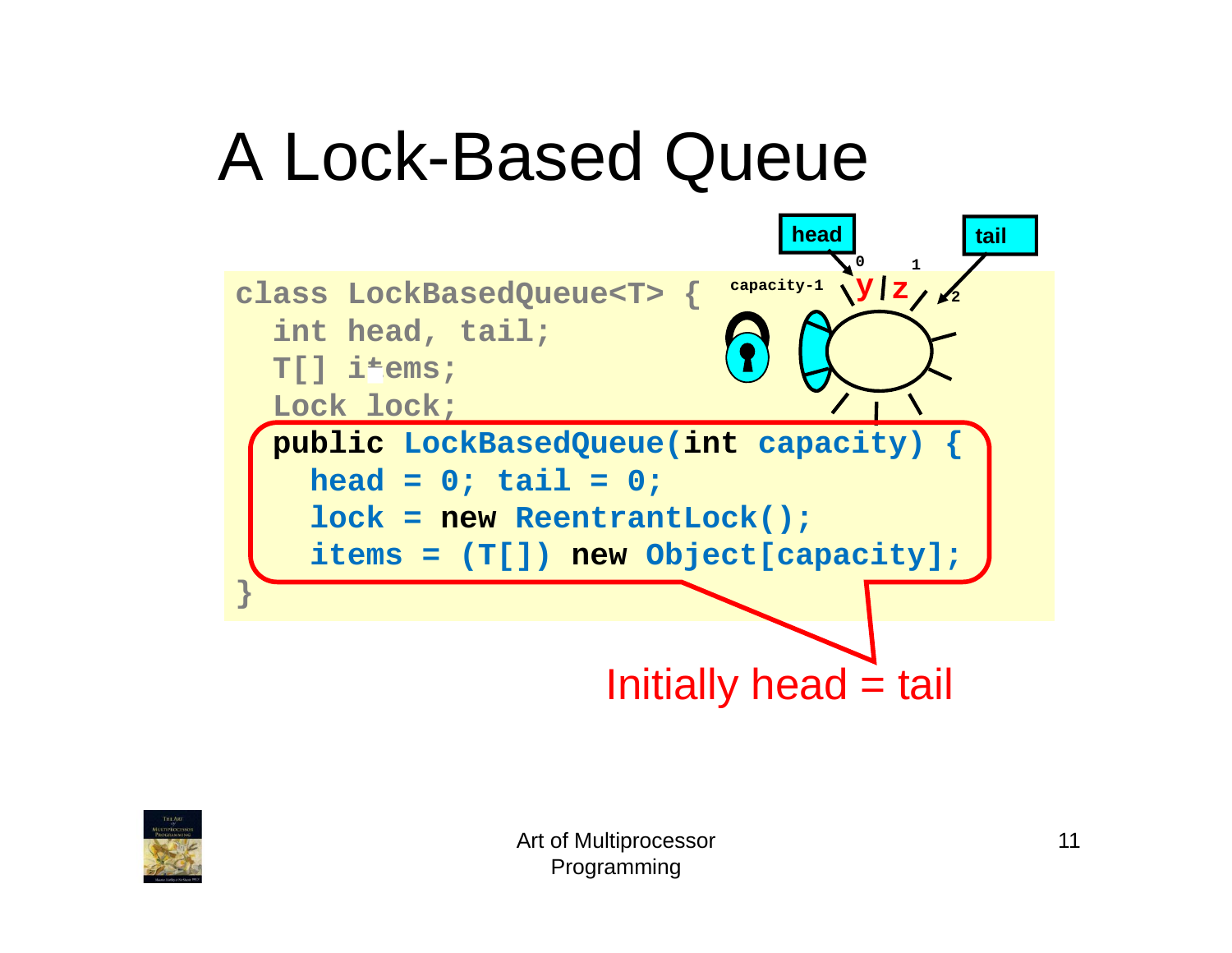#### Lock-Based deq()



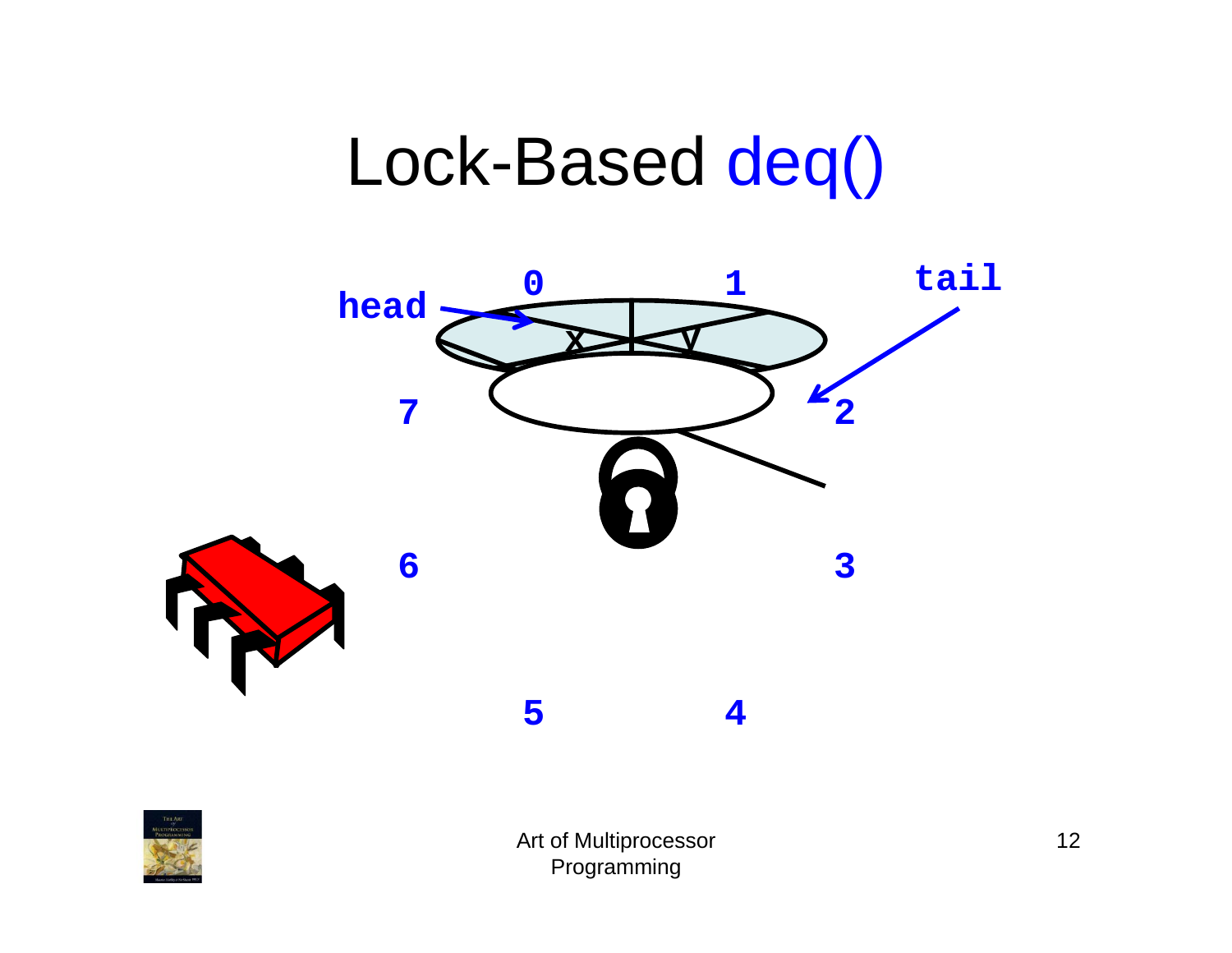#### **Acquire Lock**



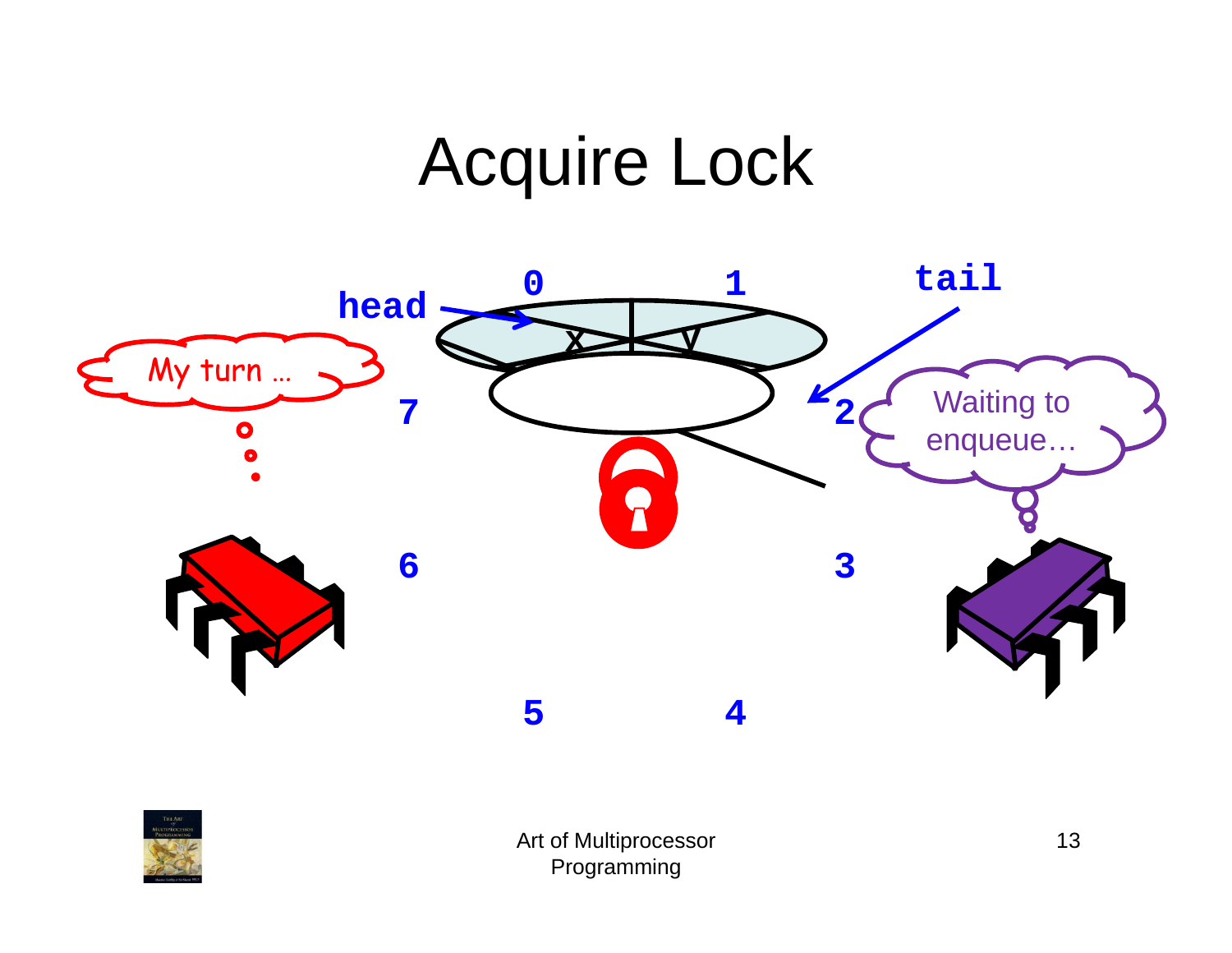

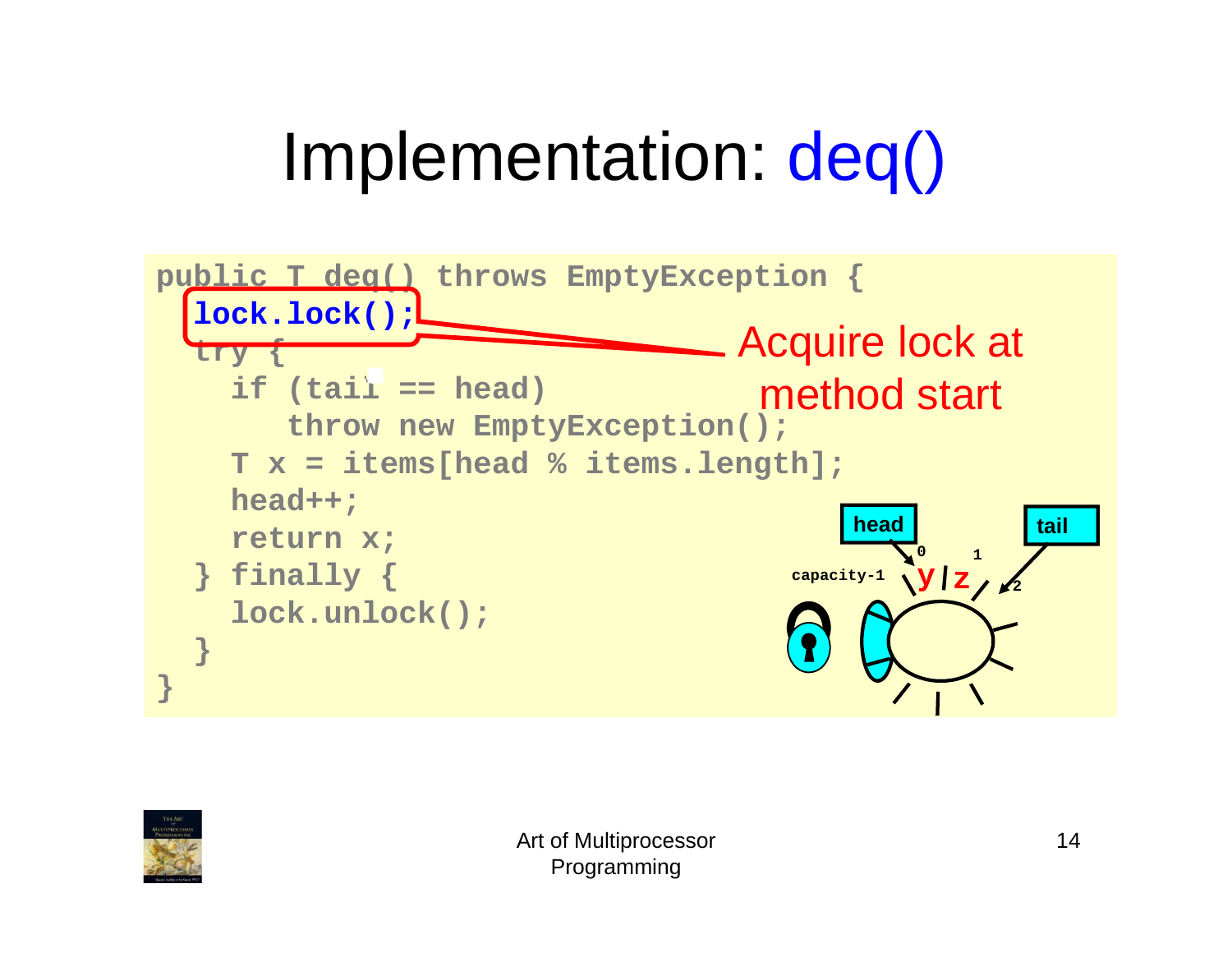

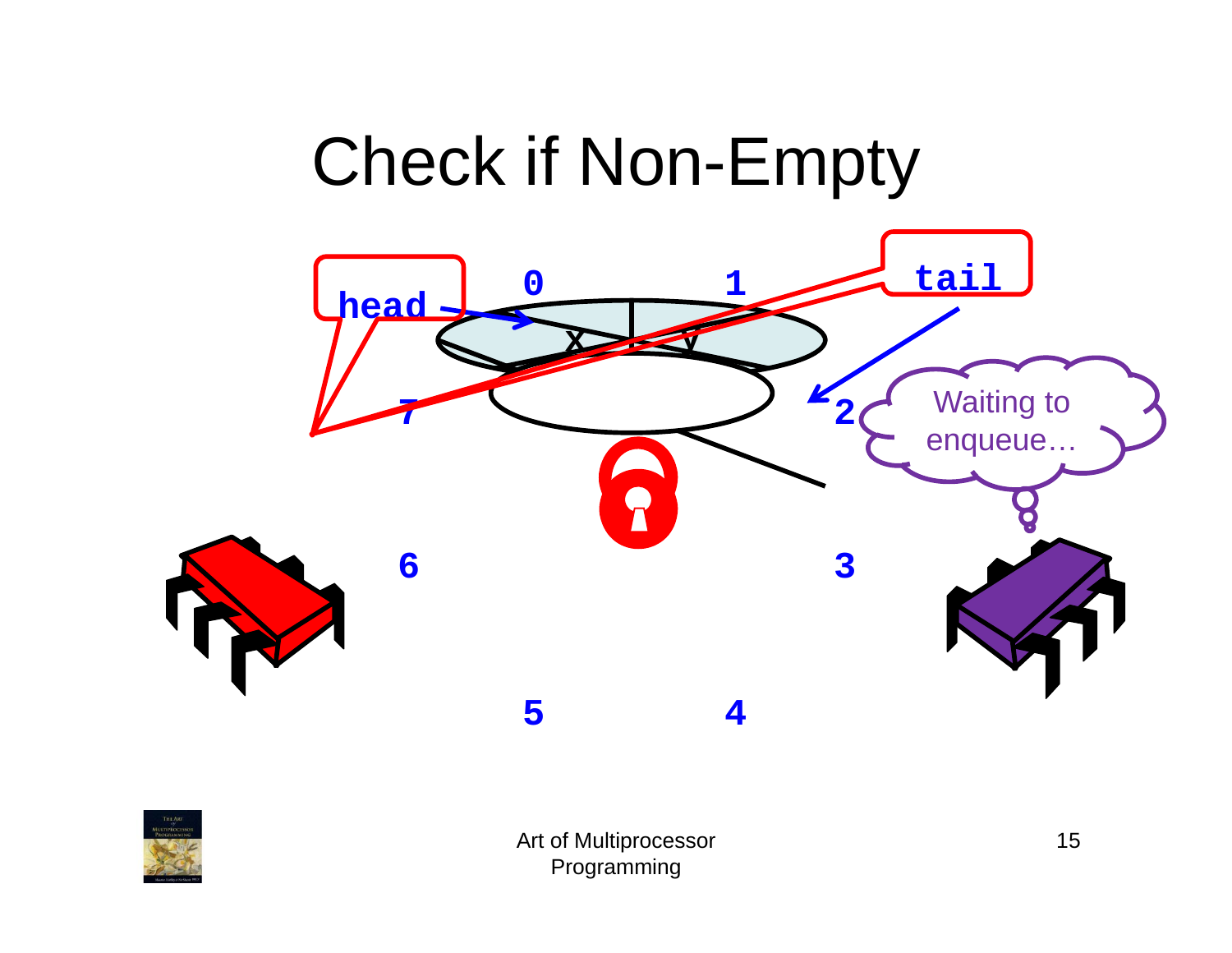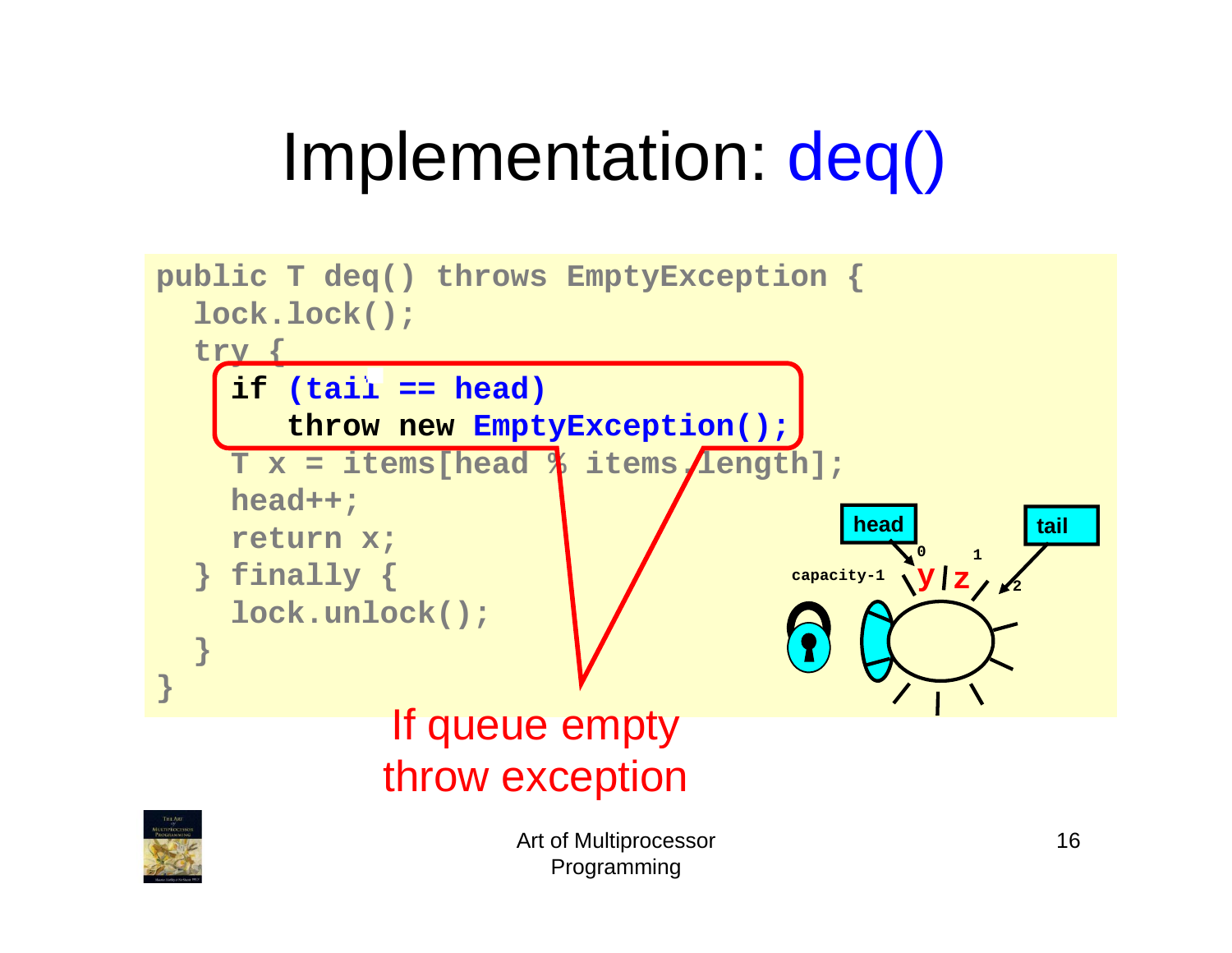

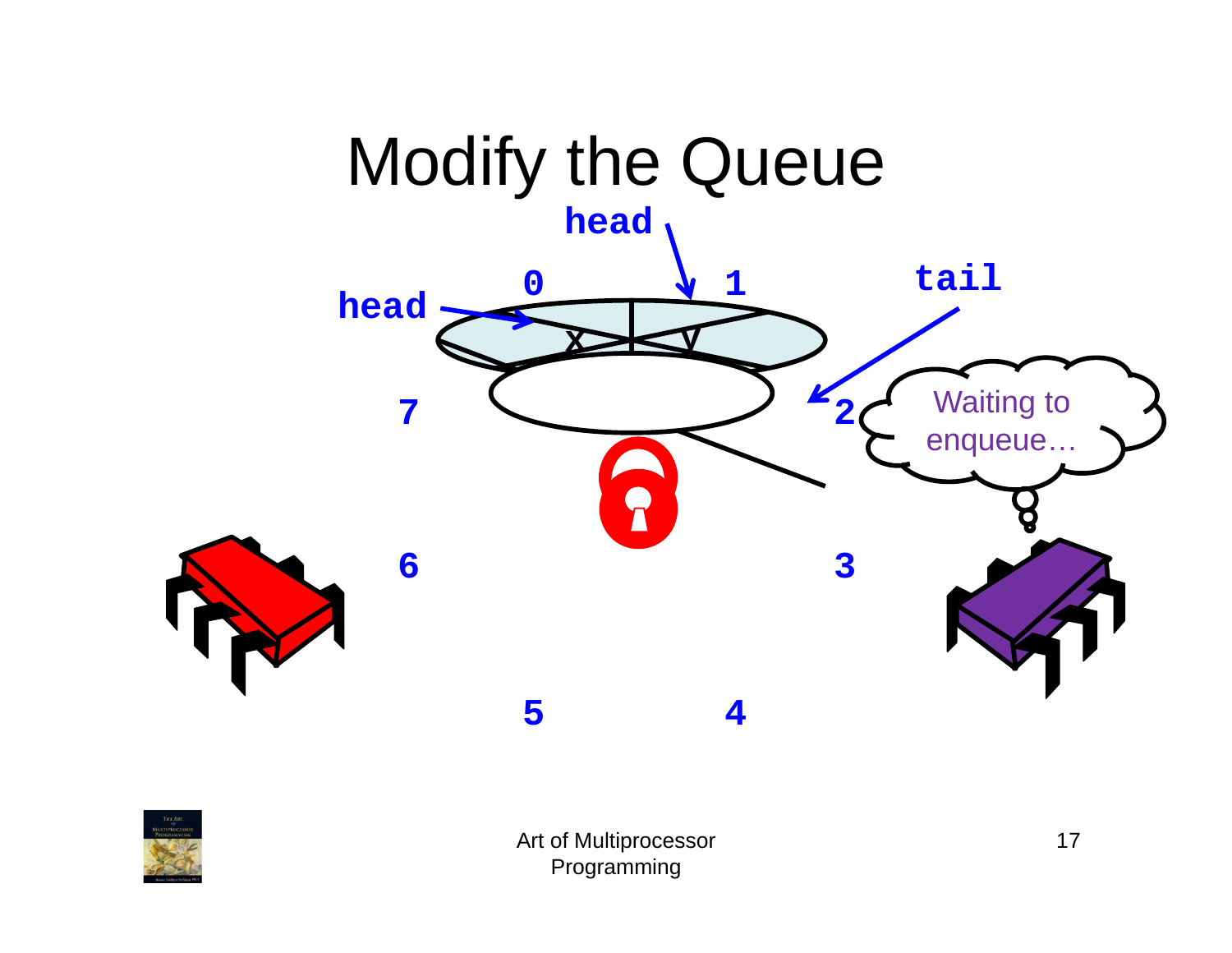

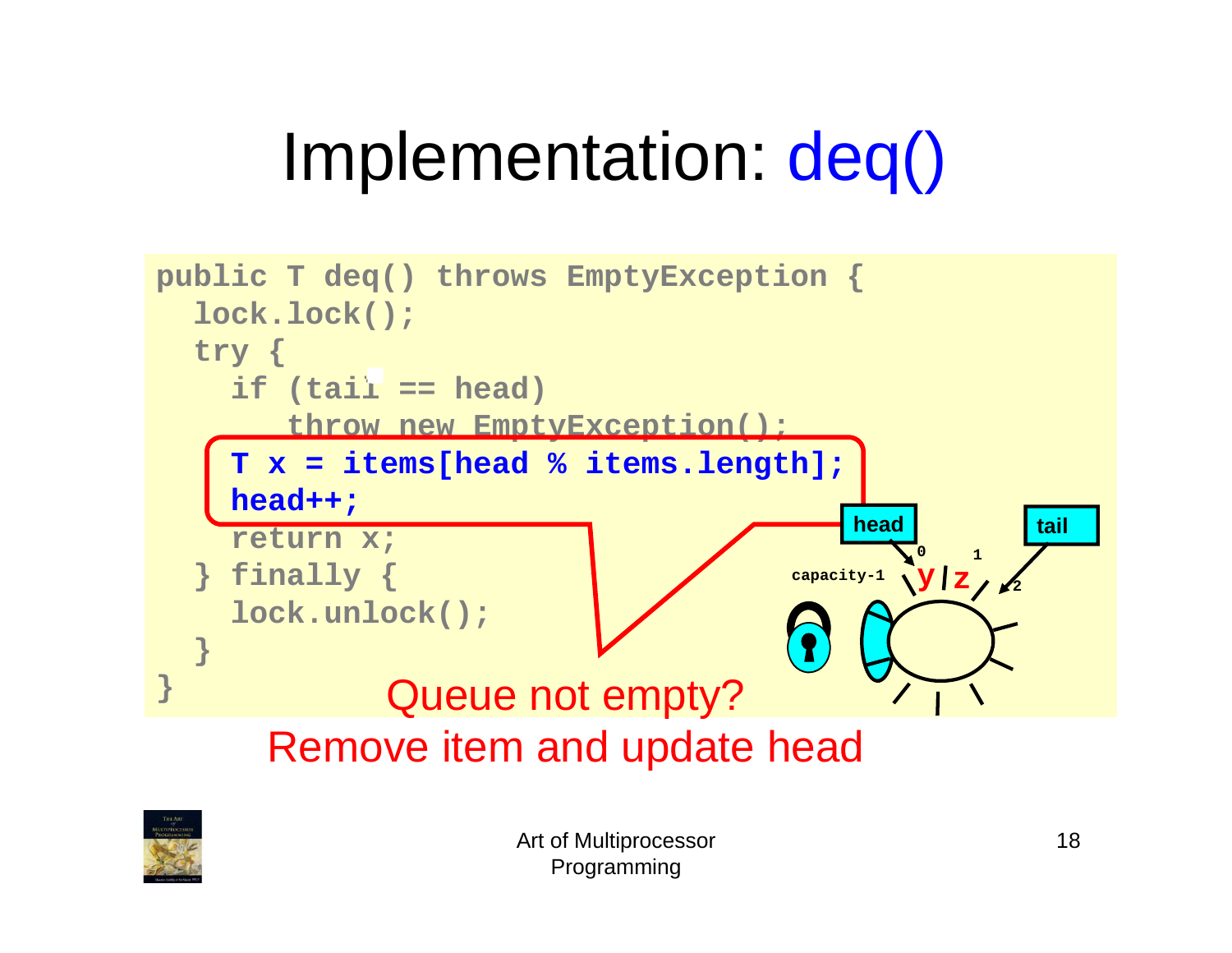

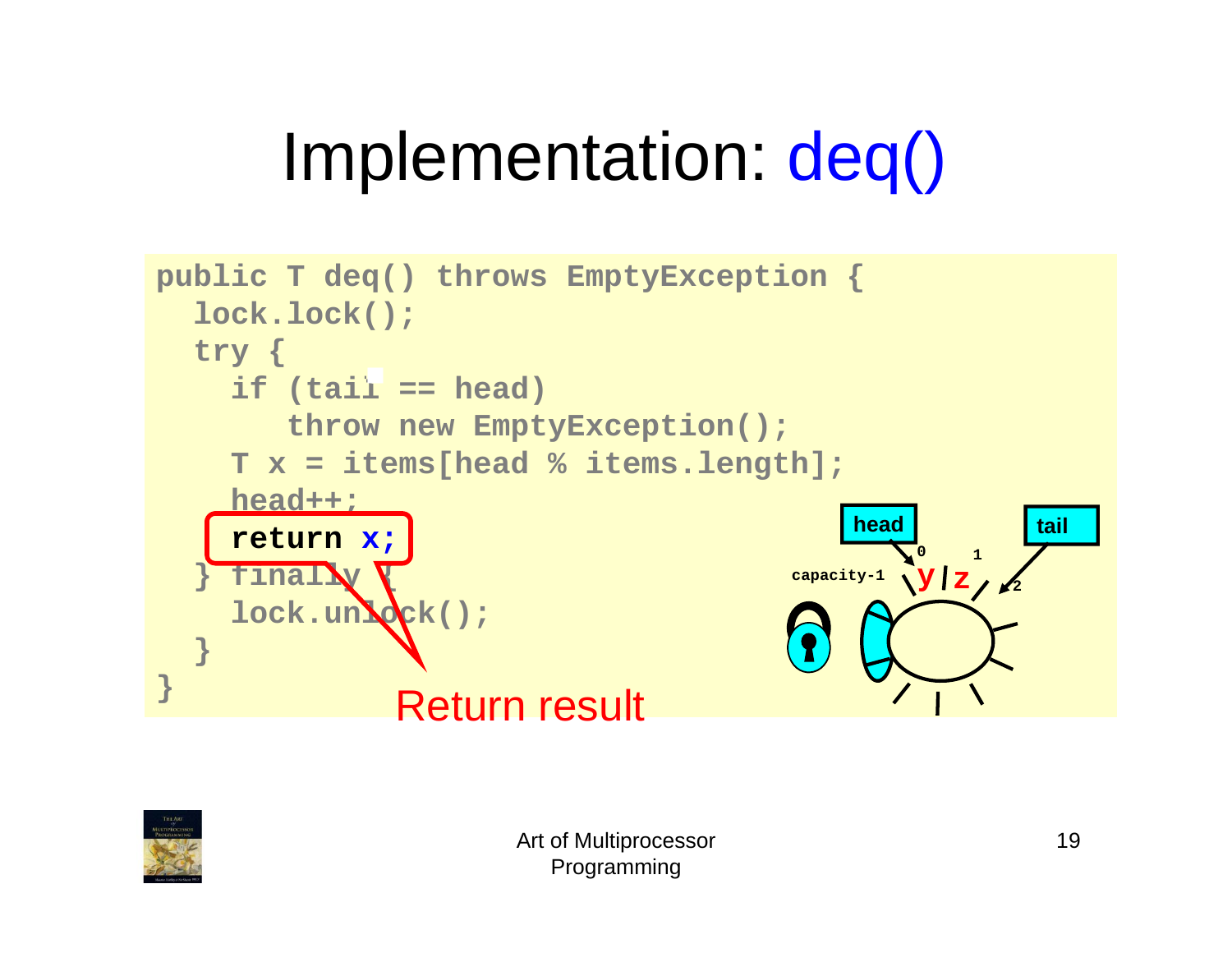

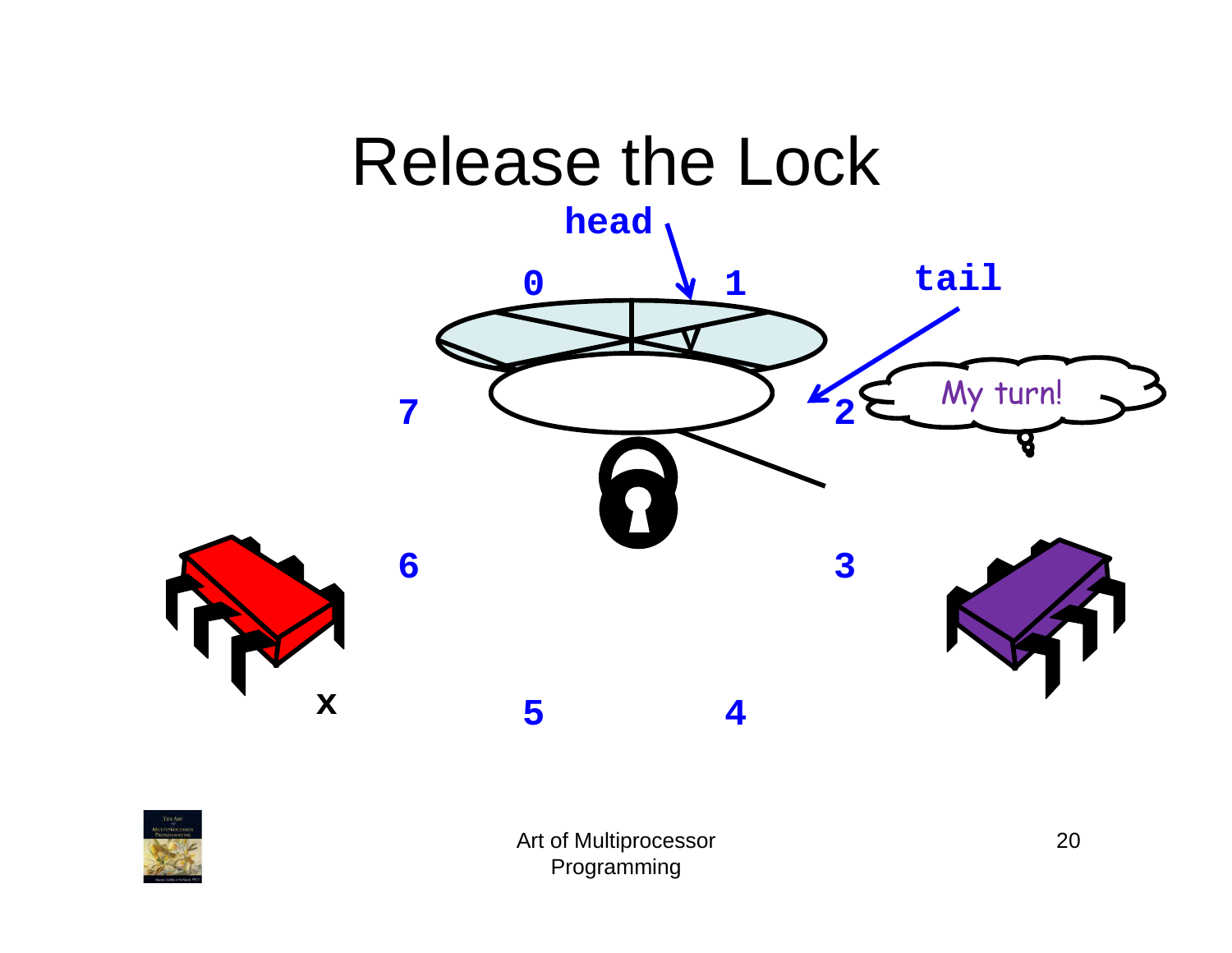```
public T deq() throws EmptyException {
  lock.lock(); 
  try { 
     if (tail == head) 
         throw new EmptyException(); 
     T x = items[head % items.length]; 
     head++; 
     return x; 
  } finally 
{
     lock.unlock(); 
   } 
} 
                         Art of Multiprocessor 
                                                              21Release lock no 
                 matter what!
                                                     0 1\overline{\mathbf{y}} z \overline{\mathbf{z}}head tail
```
Programming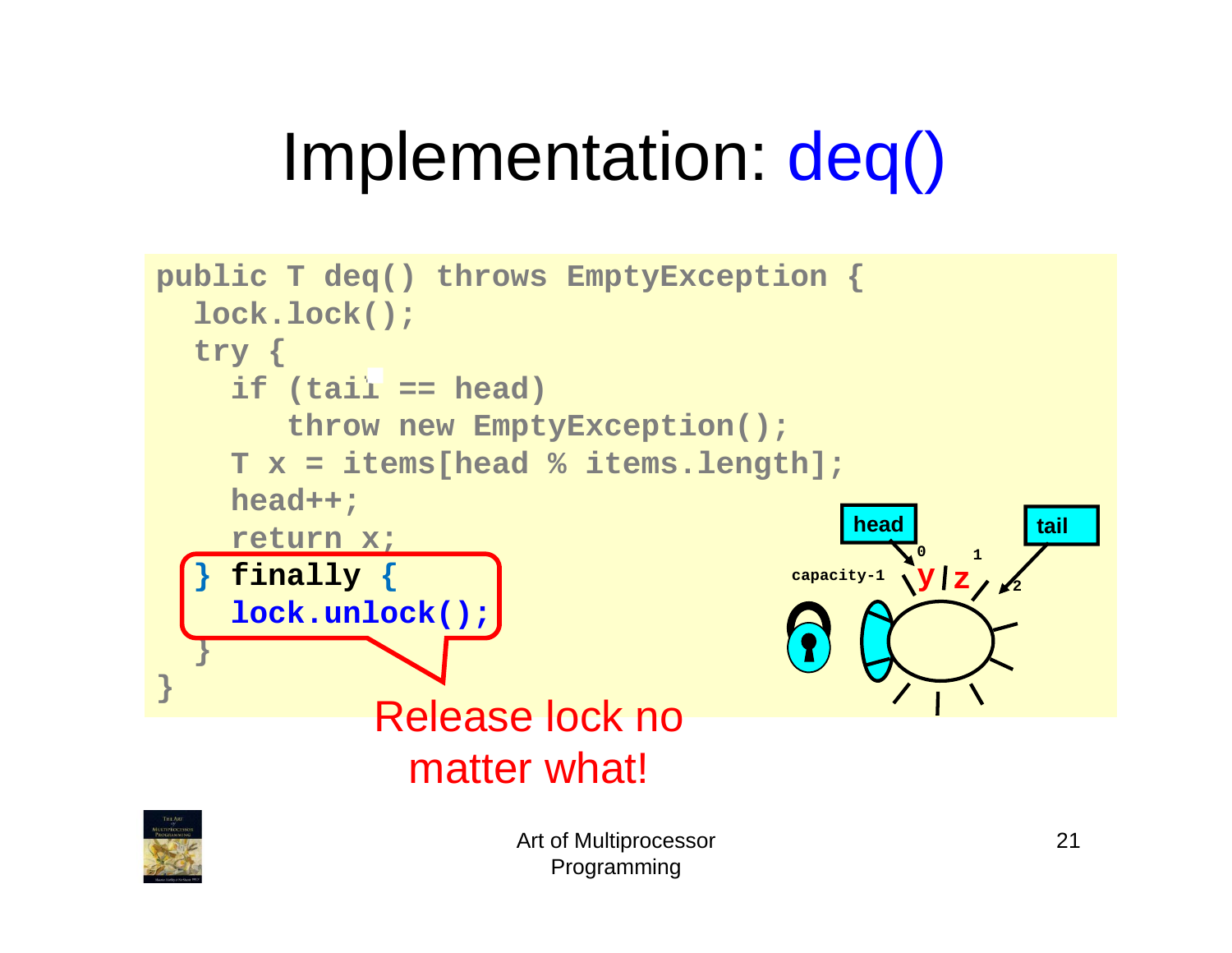```
public T deq() throws EmptyException {
  lock.lock(); 
  try { 
     if (tail == head) 
         throw new EmptyException(); 
     T x = items[head % items.length]; 
     head++; 
     return x; 
   } finally { 
     lock.unlock();<br>
Should be correct because<br>
Should be correct because<br>
should be correct because
   } 
}
```
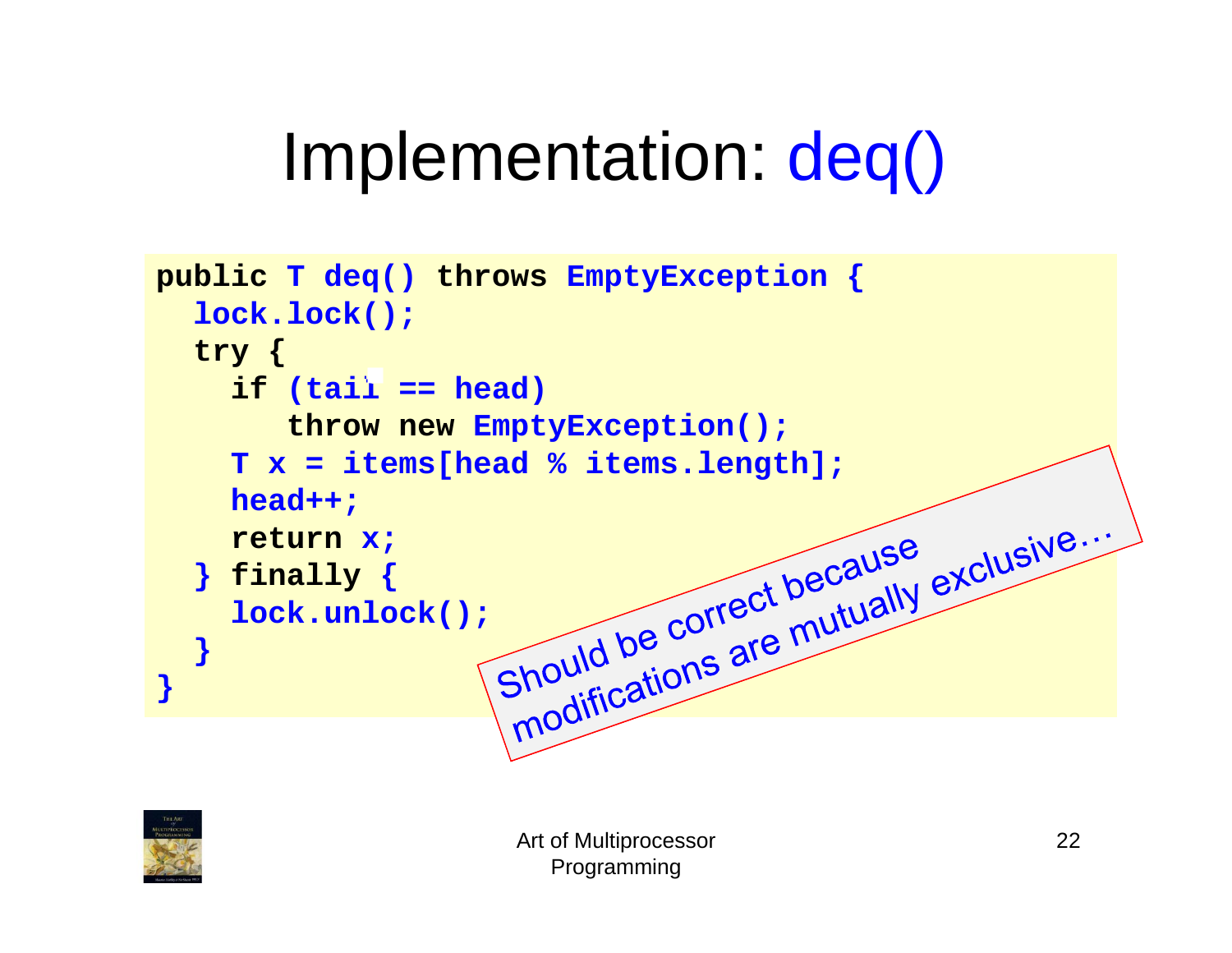### Now consider the following implementation

- The same thing without mutual exclusion
- For simplicity, only two threads
	- $\mathcal{L}_{\mathcal{A}}$  , and the set of the set of the set of the set of the set of the set of the set of the set of the set of the set of the set of the set of the set of the set of the set of the set of the set of the set of th One thread enq only
	- $\mathcal{L}_{\mathcal{A}}$ The other deq only

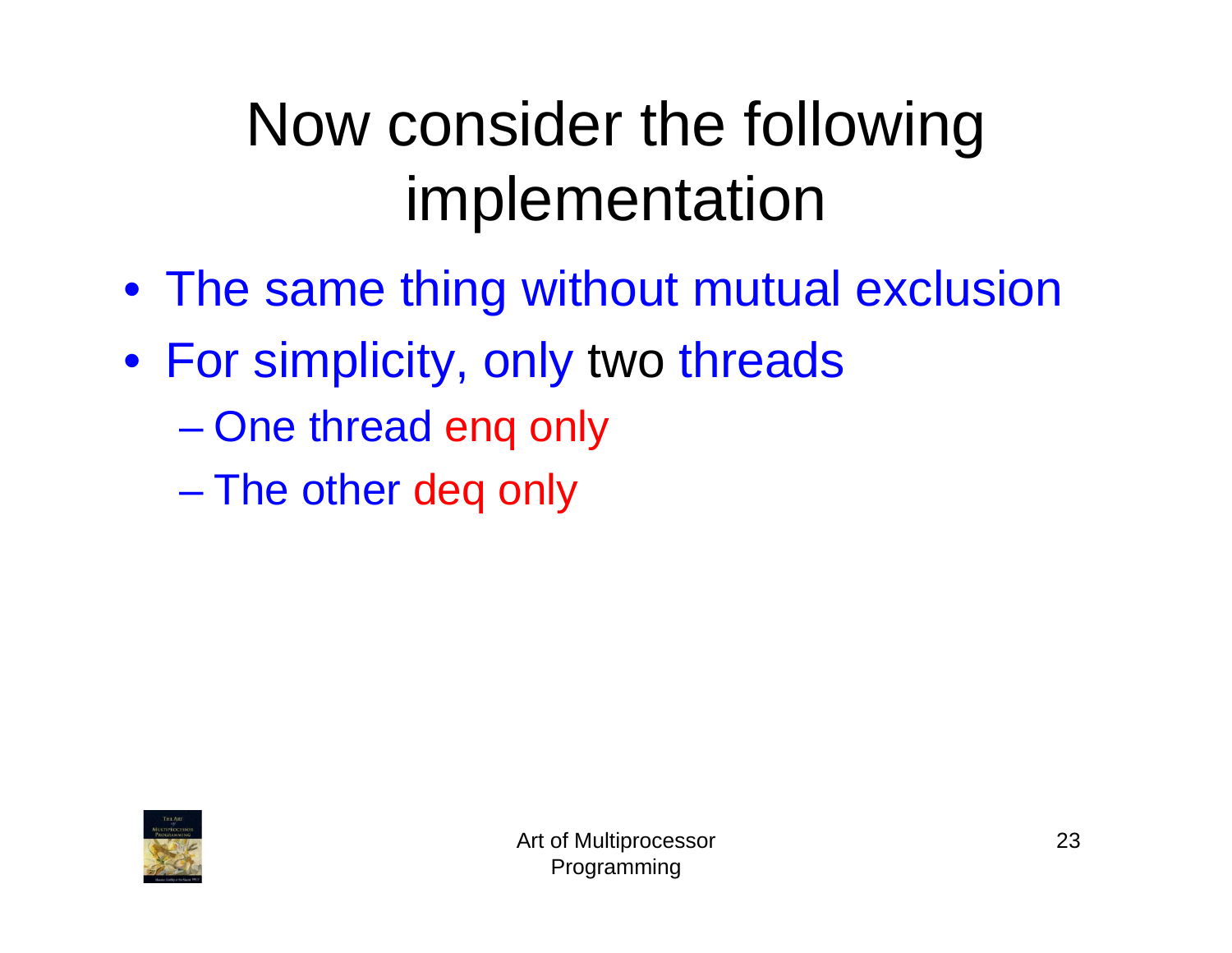

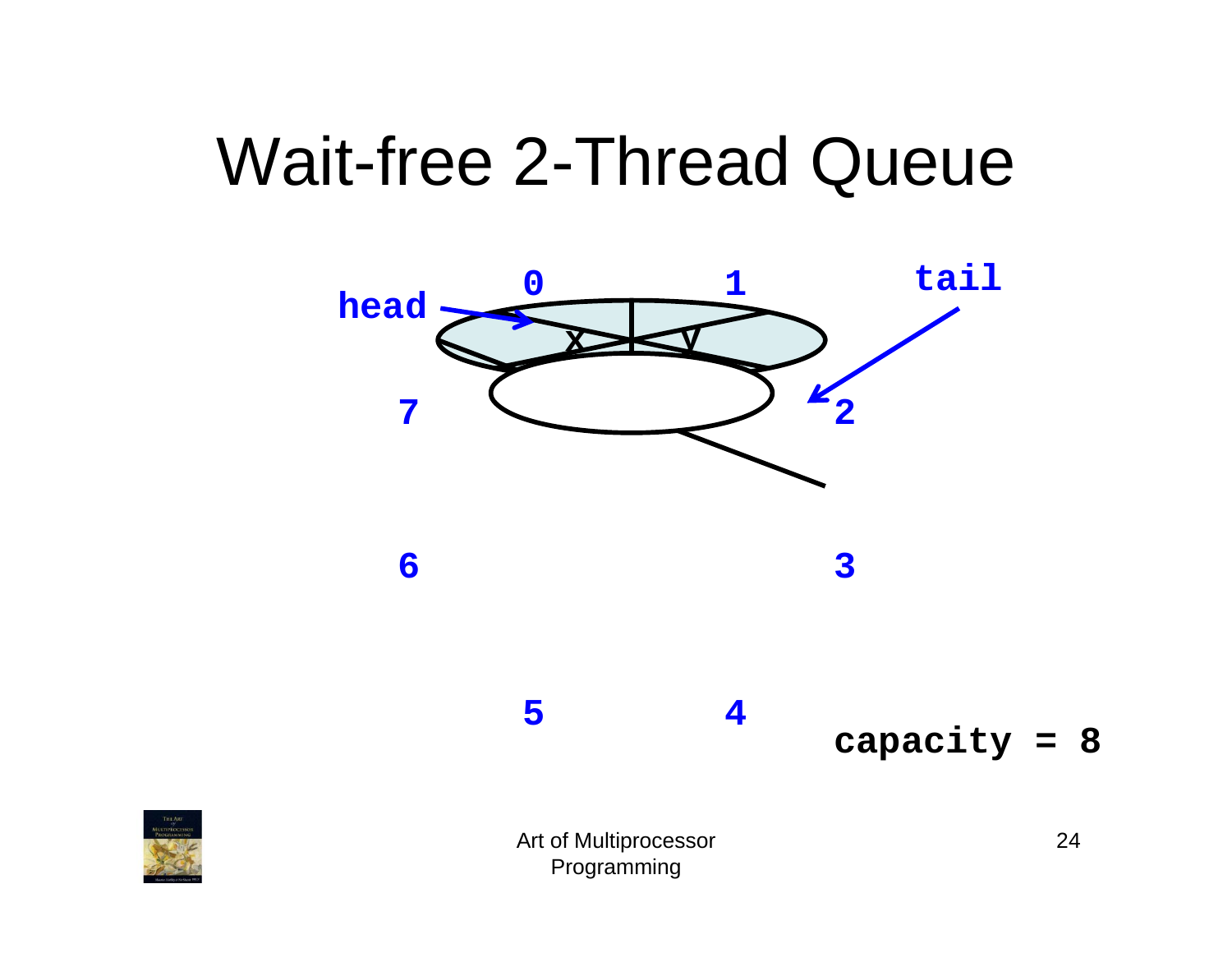

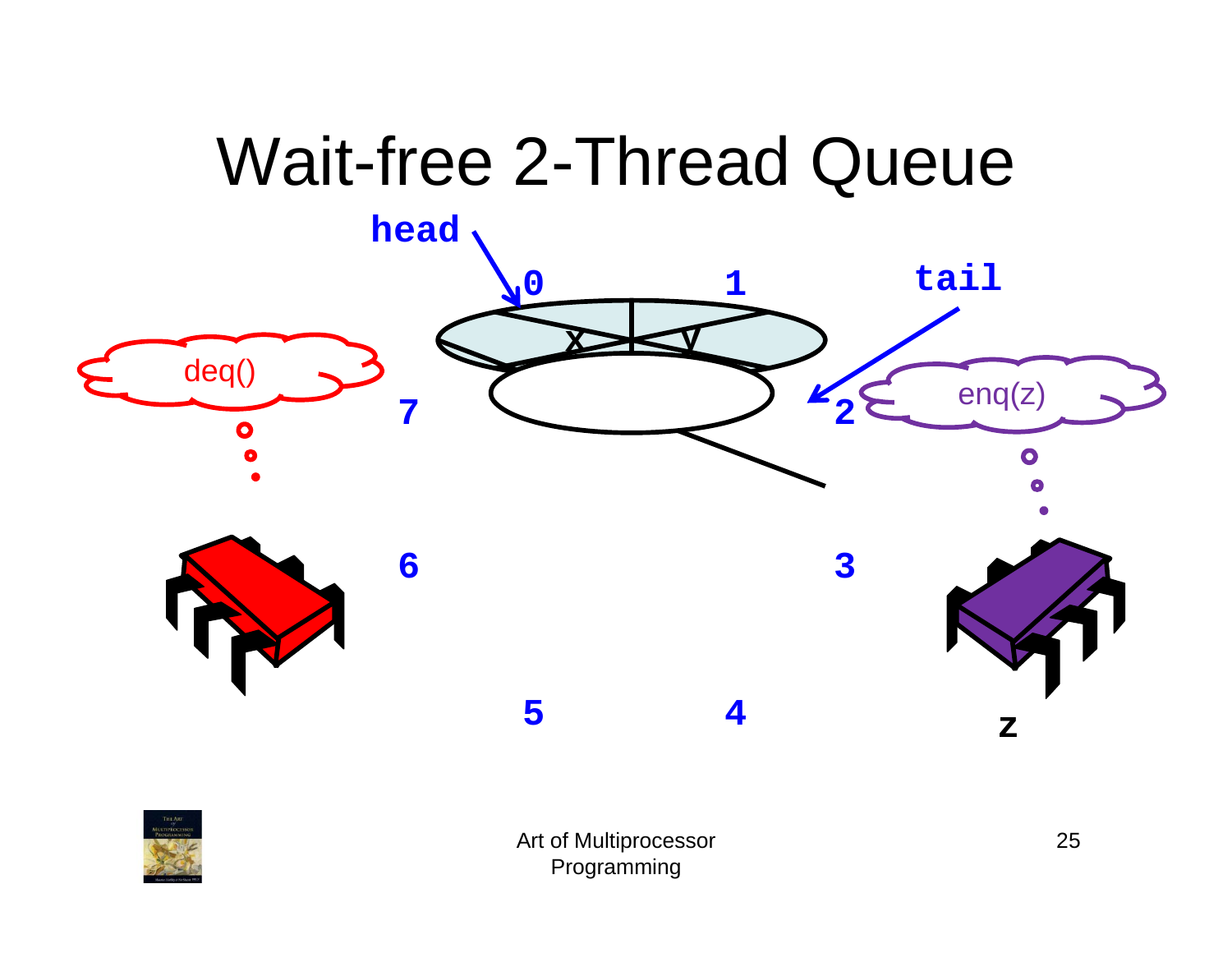

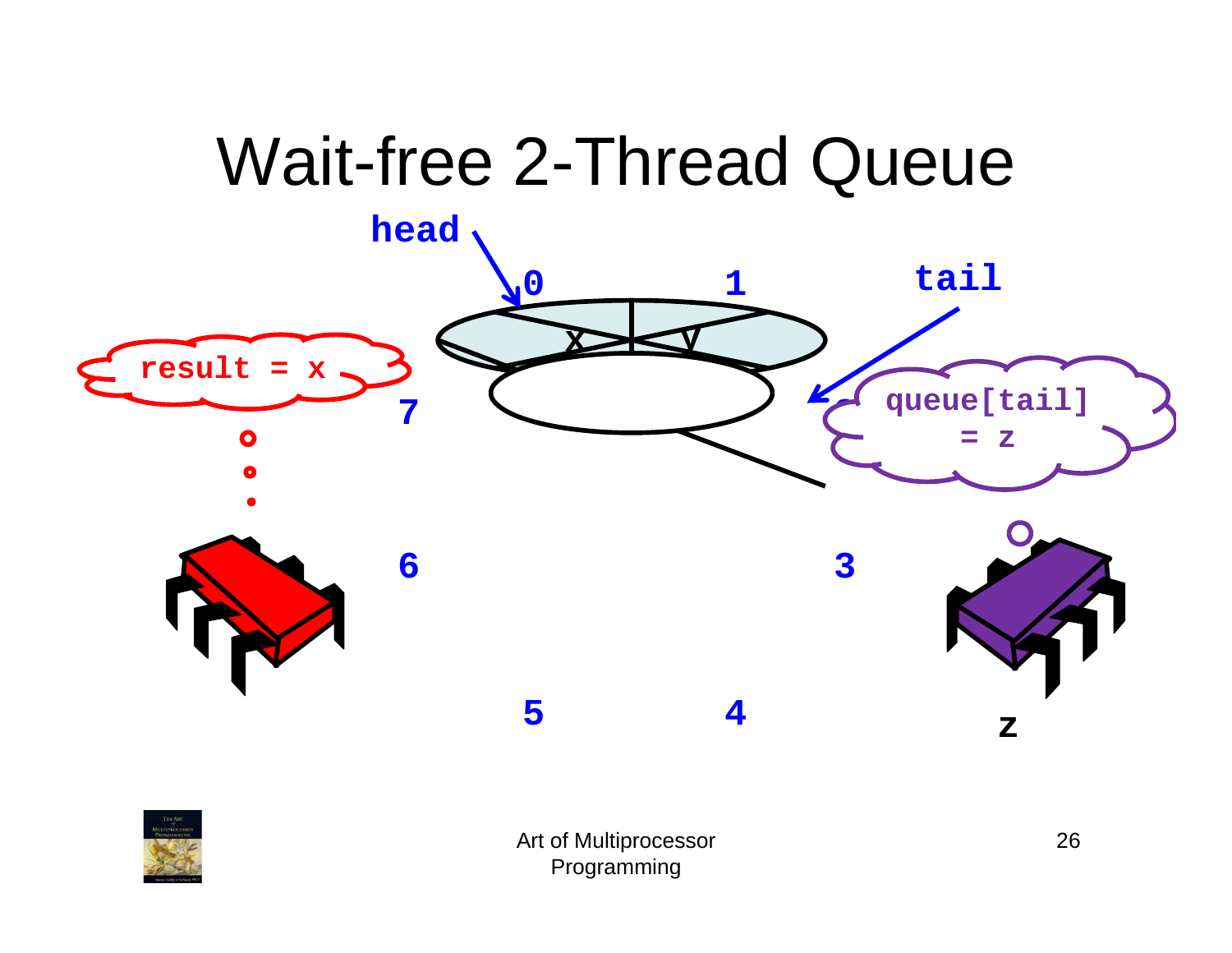

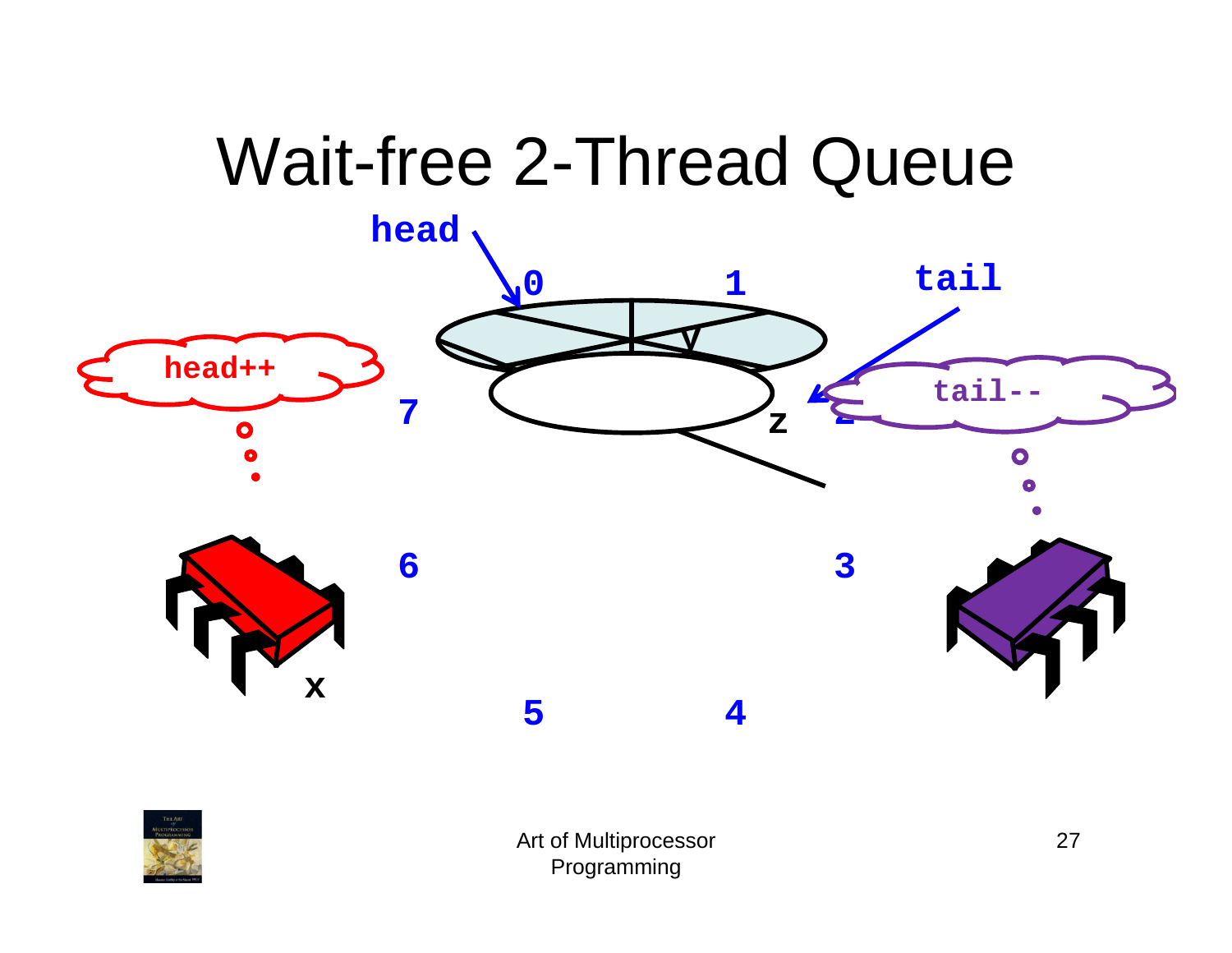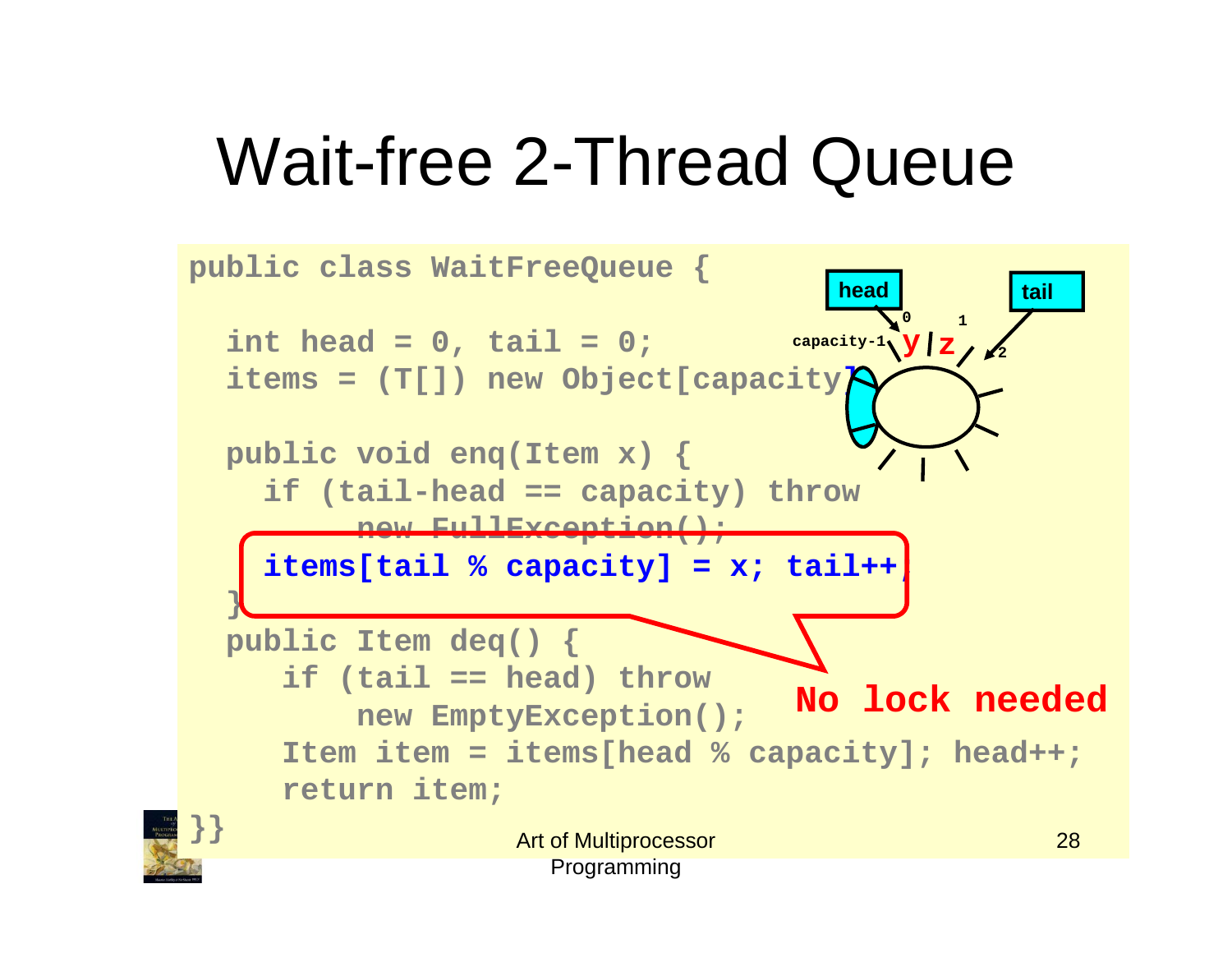

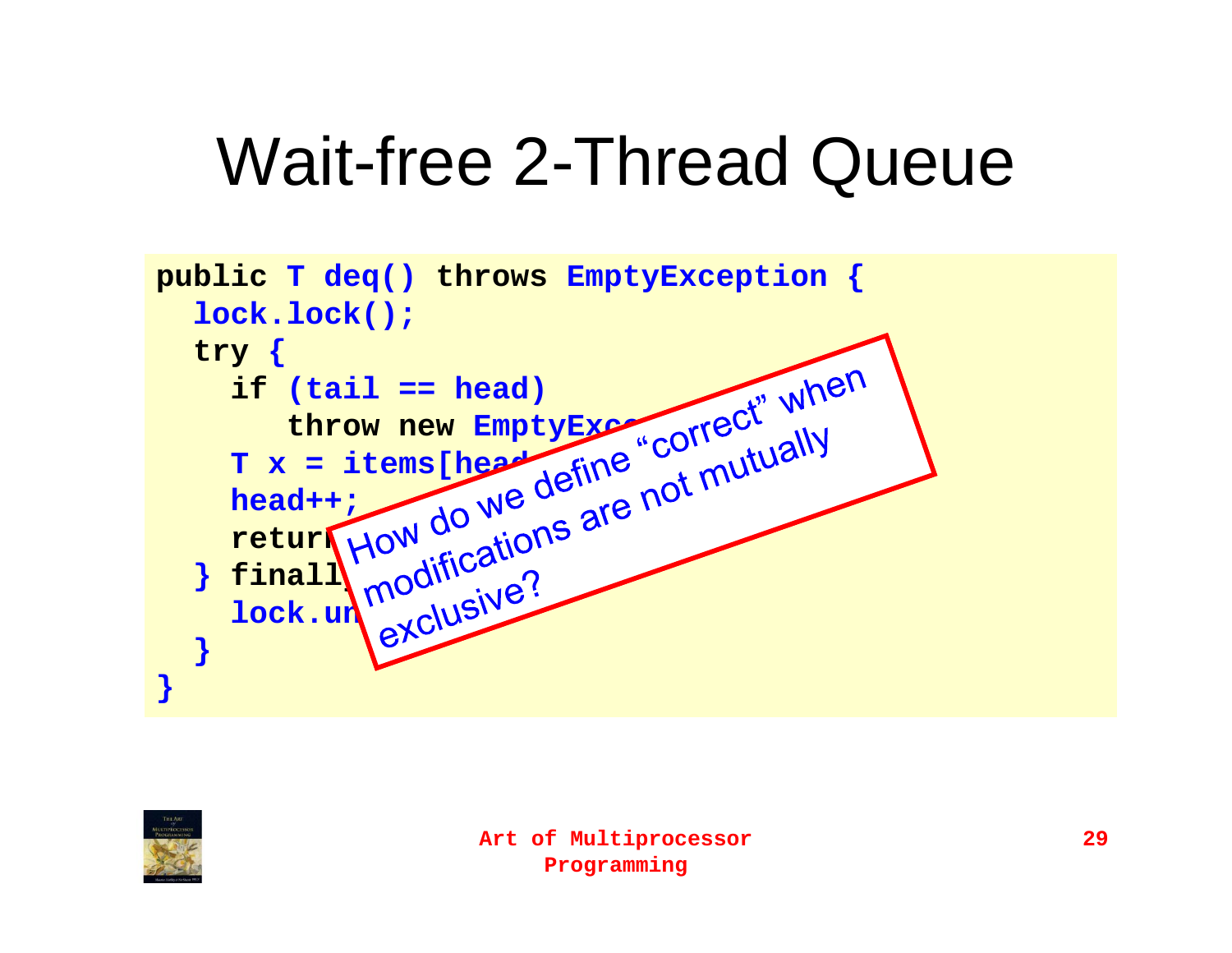### What *is* a Concurrent Queue?

- Need a way to specify a concurrent queue object
- Need a way to prove that an algorithm implements the object's specification
- Lets talk about object specifications …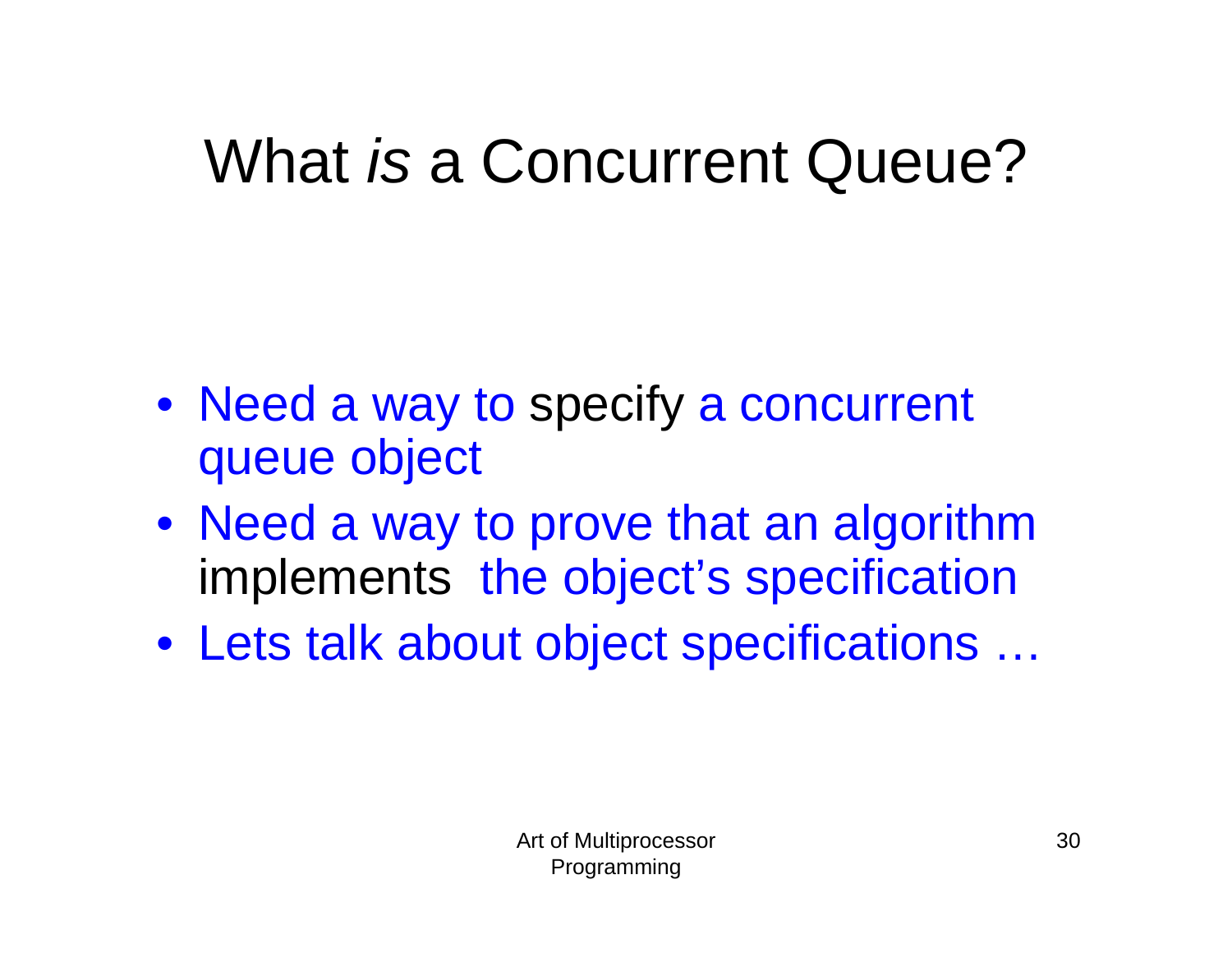# Correctness and Progress

- In a concurrent setting, we need to specify both the safety and the liveness properties of an object
- Need a way to define
	- –when an implementation is correct
	- $\mathcal{L}_{\mathcal{A}}$  , and the set of the set of the set of the set of the set of the set of the set of the set of the set of the set of the set of the set of the set of the set of the set of the set of the set of the set of th the conditions under which it guarantees progress

#### **Lets begin with correctness**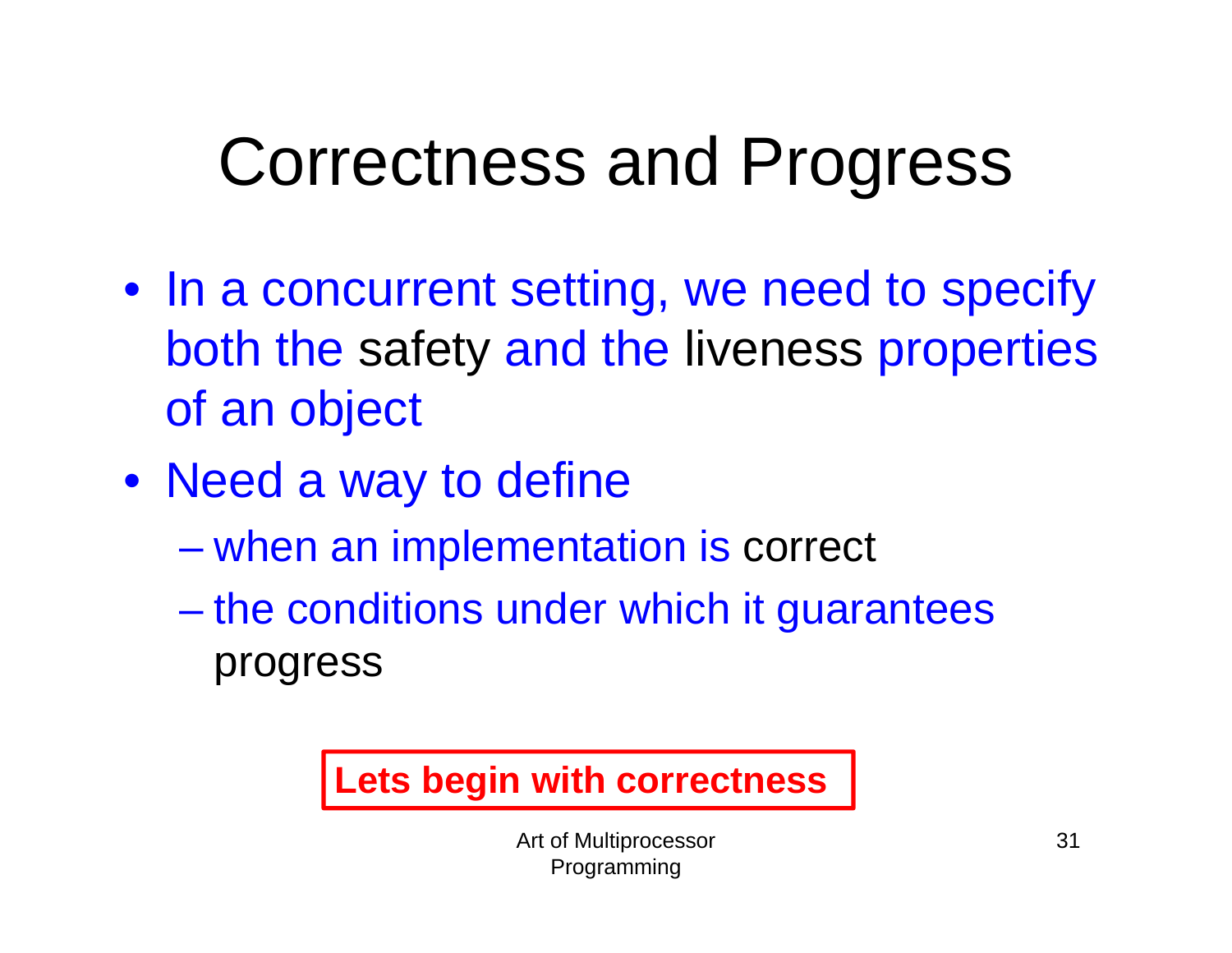# Sequential Objects

- Each object has a *state*
	- Usually given by a set of *fields*
	- $\mathcal{L}_{\mathcal{A}}$ Queue example: sequence of items
- Each object has a set of *methods*
	- Only way to manipulate state
	- Queue example: **enq** and **deq** methods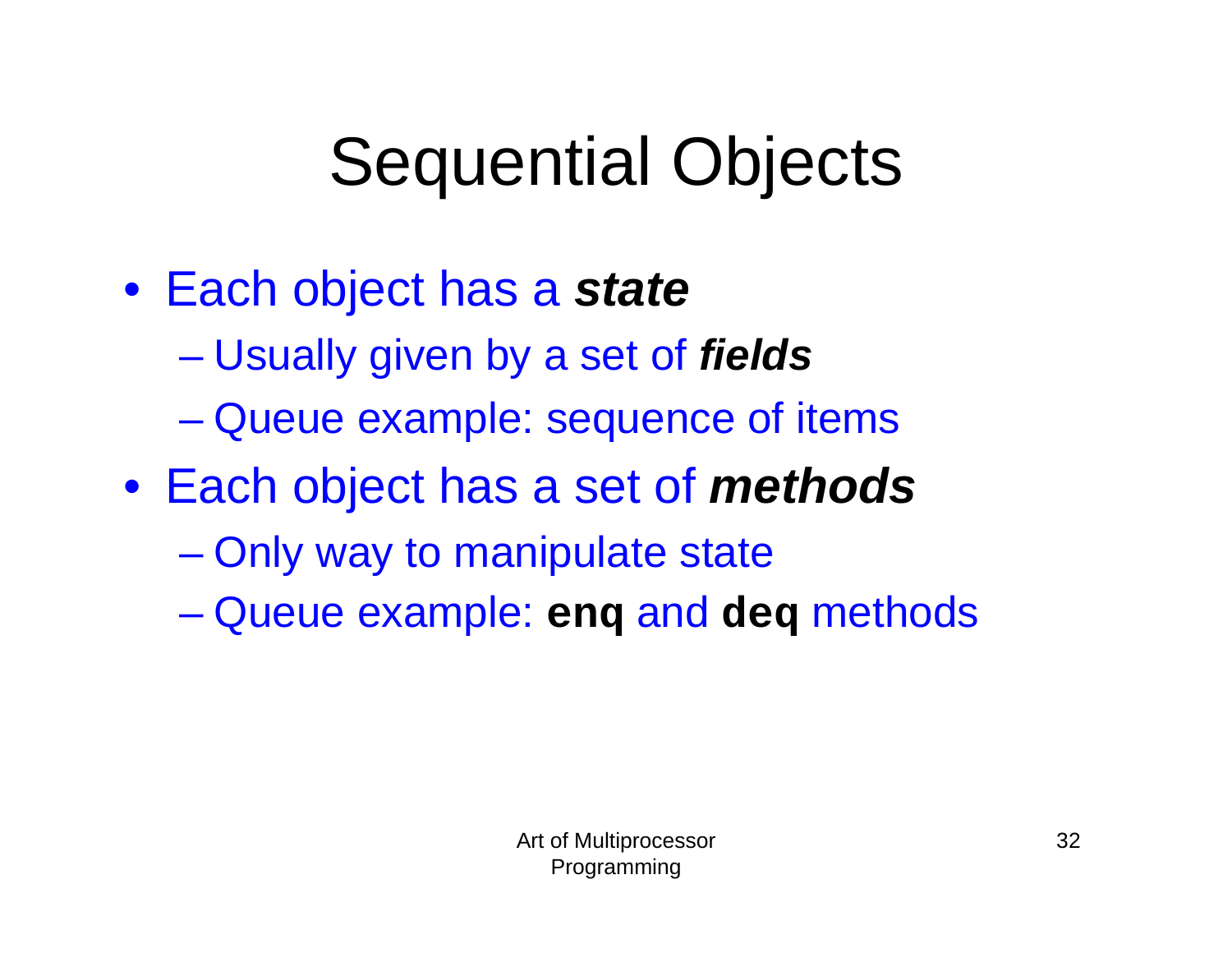# Sequential Specifications

- If (precondition)
	- the object is in such-and-such a state
	- –before you call the method,
- Then (postcondition)
	- –the method will return a particular value
	- or throw a particular exception.
- and (postcondition, con't)
	- $\mathcal{L}_{\mathcal{A}}$ the object will be in some other state
	- $\mathcal{L}_{\mathcal{A}}$  , and the set of the set of the set of the set of the set of the set of the set of the set of the set of the set of the set of the set of the set of the set of the set of the set of the set of the set of th when the method returns,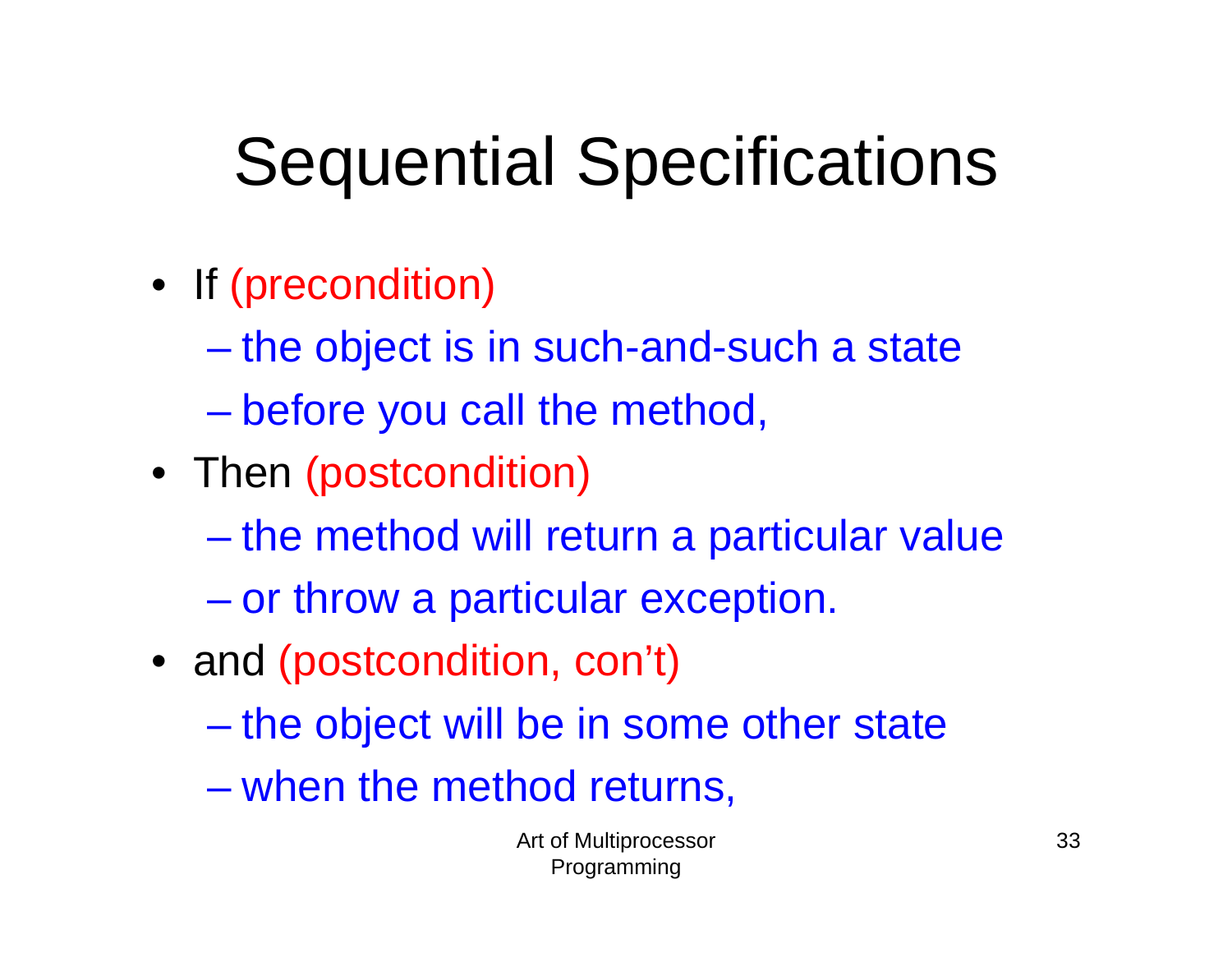### Pre and PostConditions for **Dequeue**

- Precondition:
	- Queue is non-empty
- Postcondition:
	- –Returns first item in queue
- Postcondition:
	- –Removes first item in queue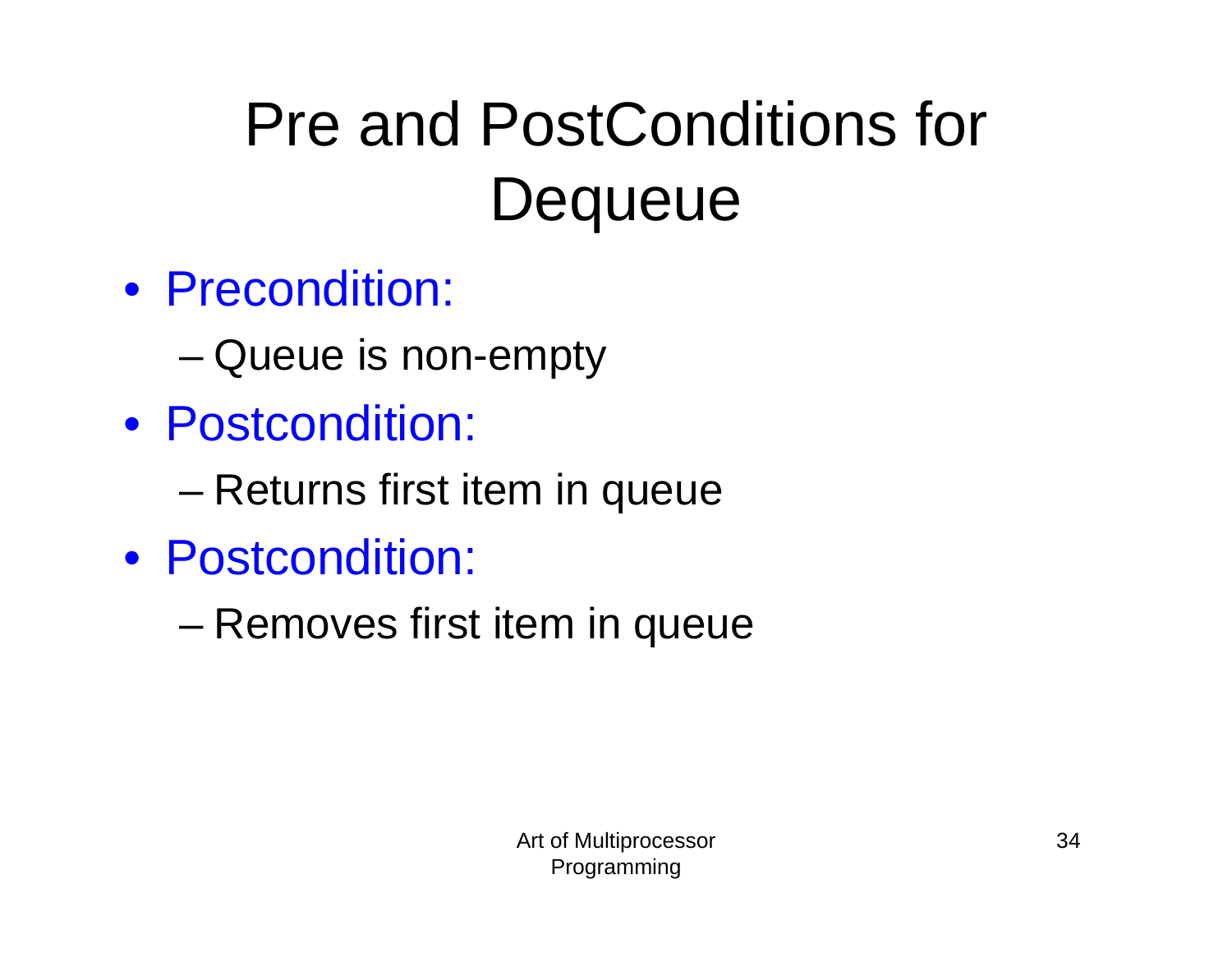### Pre and PostConditions for **Dequeue**

- Precondition:
	- Queue is empty
- Postcondition:
	- –Throws Empty exception
- Postcondition:
	- –Queue state unchanged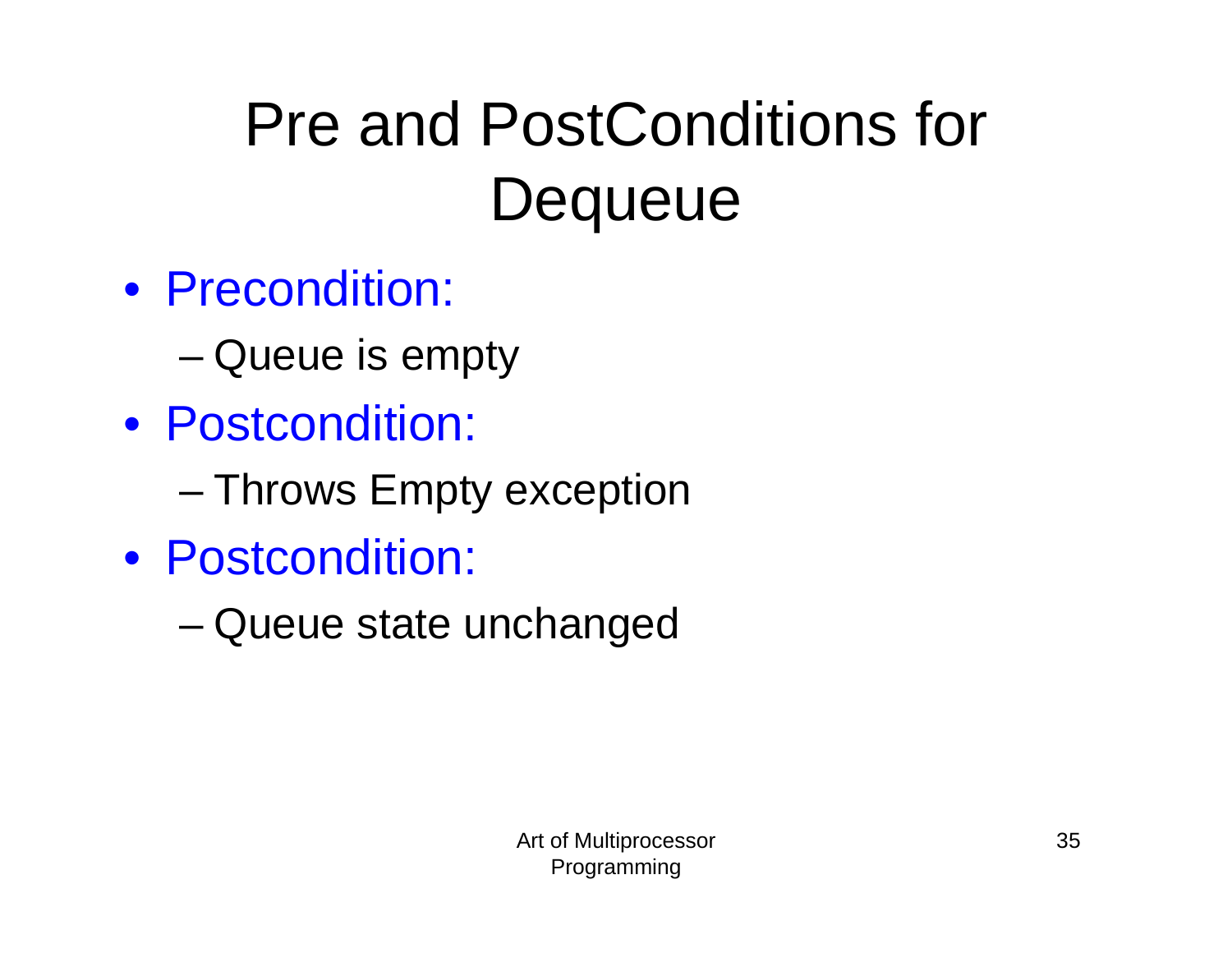### Why Sequential Specifications Totally Rock

- Interactions among methods captured by sideeffects on object state
	- –State meaningful between method calls
- Documentation size linear in number of methods
	- Each method described in isolation
- Can add new methods
	- Without changing descriptions of old methods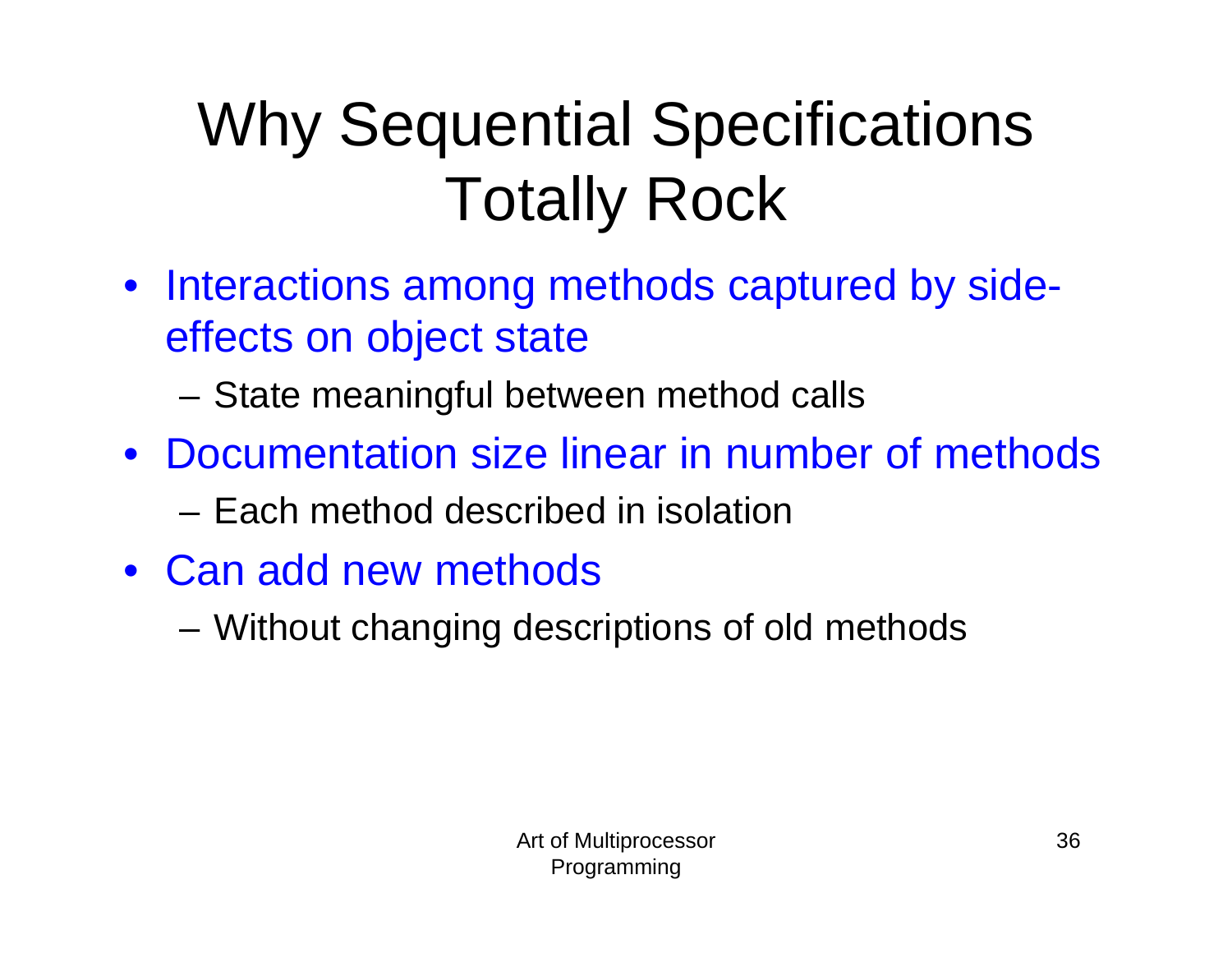What About Concurrent Specifications ?

- Methods?
- Documentation?
- Adding new methods?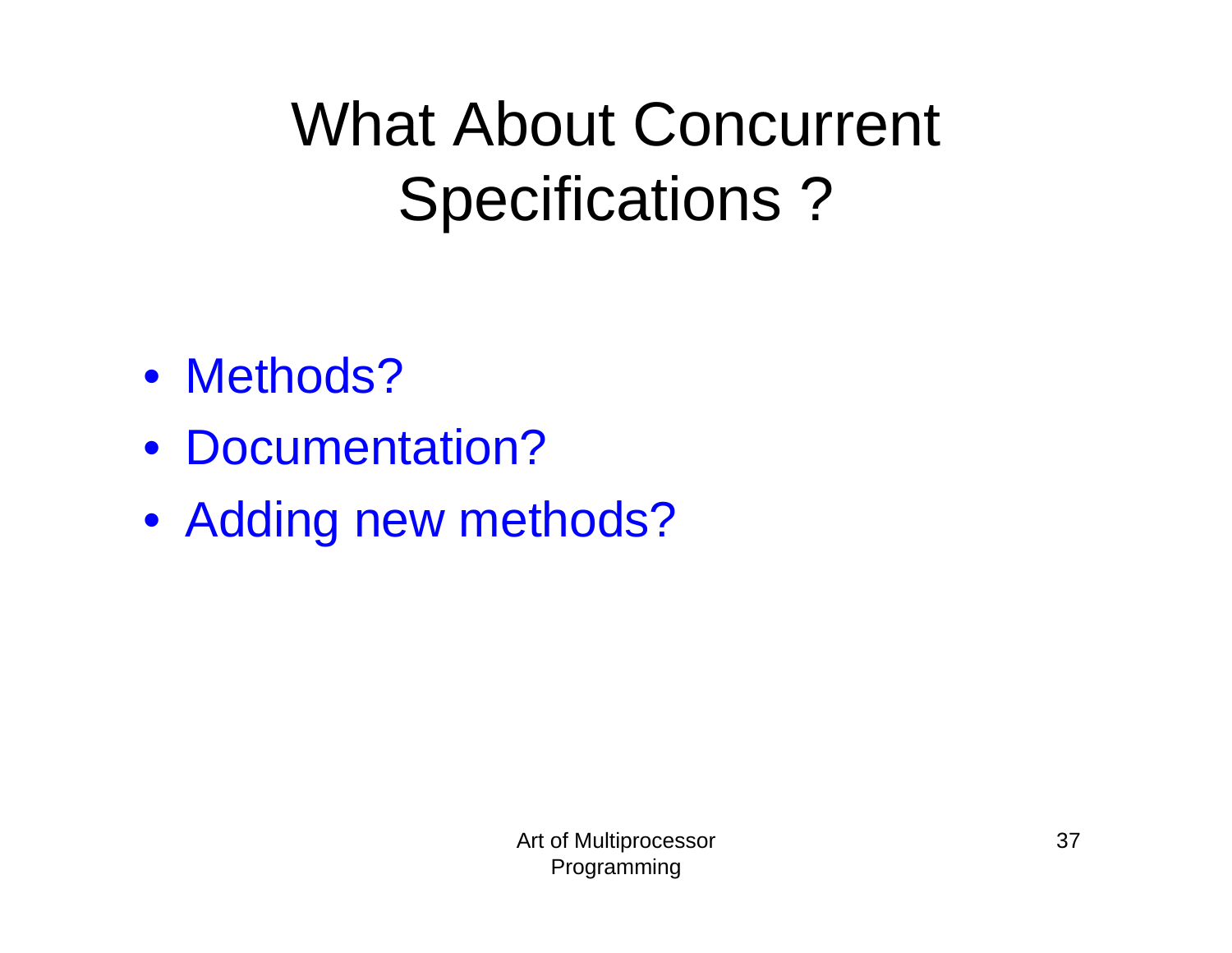

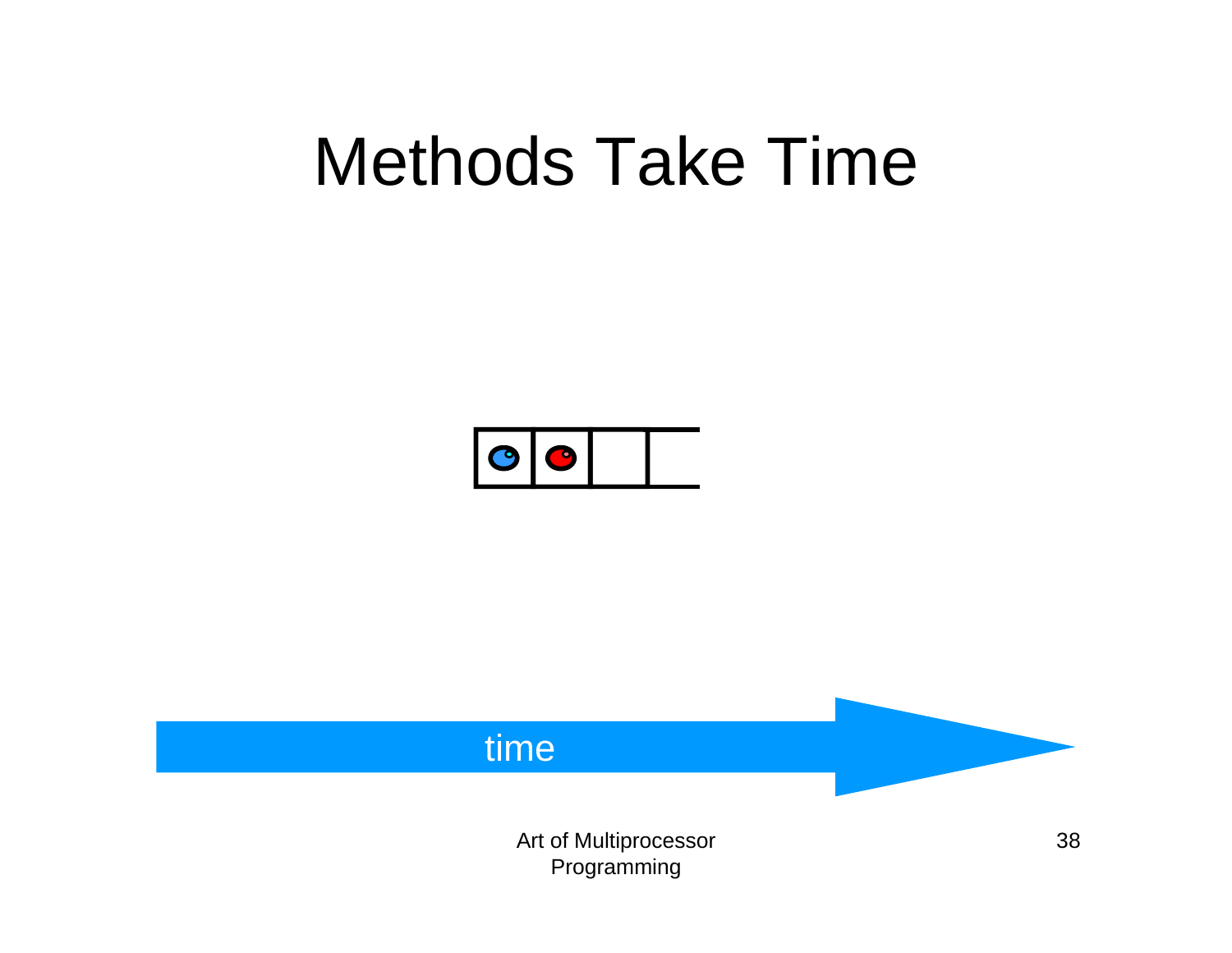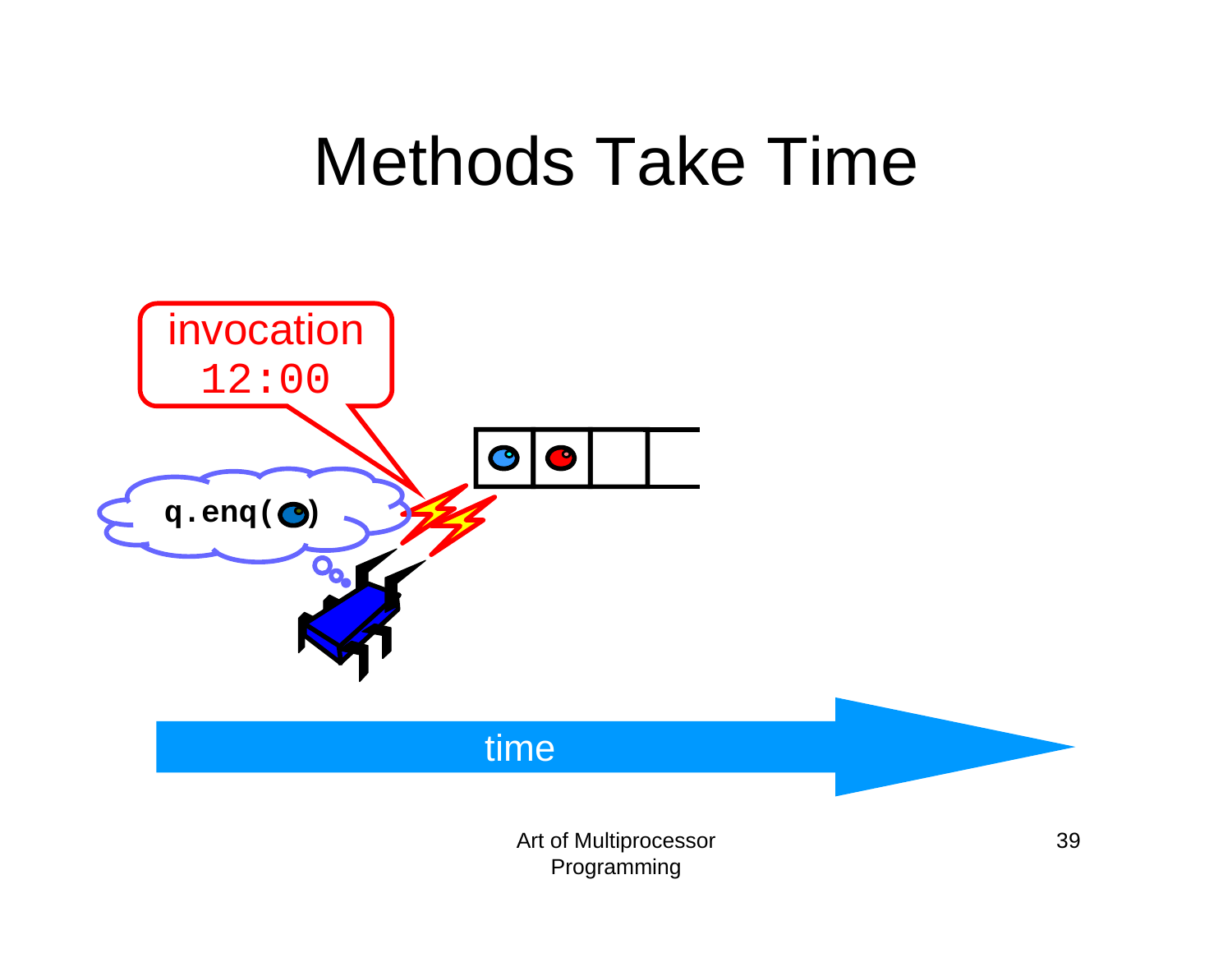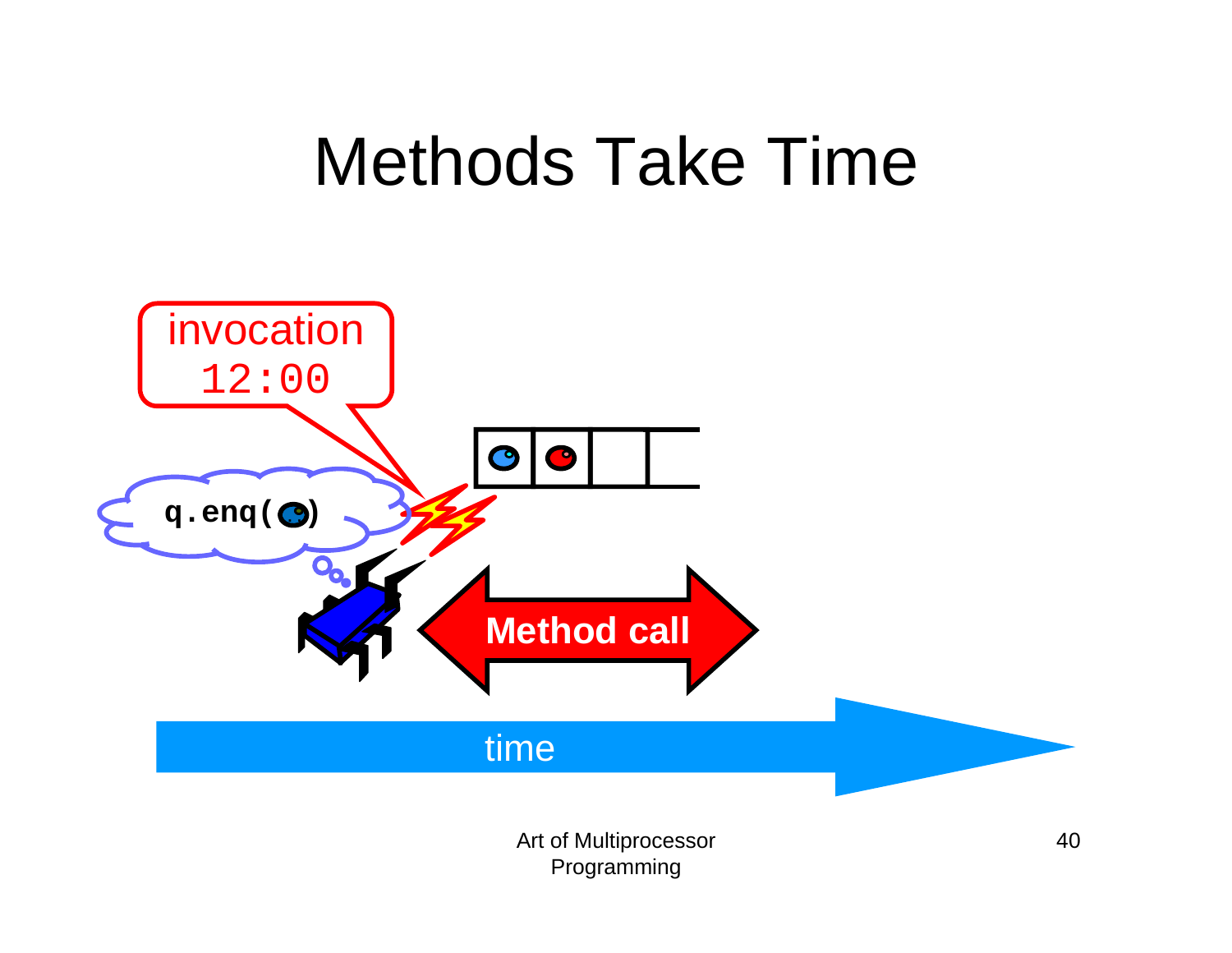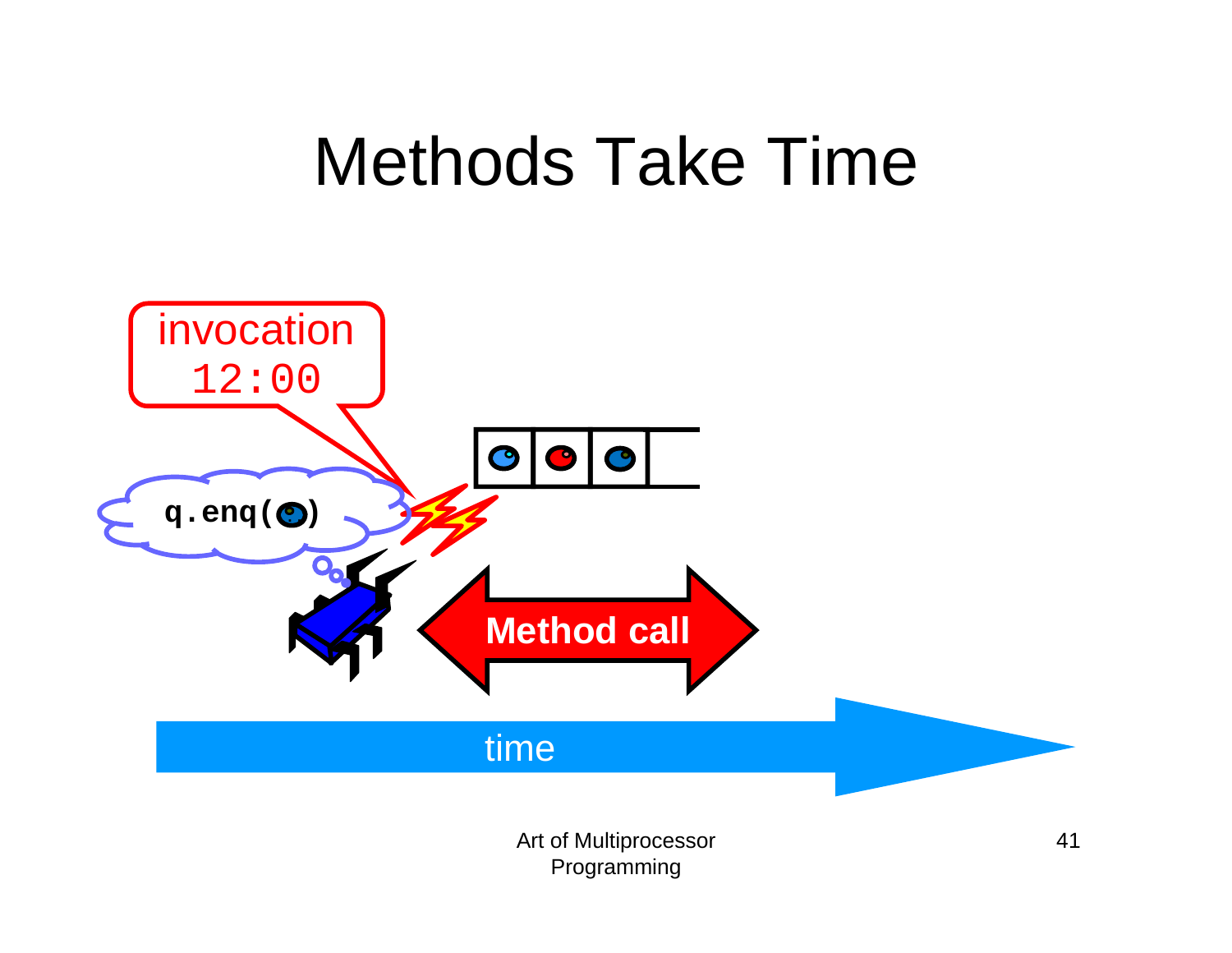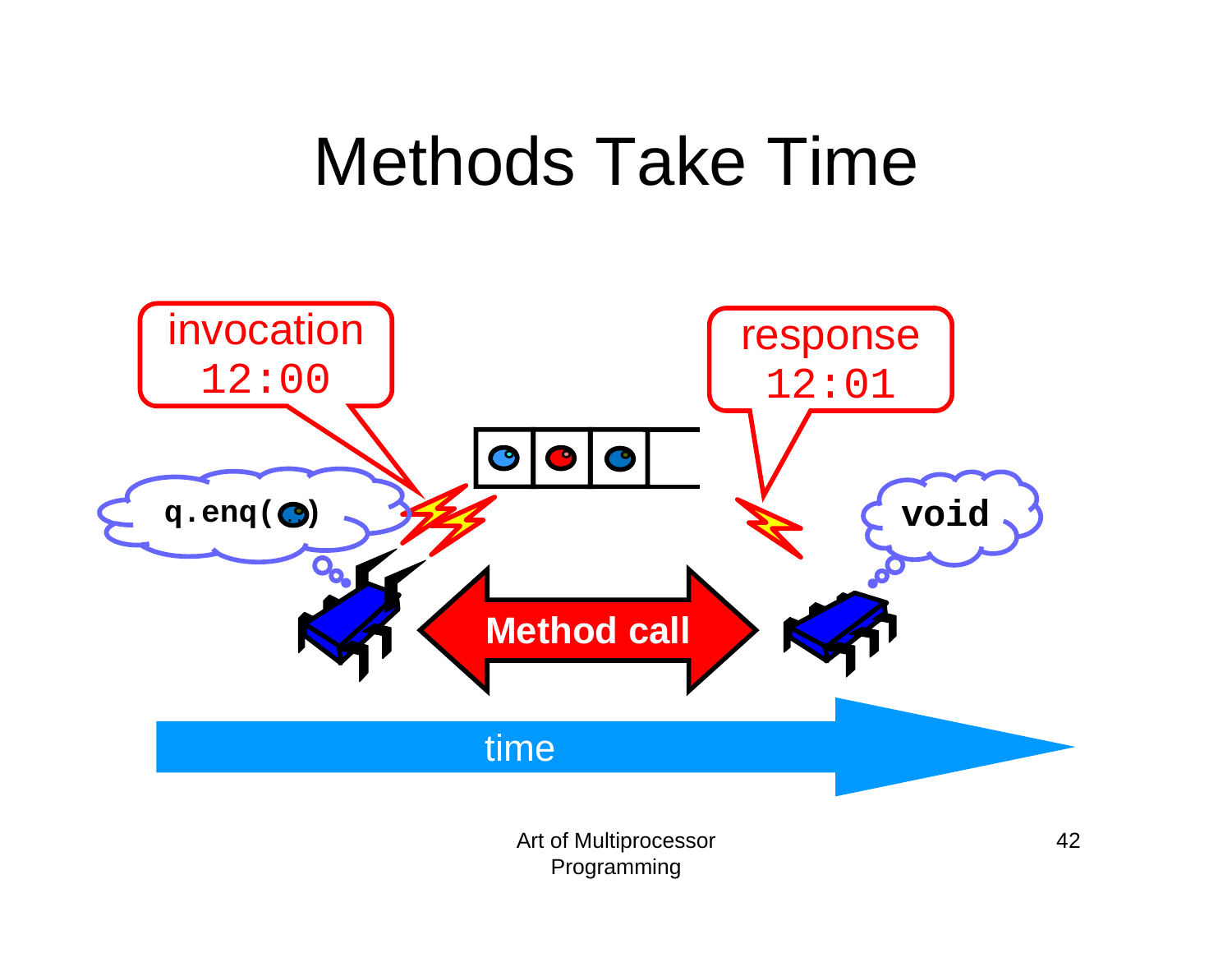- Sequential
	- Methods take time? Who knew?
- Concurrent
	- Method call is not an event
	- Method call is an interval.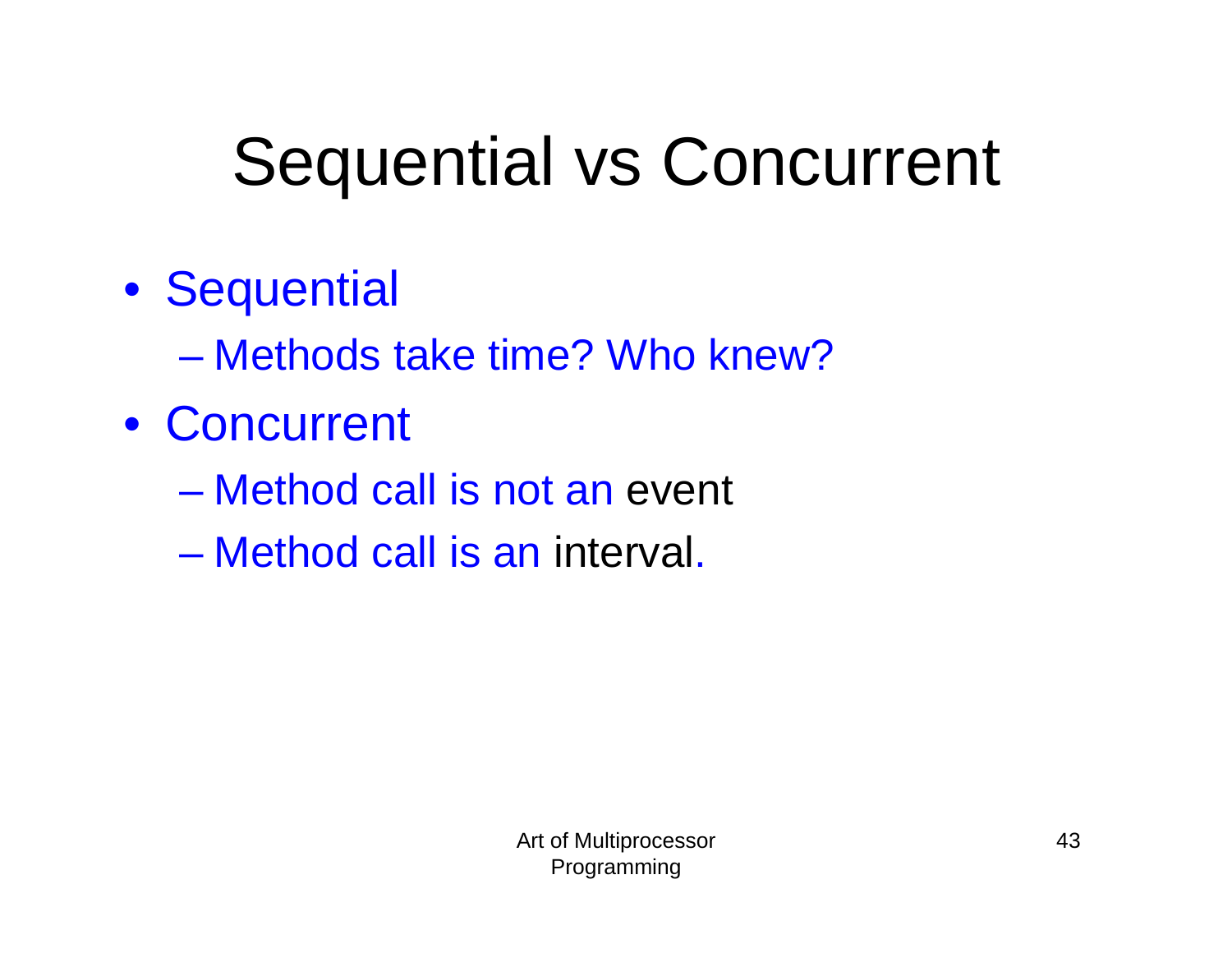



Programming

44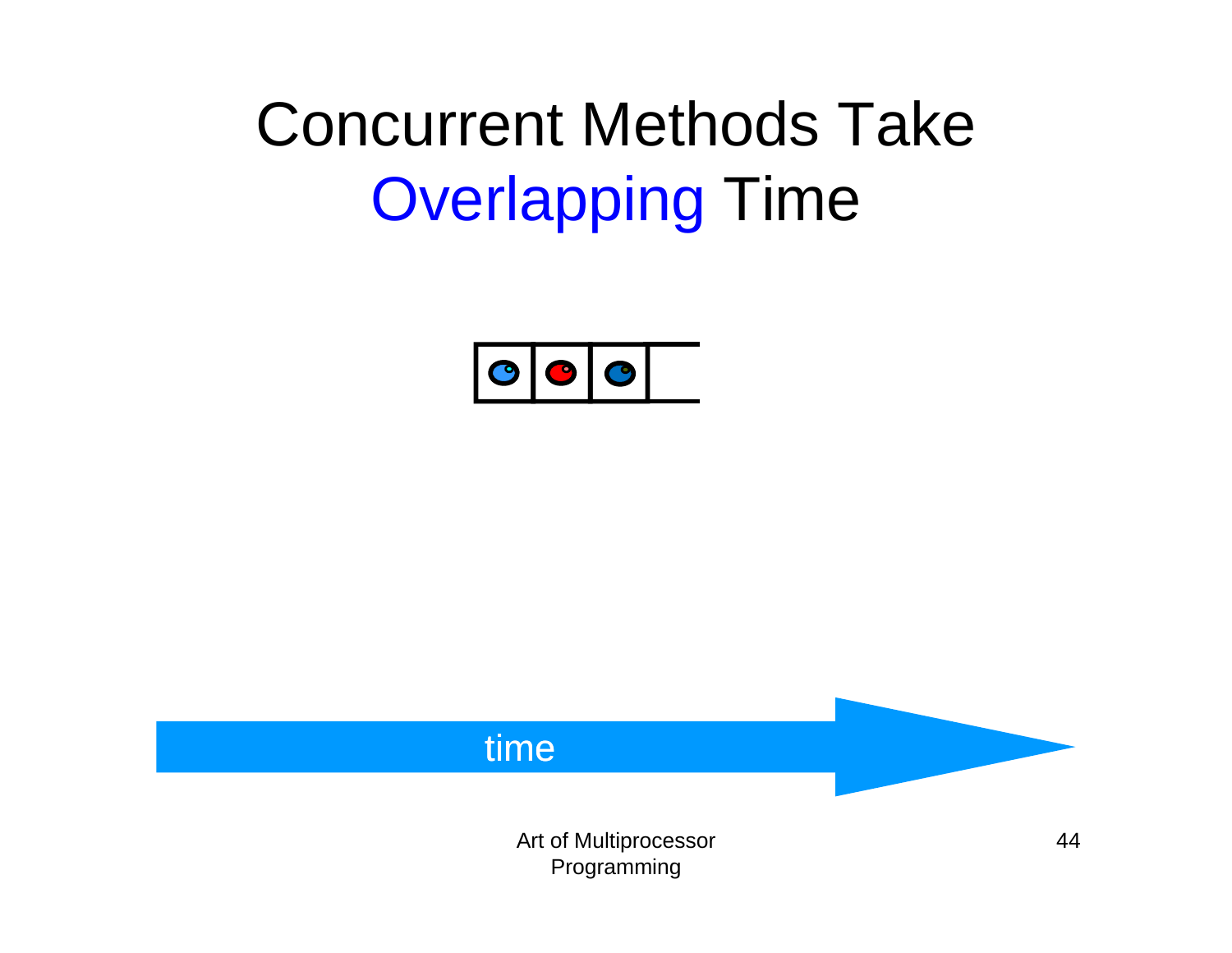

#### time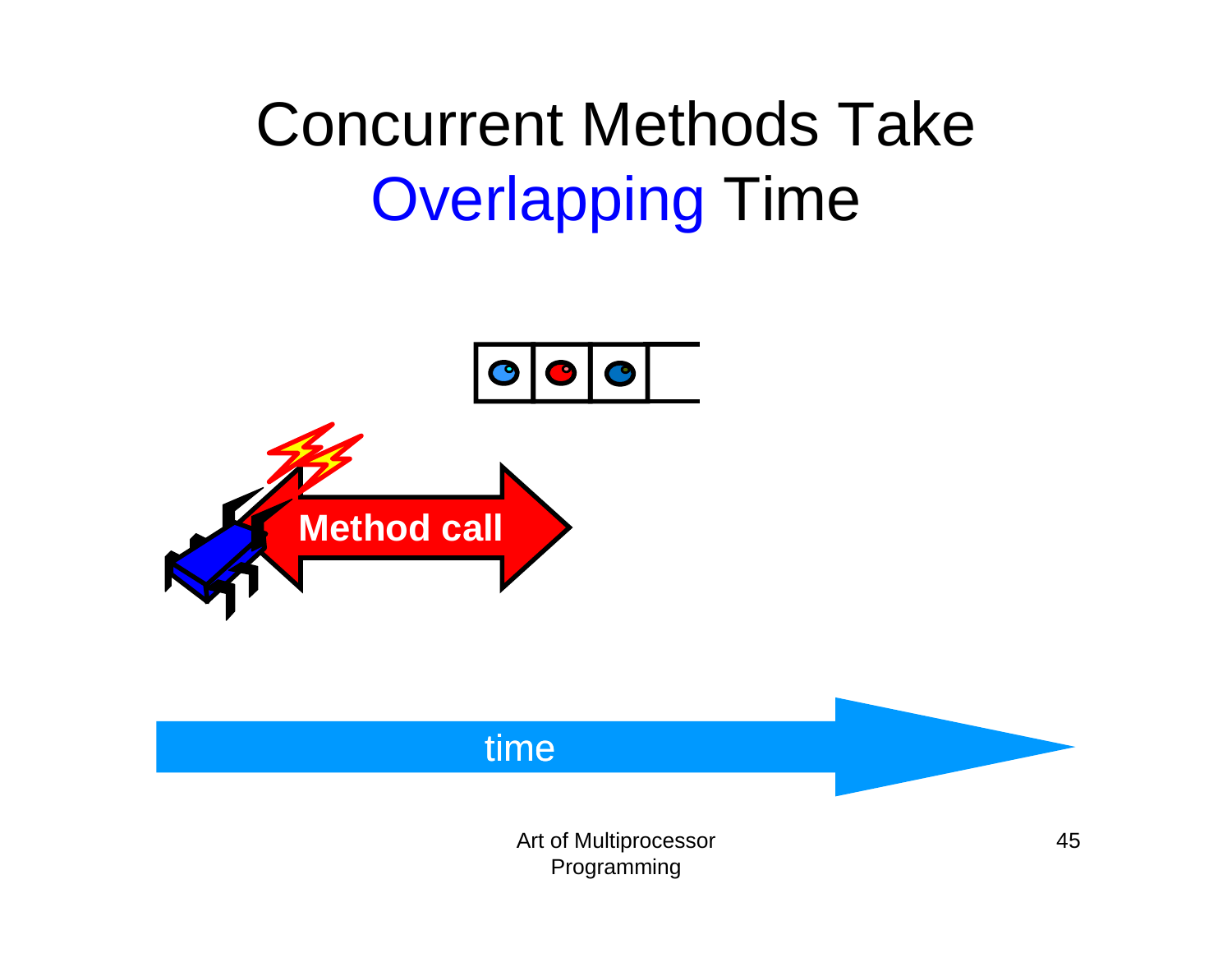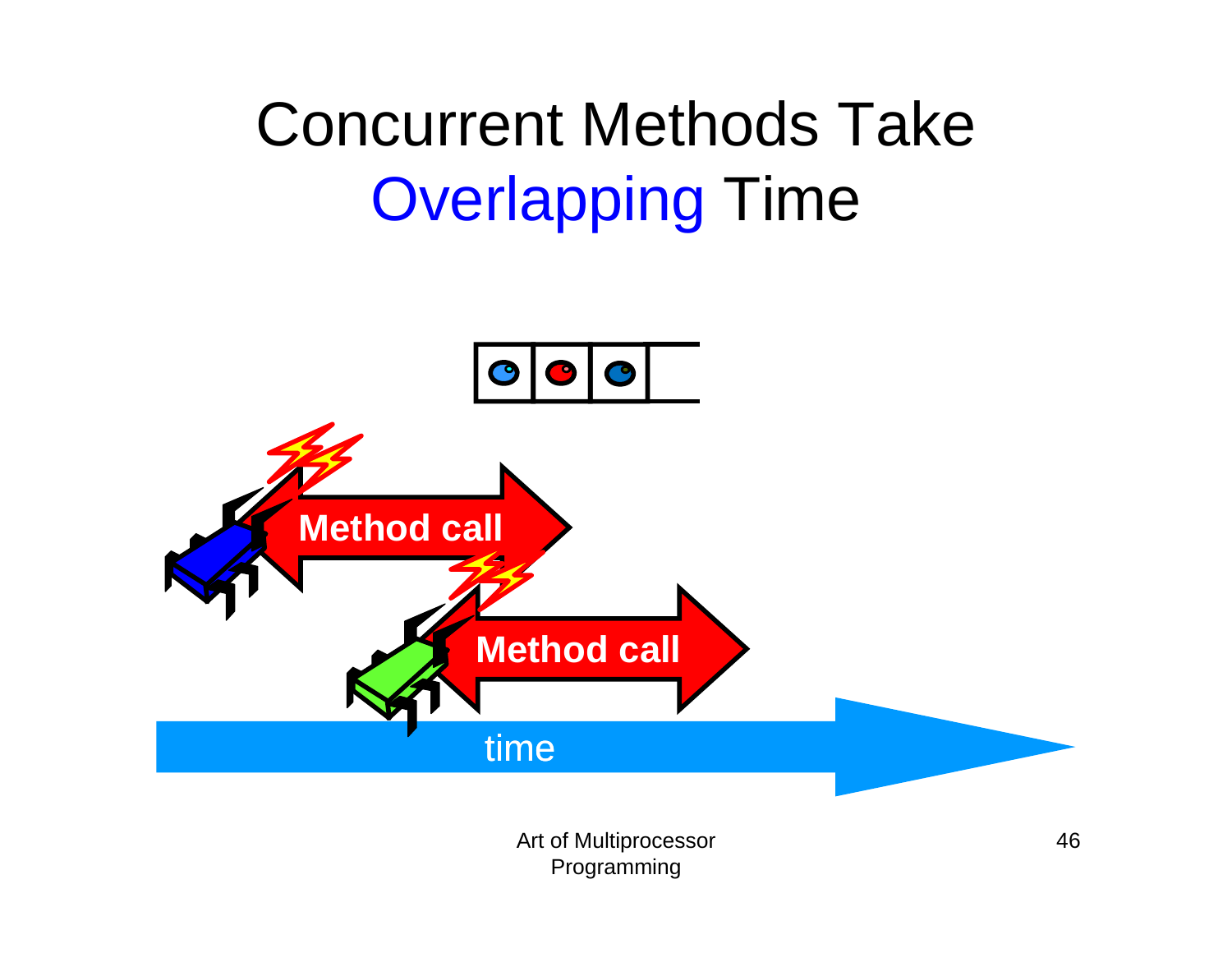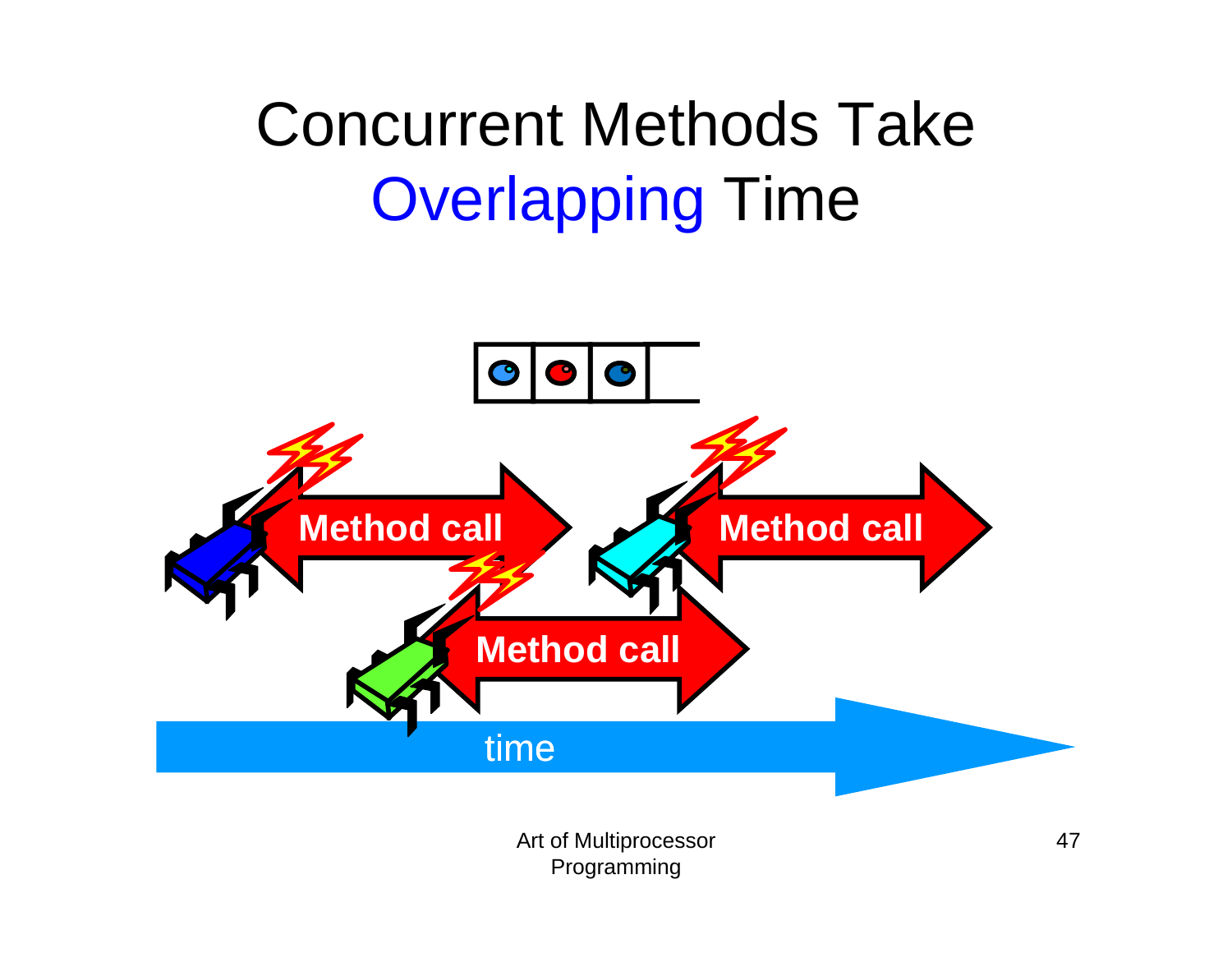- Sequential:
	- Object needs meaningful state only *between* method calls
- Concurrent
	- Because method calls overlap, object might *never* be between method calls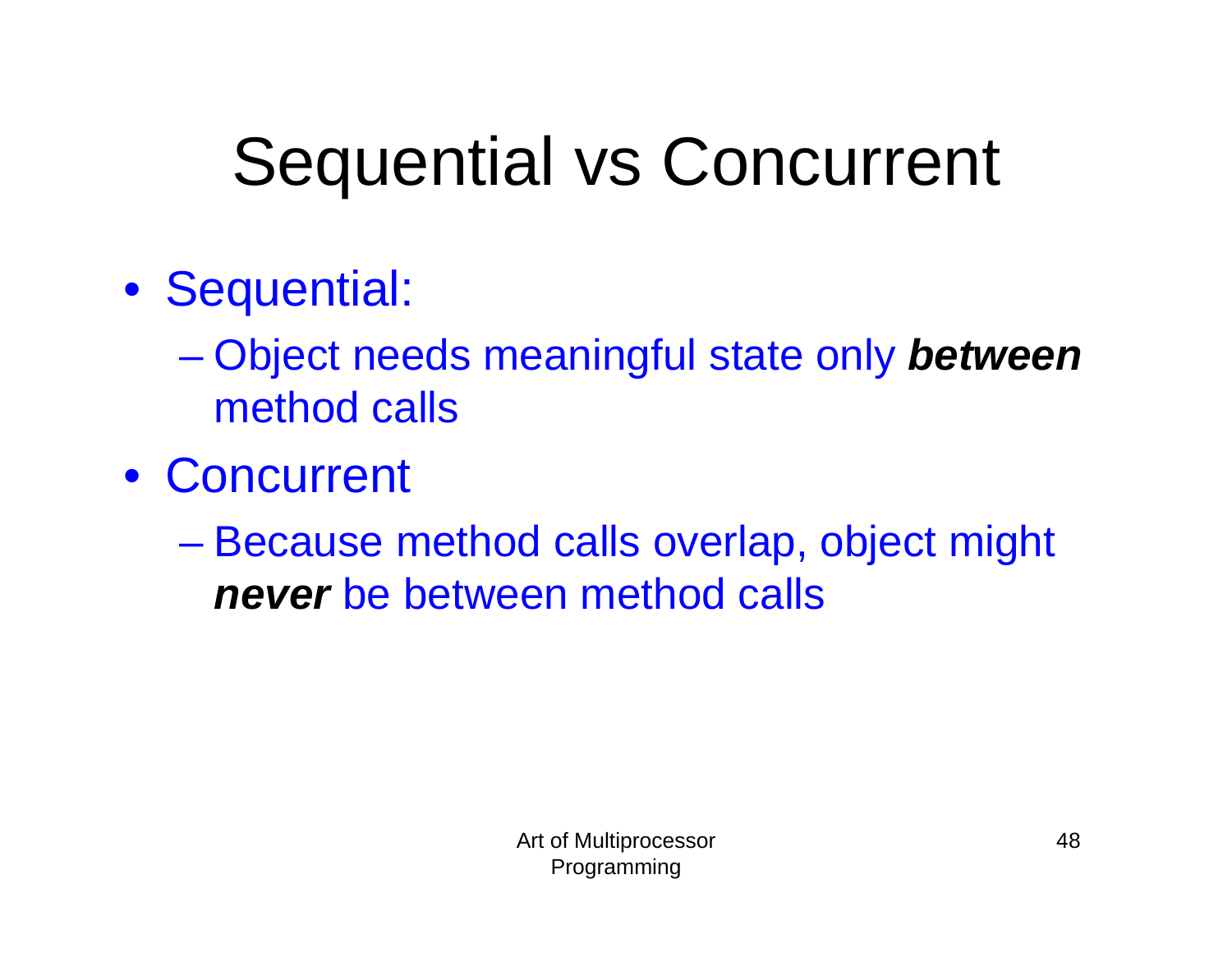- Sequential:
	- Each method described in isolation
- Concurrent
	- $\mathcal{L}_{\mathcal{A}}$  Must characterize *all* possible interactions with concurrent calls
		- What if two enqs overlap?
		- $\bullet$  Two deqs? enq and deq? …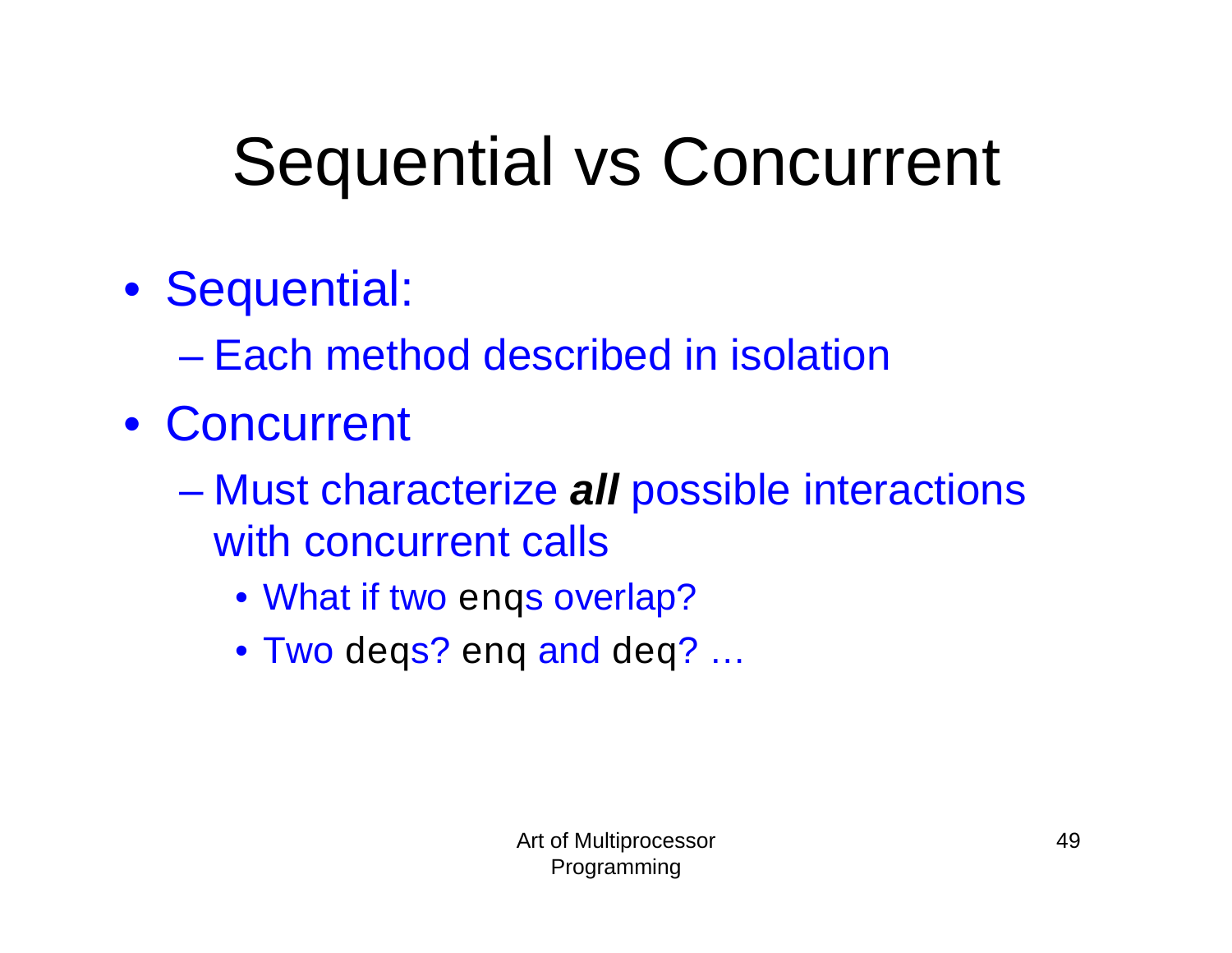- Sequential:
	- Can add new methods without affecting older methods
- Concurrent:
	- Everything can potentially interact with everything else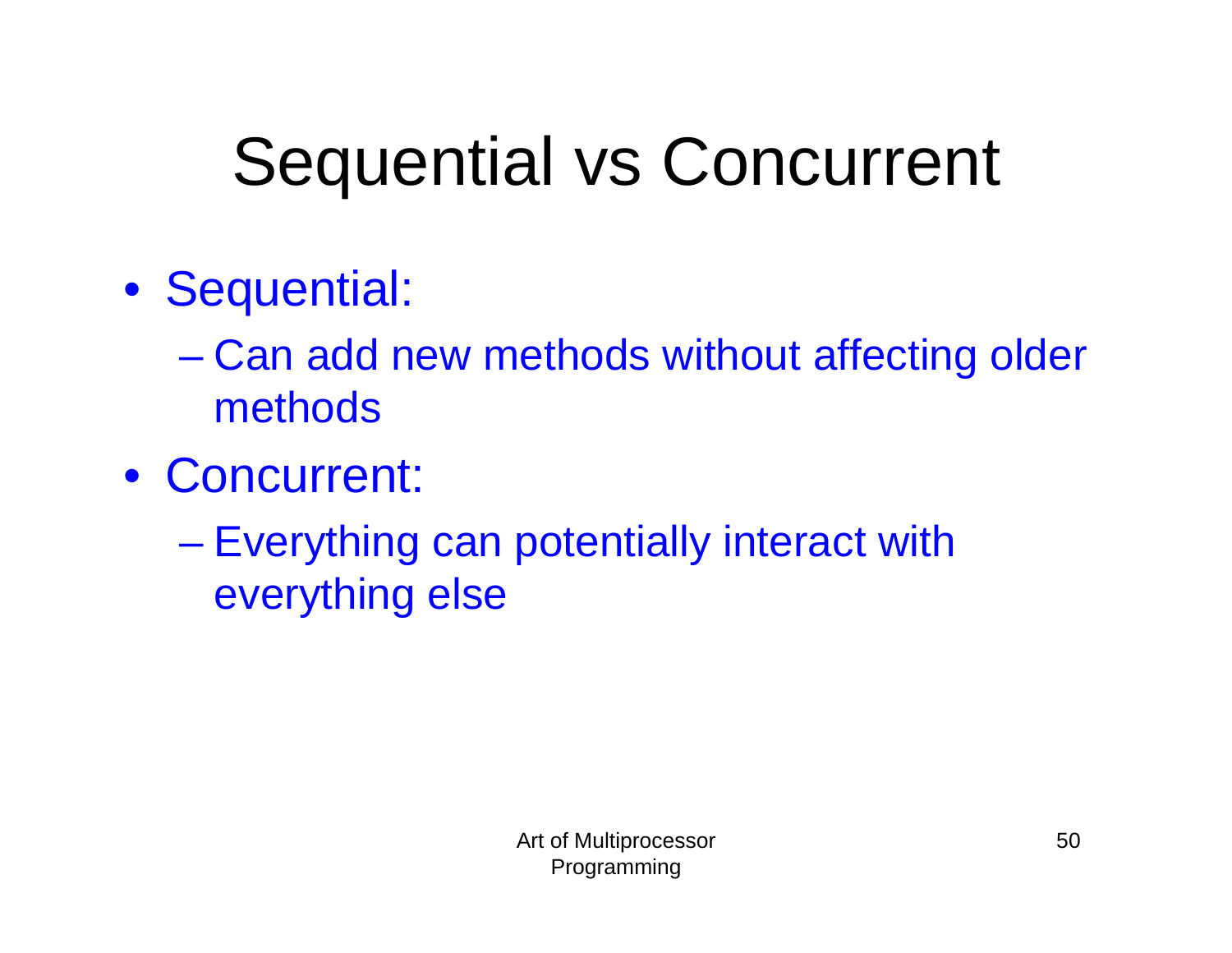- Sequential:
	- Can add new methods without affecting older methods
- Concurrent:
	- Everything can potentially jute ract with everything else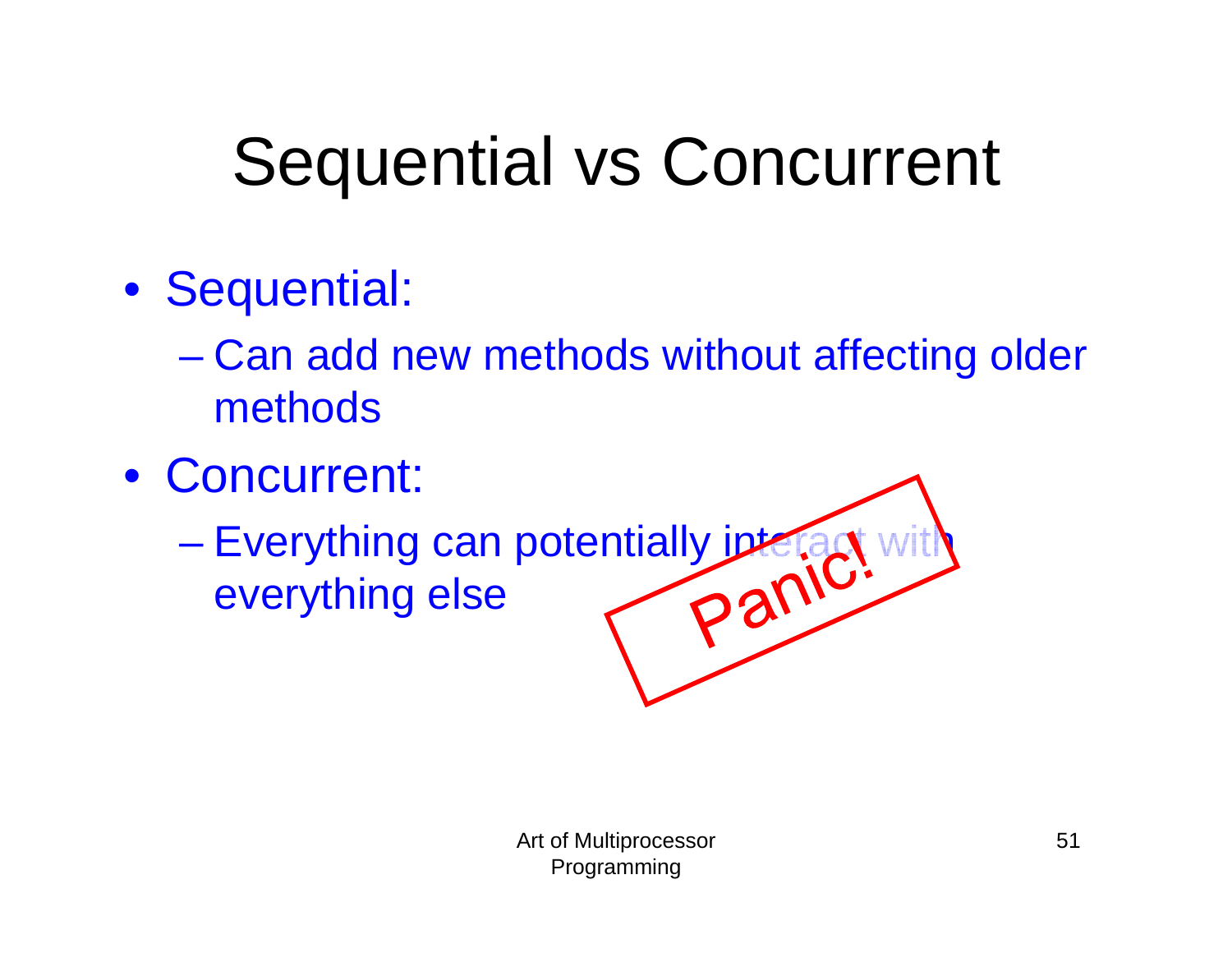# The Big Question

- What does it mean for a *concurrent* object to be correct?
	- What *is* a concurrent FIFO queue?
	- $\mathcal{L}_{\mathcal{A}}$  , and the set of the set of the set of the set of the set of the set of the set of the set of the set of the set of the set of the set of the set of the set of the set of the set of the set of the set of th FIFO means strict temporal order
	- Concurrent means ambiguous temporal order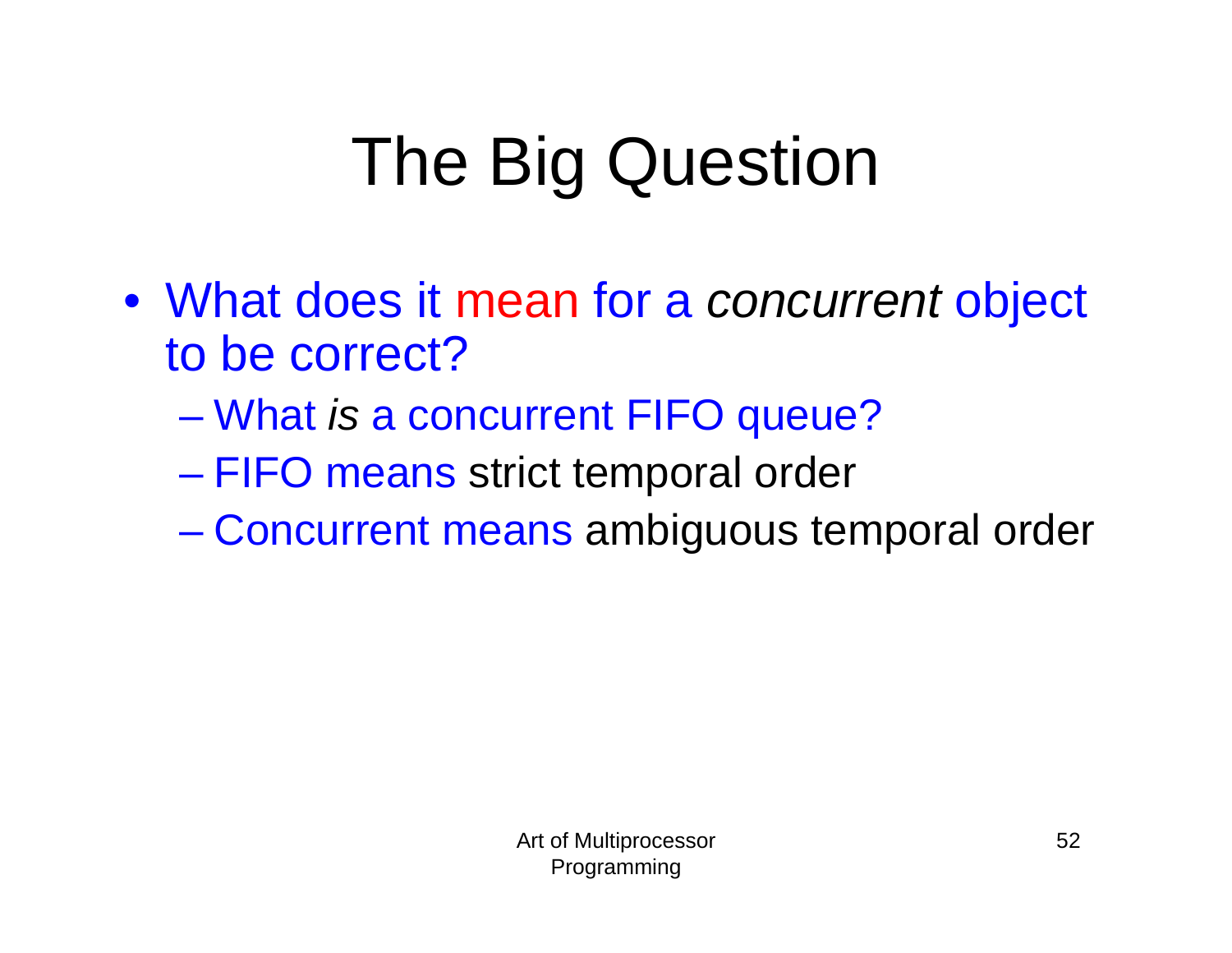# Intuitively…

```
public T deq() throws EmptyException {
  lock.lock(); 
  try { 
    if (tail == head) 
       throw new EmptyException(); 
    T x = items[head % items.length]; 
    head++; 
    return x; 
  } finally {
    lock.unlock(); 
  } 
}
```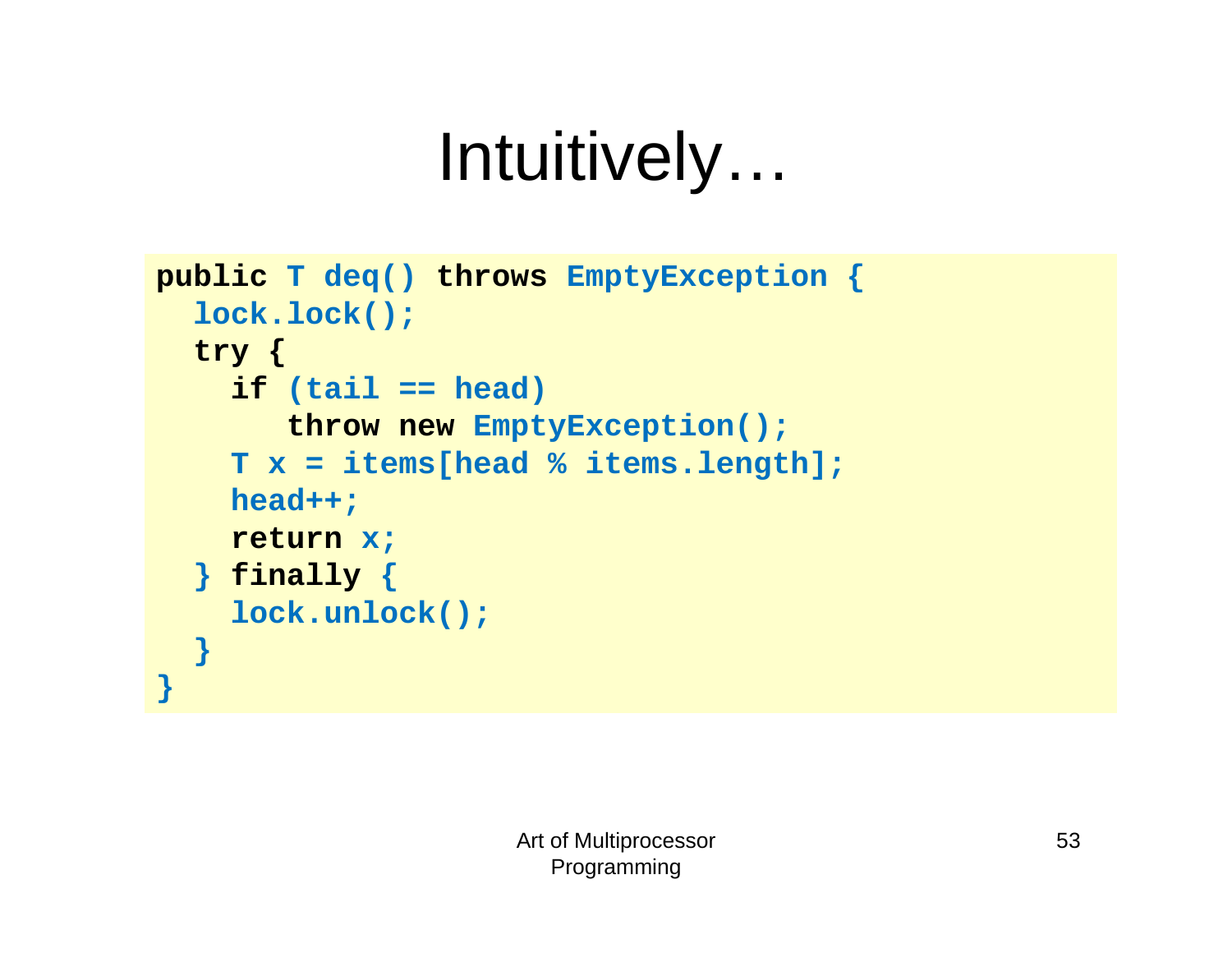# Intuitively…

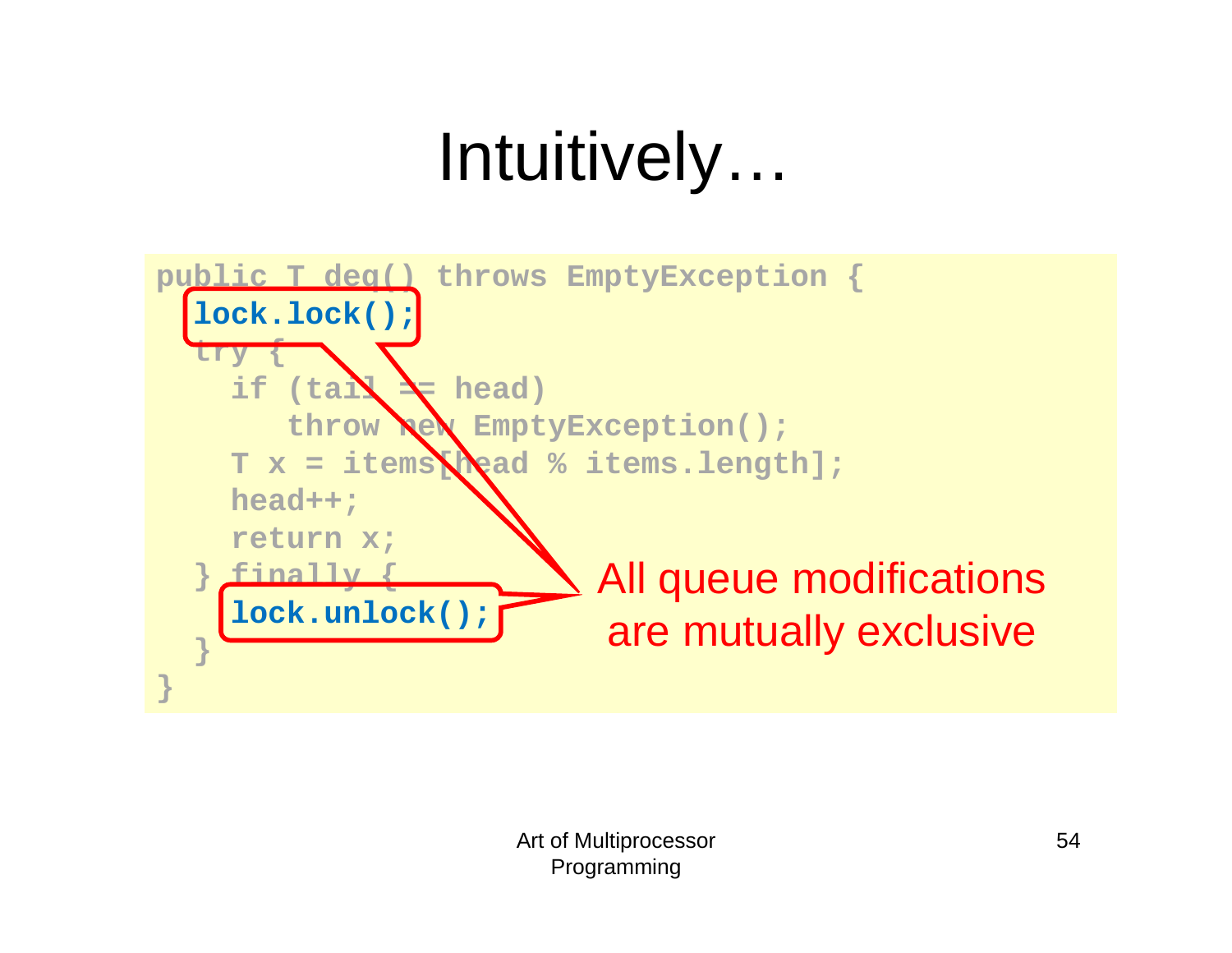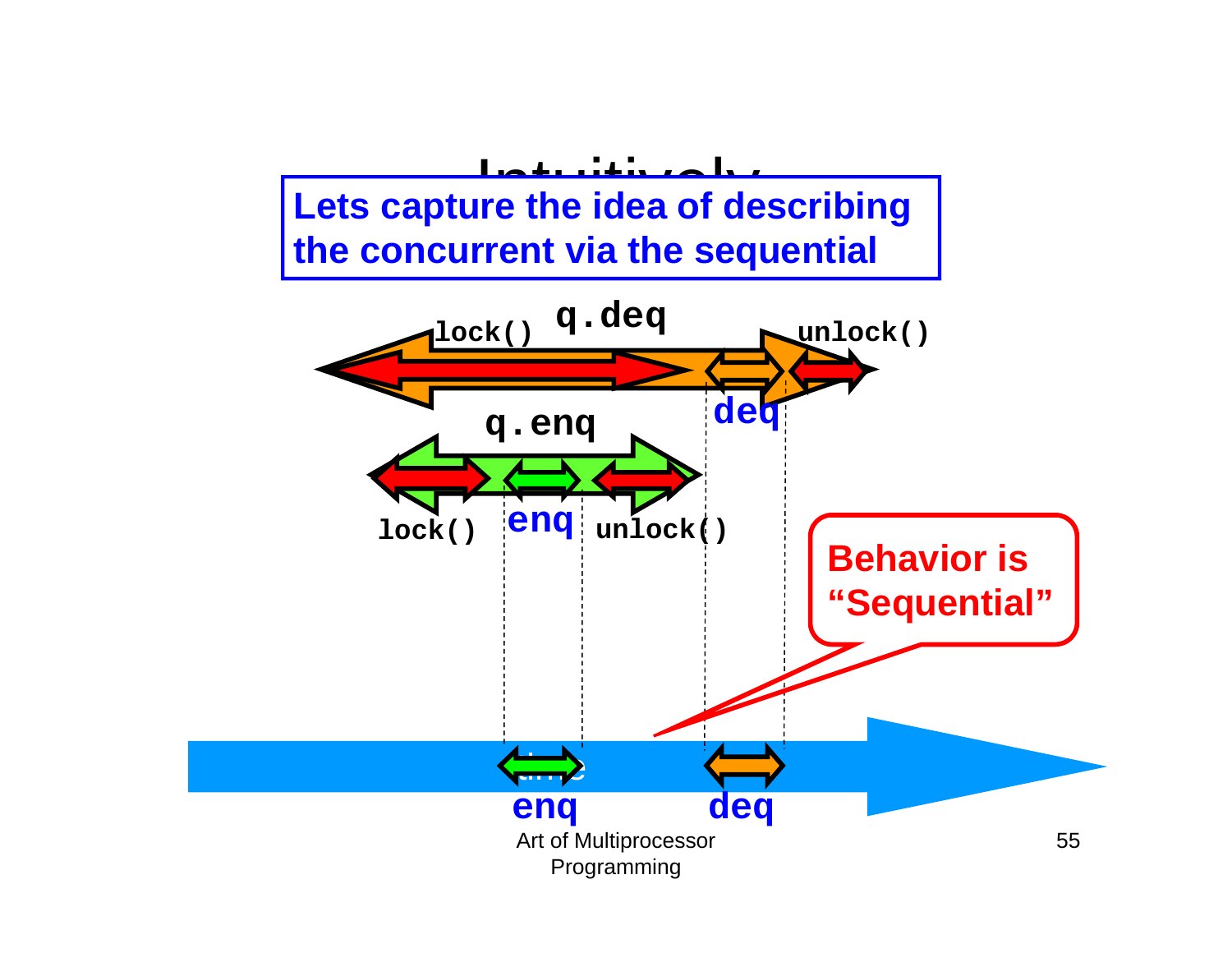# Linearizability

- Each method should
	- "take effect"
	- $\mathcal{L}_{\mathcal{A}}$  , and the set of the set of the set of the set of the set of the set of the set of the set of the set of the set of the set of the set of the set of the set of the set of the set of the set of the set of th **Instantaneously**
	- Between invocation and response events
- Object is correct if this "sequential" behavior is correct
- Any such concurrent object is
	- **Linearizable™**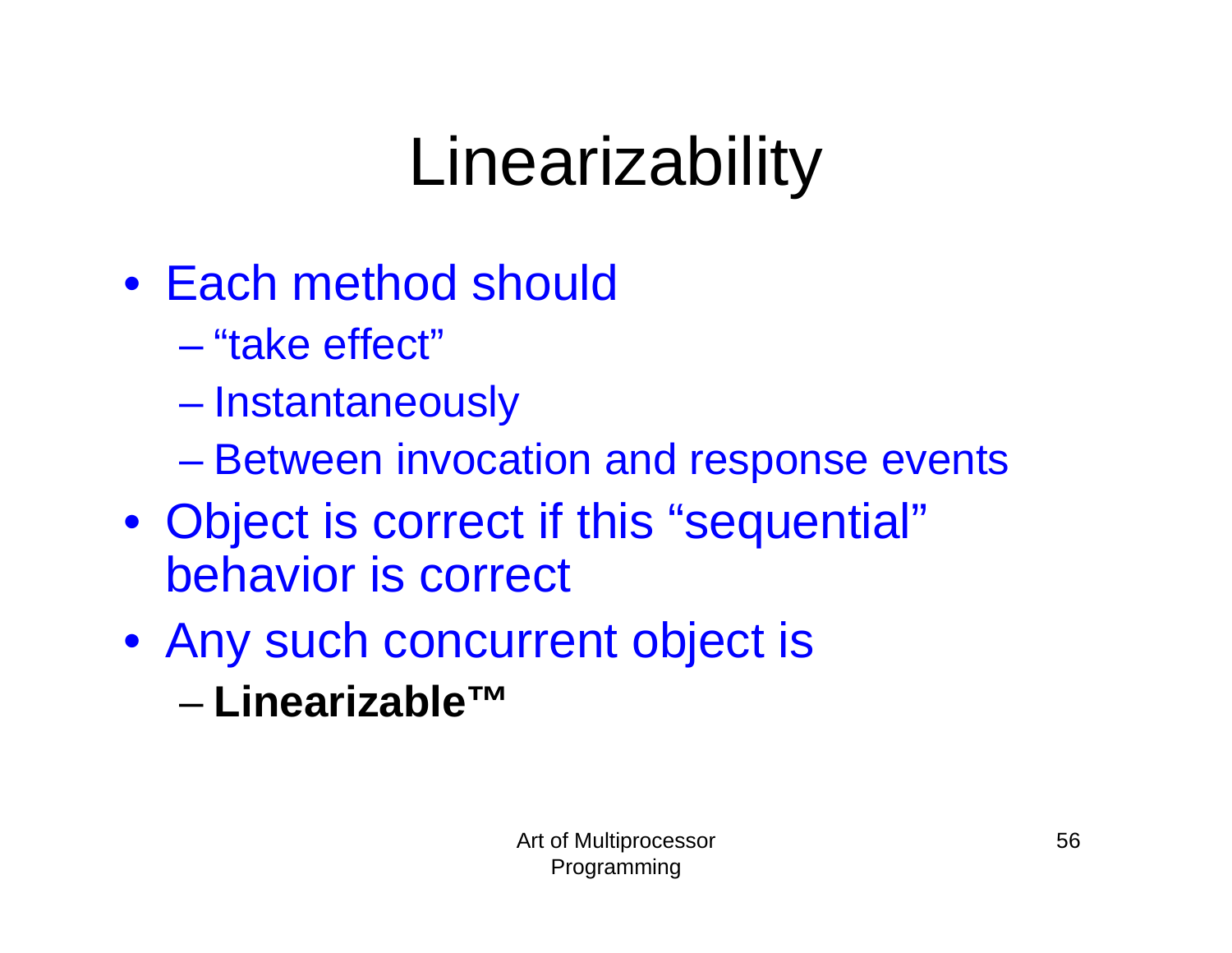# Is it really about the object?

- Each method should
	- "take effect"
	- –Instantaneously
	- Between invocation and response events
- Sounds like a property of an execution…
- A linearizable object: one all of whose possible executions are linearizable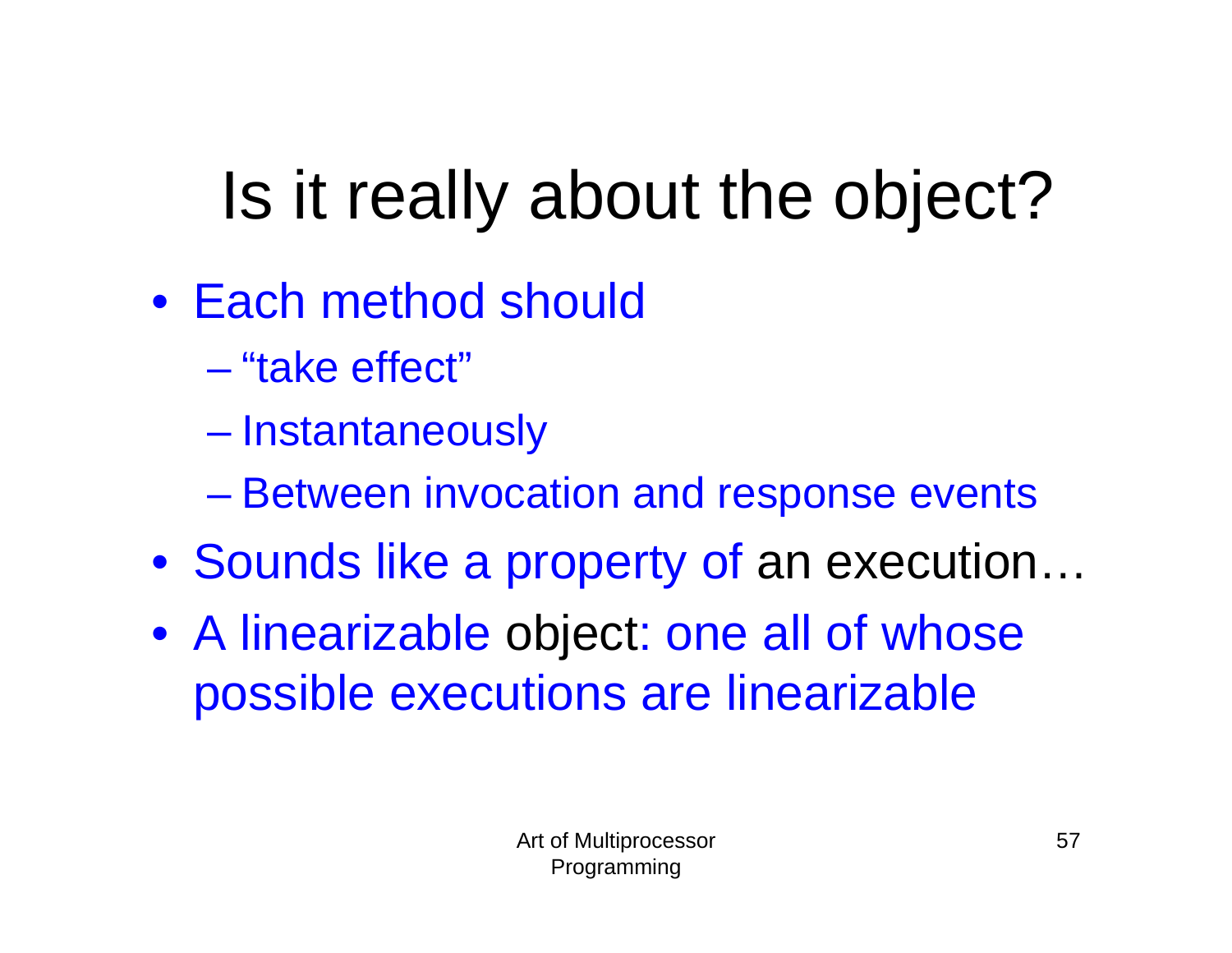



Programming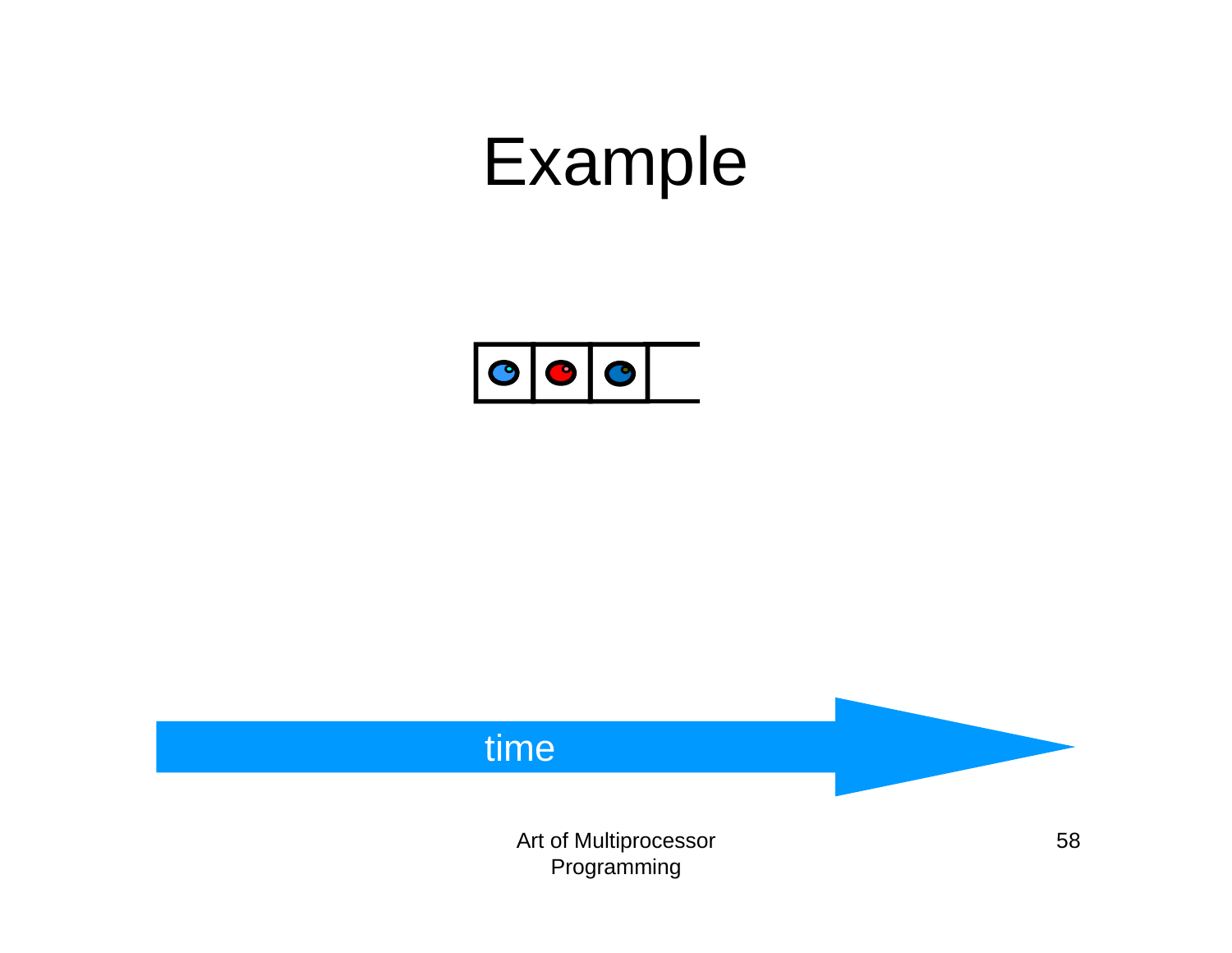



#### time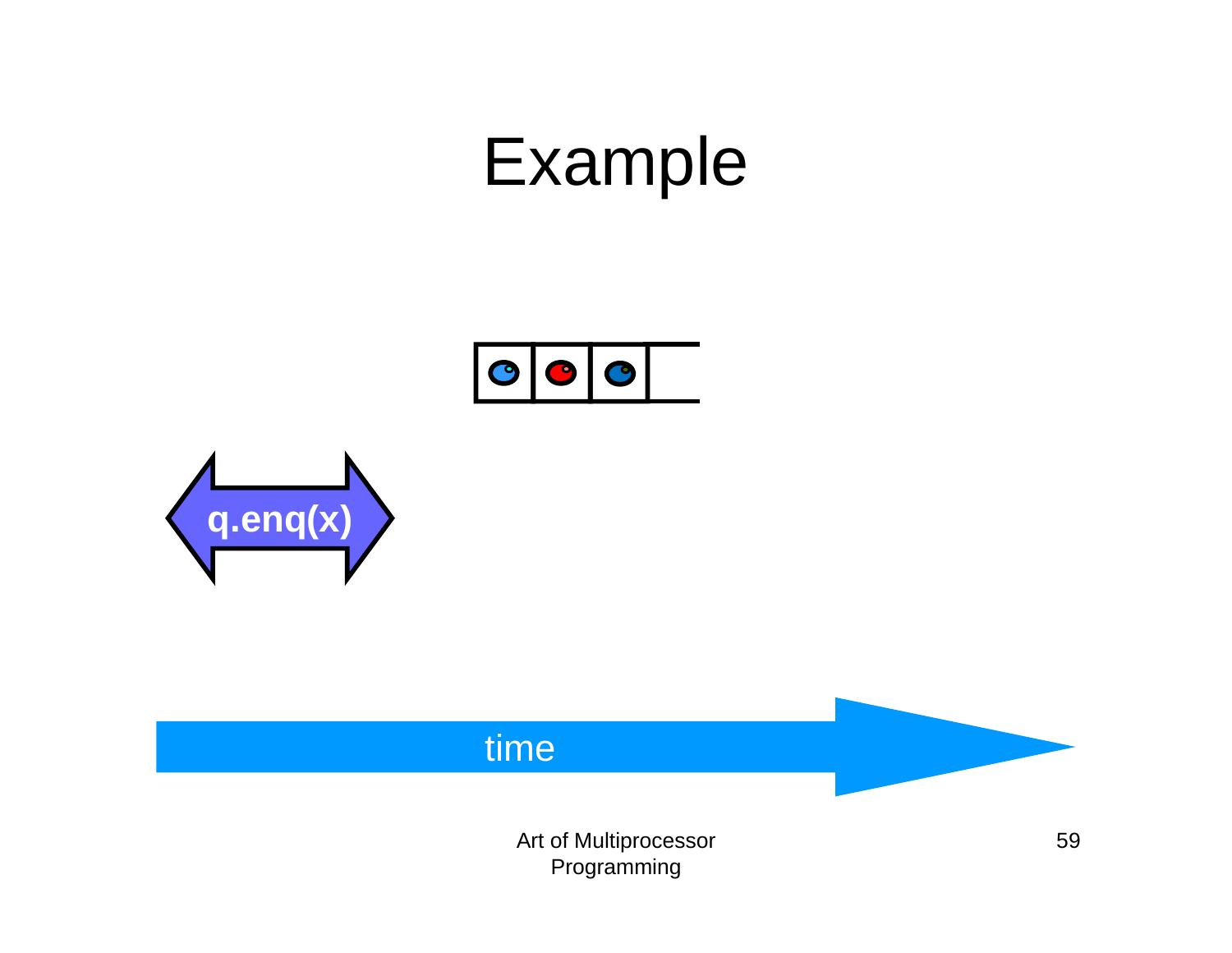



Programming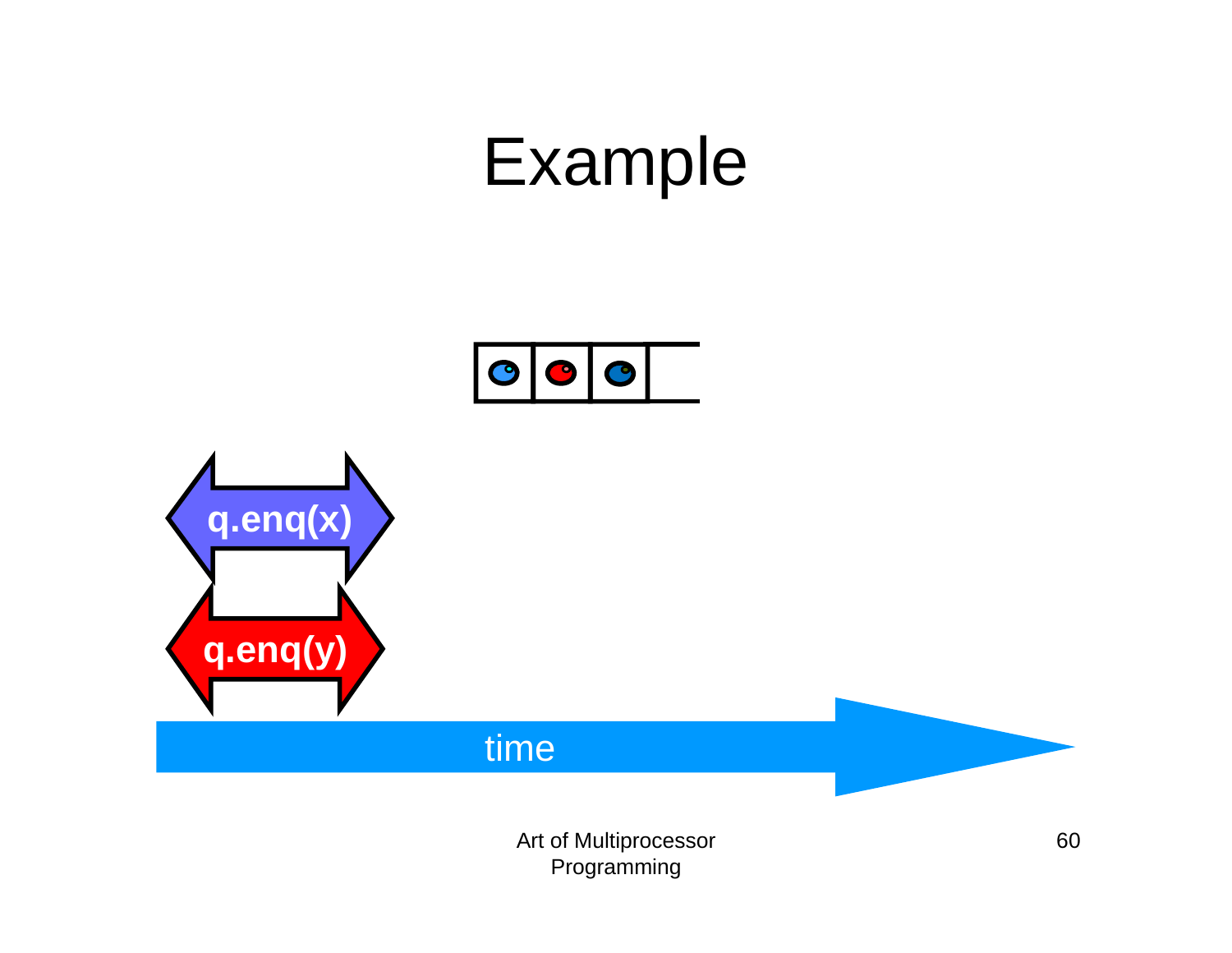

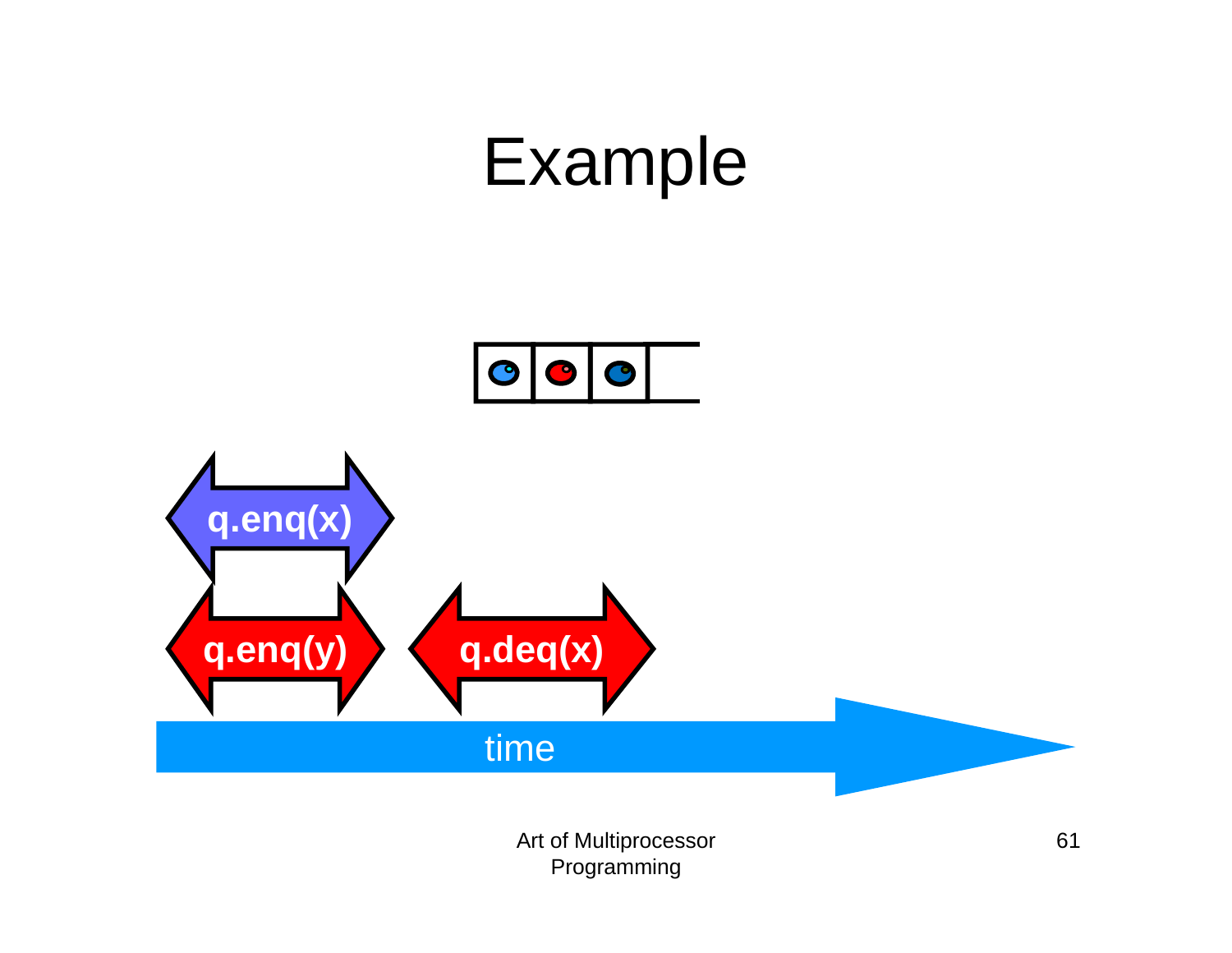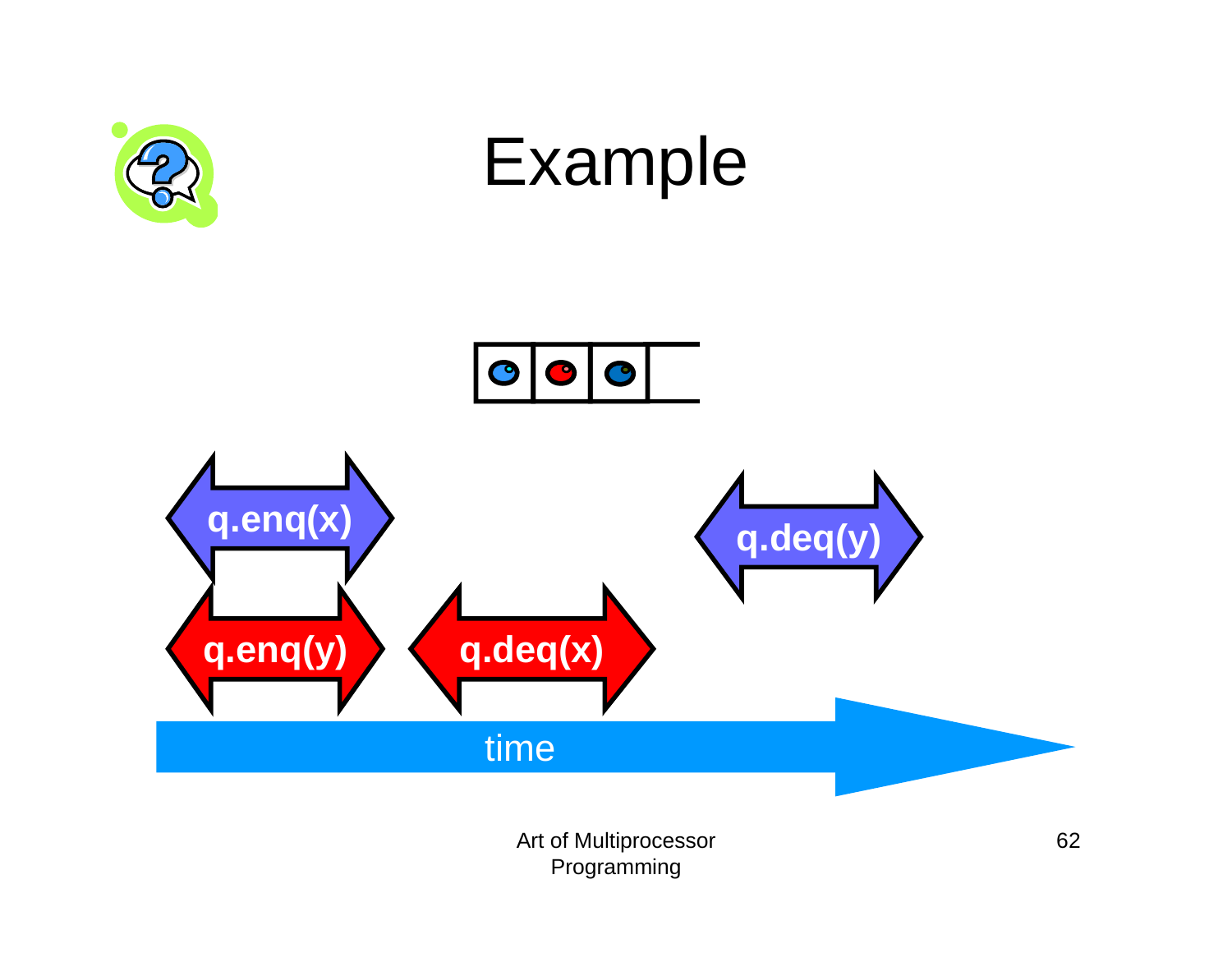

Programming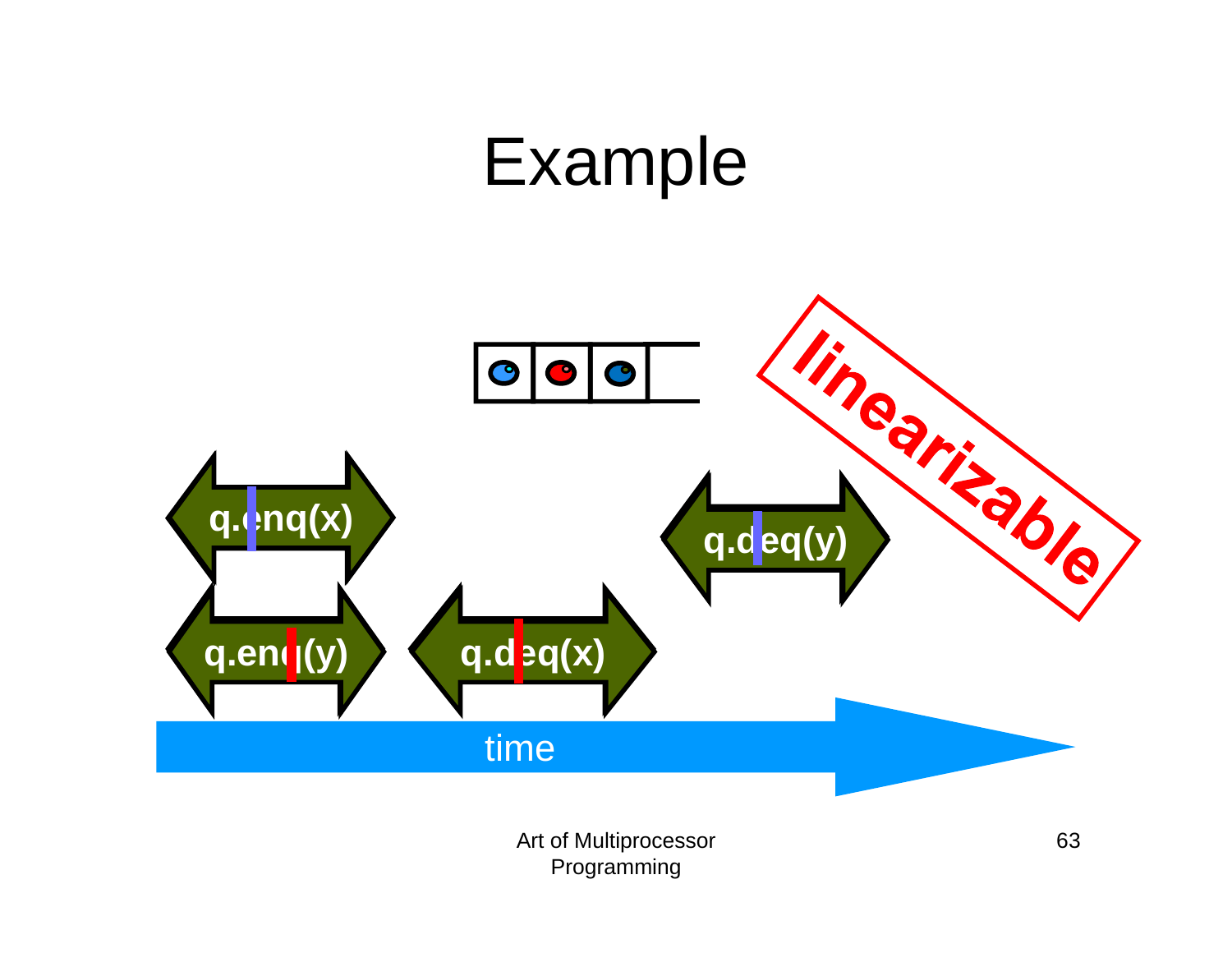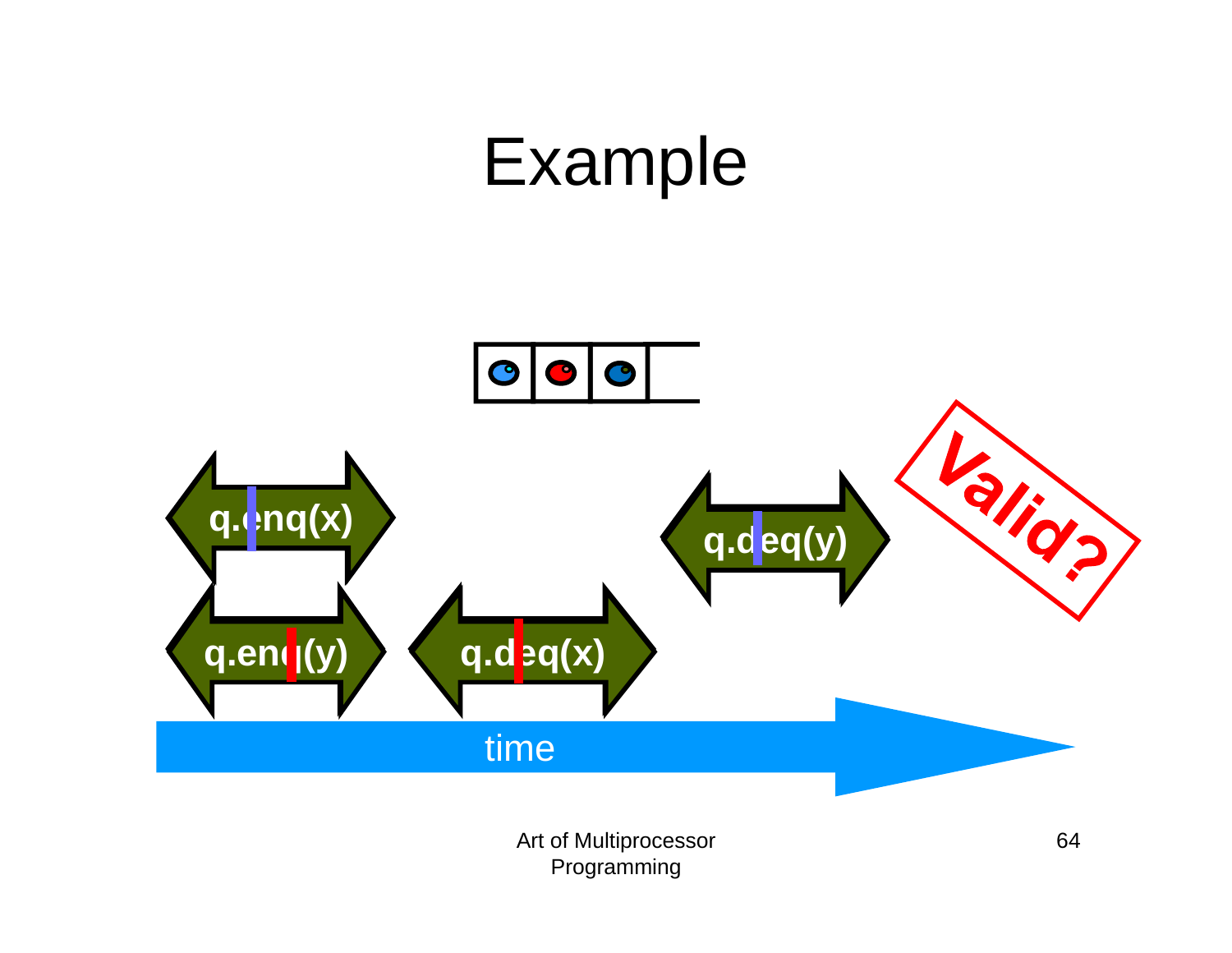



Programming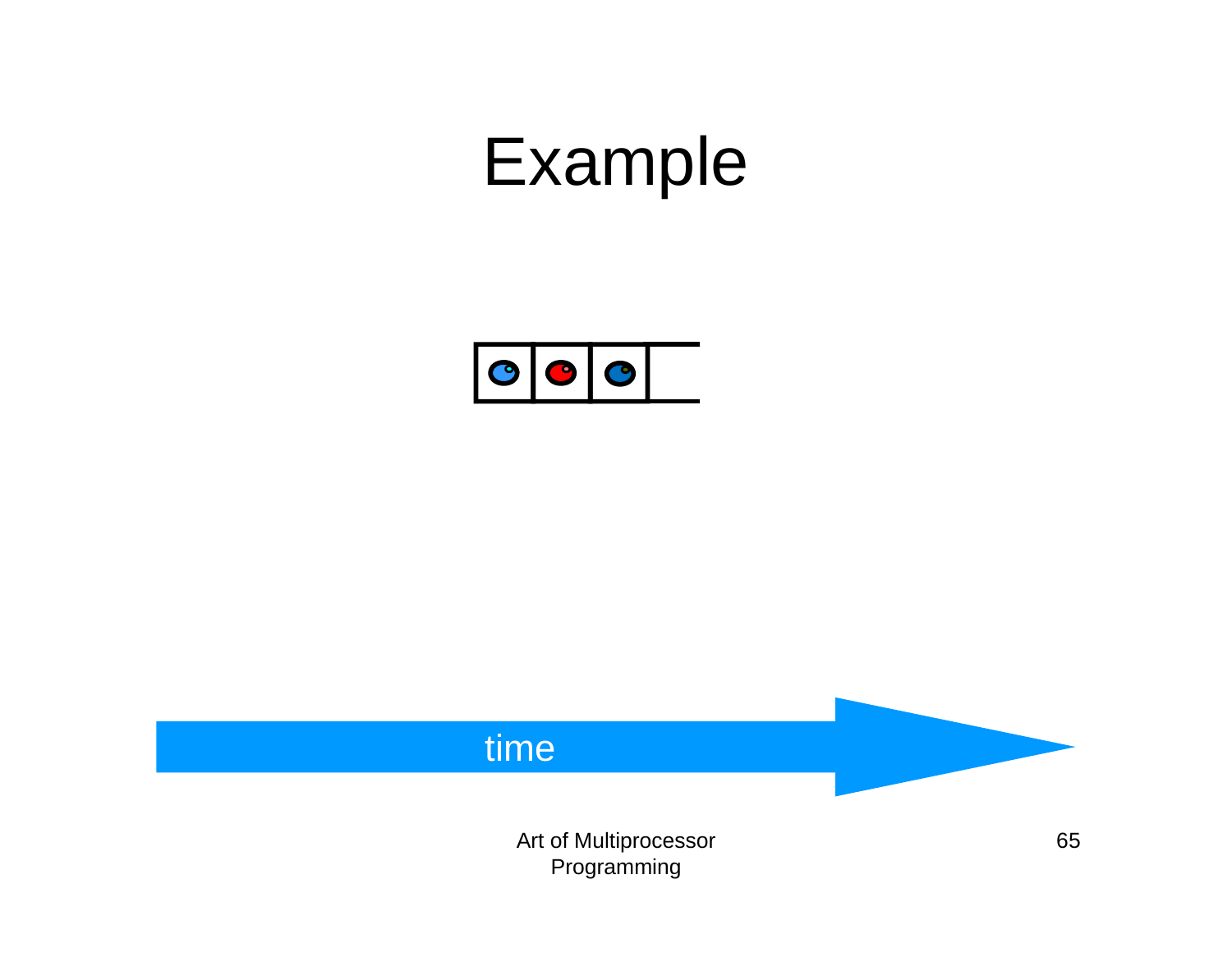



#### time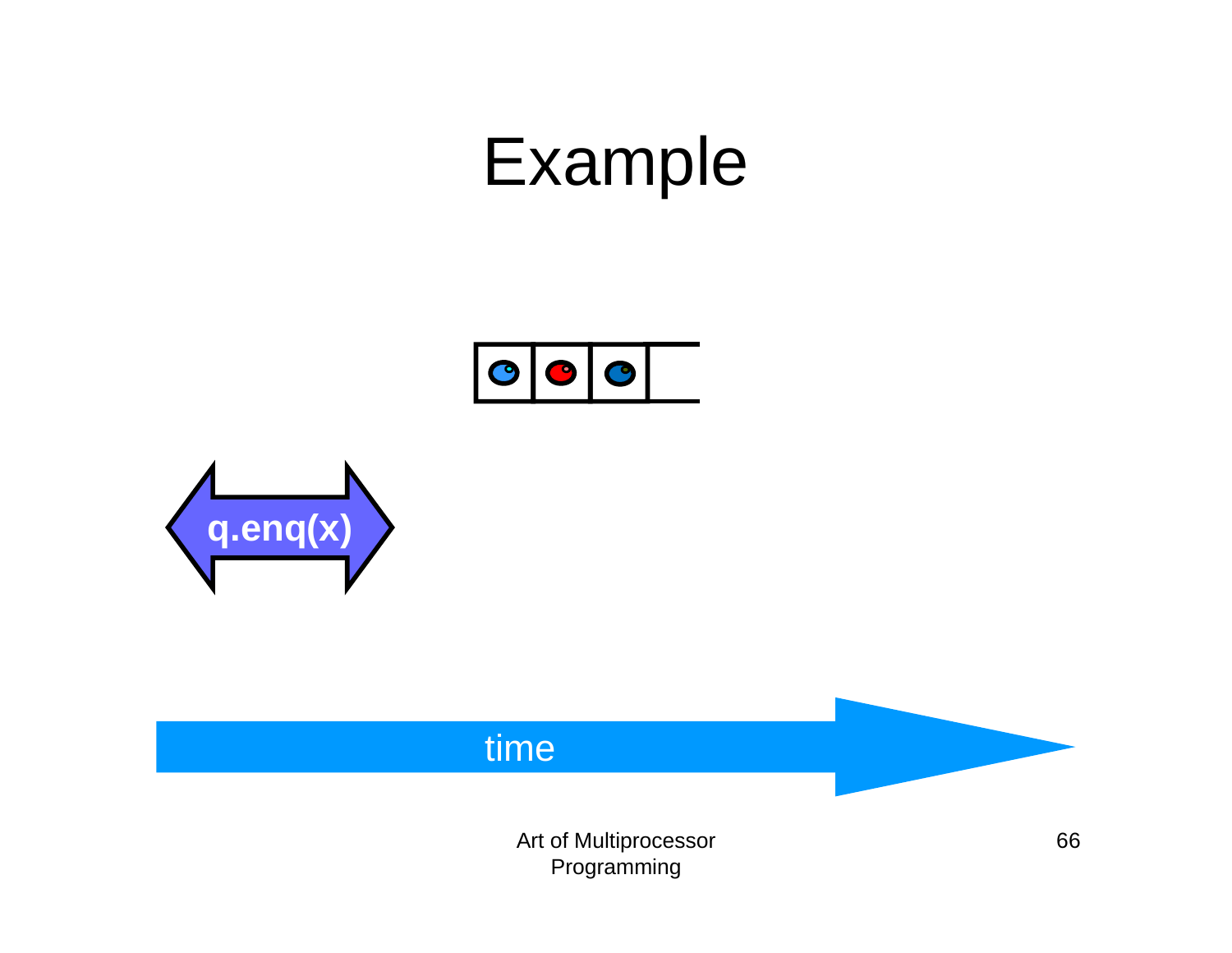





#### time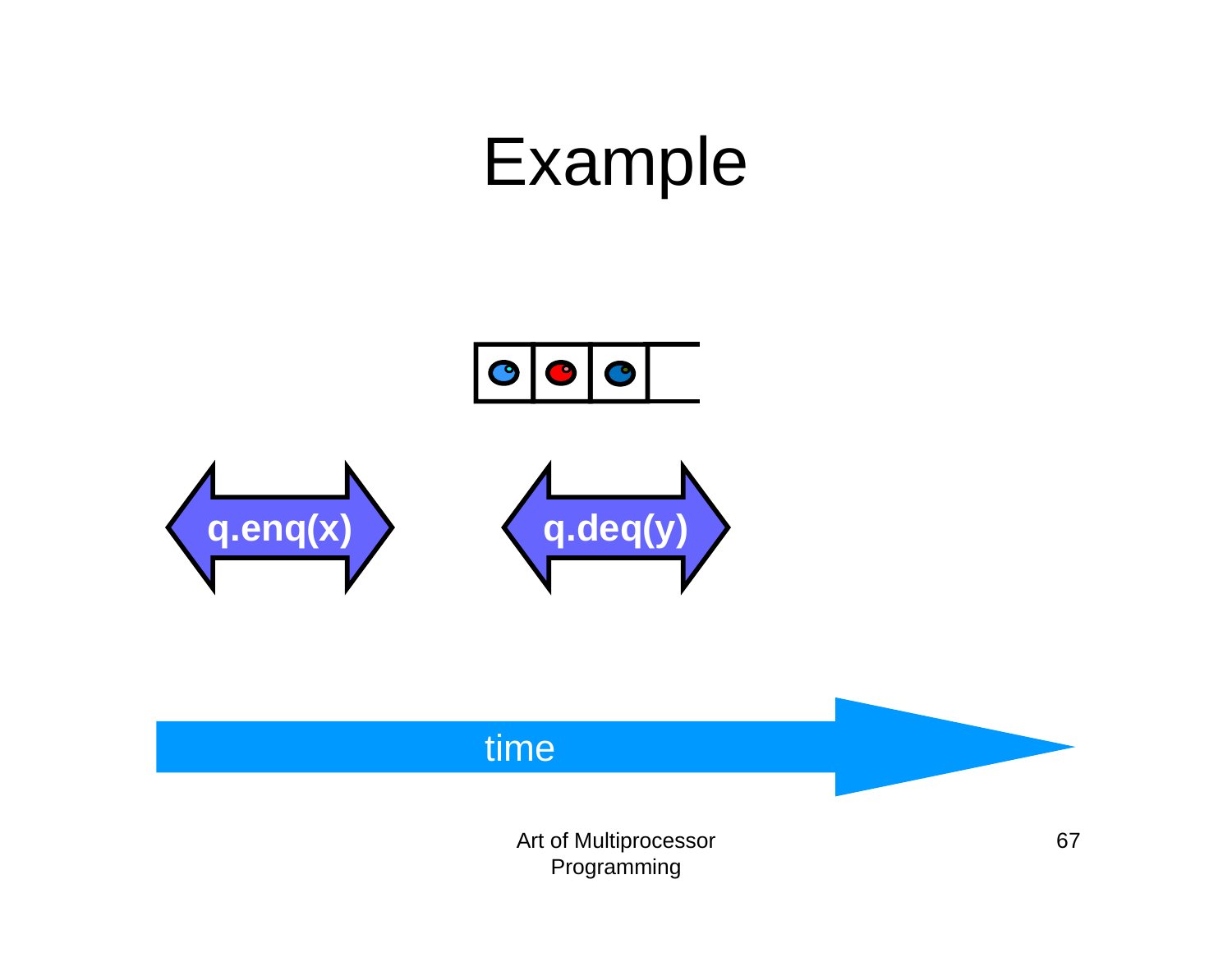



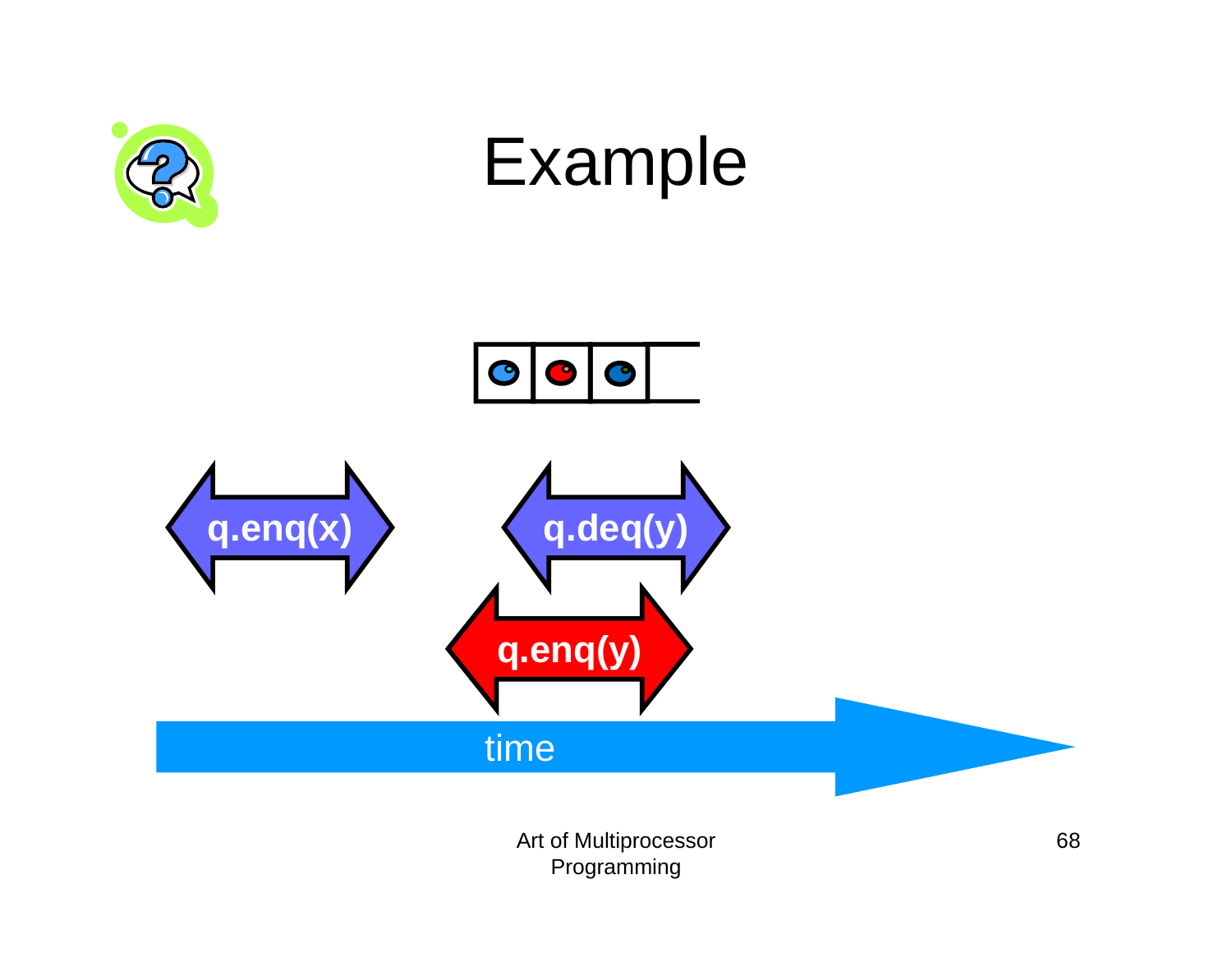



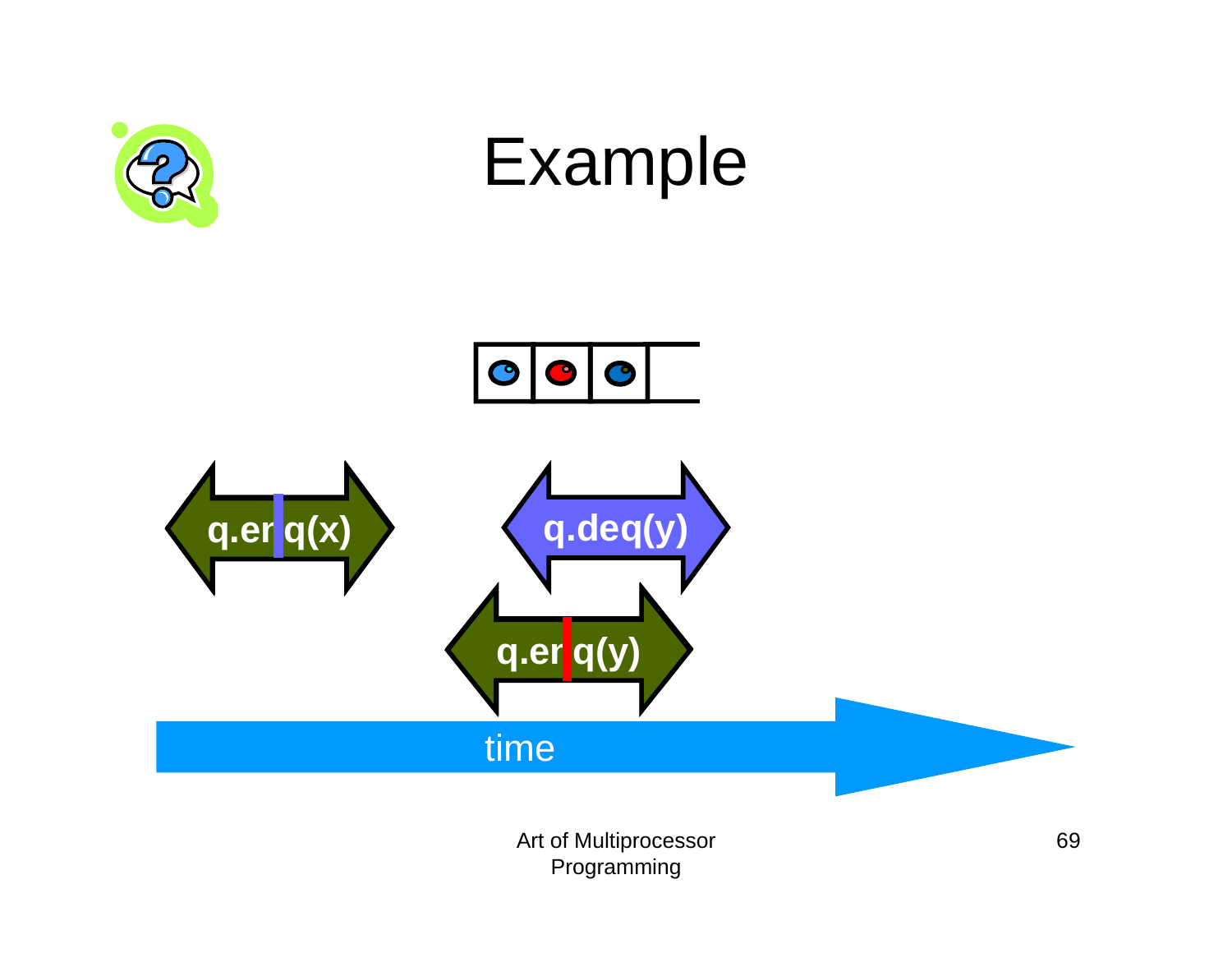

Programming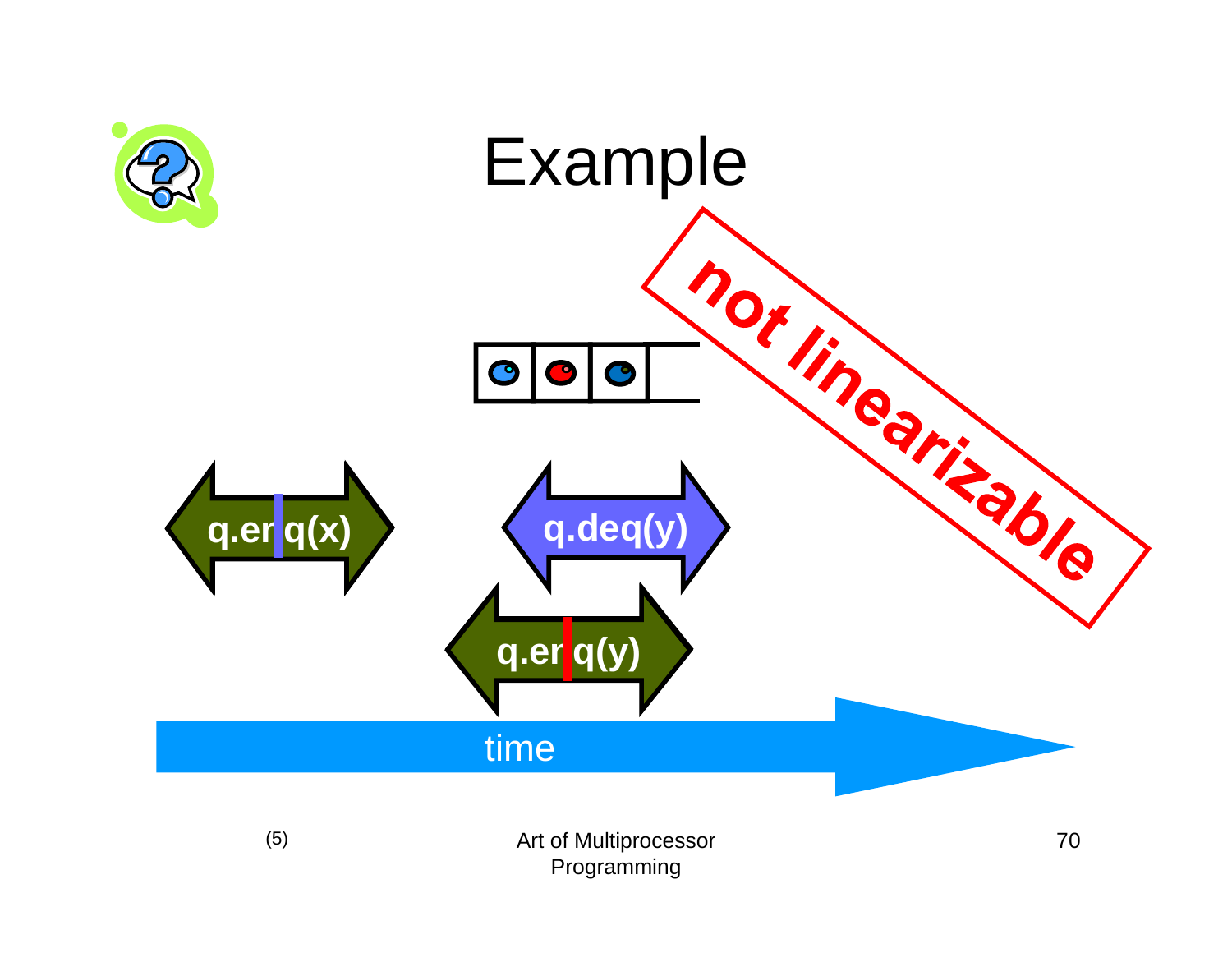



Programming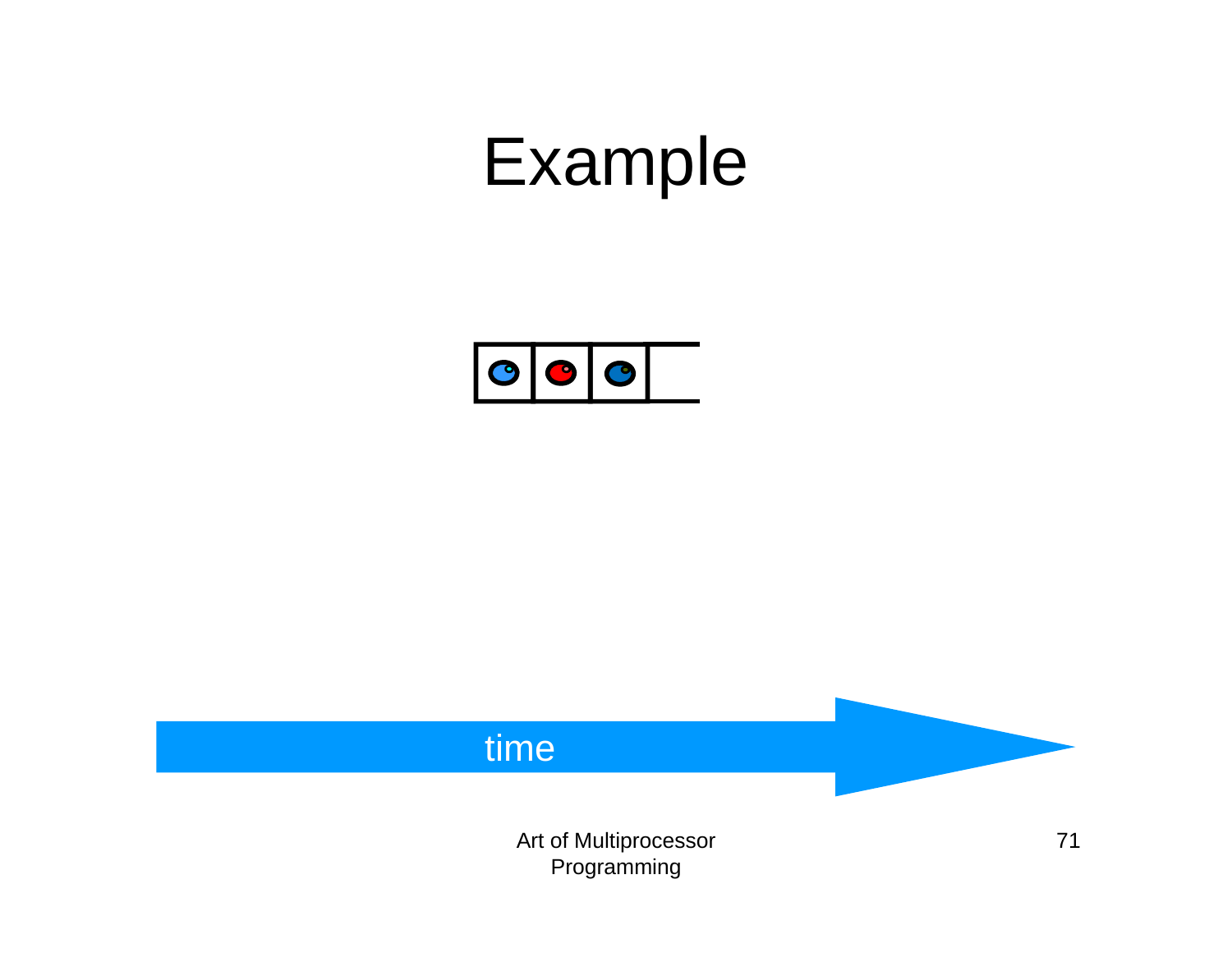

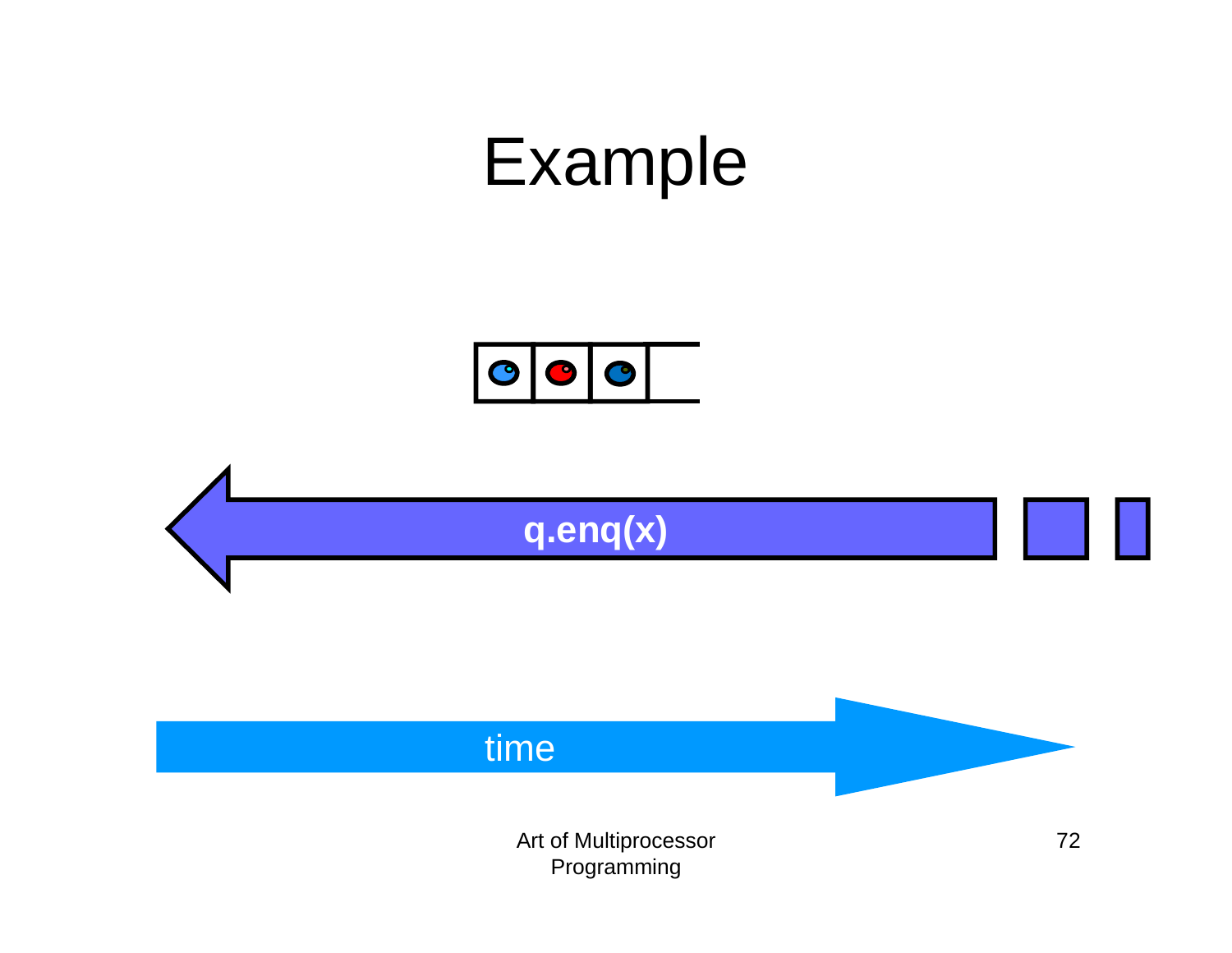



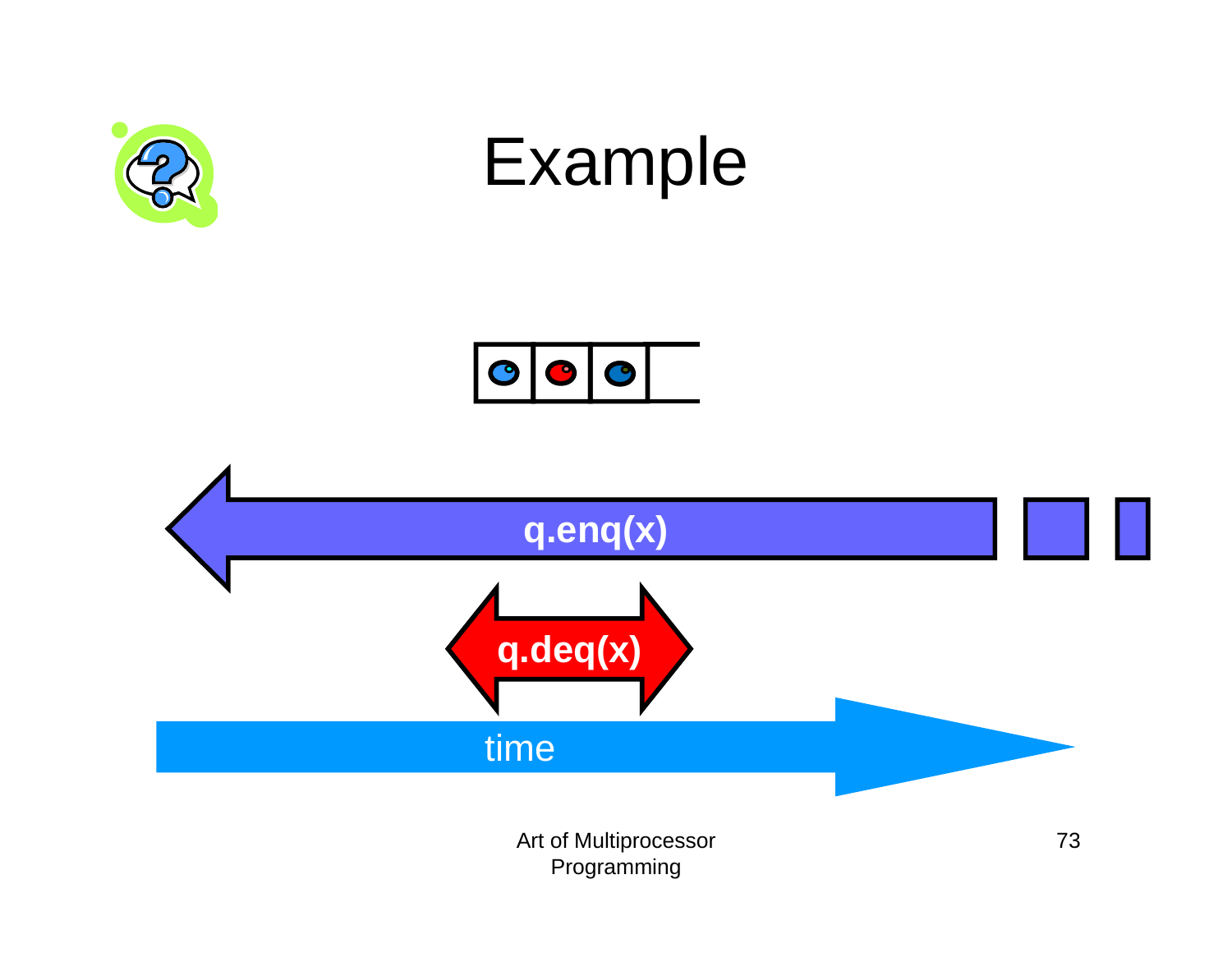



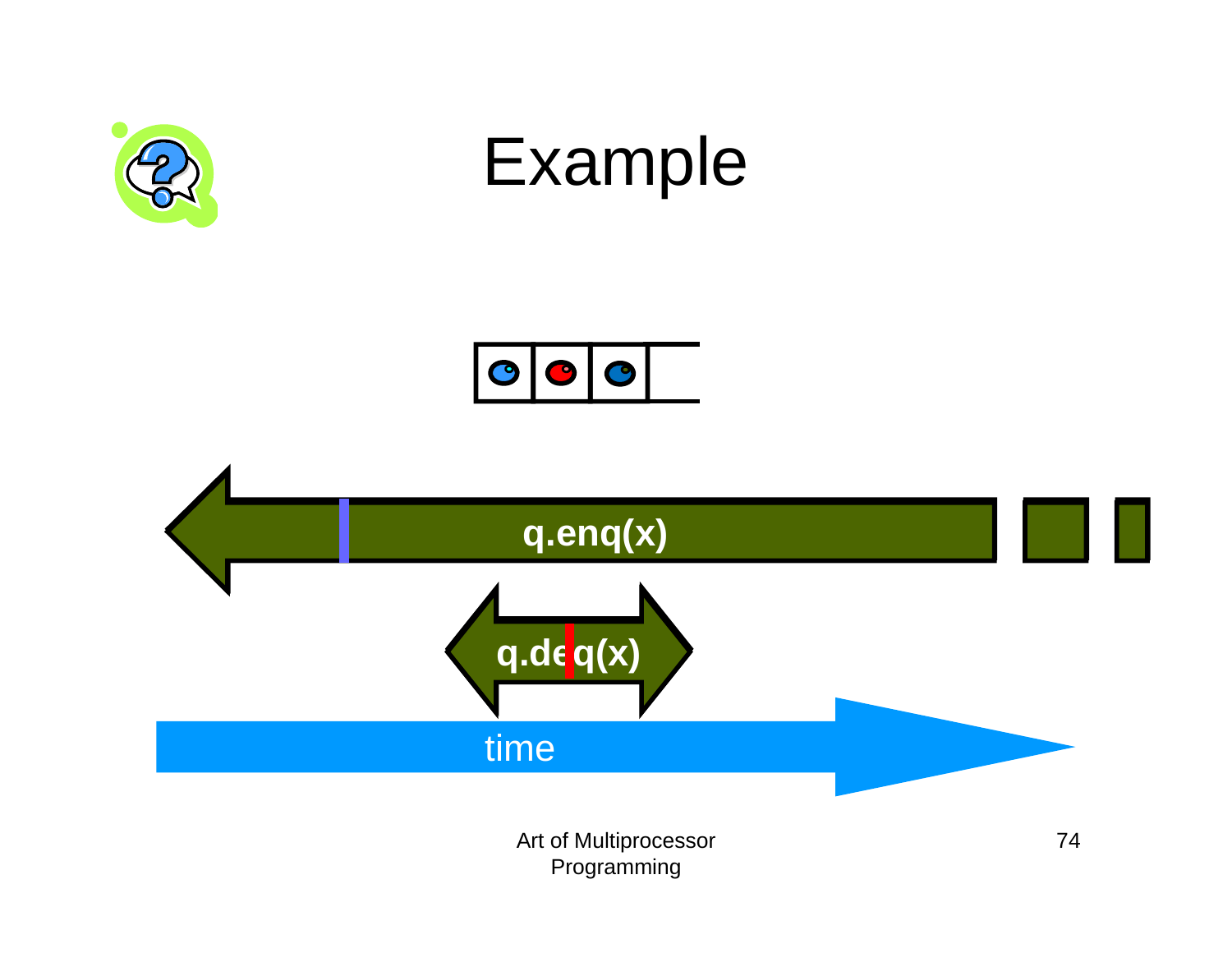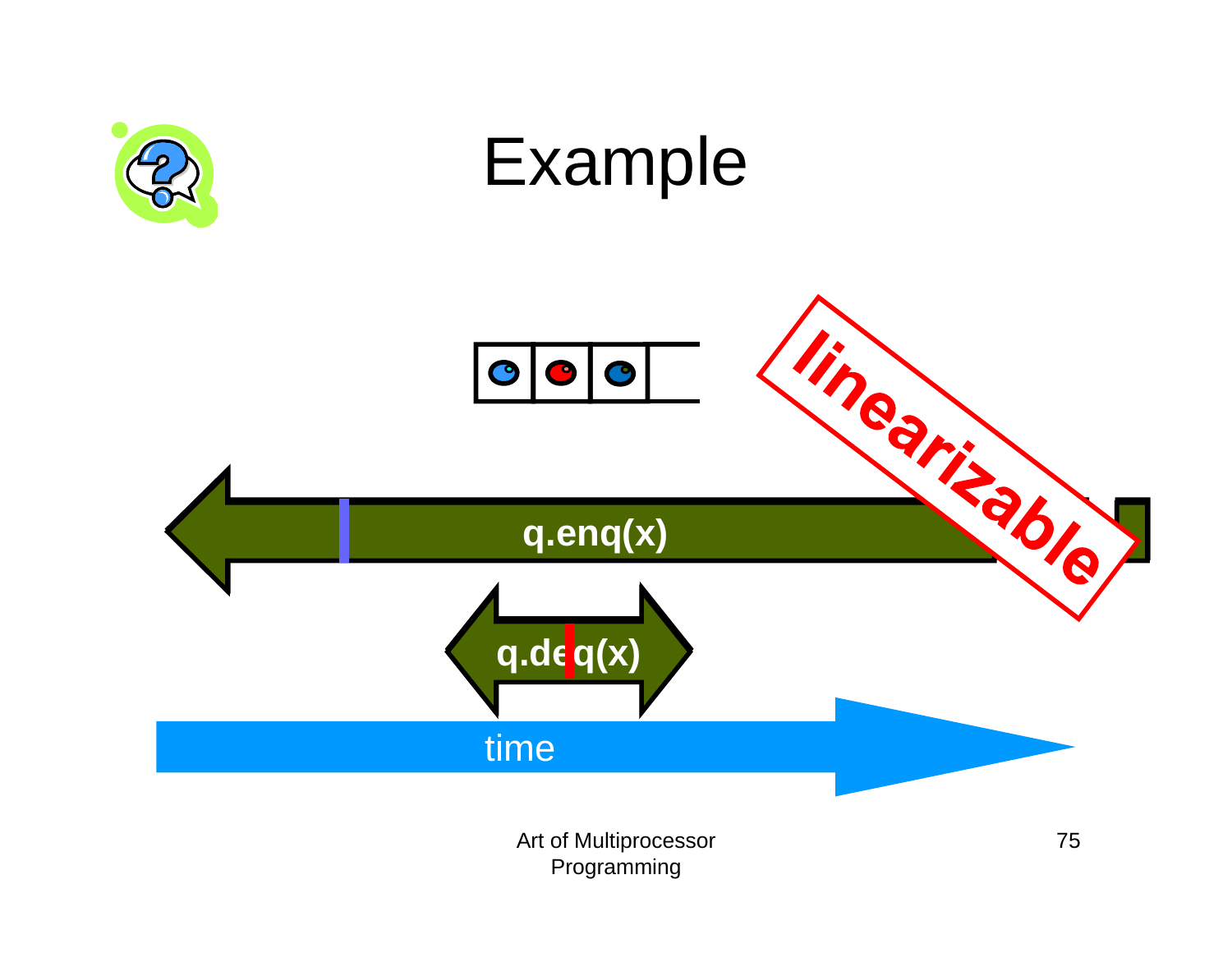



#### time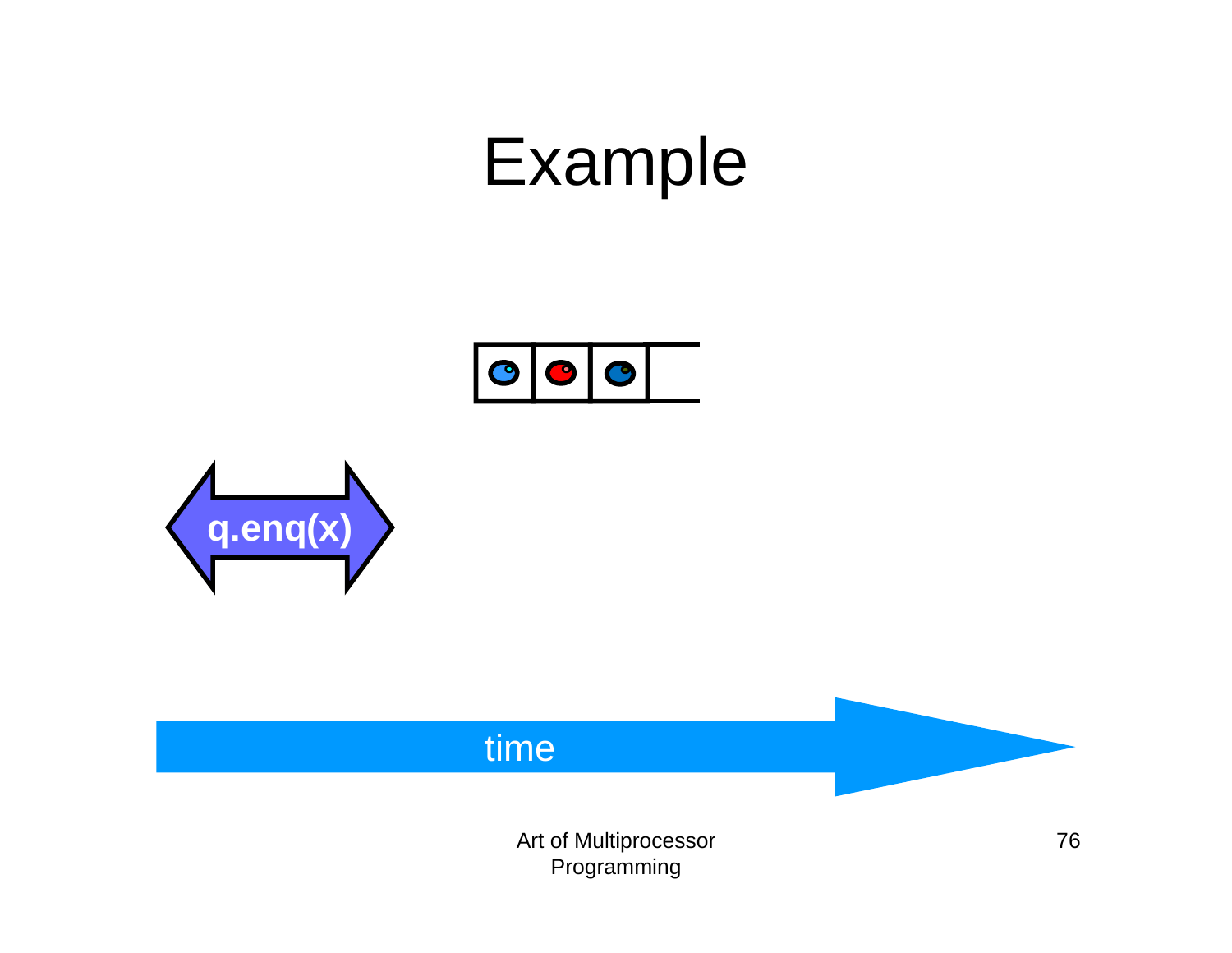

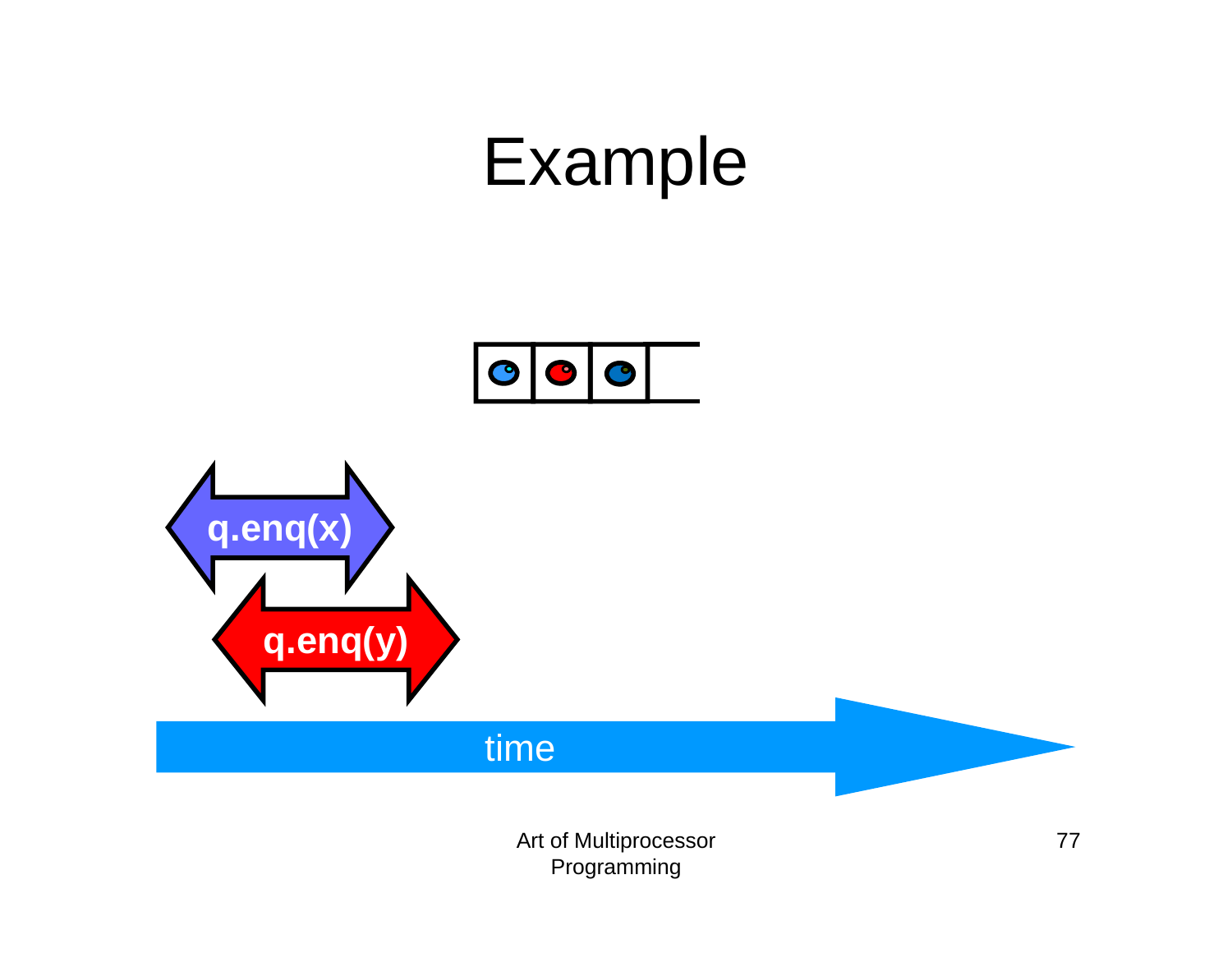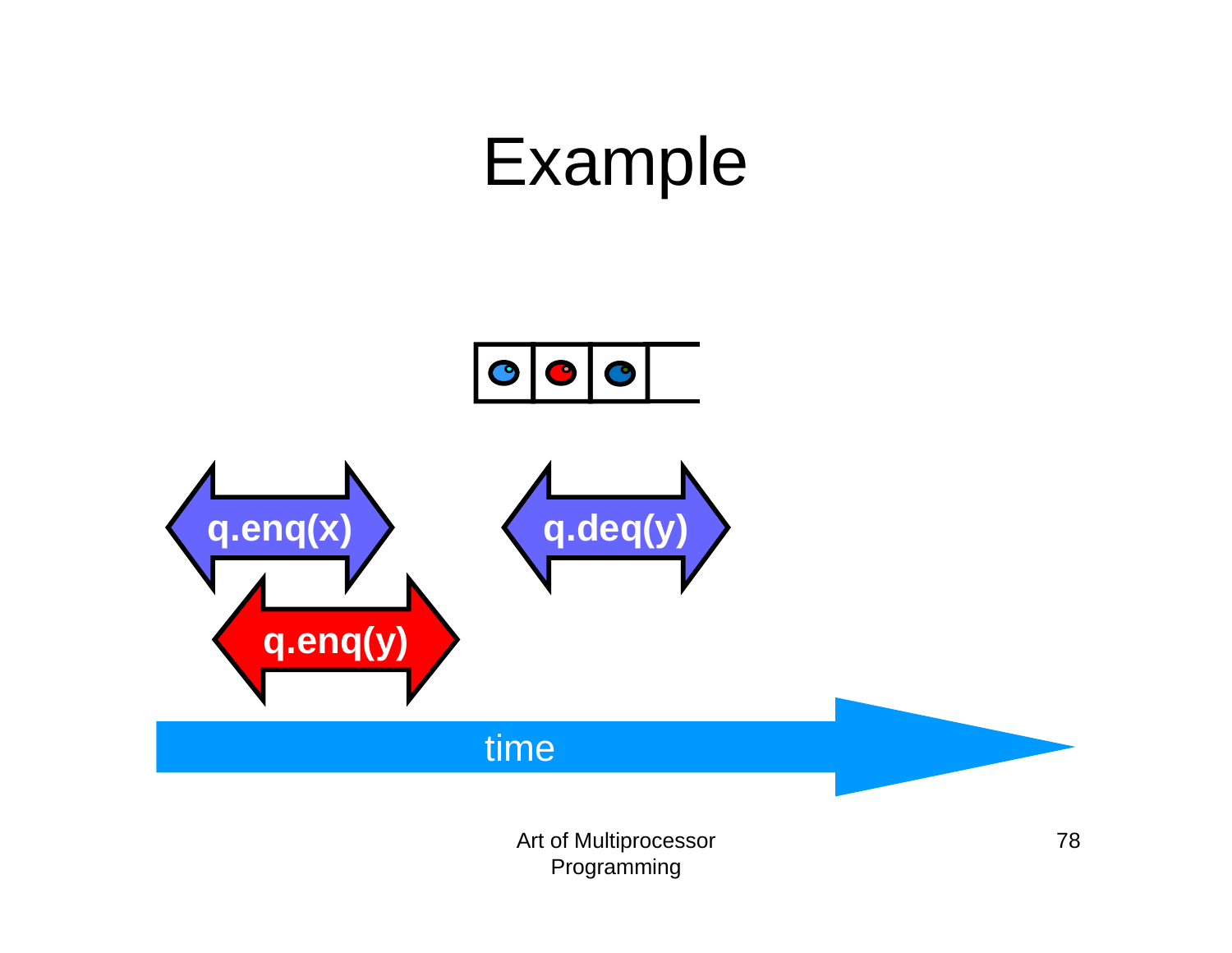



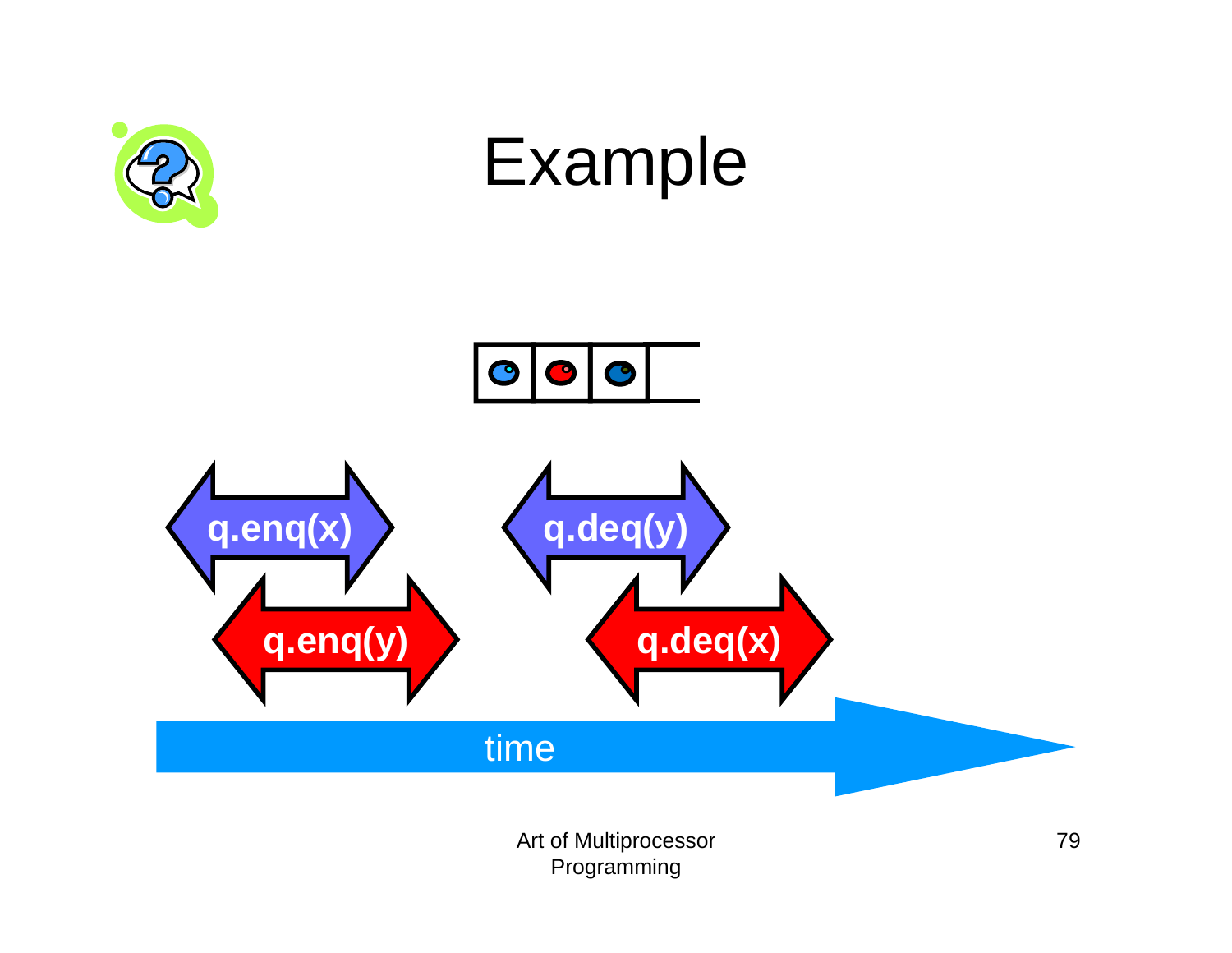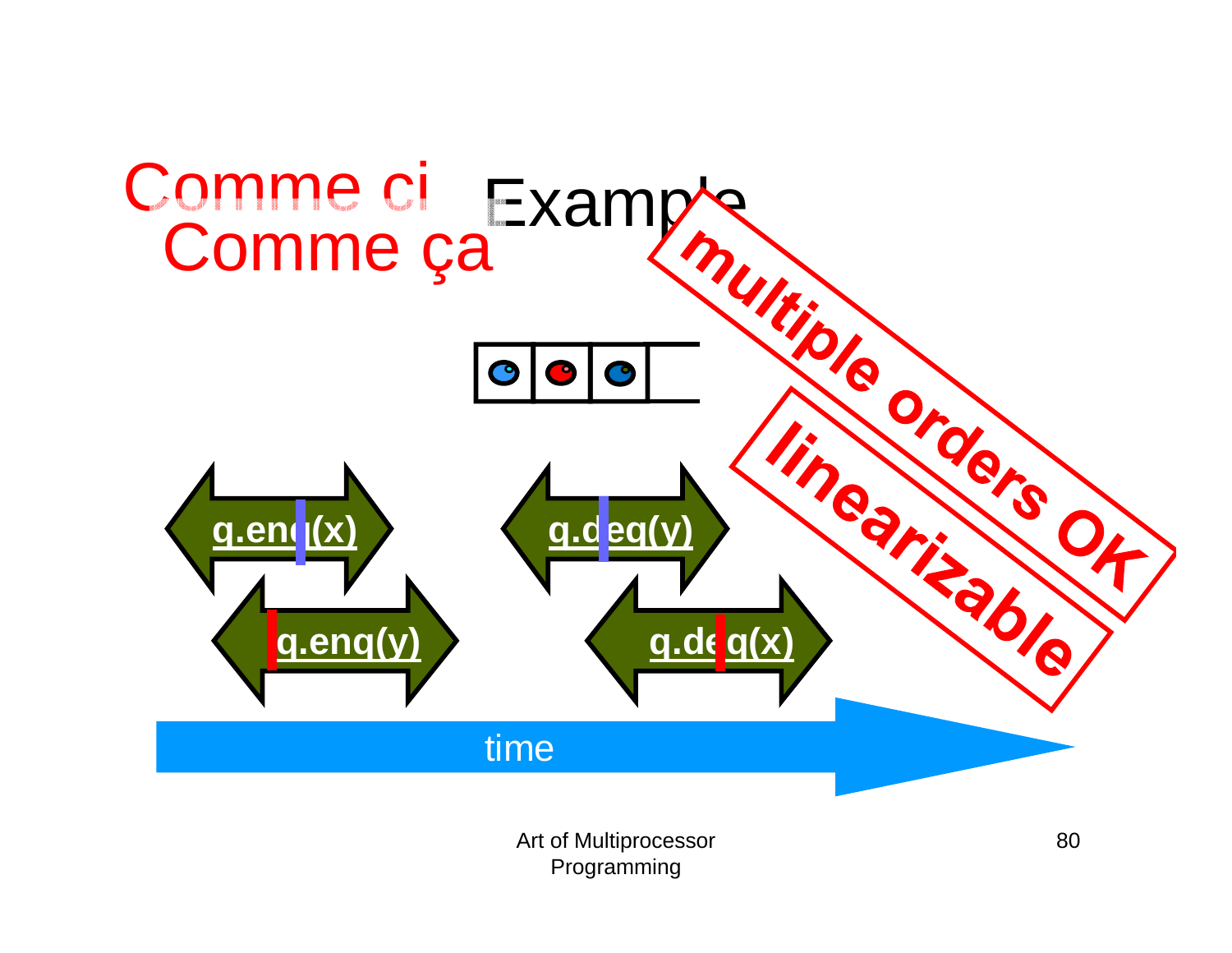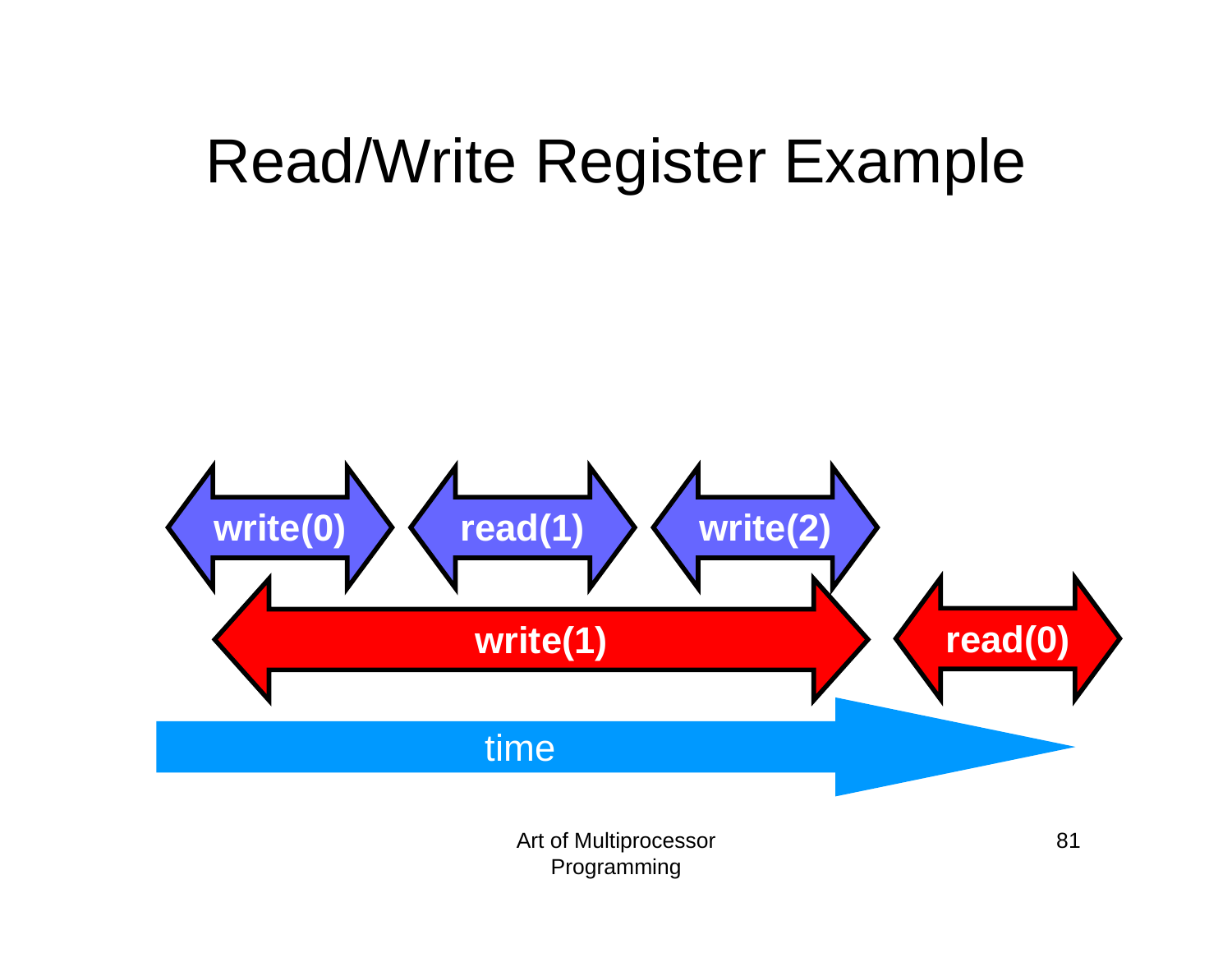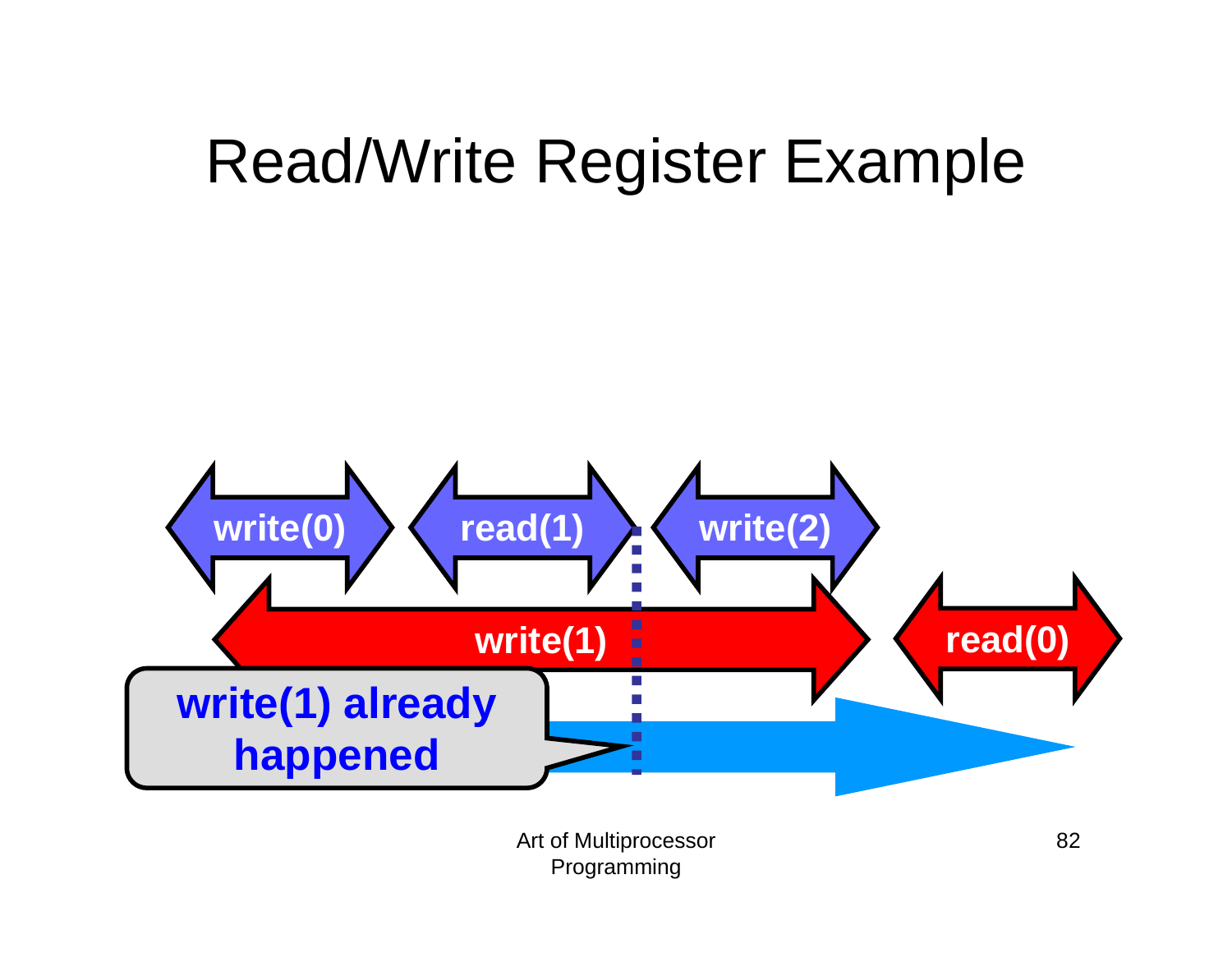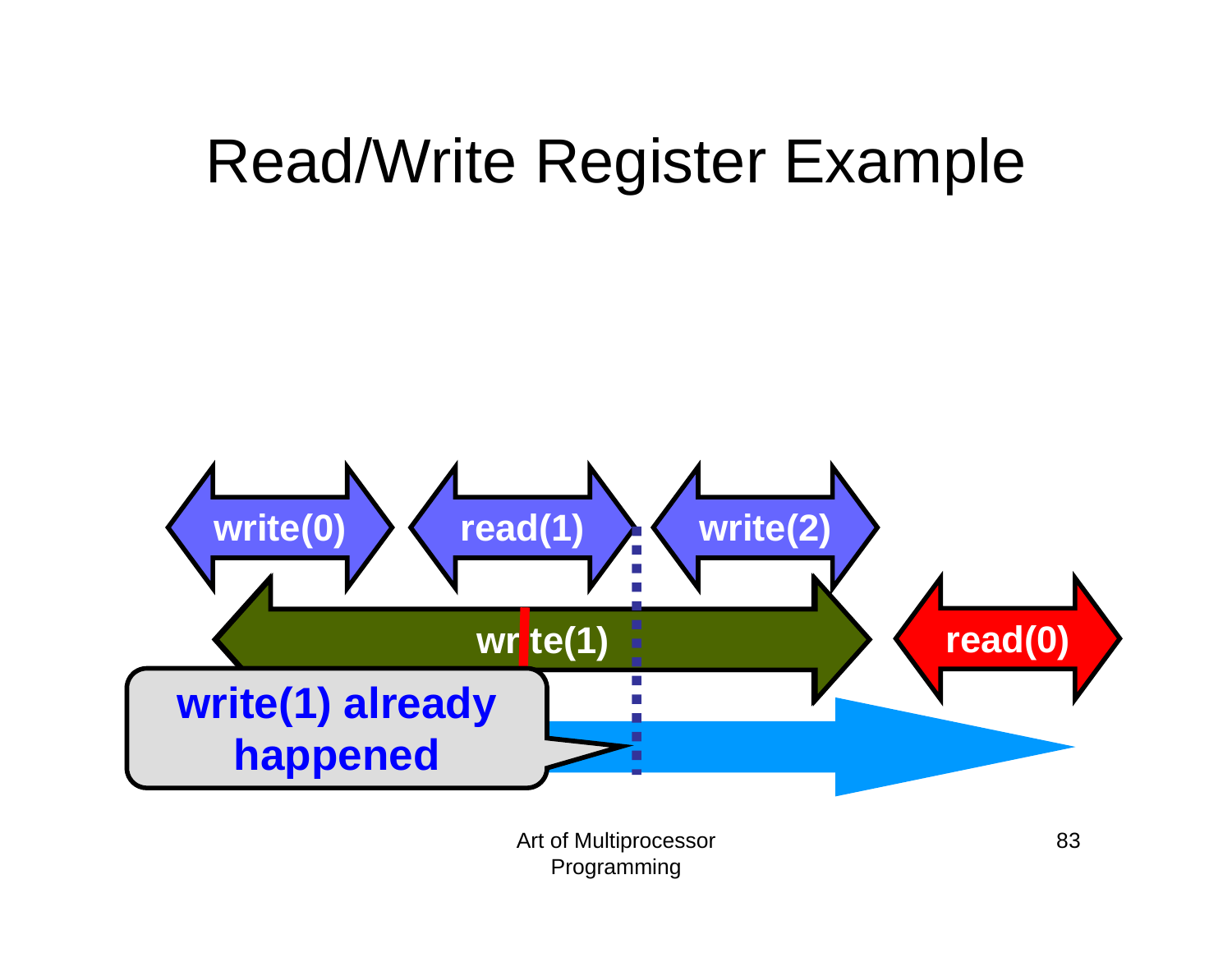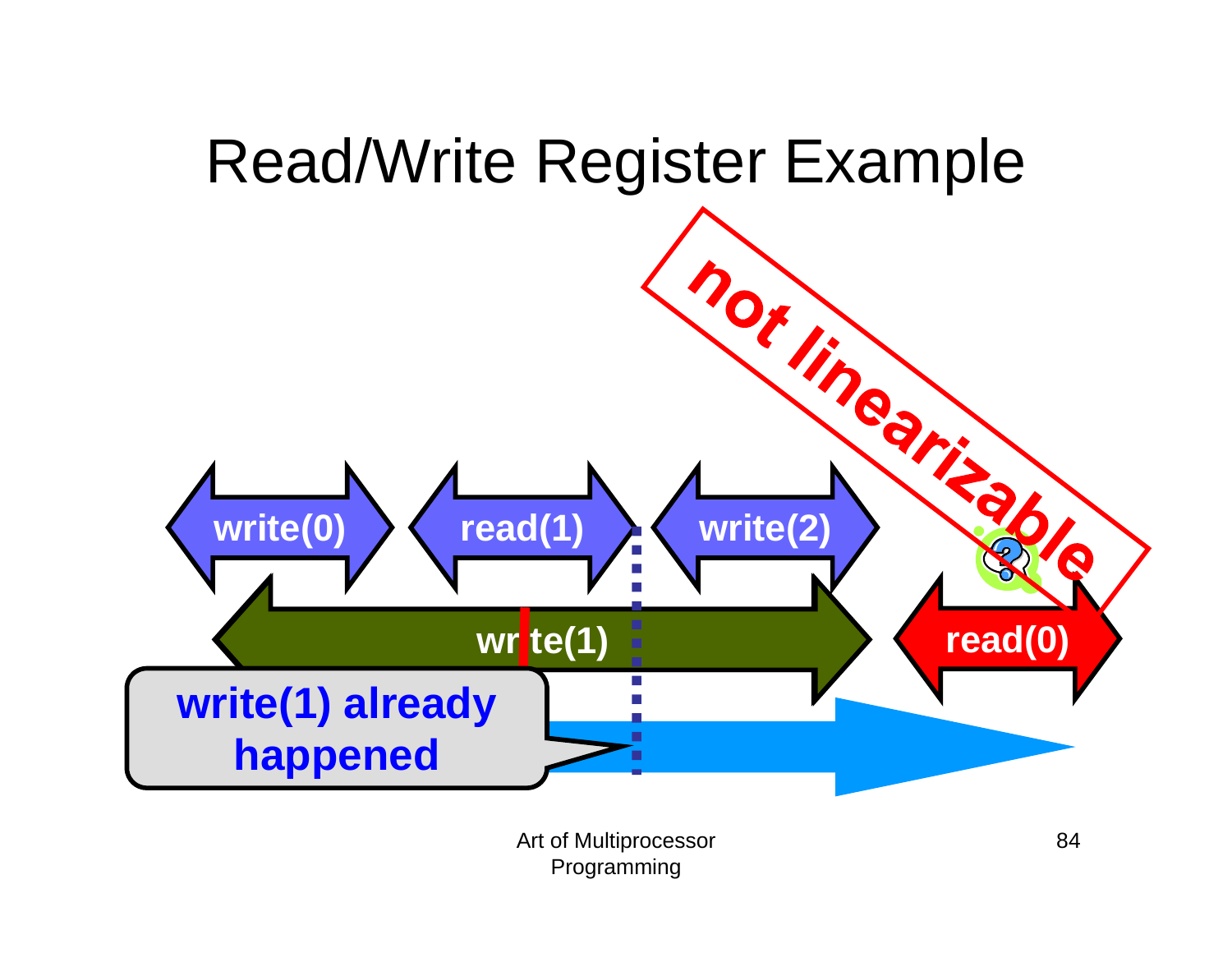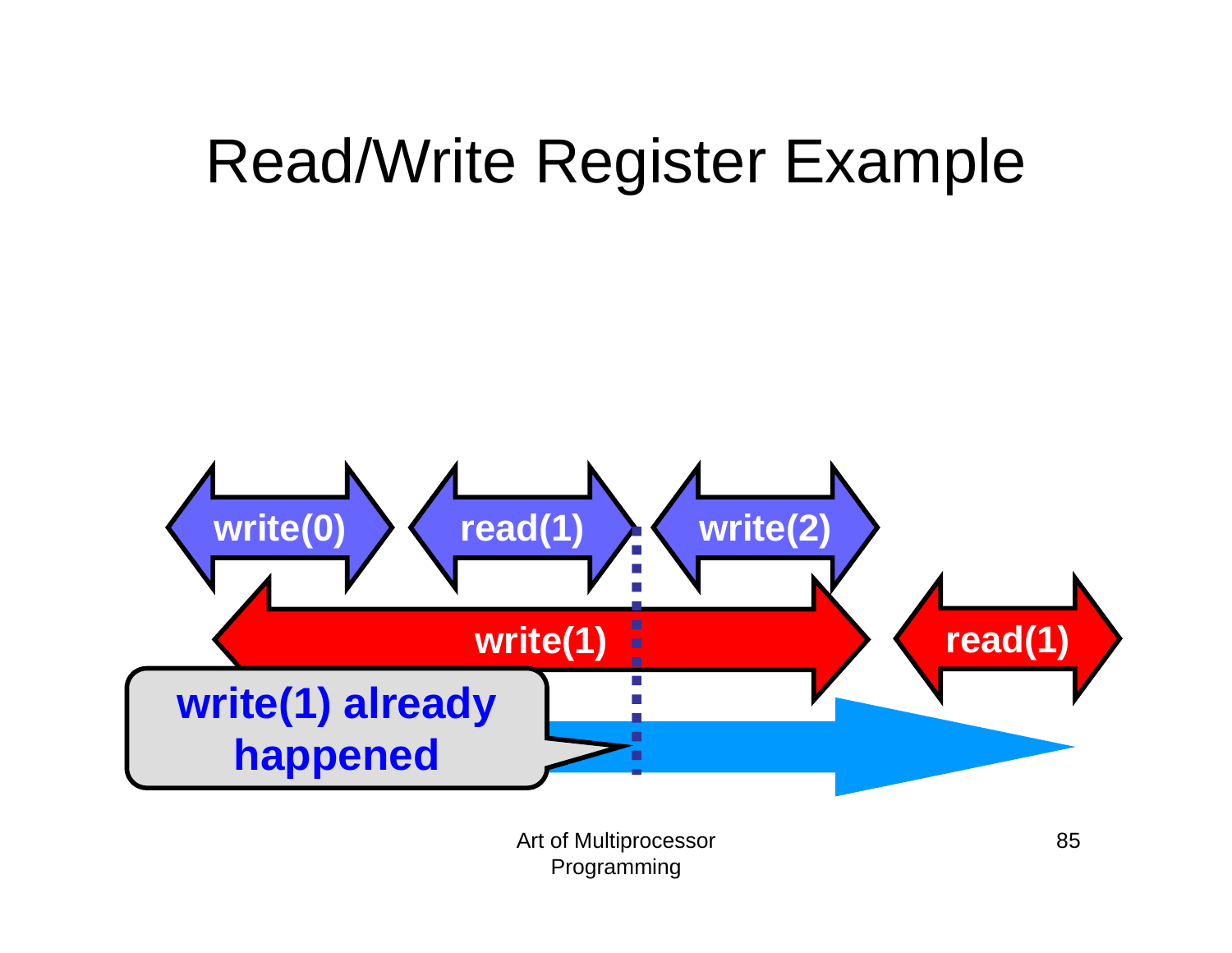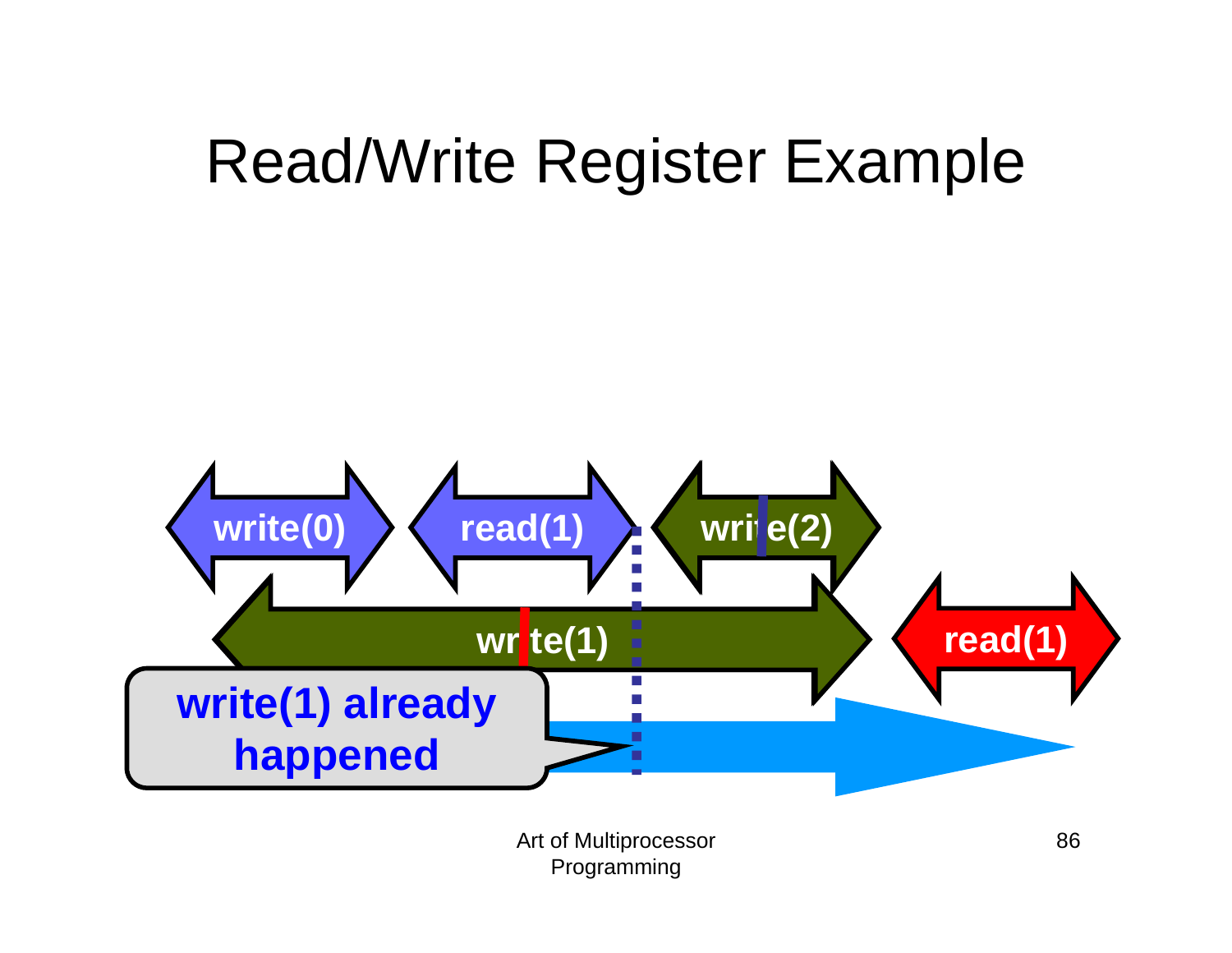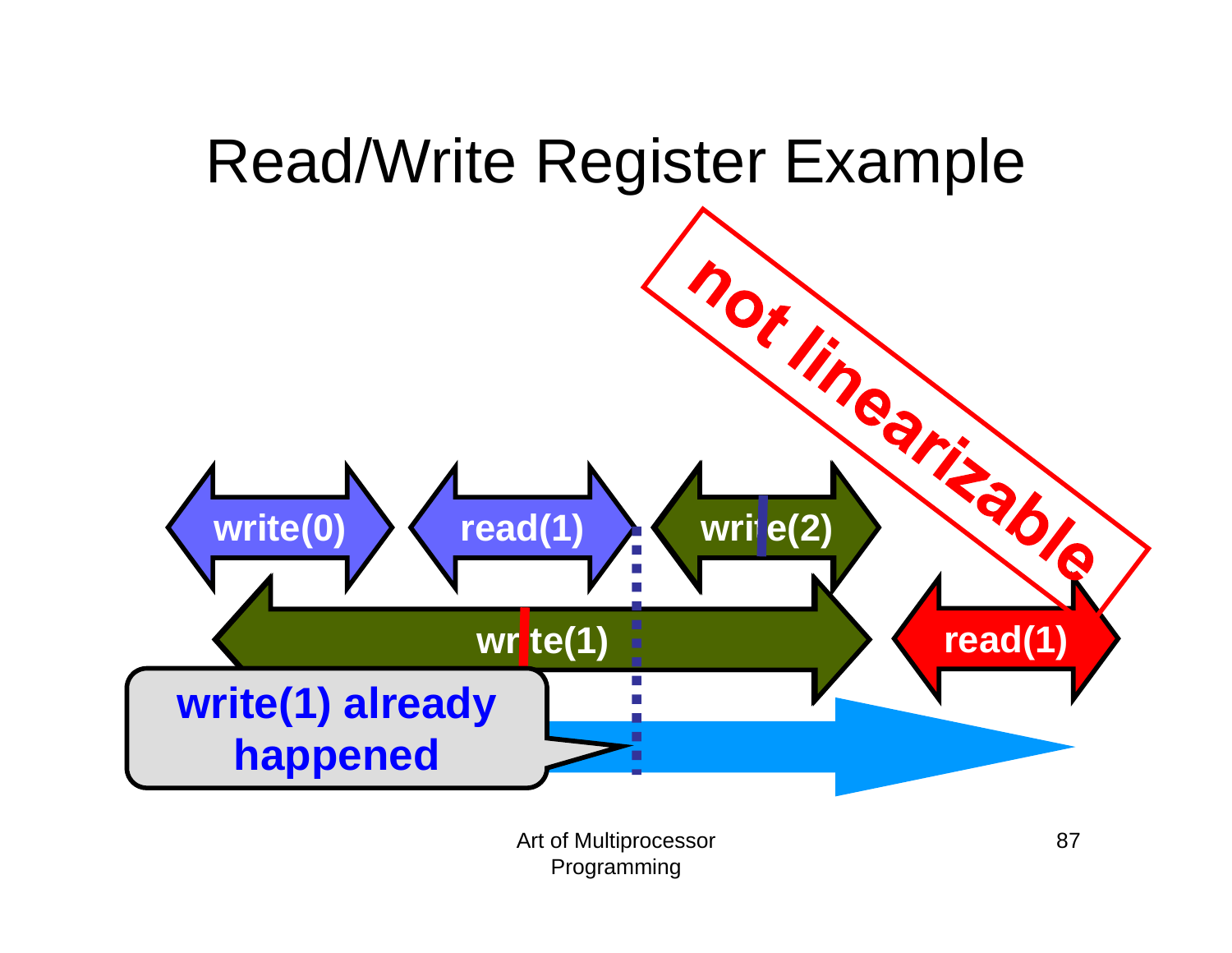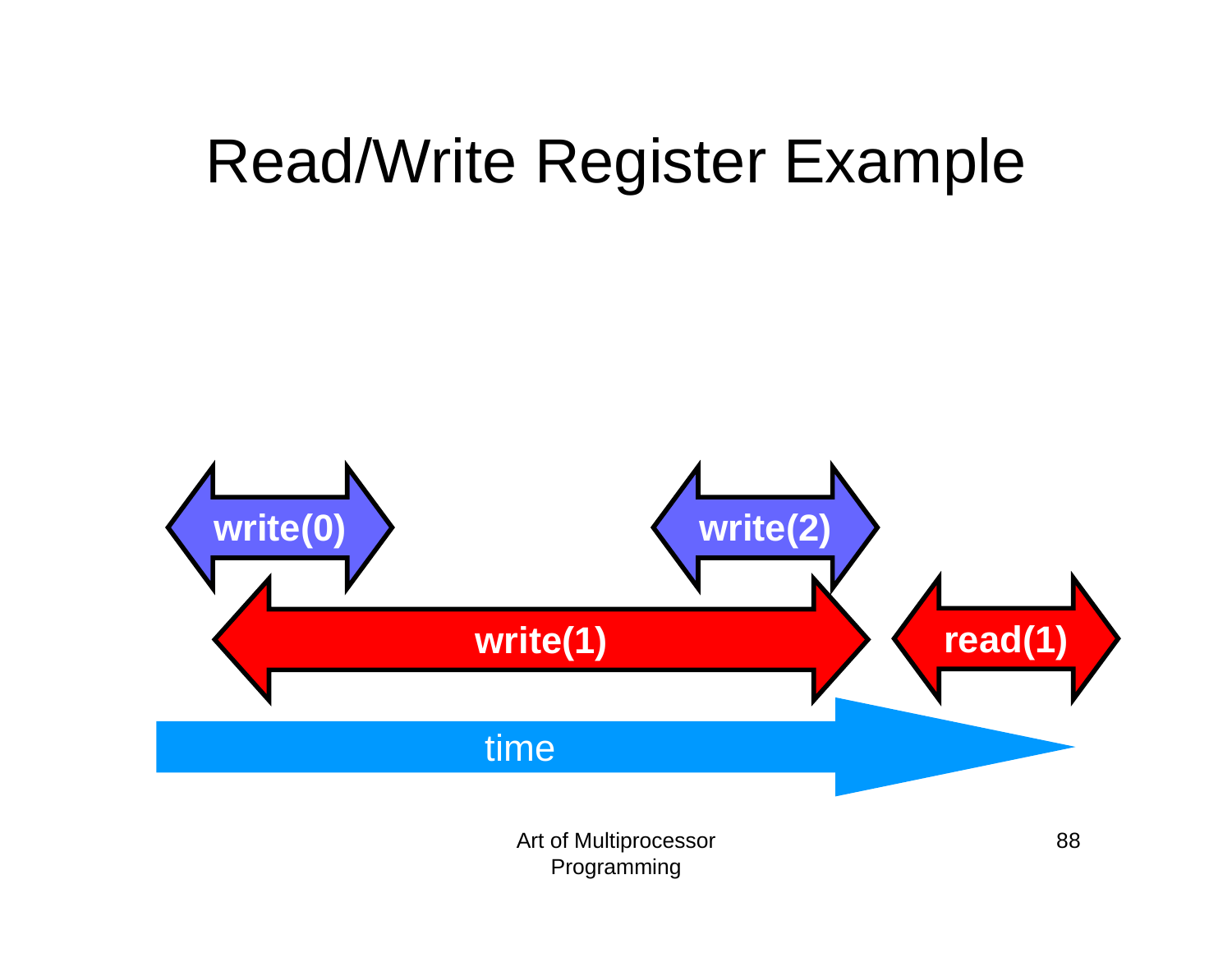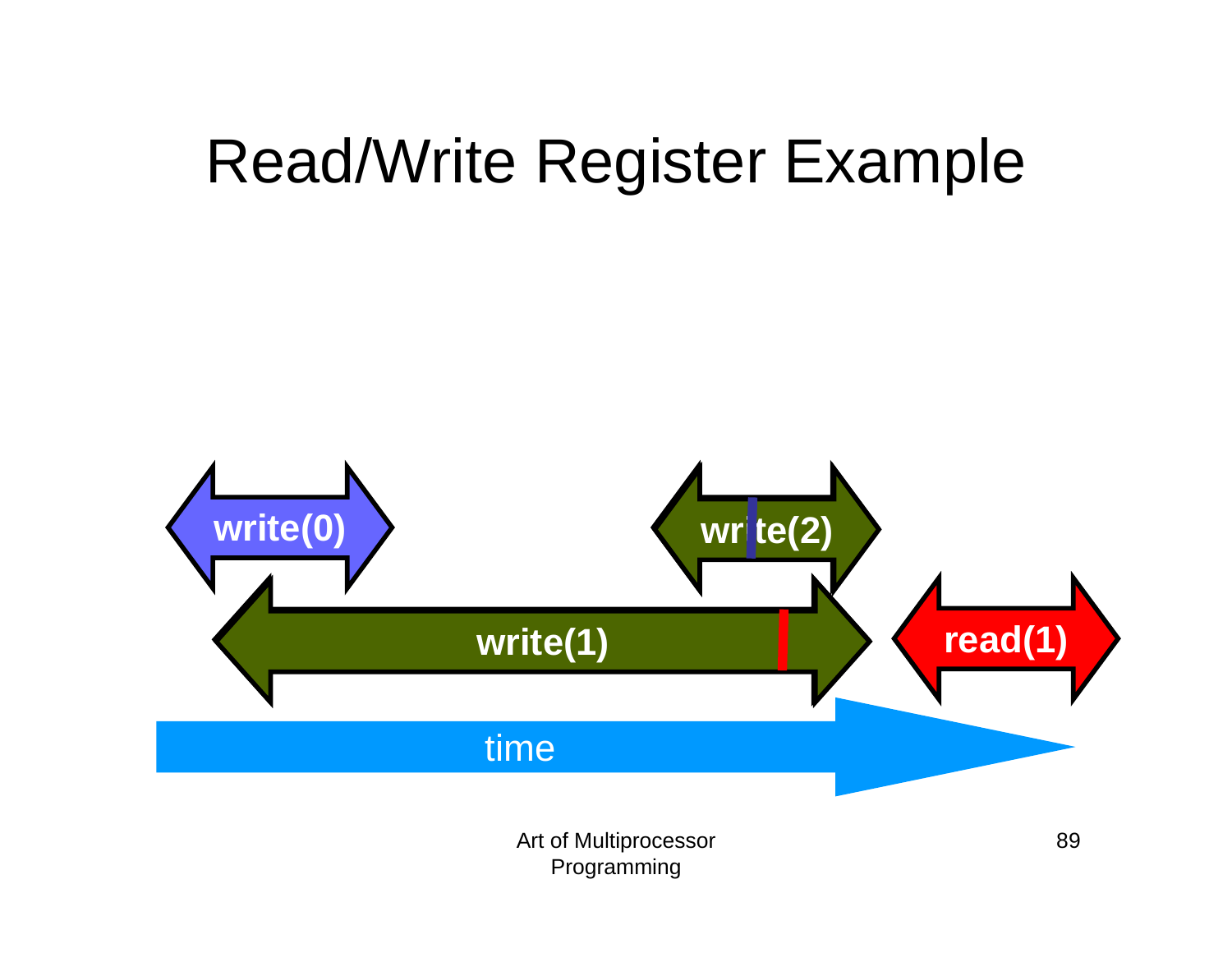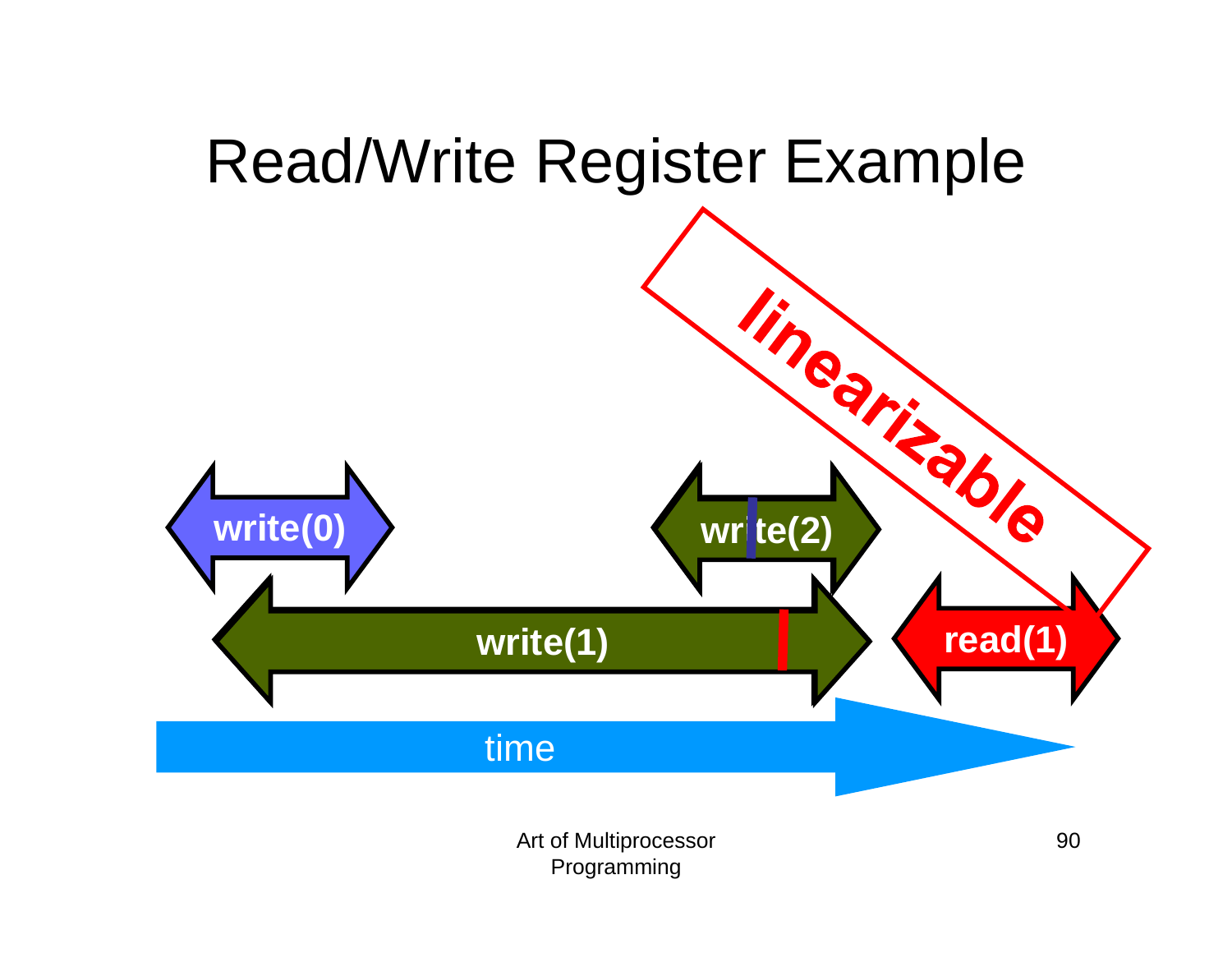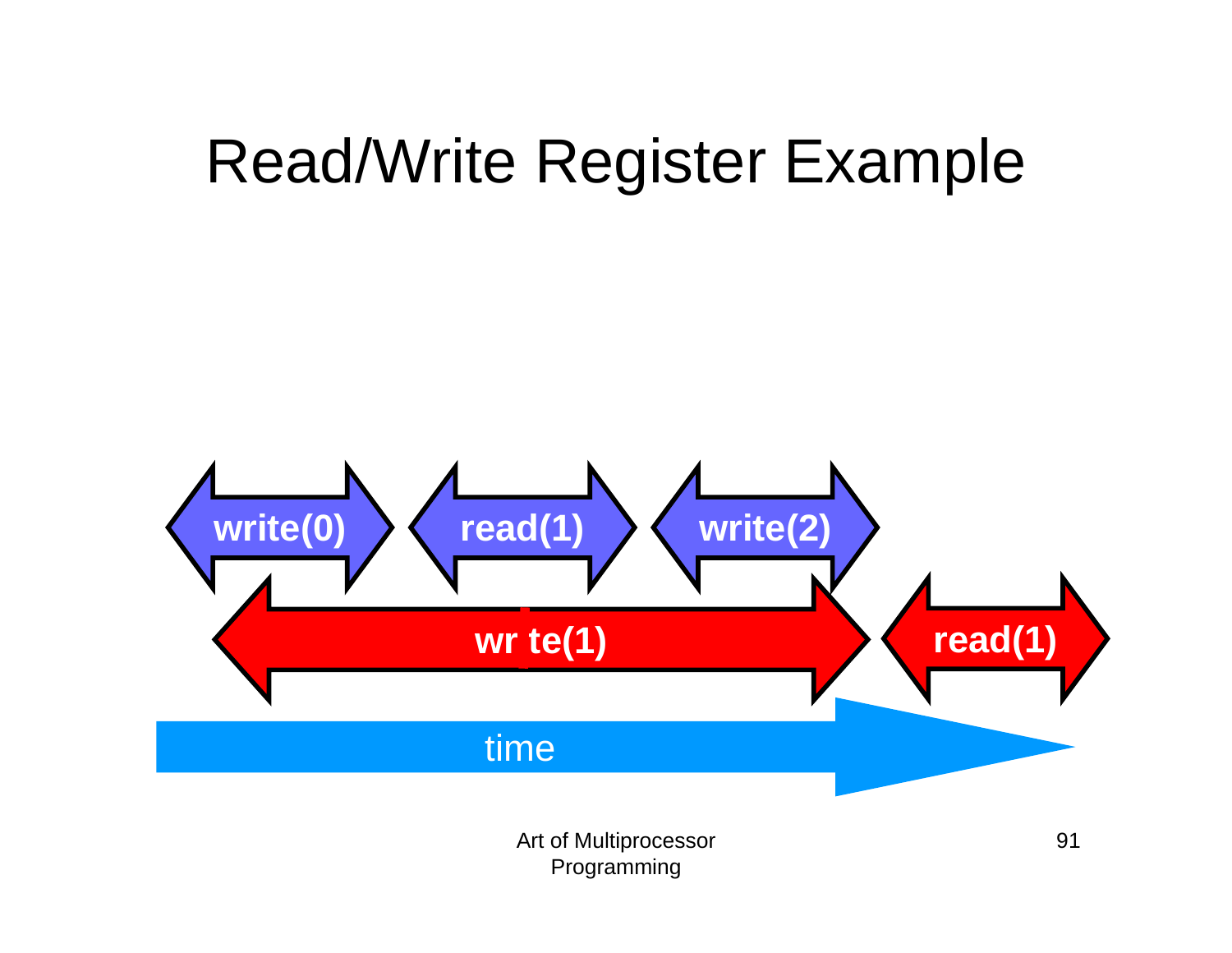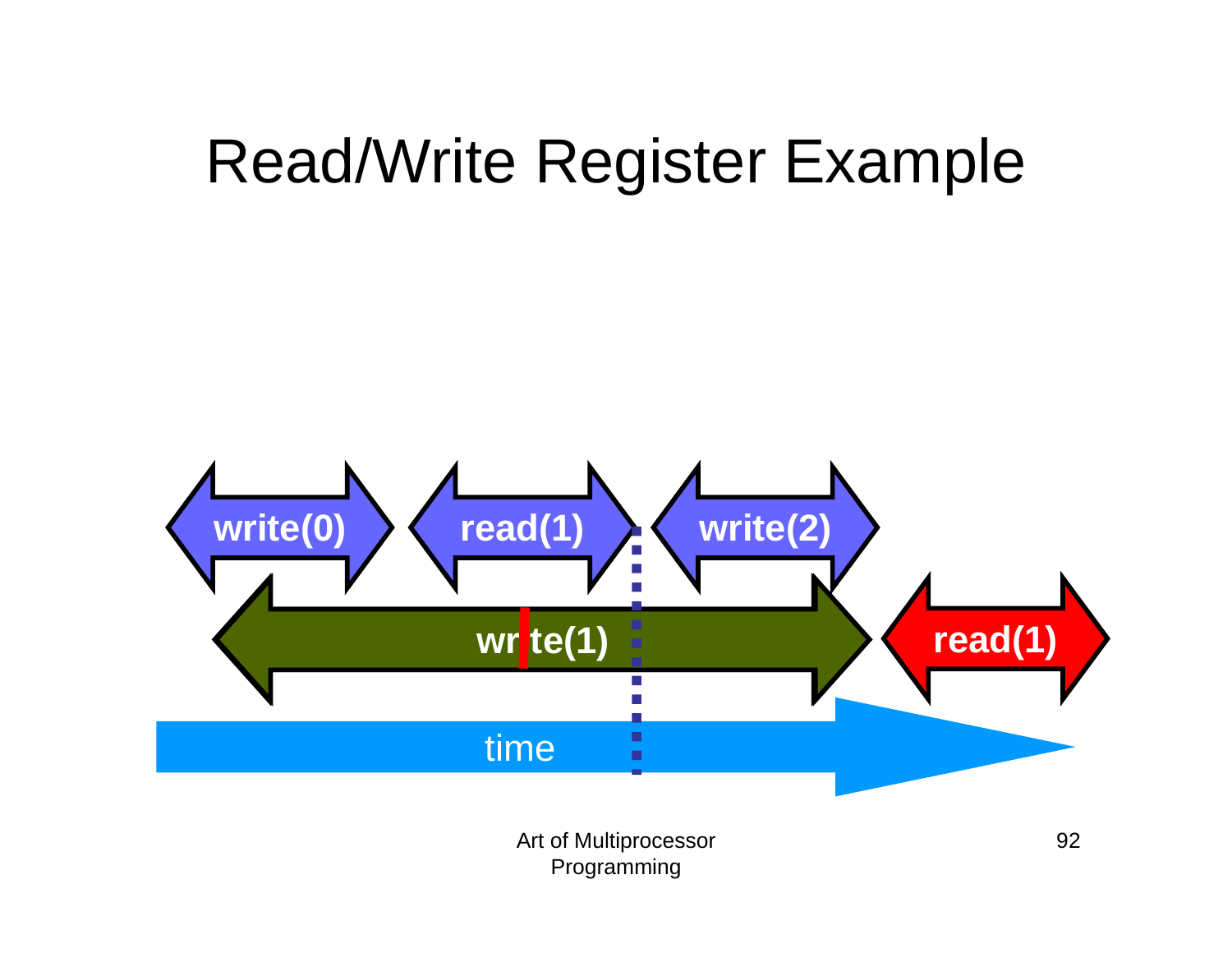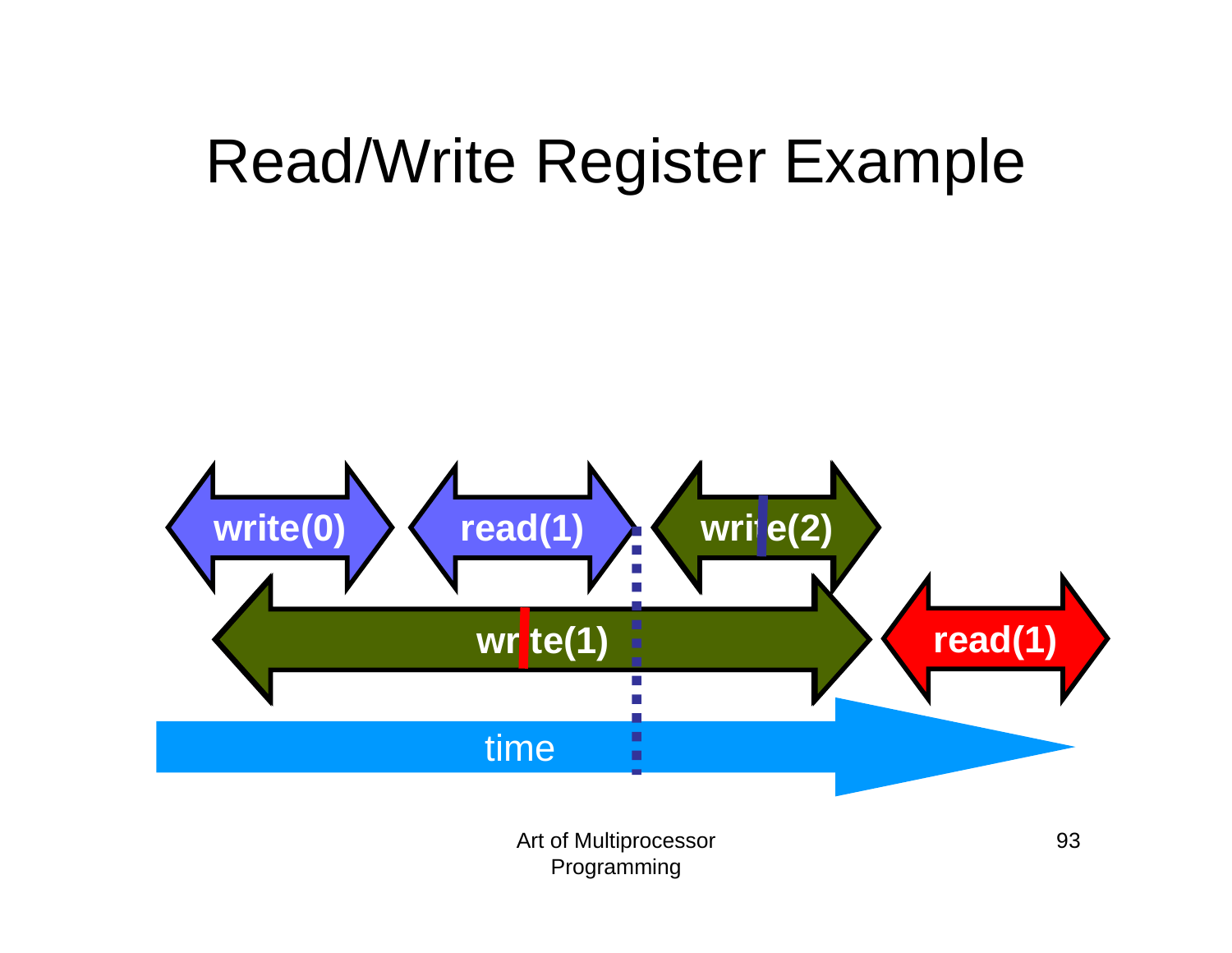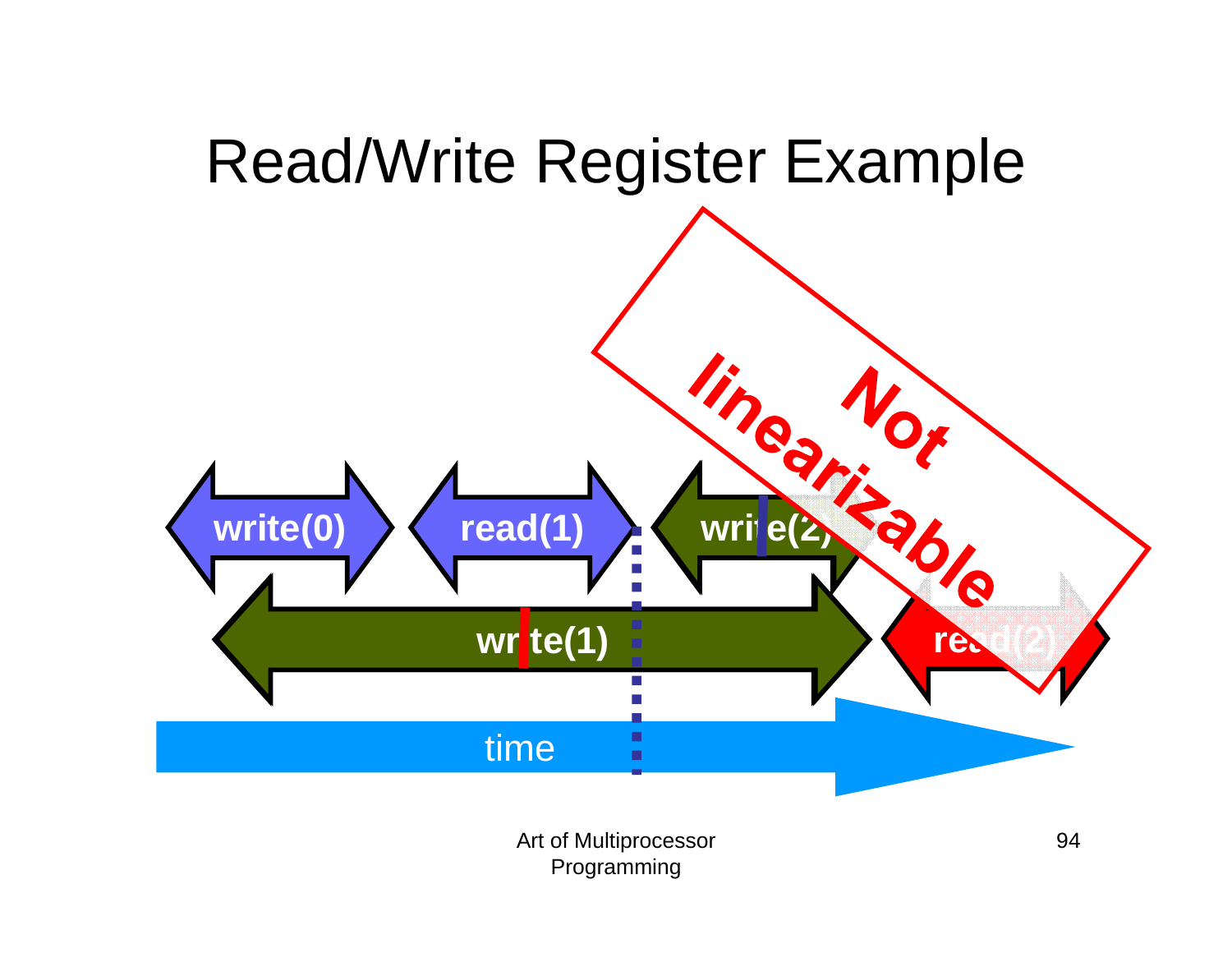# Talking About Executions

- Why?
	- Can't we specify the linearization point of each operation without describing an execution?
- Not Always
	- – In some cases, linearization point depends on the execution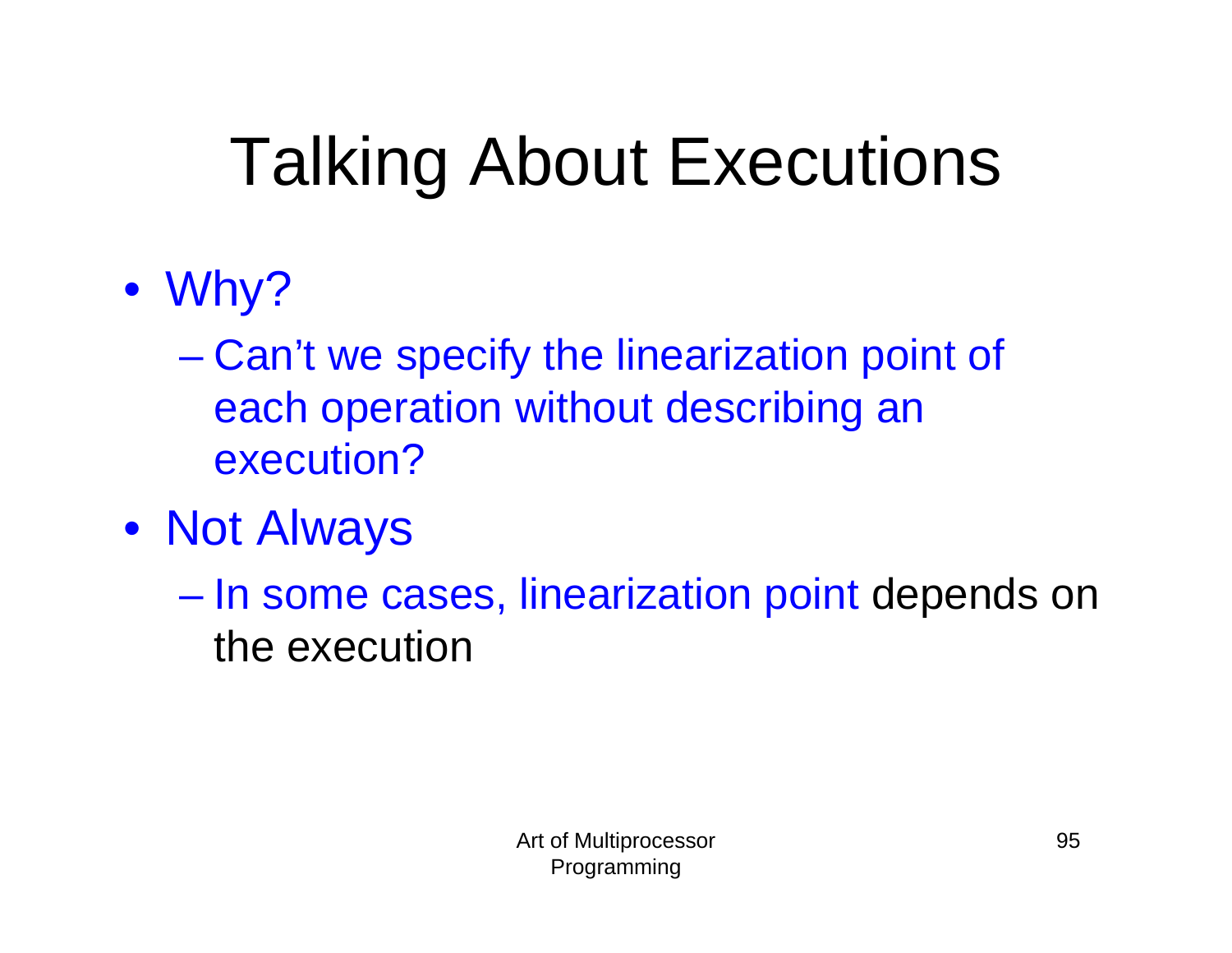# Formal Model of Executions

- Define precisely what we mean Ambiguity is bad when intuition is weak
- Allow reasoning
	- Formal
	- But mostly informal
		- In the long run, actually more important
		- Ask me why!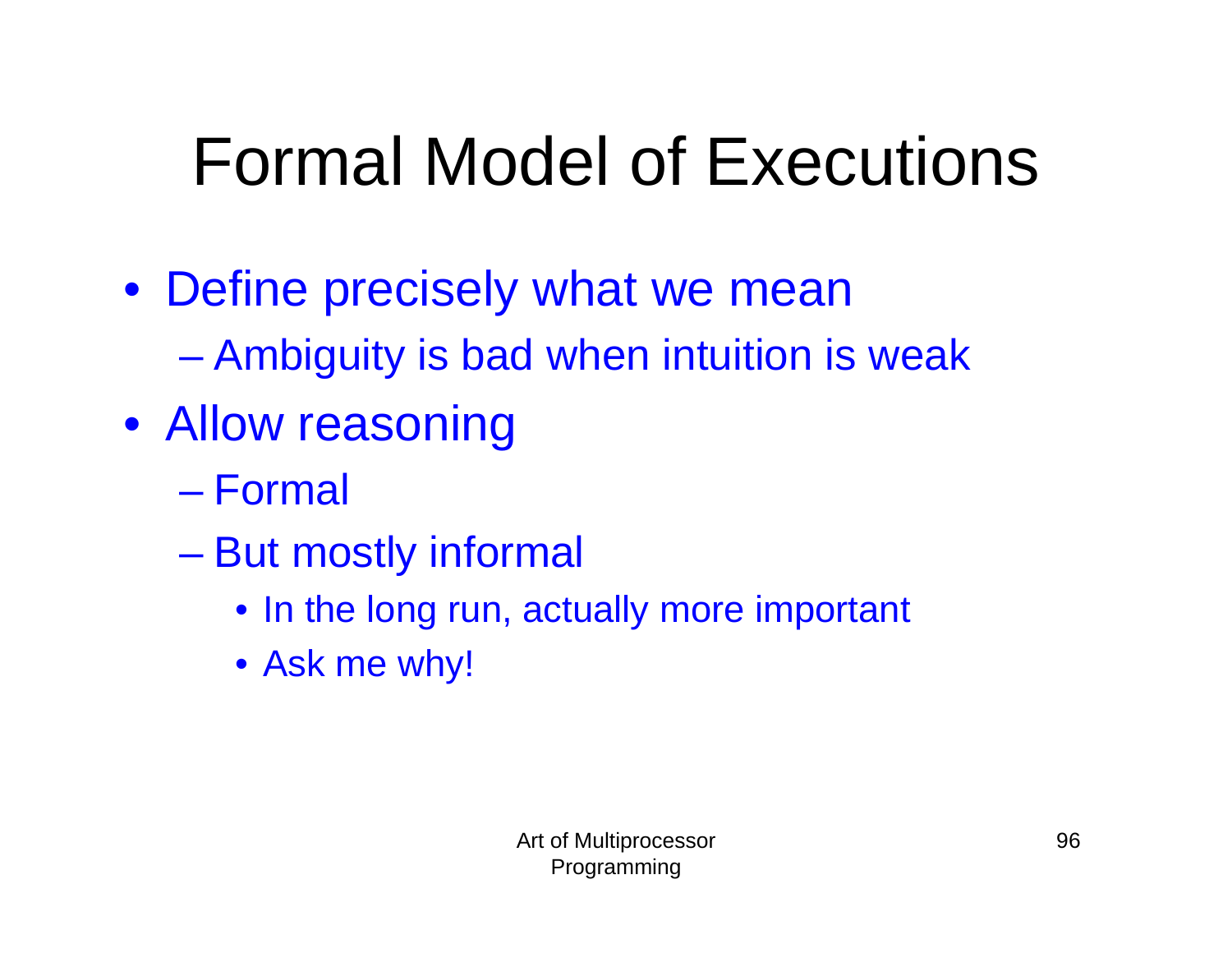# Split Method Calls into Two Events

• Invocation

- –method name & args
- **Links of the Common q.enq(x)**
- Response
	- $\mathcal{L}_{\mathcal{A}}$ result or exception
	- **Links of the Common q.enq(x)** returns **void**
	- **Links of the Common q.deq()** returns **<sup>x</sup>**
	- **Links of the Common q.deq()** throws **empty**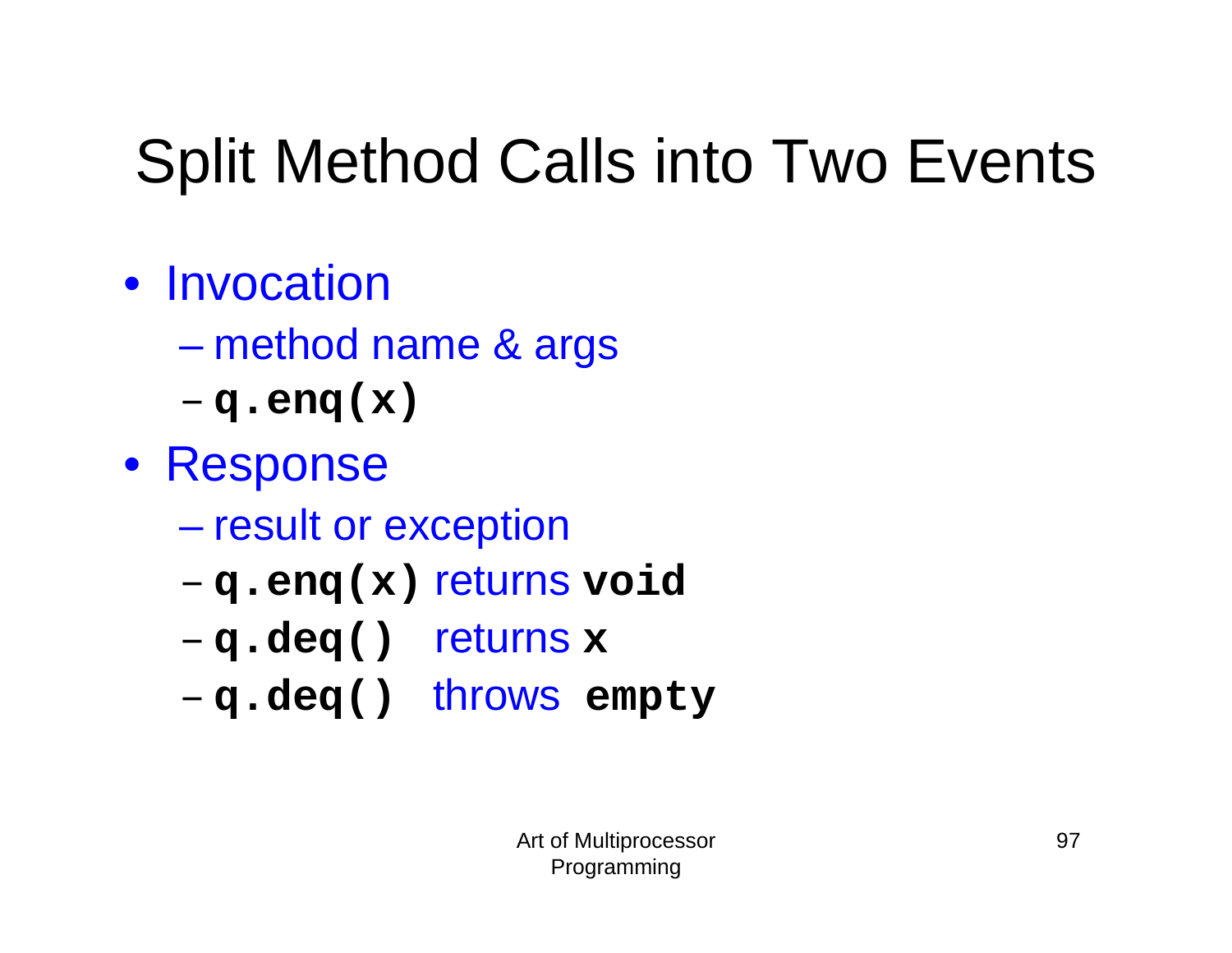# **A q.enq(x)**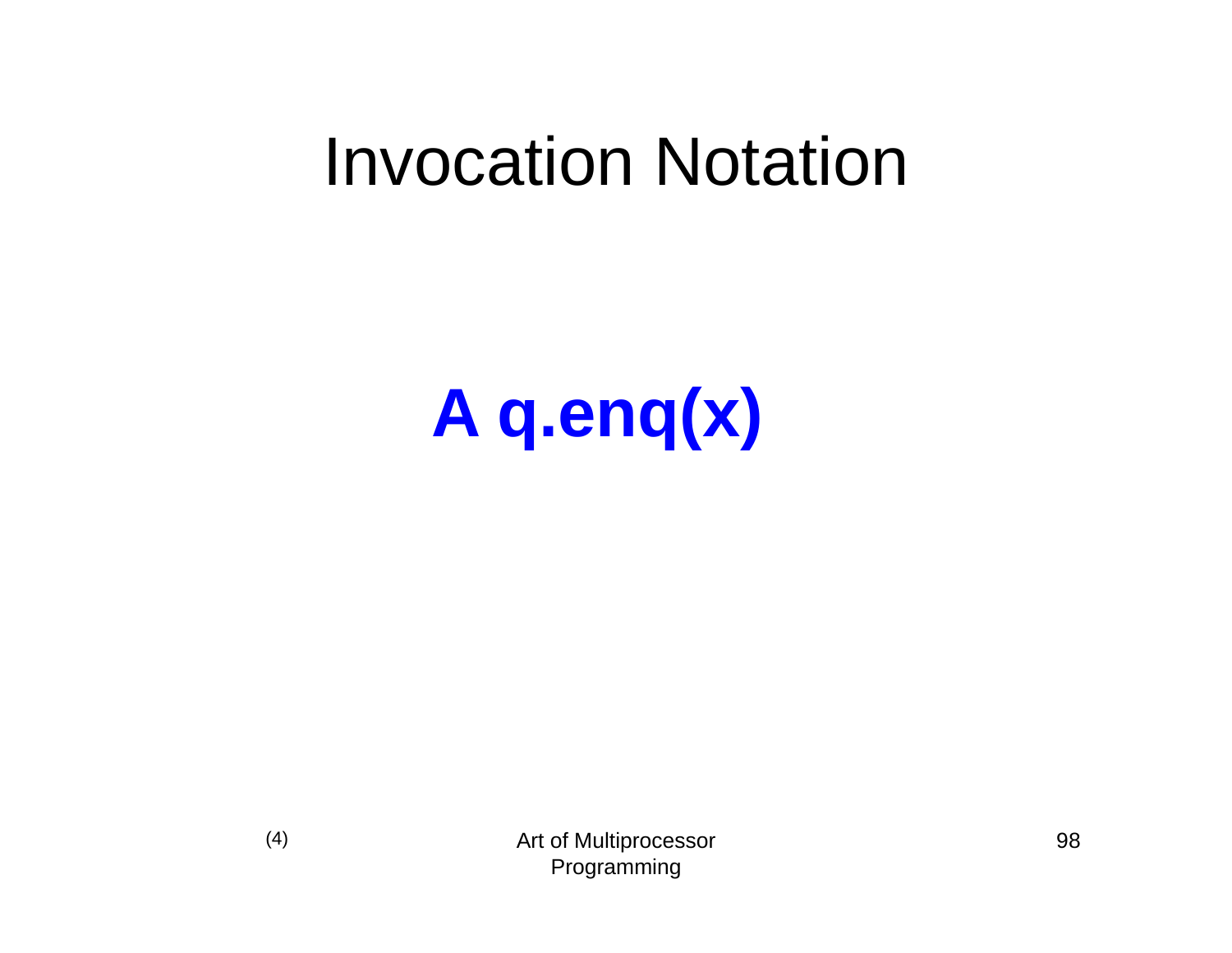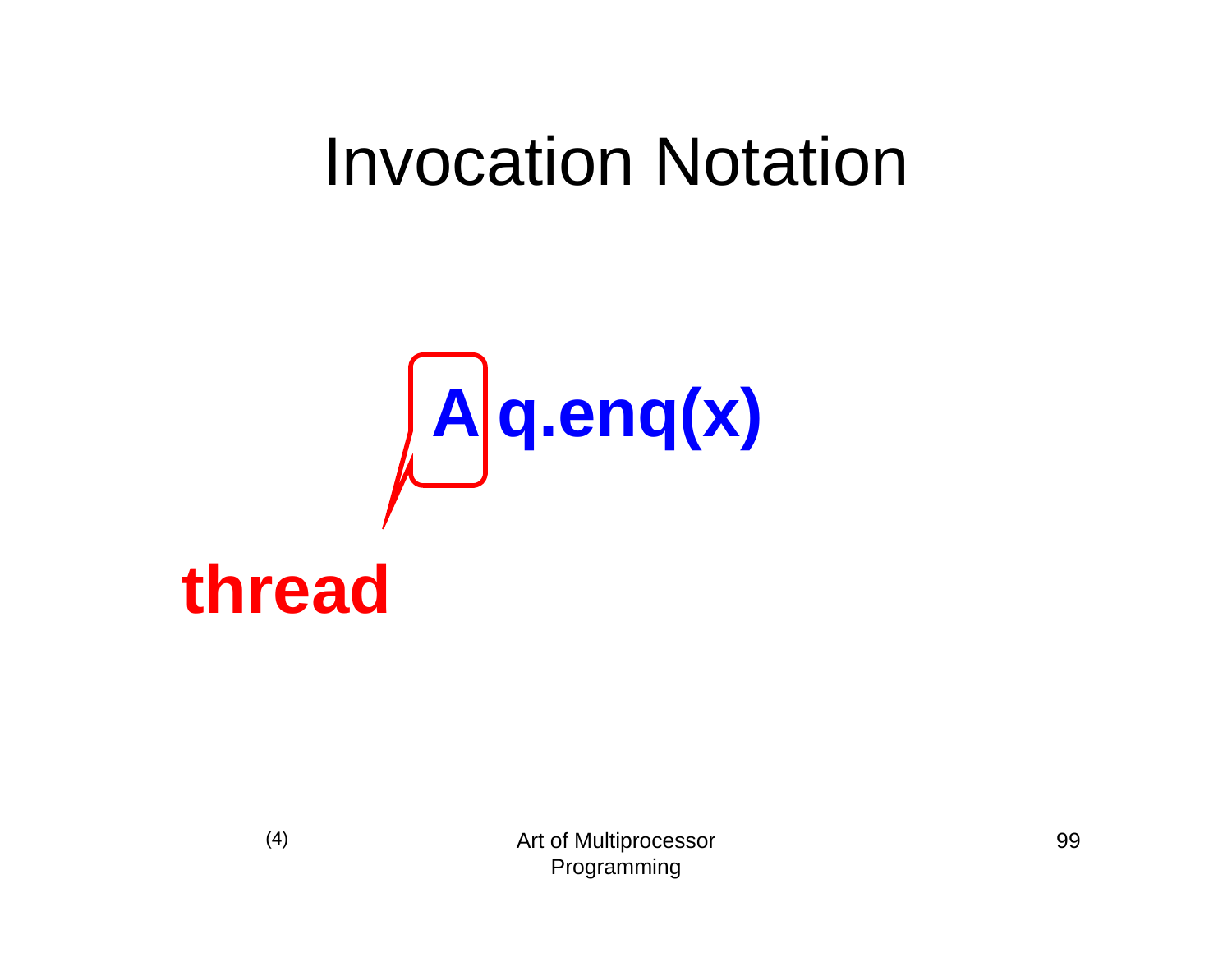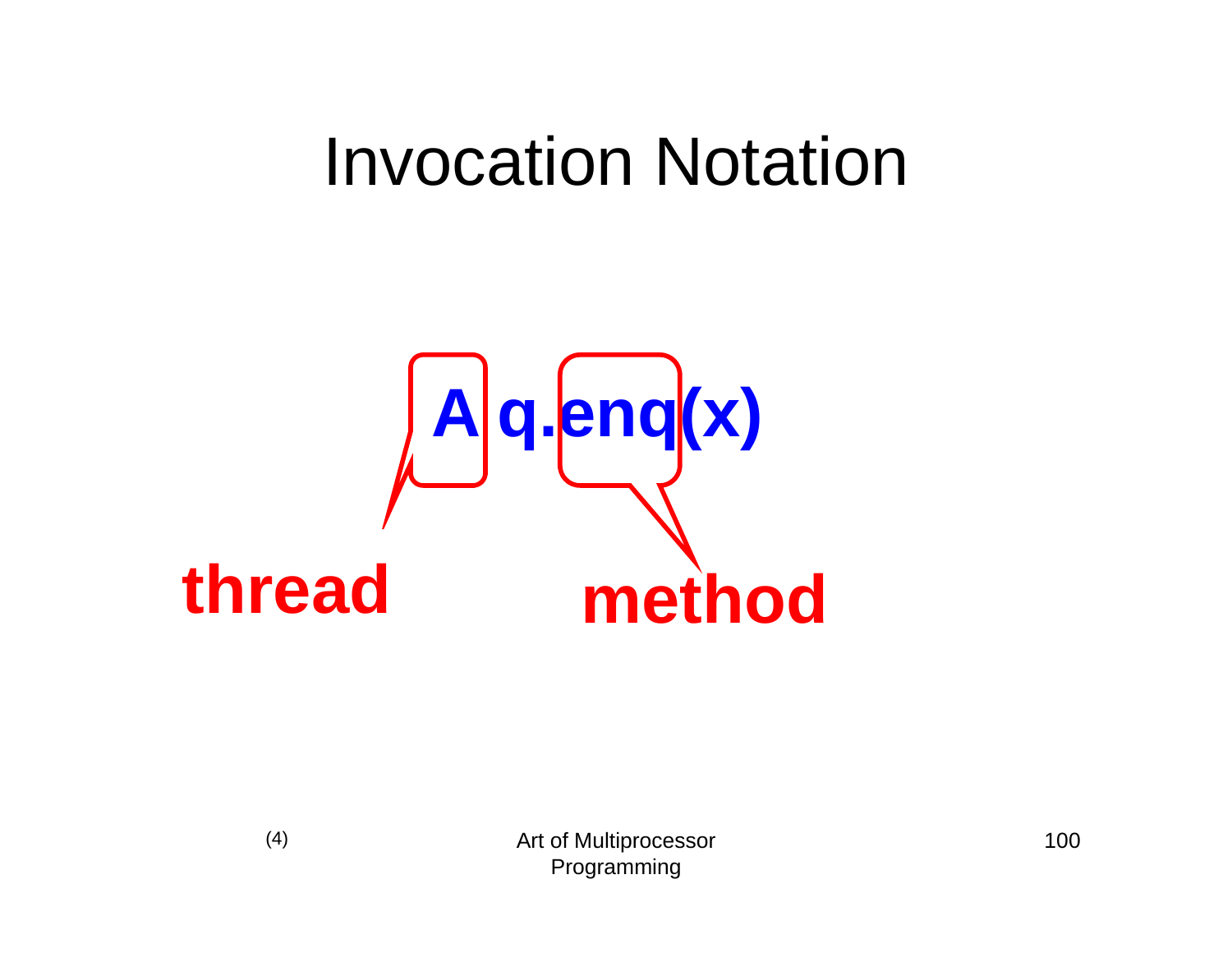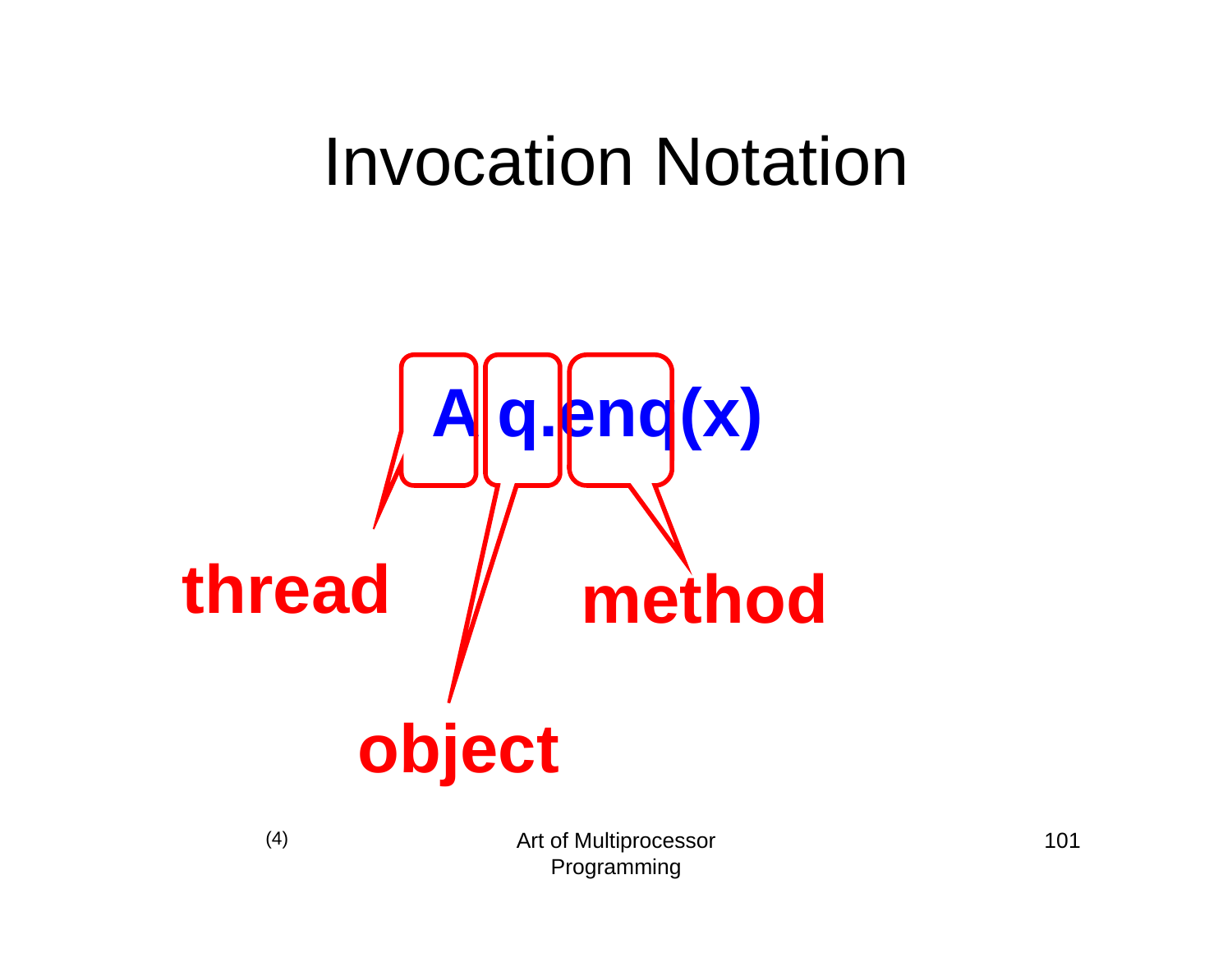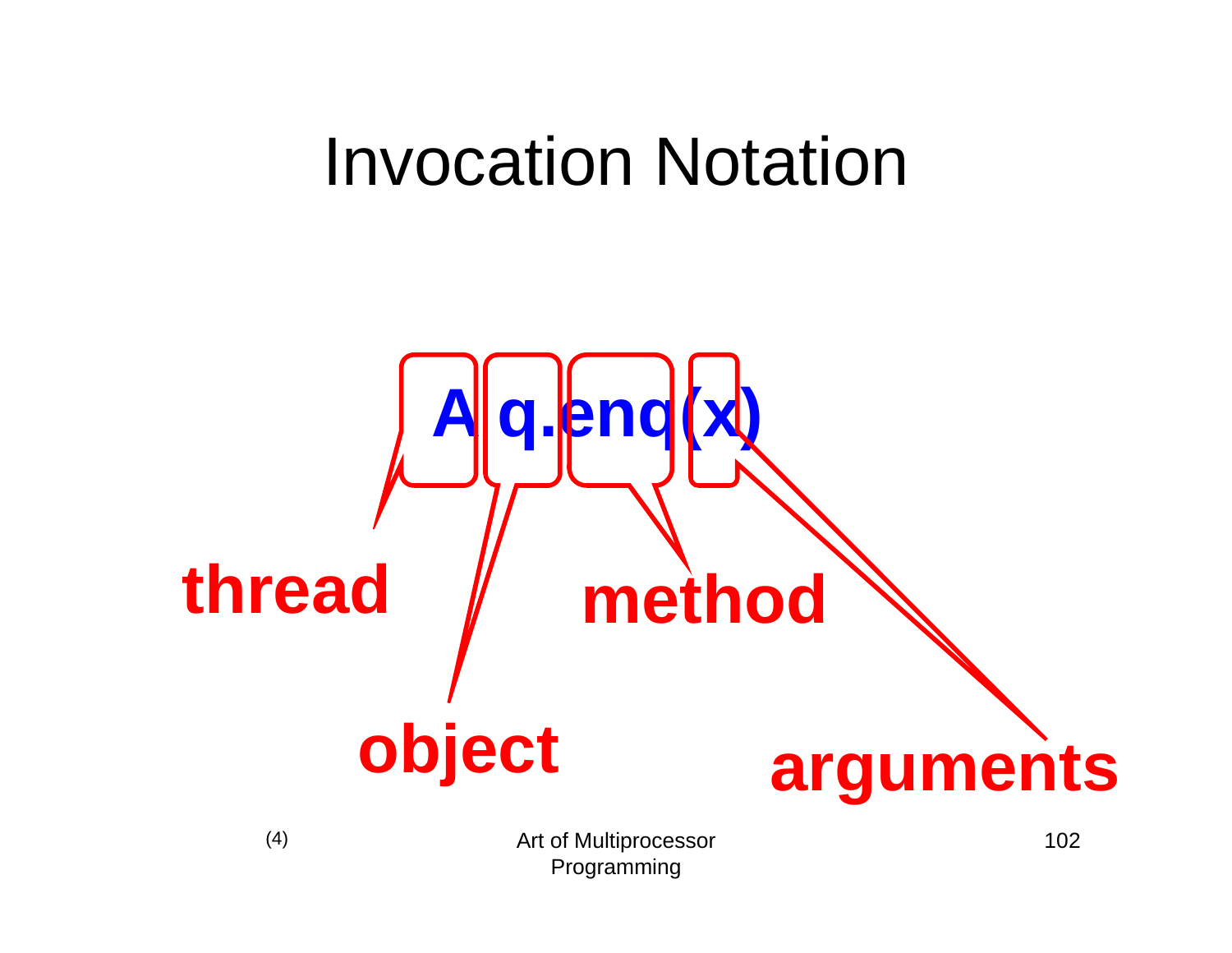# **A q: void**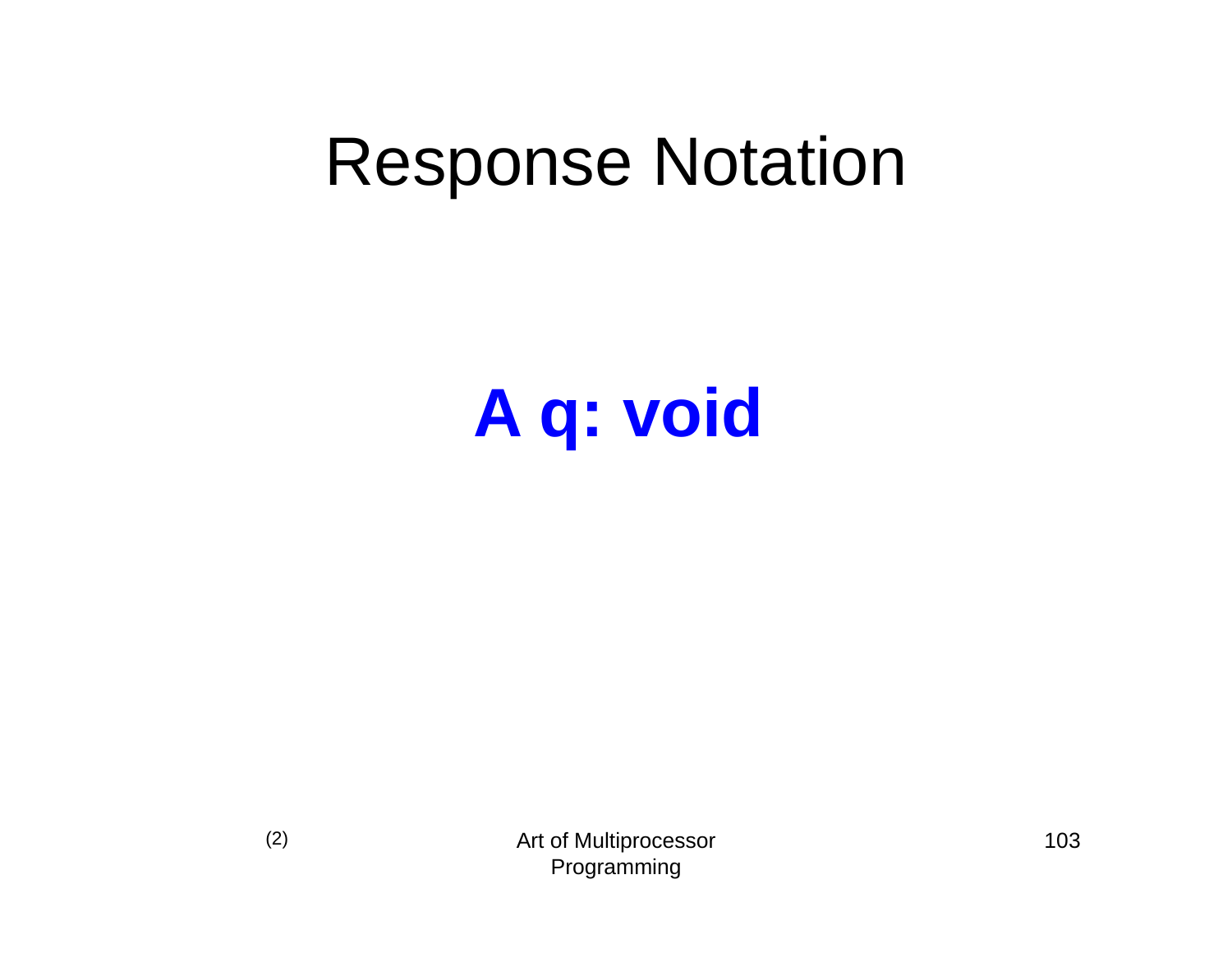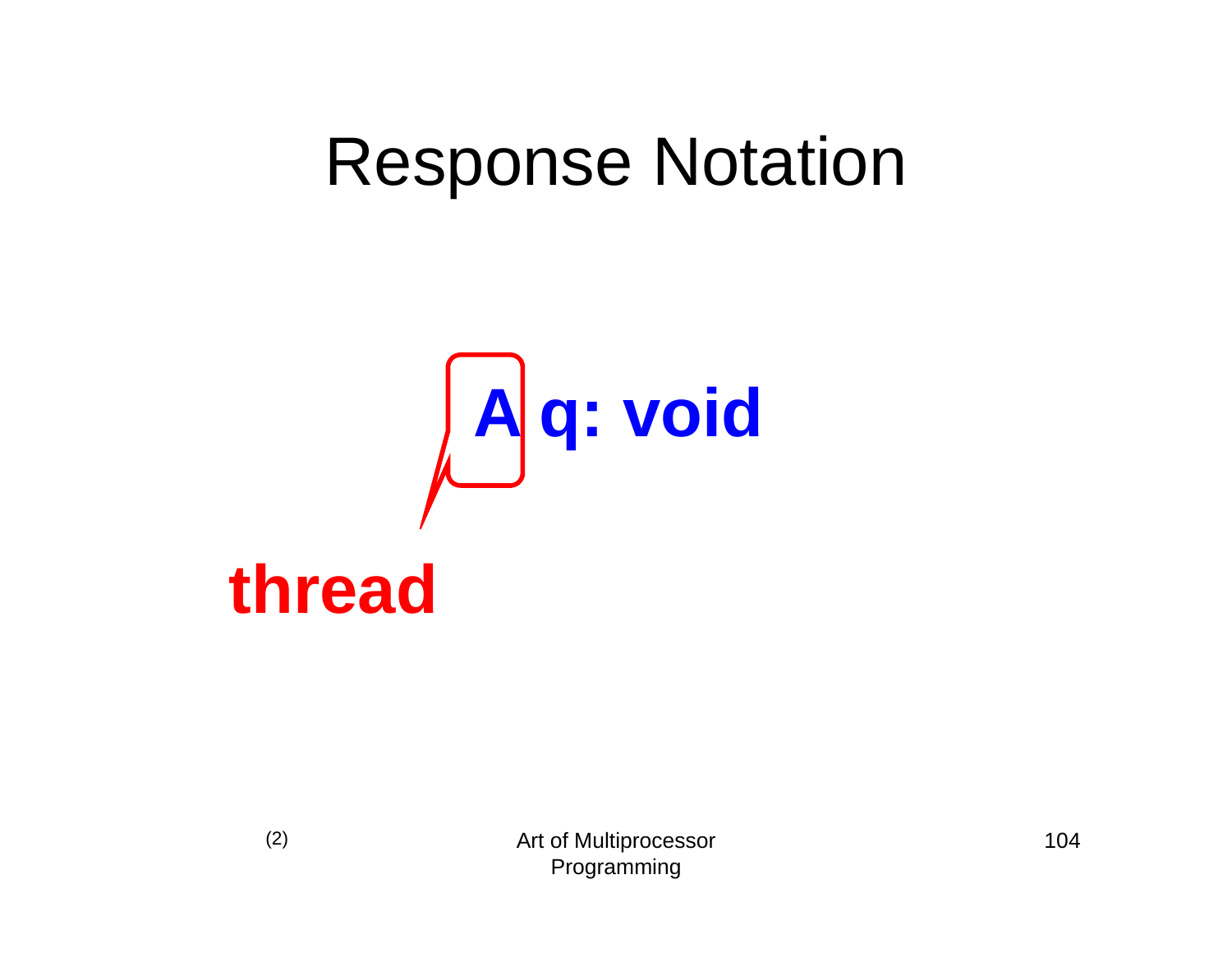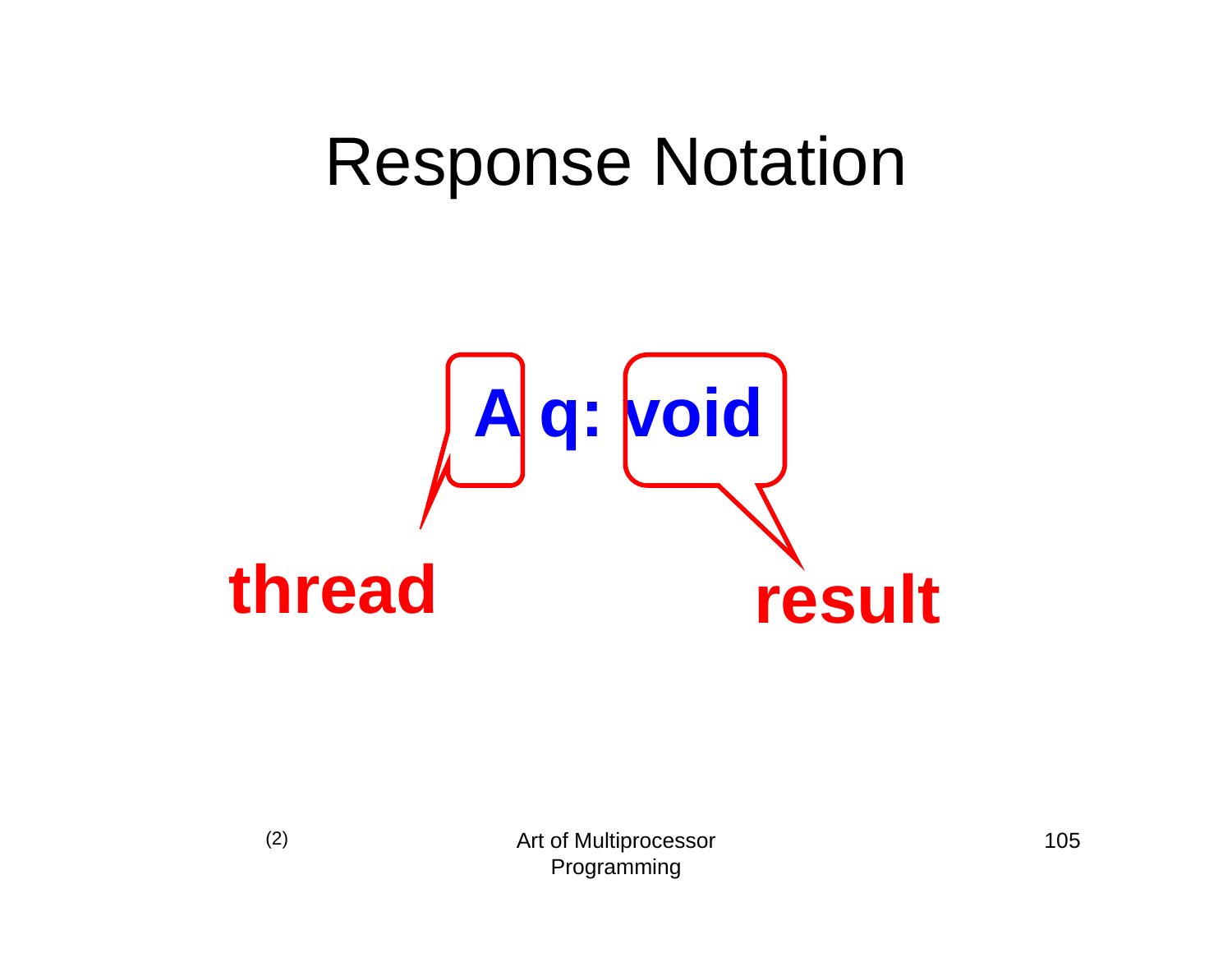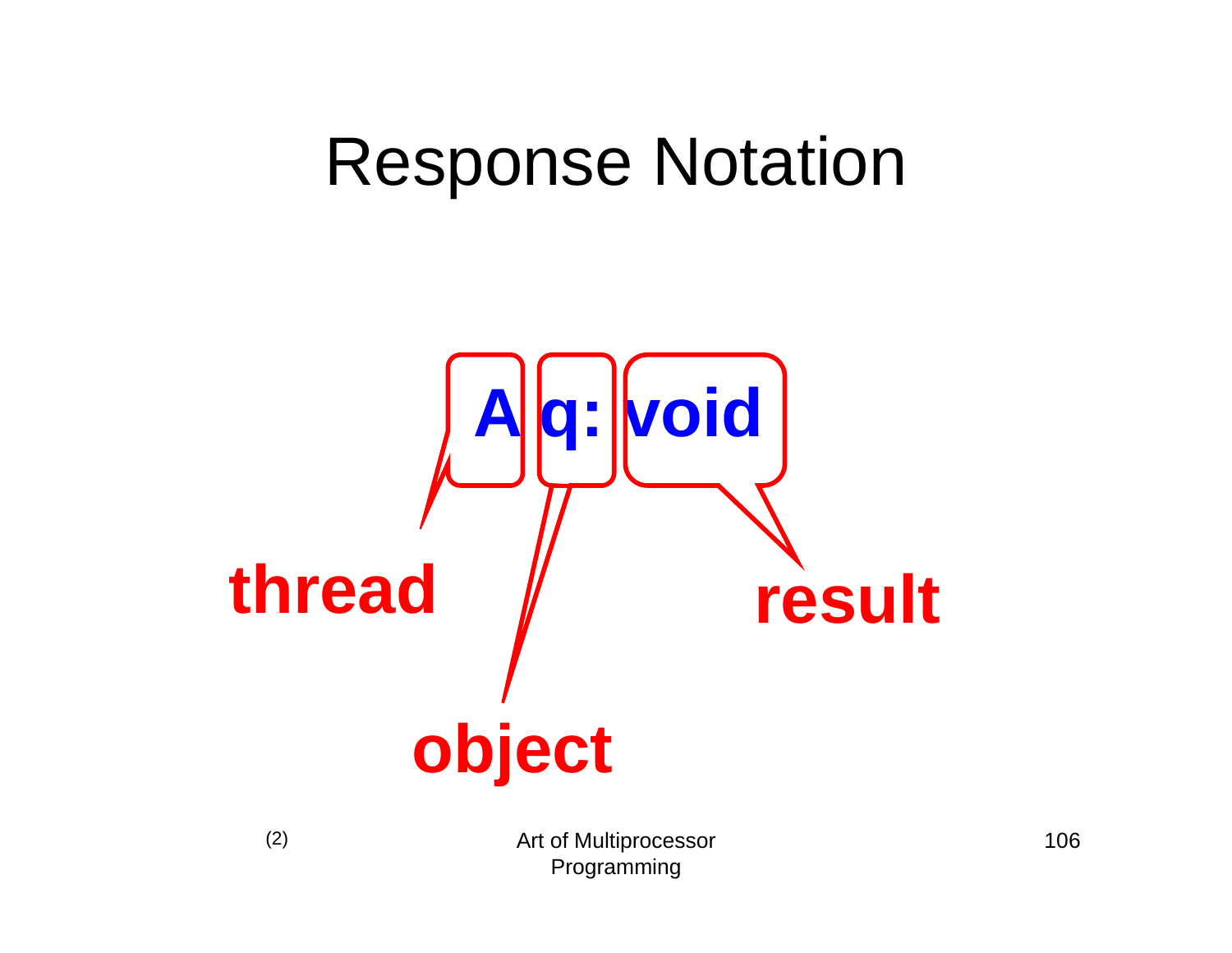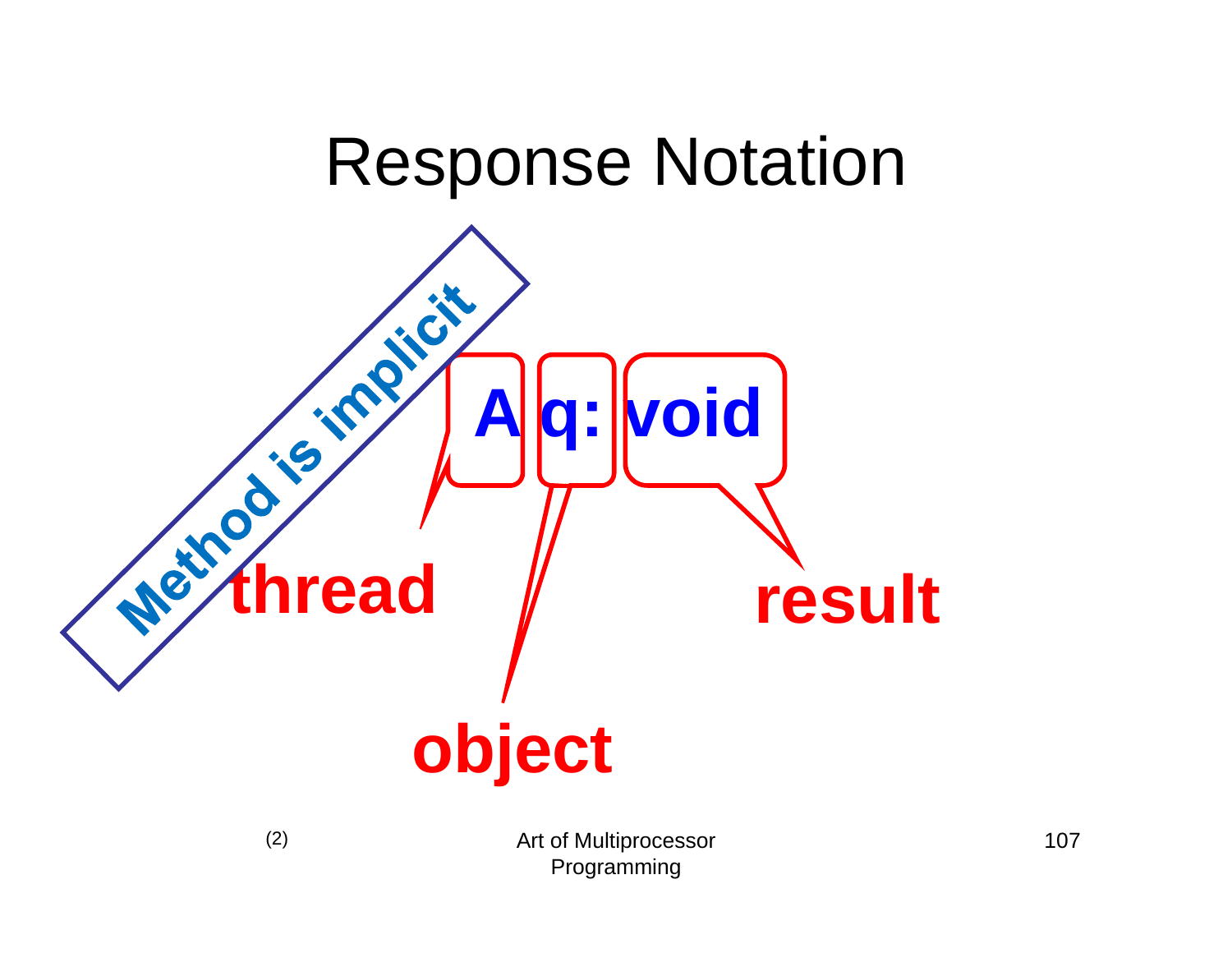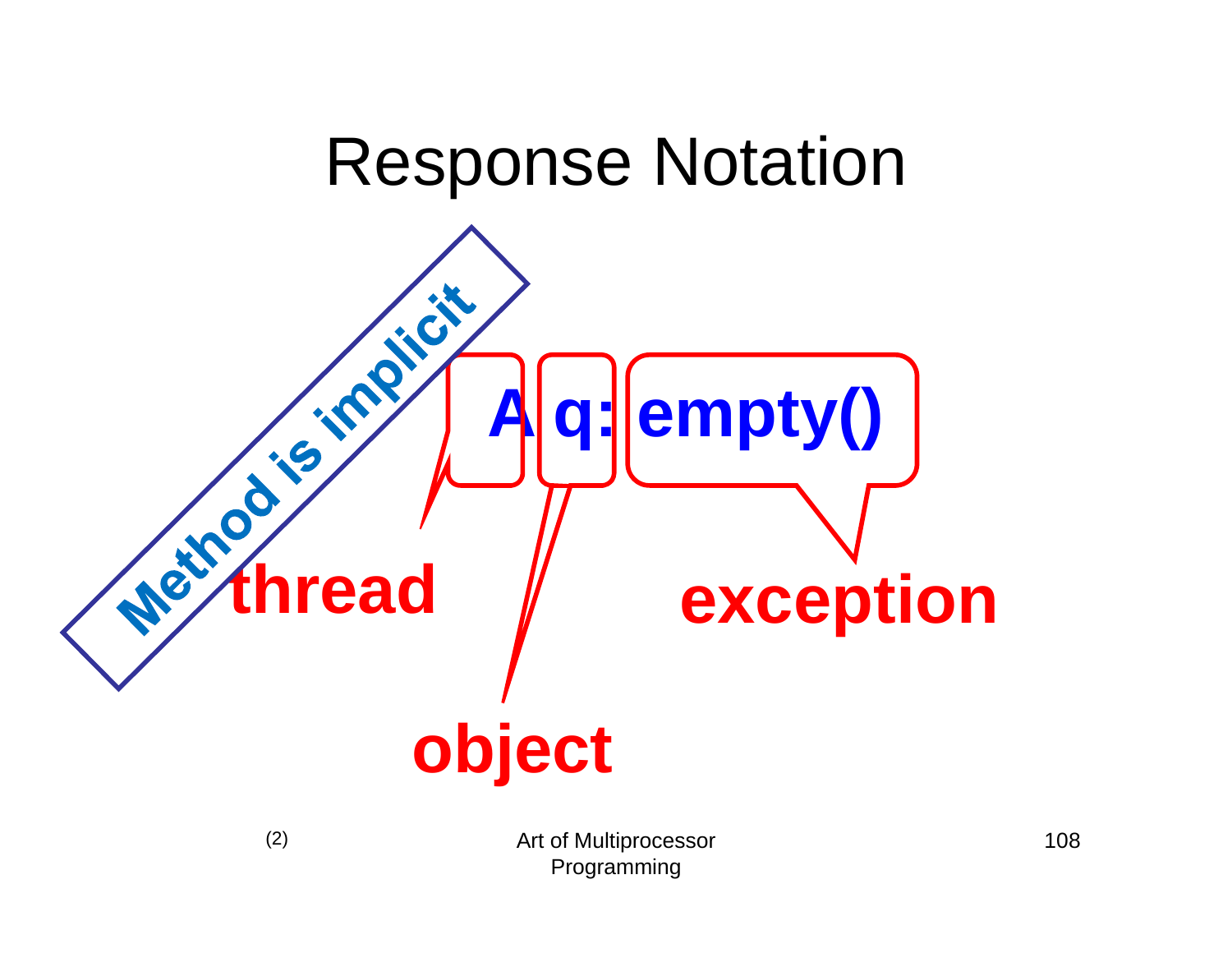## History - Describing an Execution

**A q.enq(3) A q:void A q.enq(5) B p.enq(4) H =B p:void B q.deq() B q:3 Sequence of invocations and** 

**responses**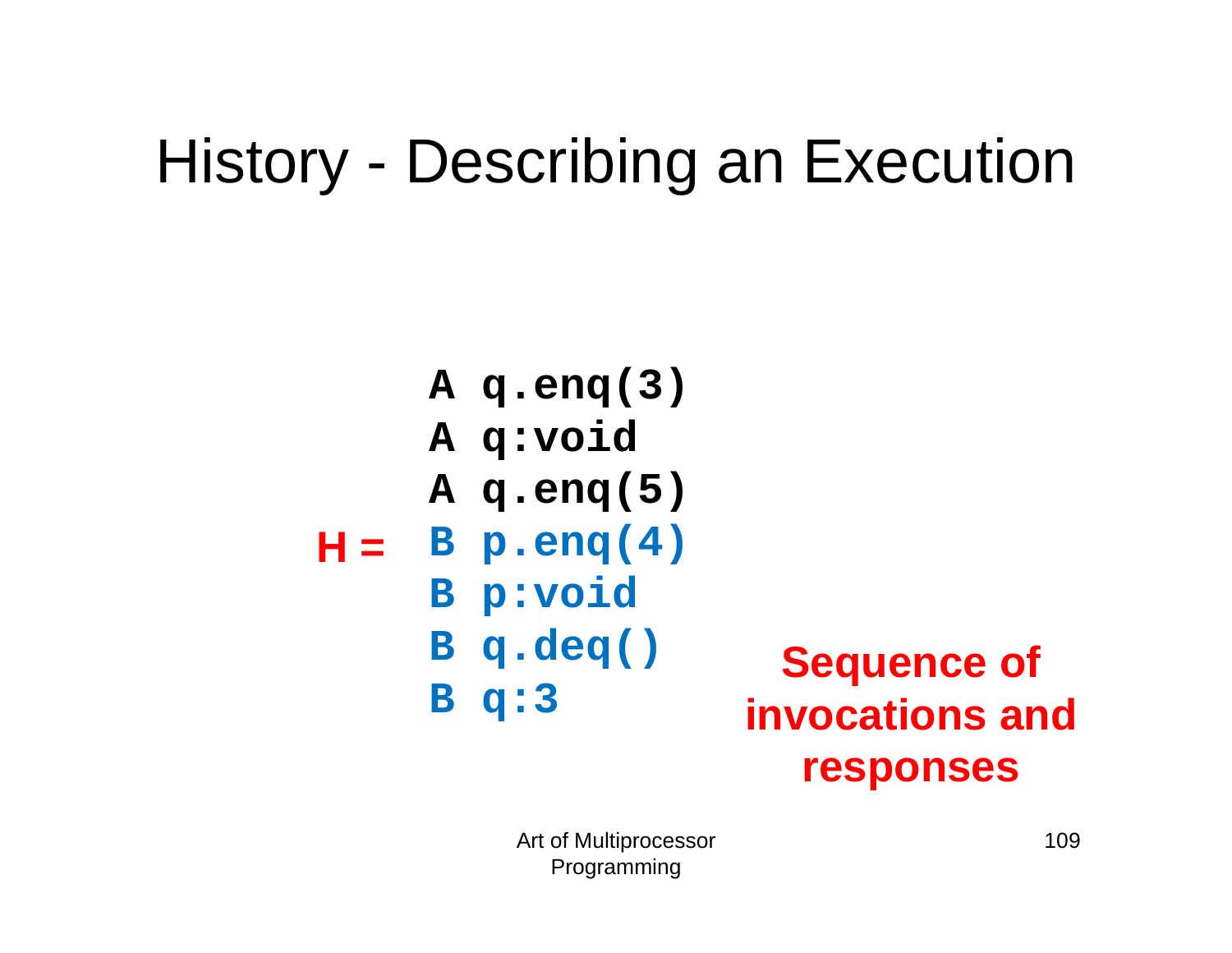# **Definition**

• Invocation & response *match* if



110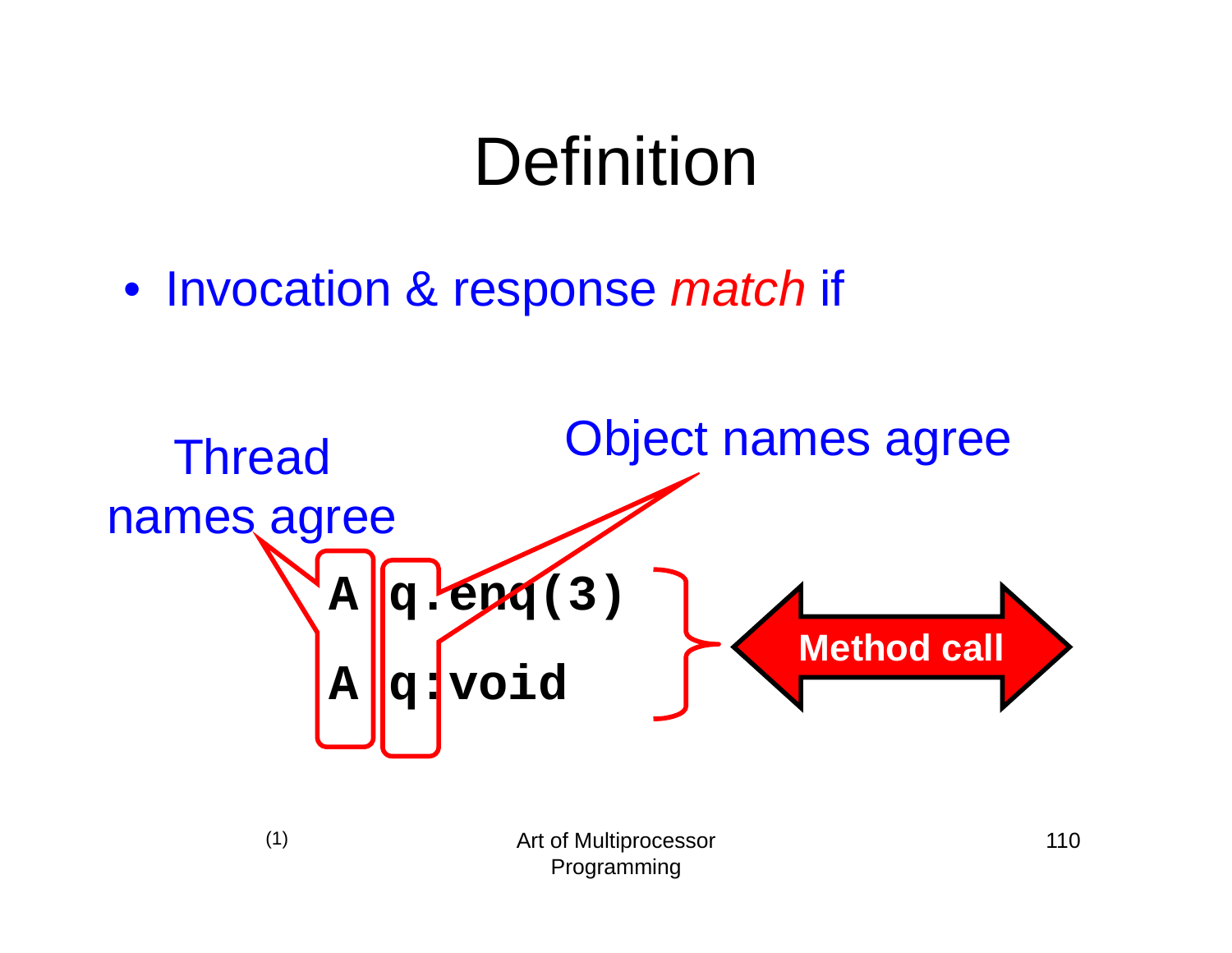# Object Projections

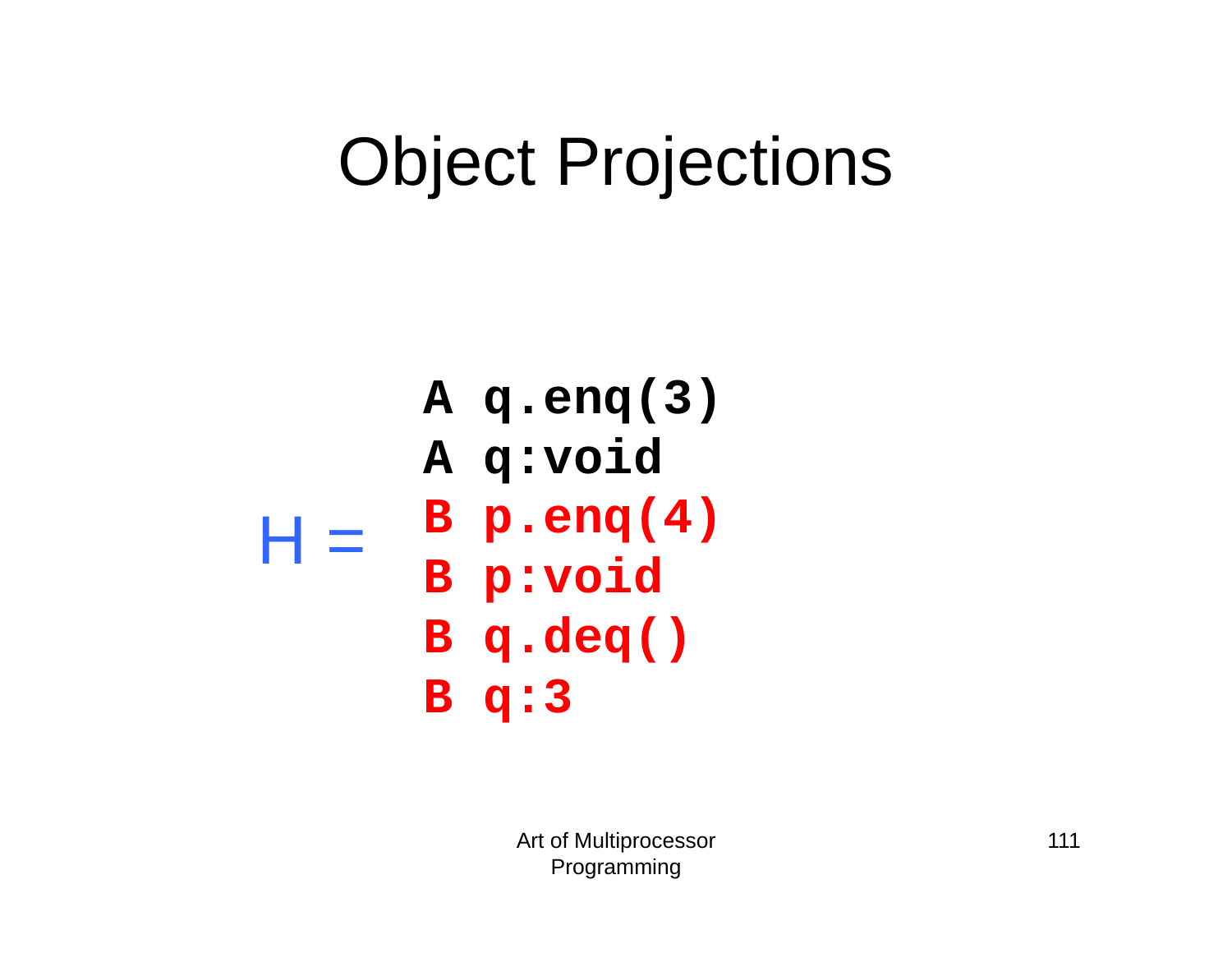# Object Projections

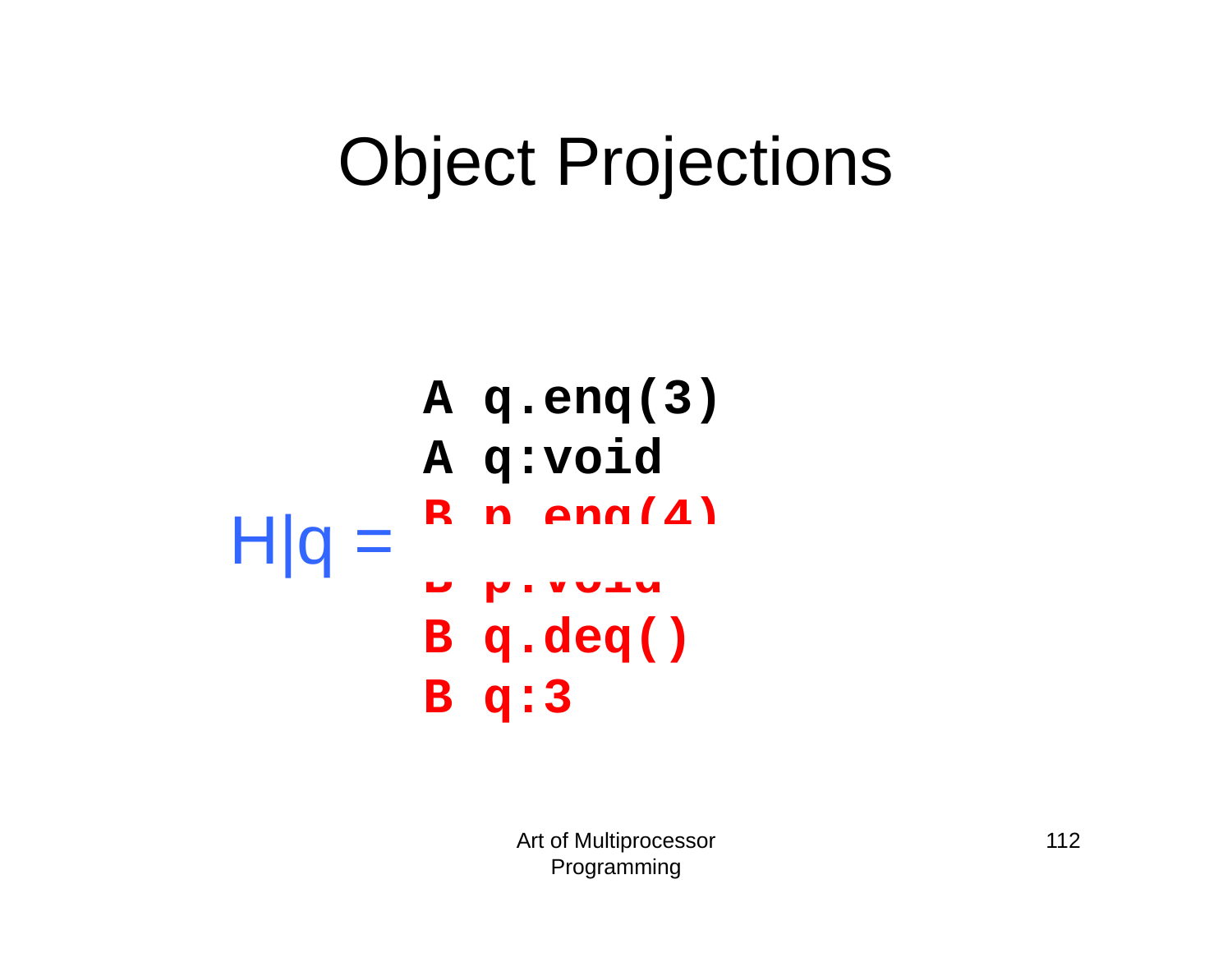## Thread Projections

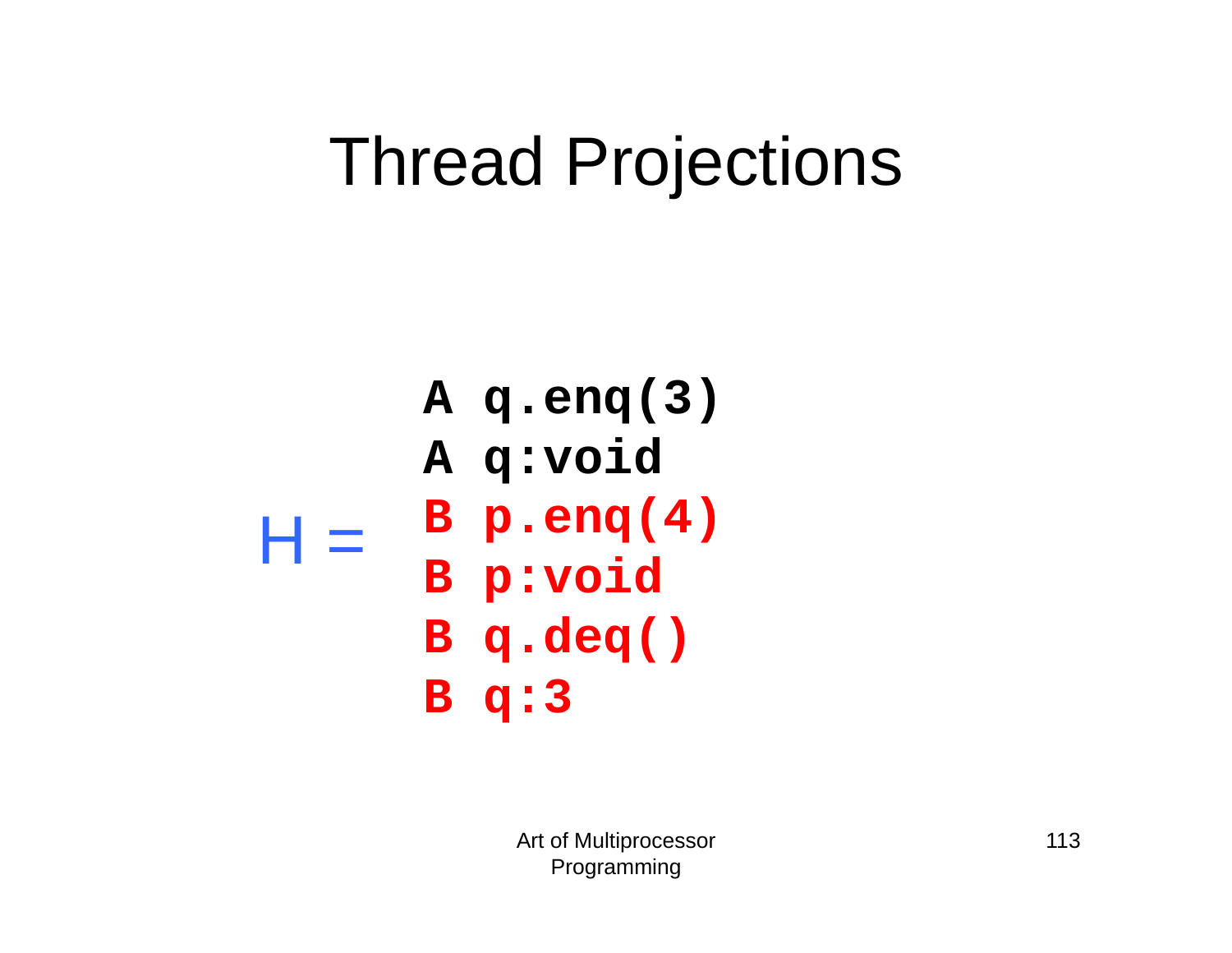## Thread Projections

```
A q.enq(3)
       A q:void
      B p.enq(4)
      B p:void
      B q.deq()
      B q:3
H|B|
```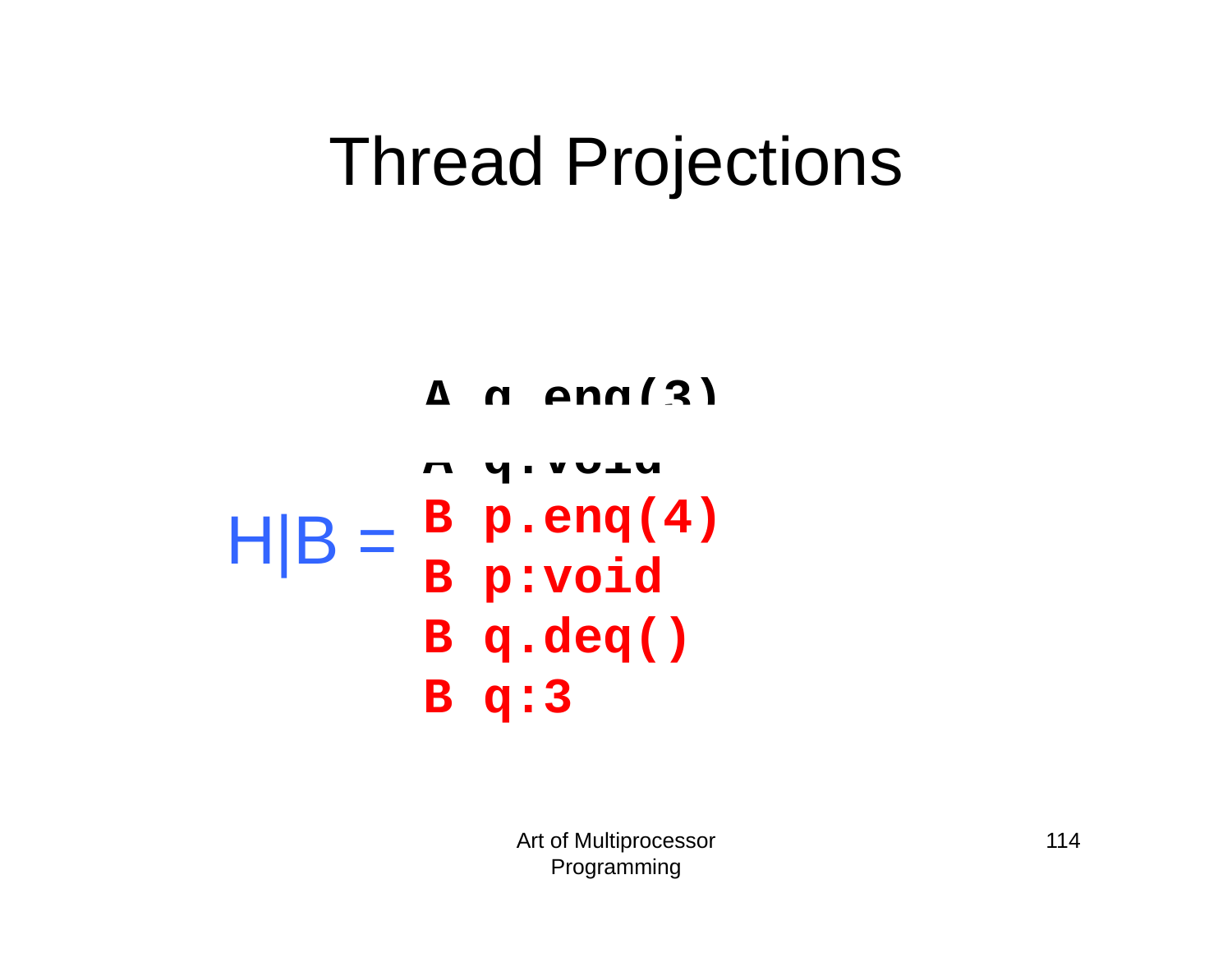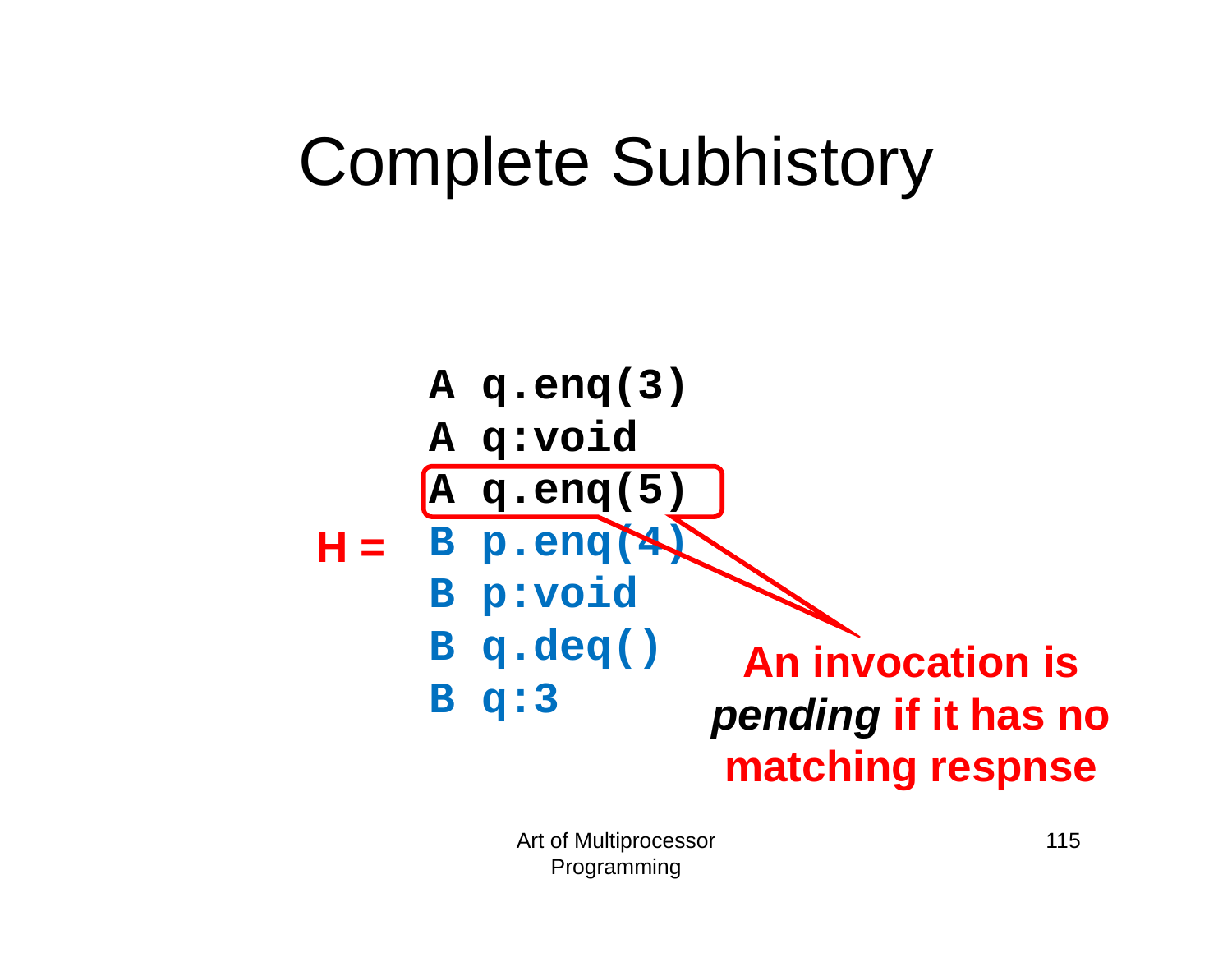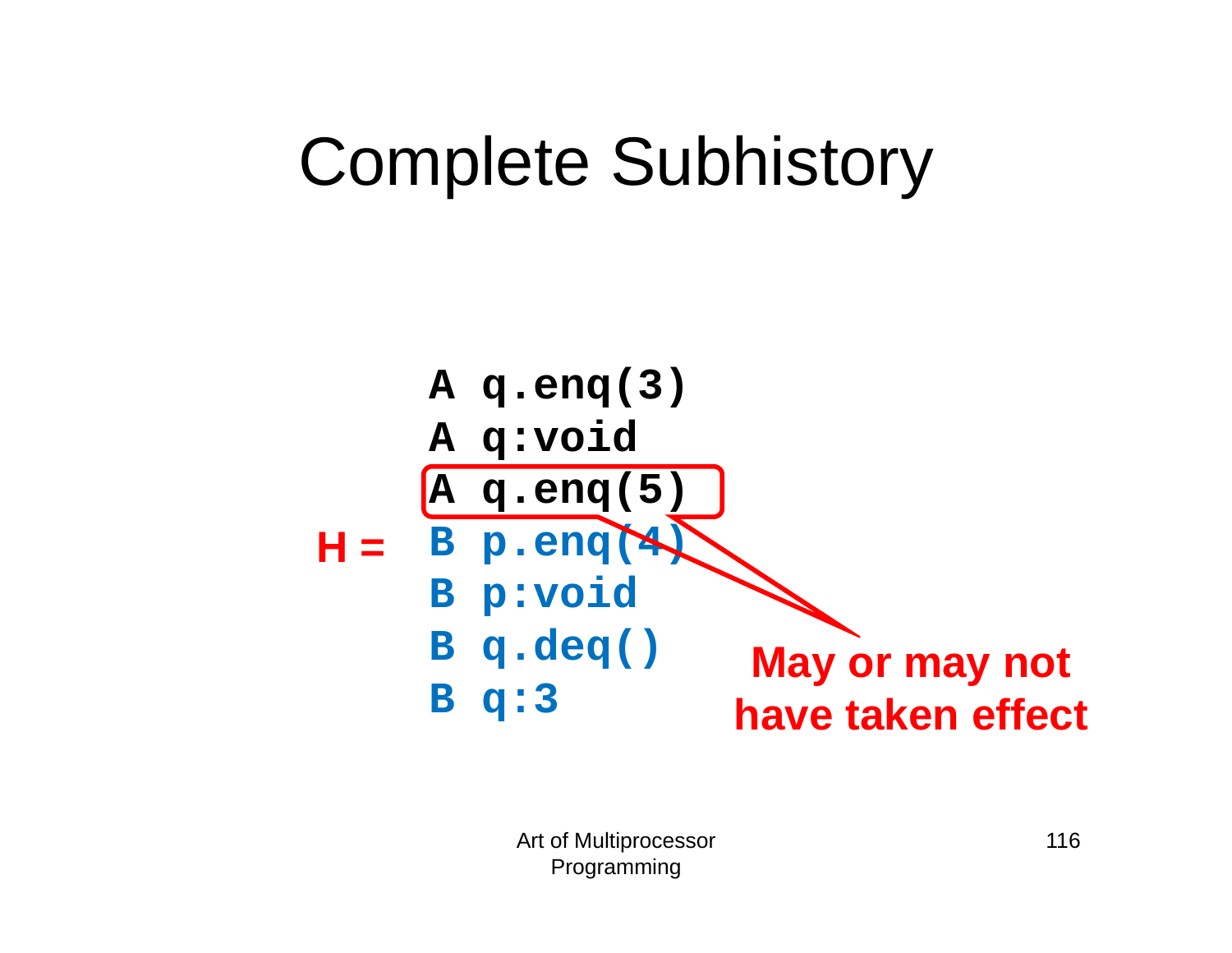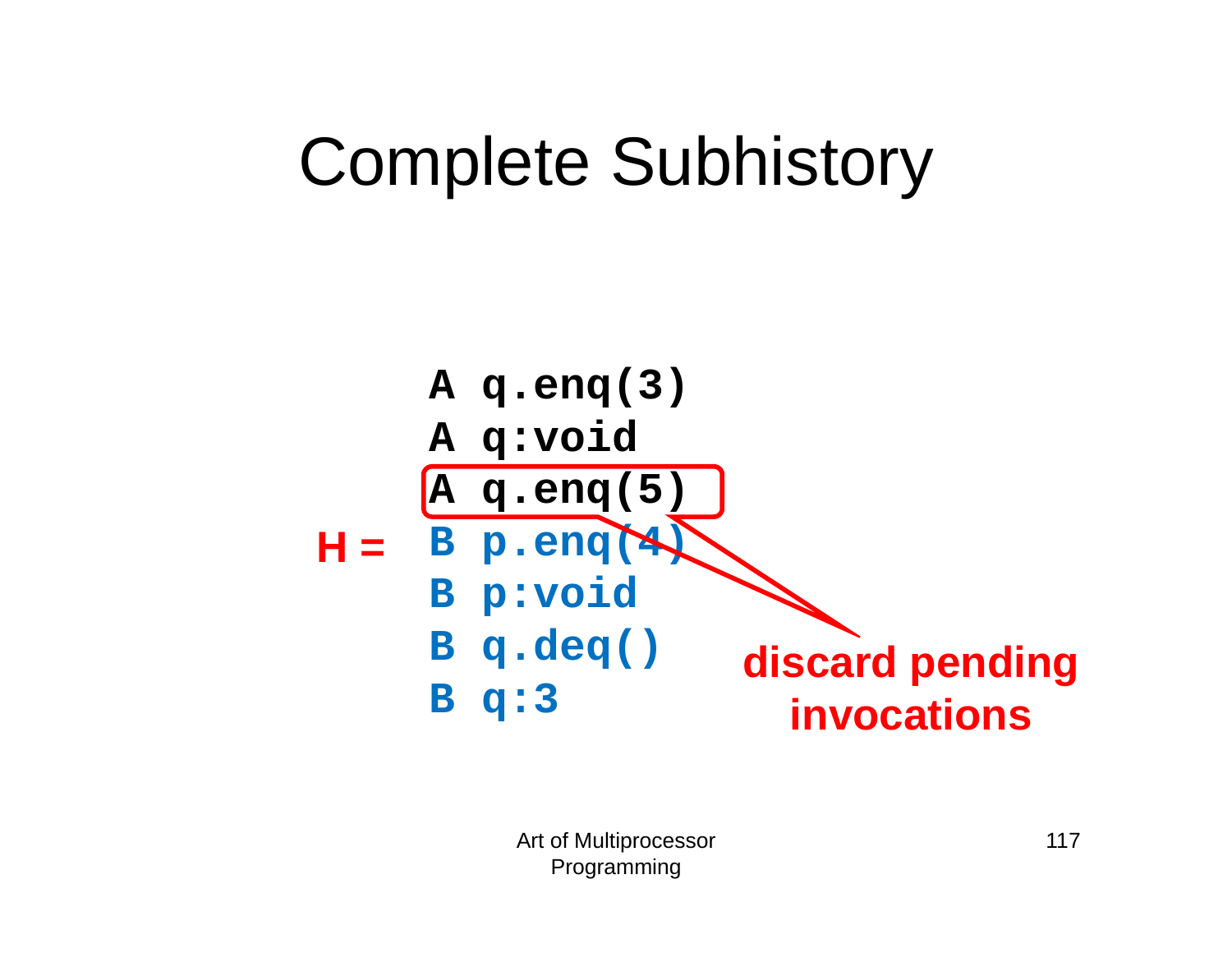**A q.enq(3) A q:void**

```
B p.enq(4)
Complete(H) =B p:void
             B q.deq()
             B q:3
```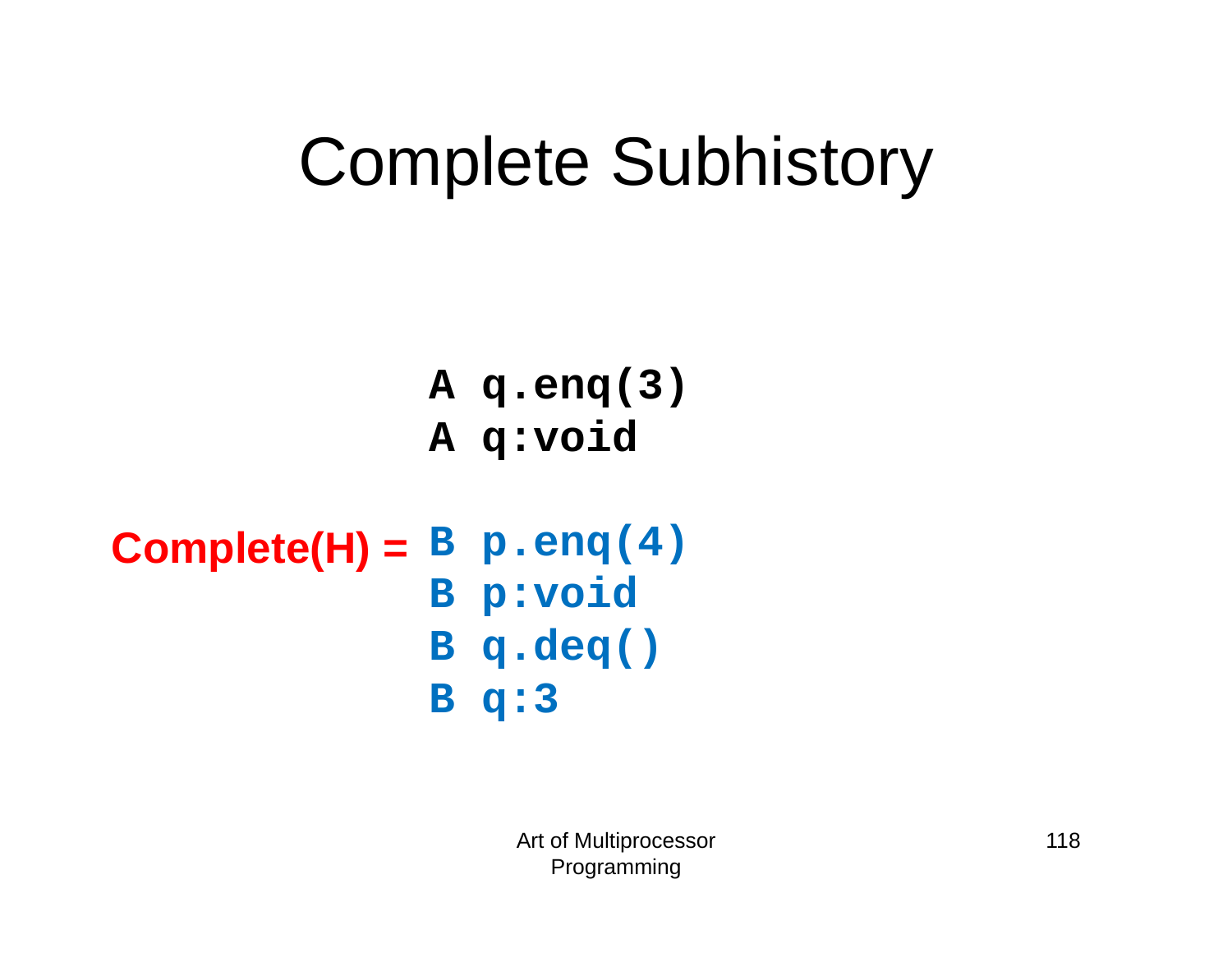- **A q.enq(3)**
- **A q:void**
- **B p.enq(4)**
- **B p:void**
- **B q.deq()**
- **B q:3**
- **A q:enq(5)**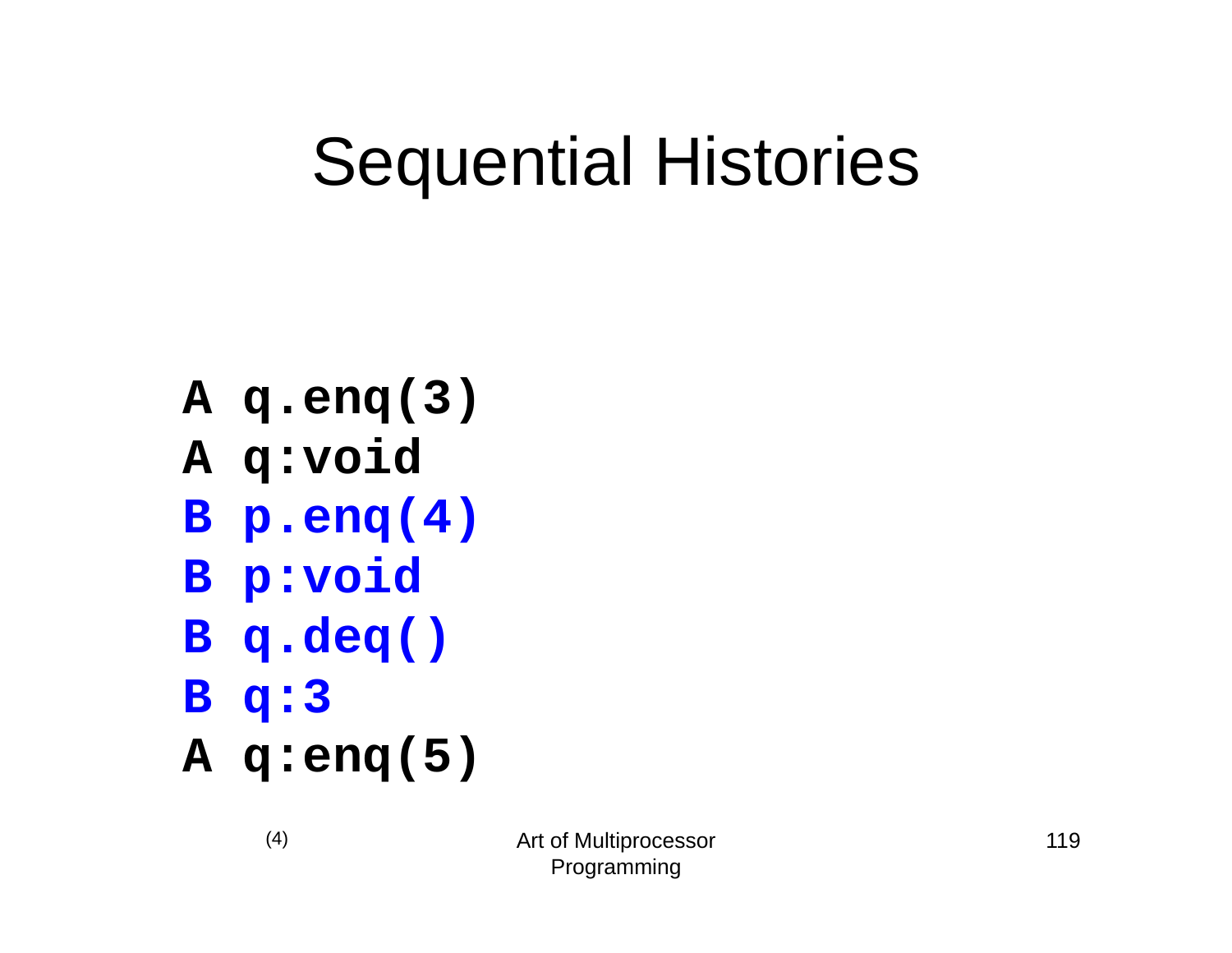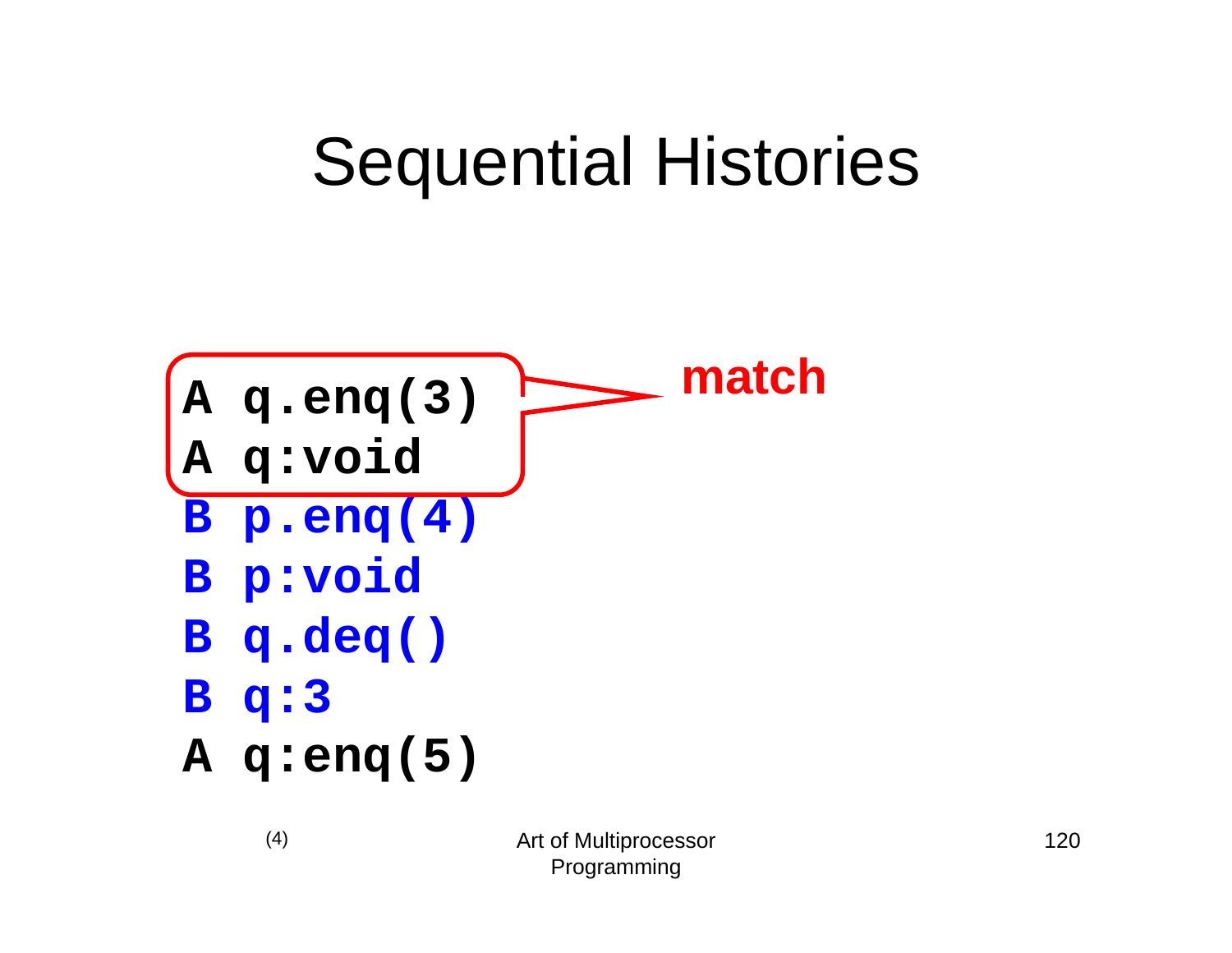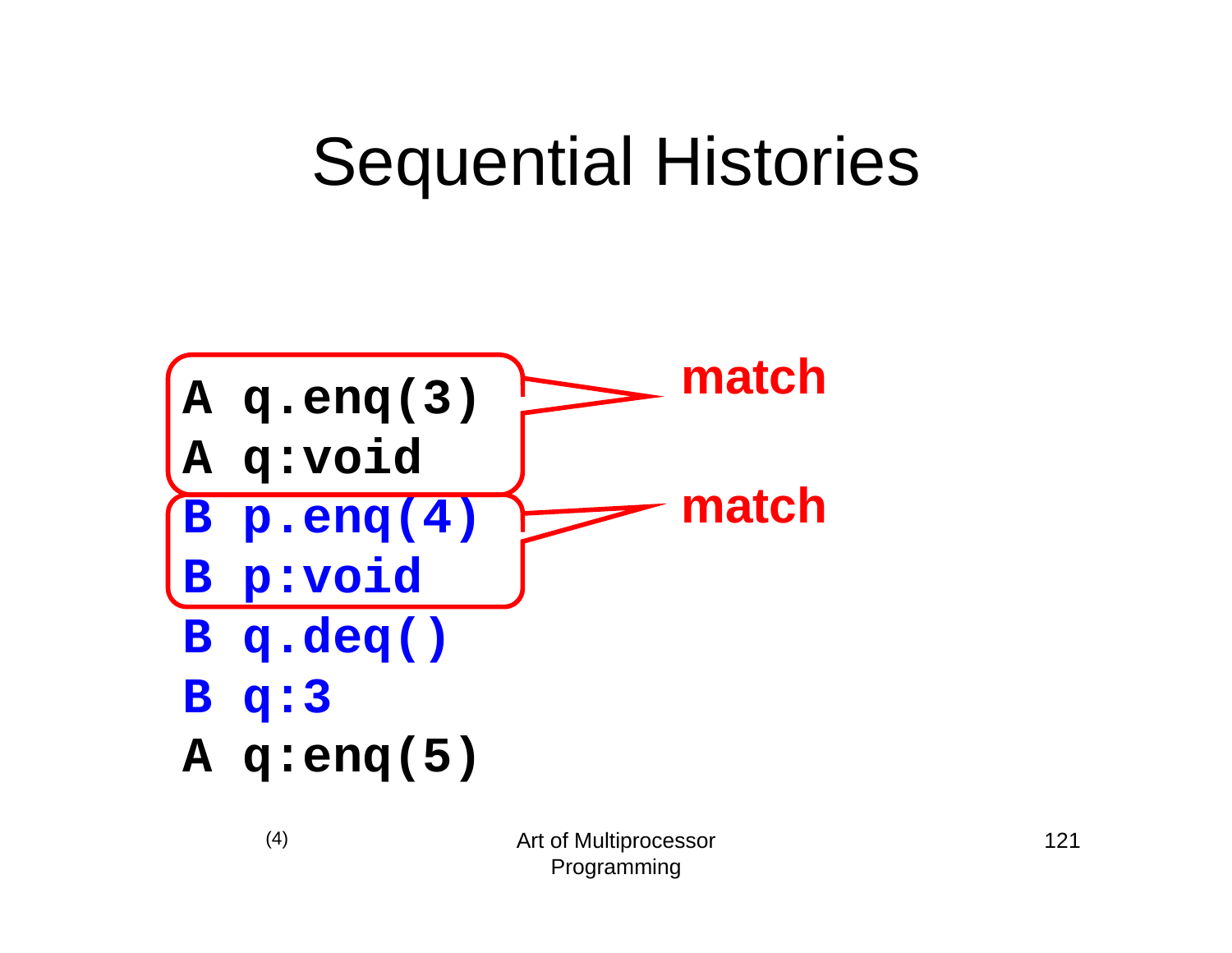

(4)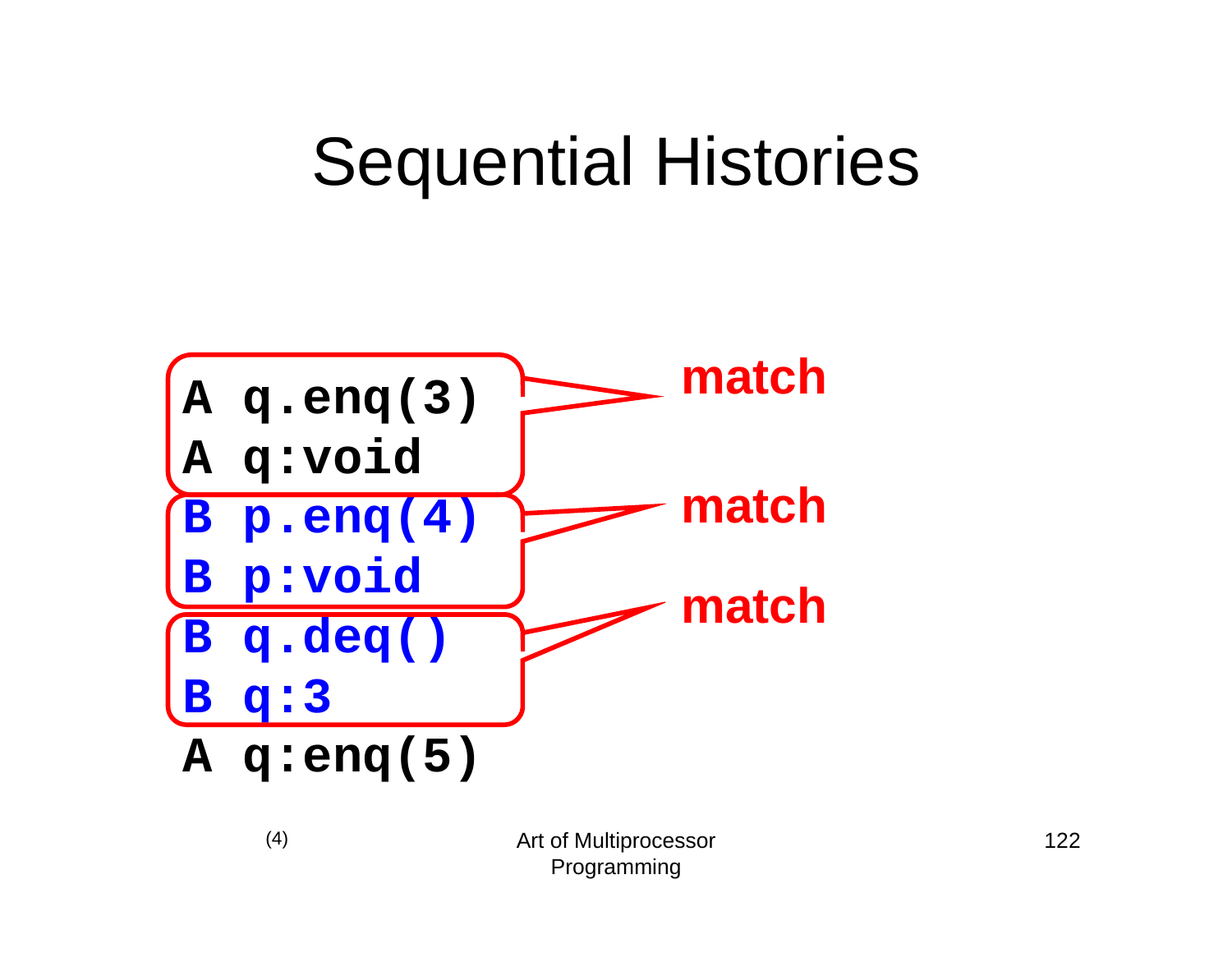

Programming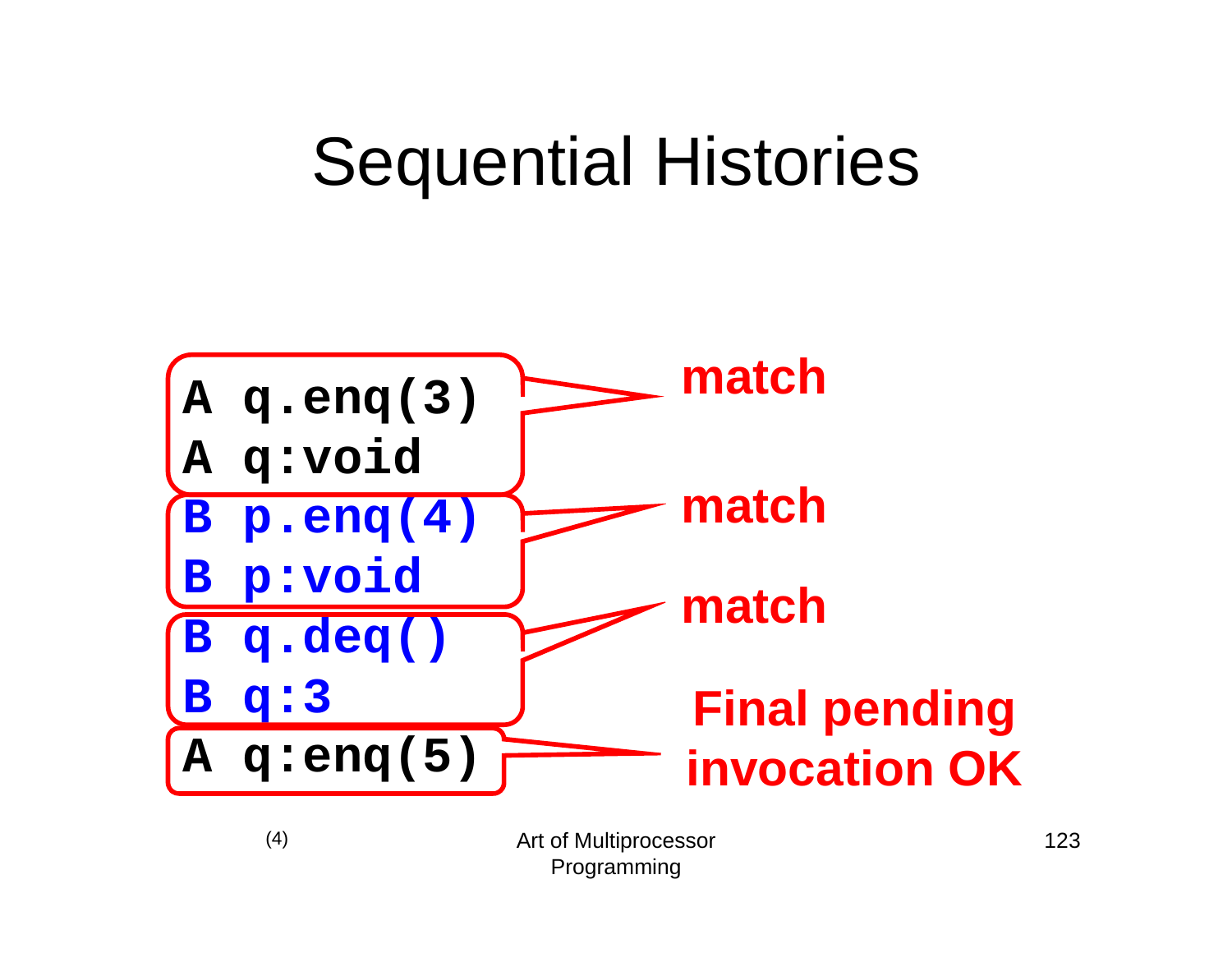

Programming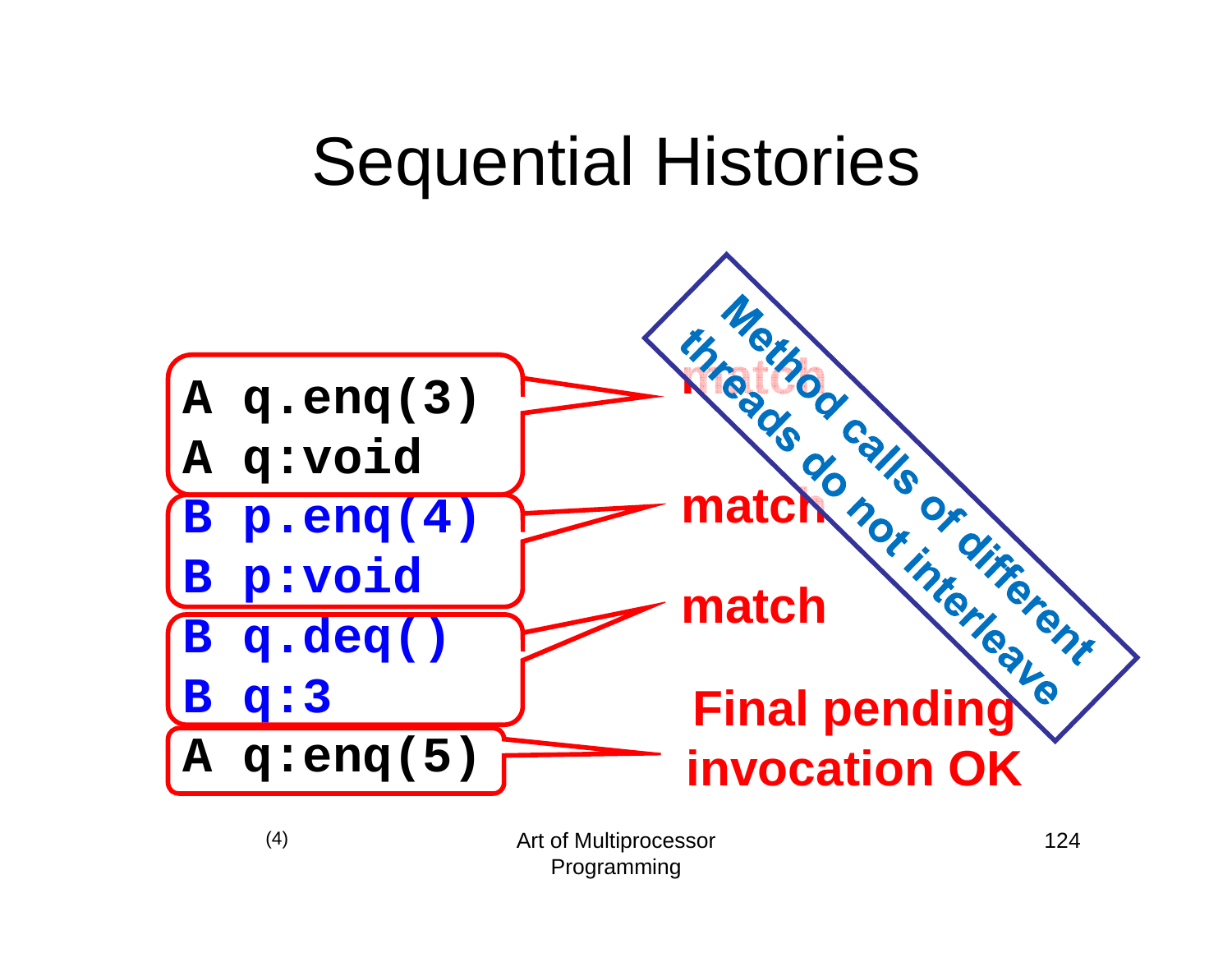## Well-Formed Histories

**A q.enq(3) B p.enq(4) B p:void**

- **H=B q.deq()**
	- **A q:void**

**B q:3**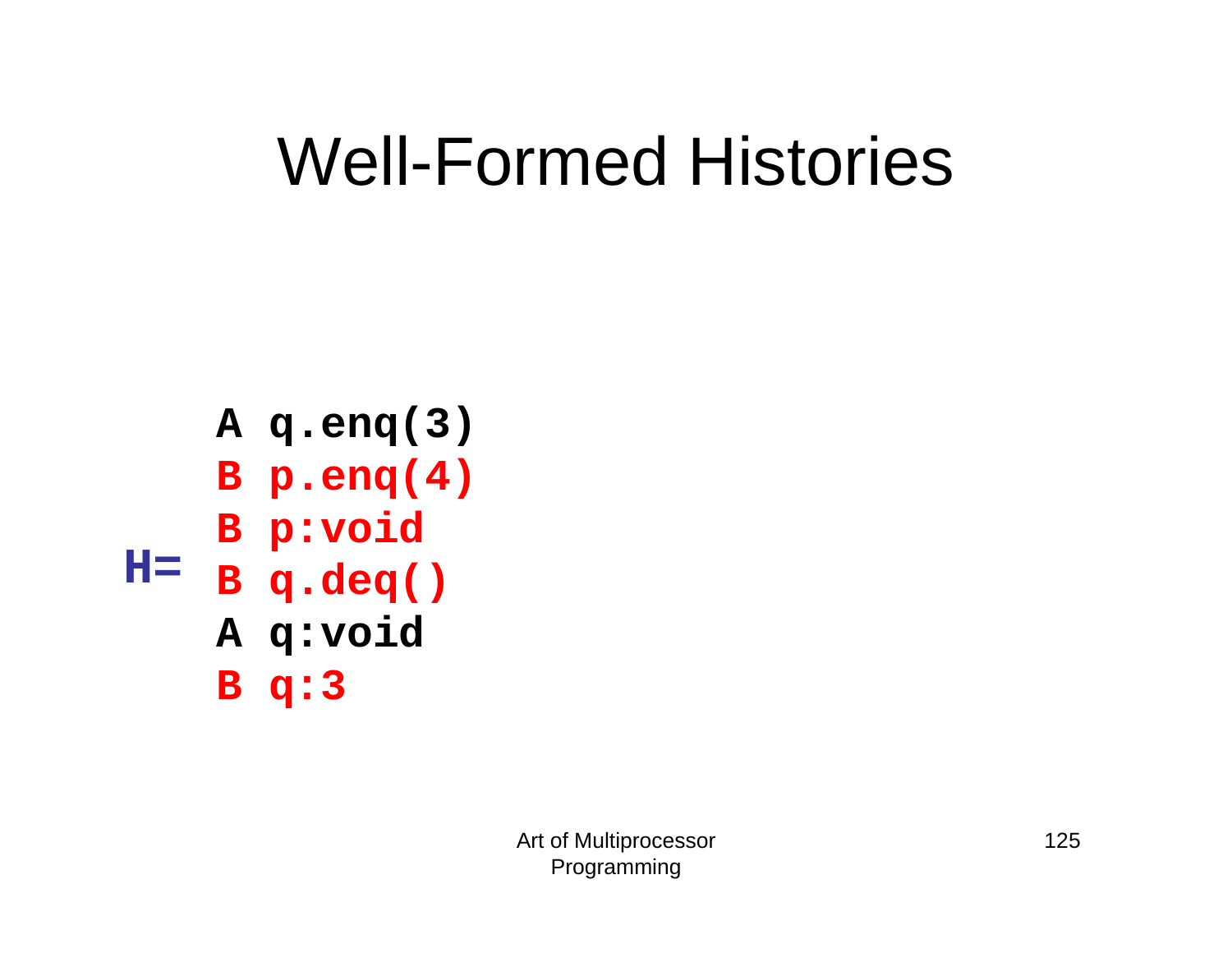## Well-Formed Histories

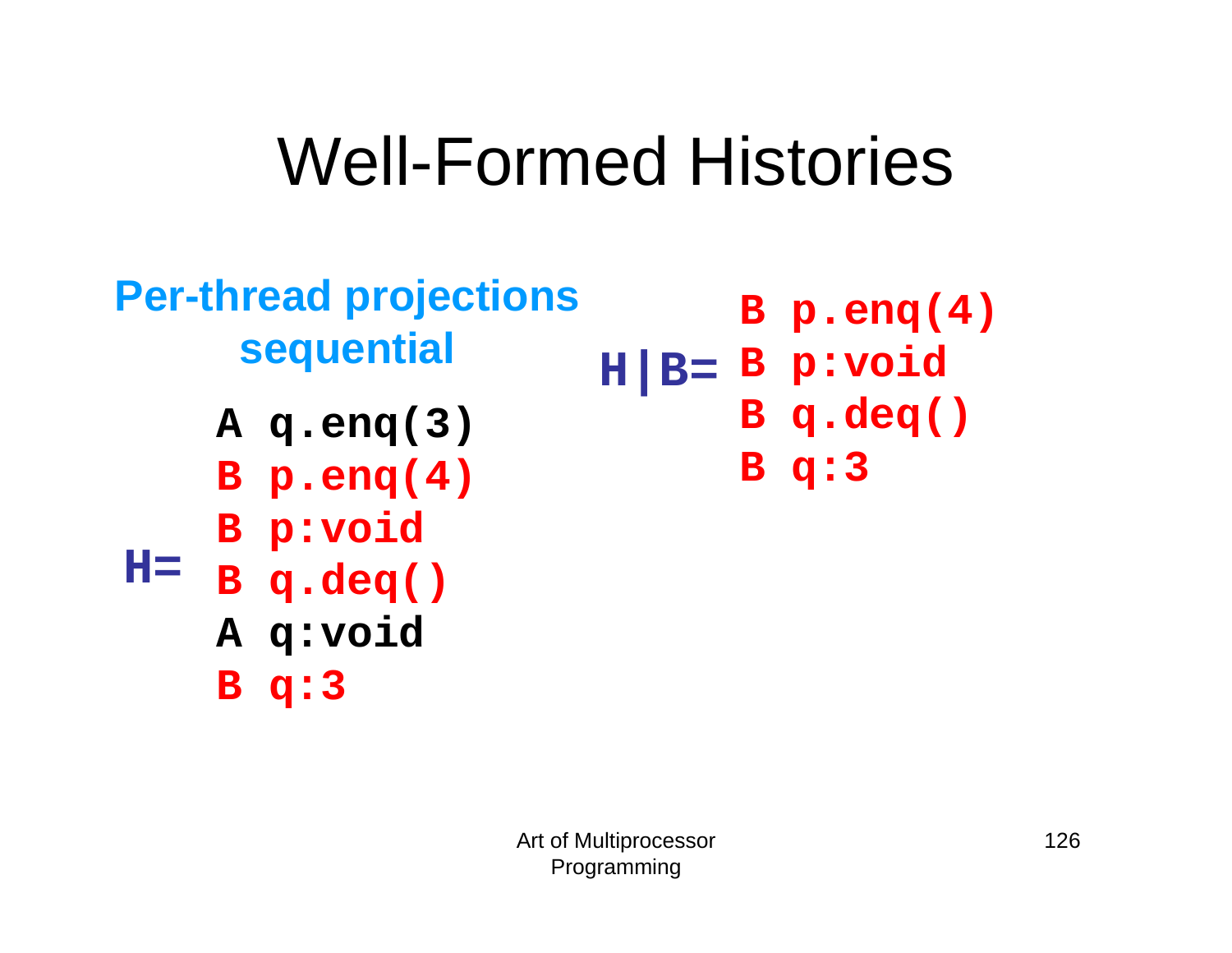## Well-Formed Histories

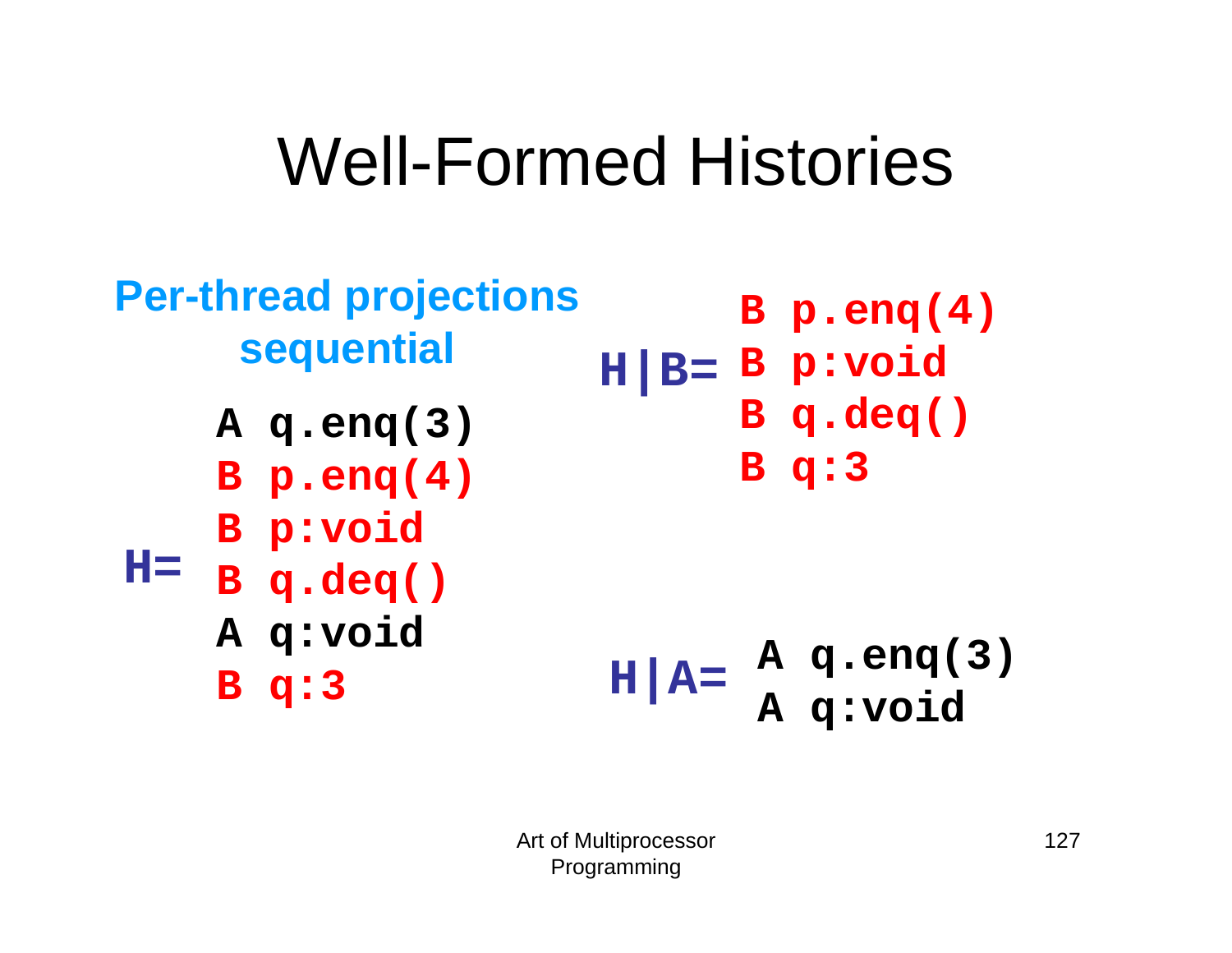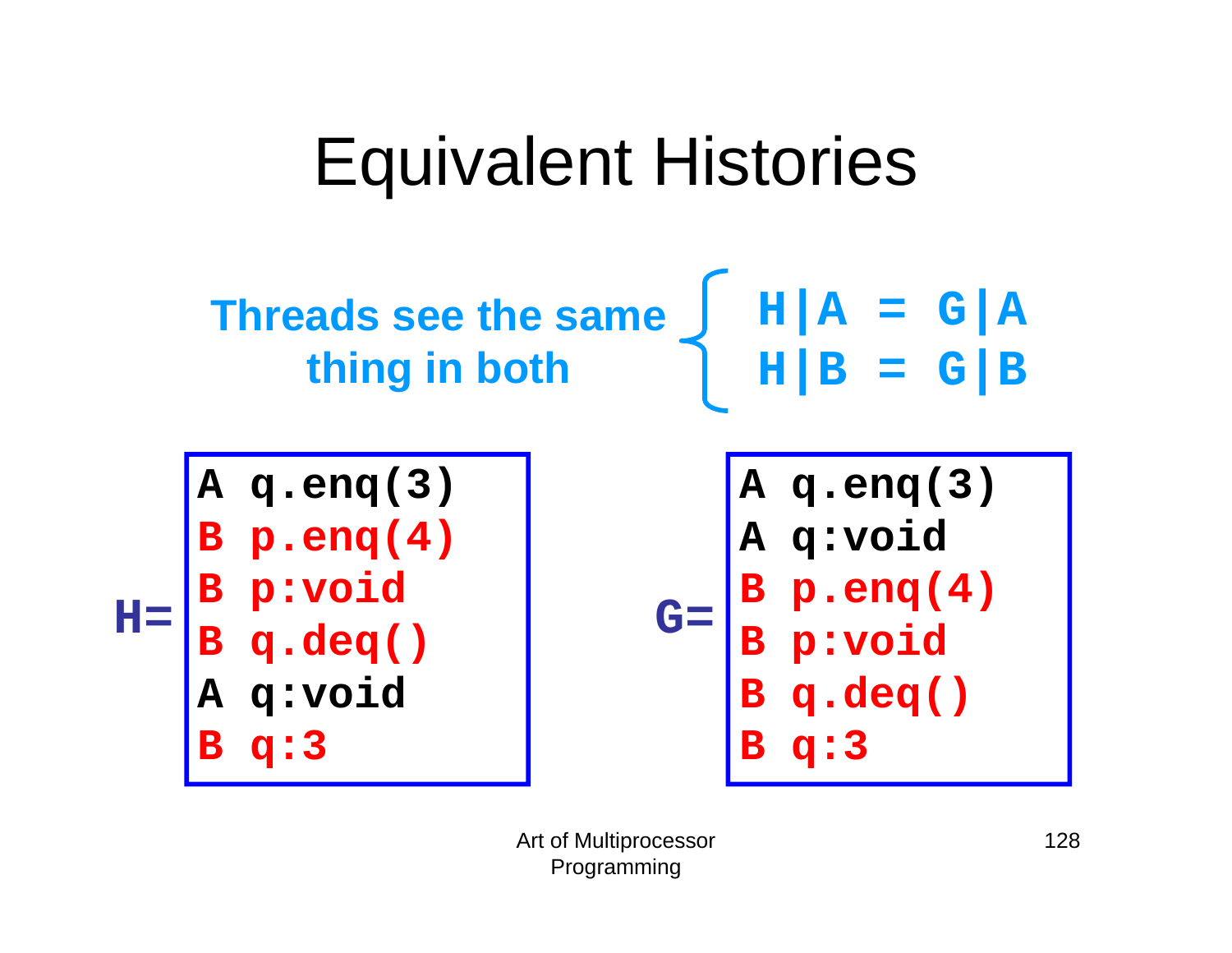# Sequential Specifications

- A sequential specification is some way of telling whether a
	- $\mathcal{L}_{\mathcal{A}}$ Single-thread, single-object history
	- Is legal
- For example:
	- Pre and post-conditions
	- But plenty of other techniques exist …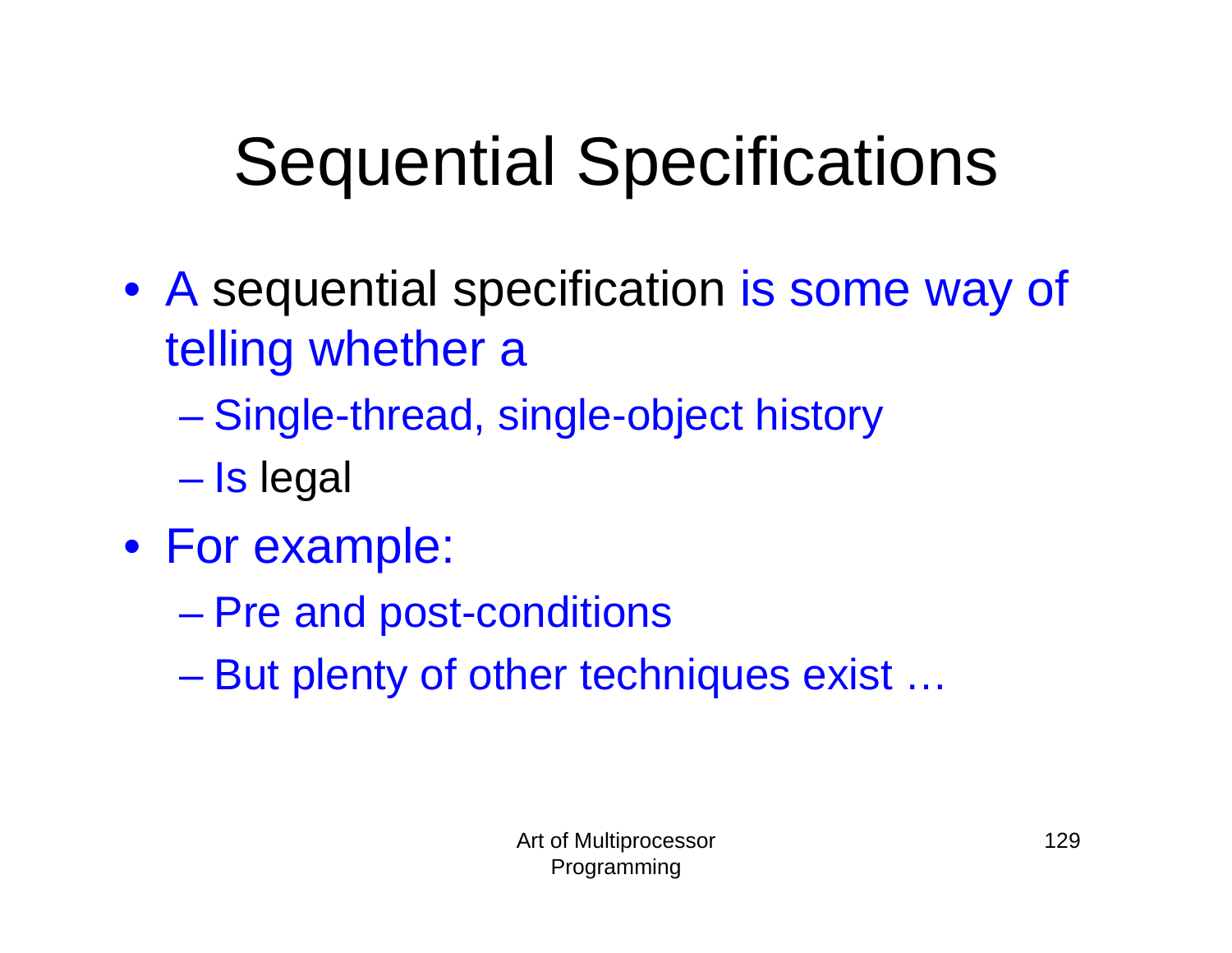# Legal Histories

- A sequential (multi-object) history H is legal if
	- $\mathcal{L}_{\mathcal{A}}$ For every object **<sup>x</sup>**
	- **H|x** is in the sequential spec for **<sup>x</sup>**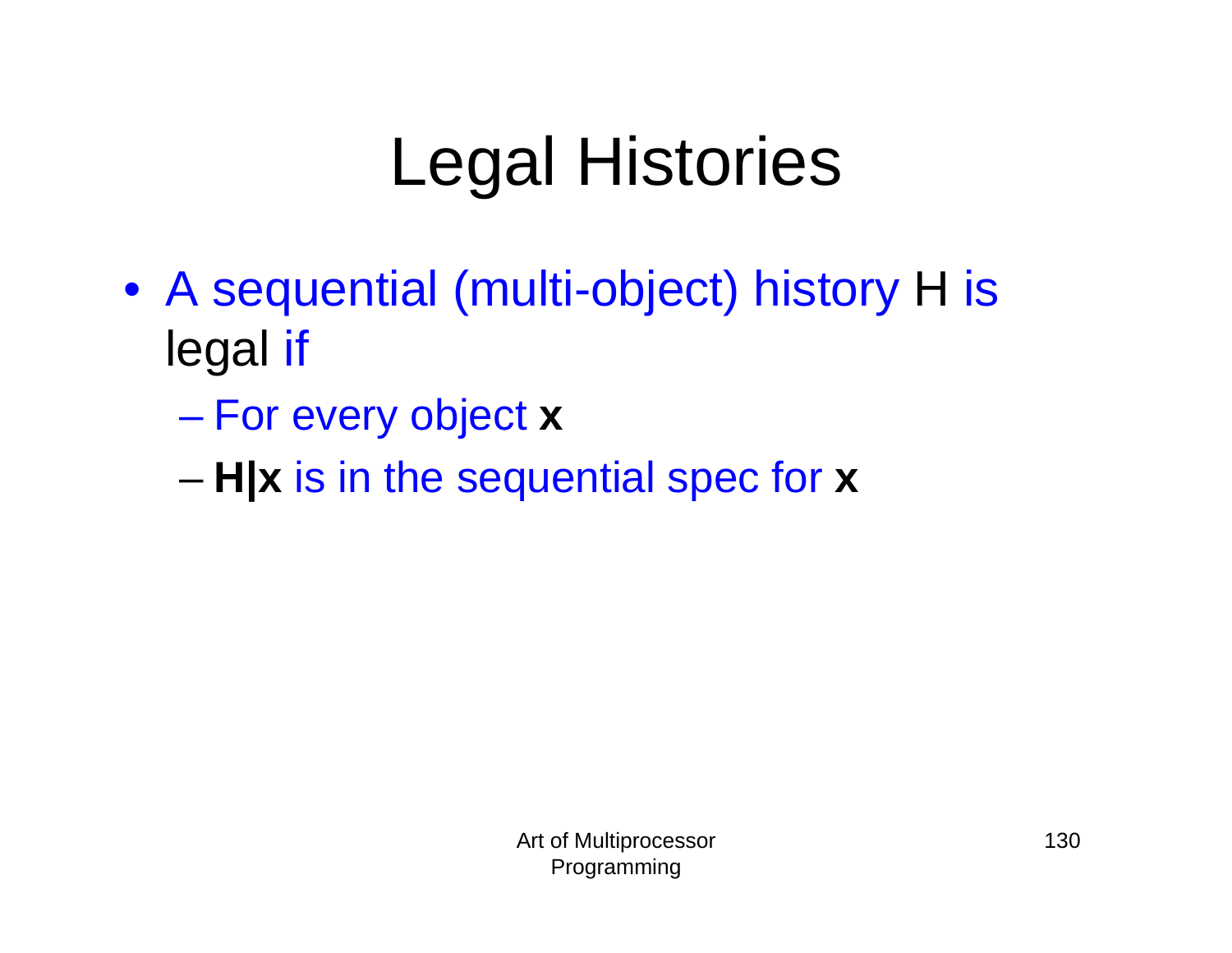#### Precedence

**A q.enq(3) B p.enq(4) B p.void A q:void B q.deq() B q:3**

**A method call precedes another if response event precedes invocation event**

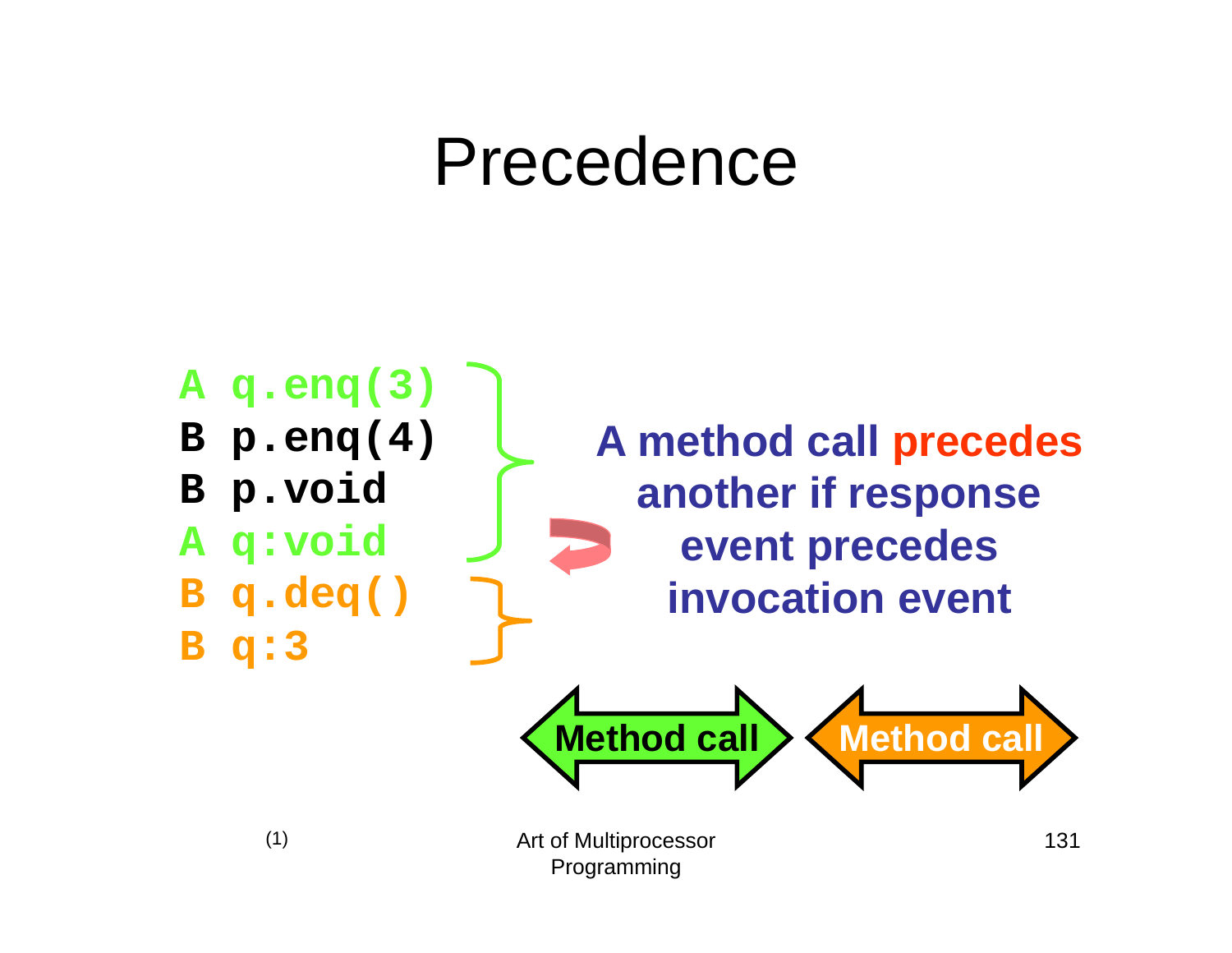#### Non-Precedence

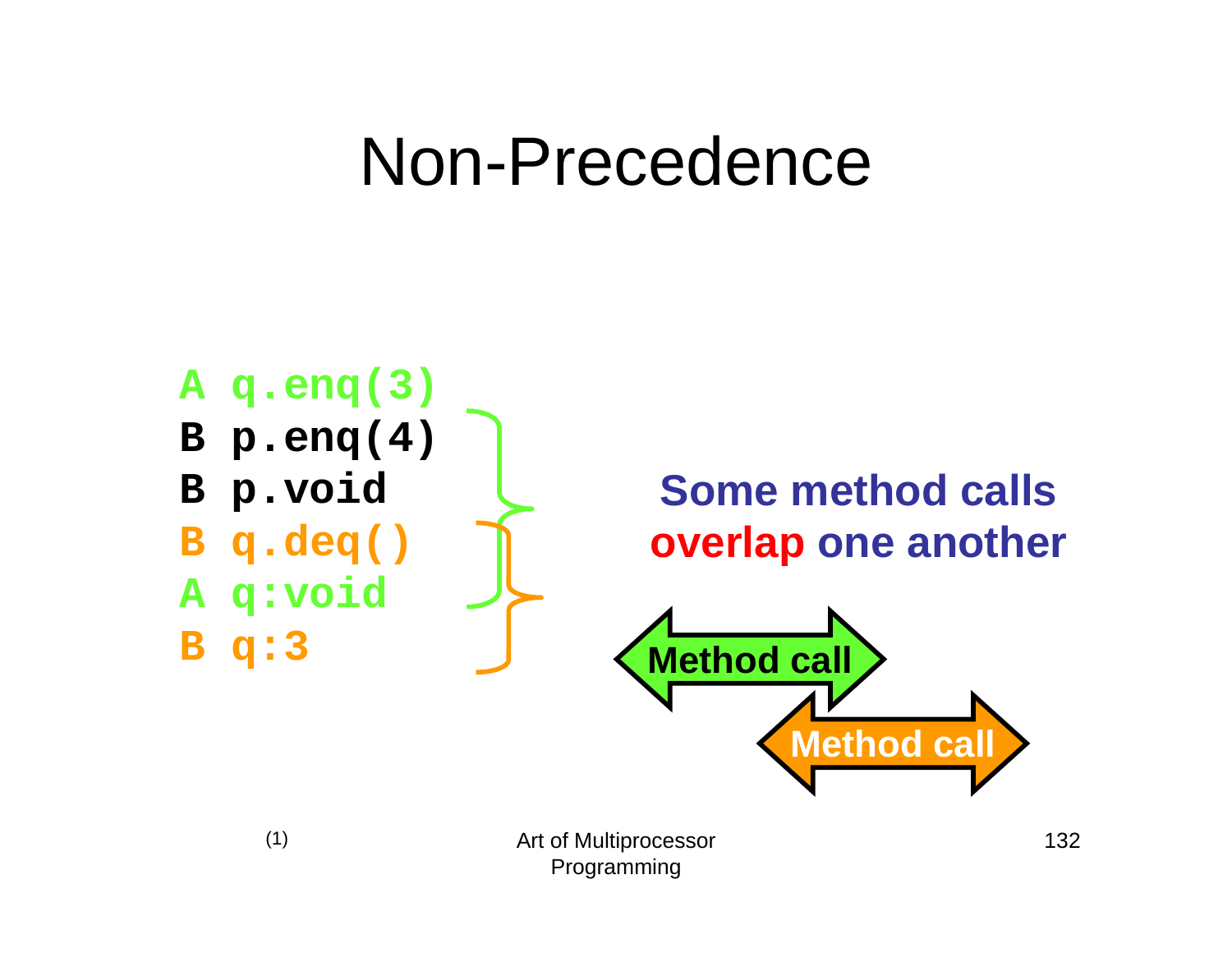# Notation

- Given
	- –History **H**

 $\mathcal{L}_{\mathcal{A}}$ method executions **m0** and **m1** in **H**

- $\bullet\,$  We say m $_{\rm 0}$   $\blacktriangleright_{\mathsf H}$  m $_{\rm 1},$  if  $-$  **m<sub>0</sub> precedes m<sub>1</sub>**
- Relation  $m_0$   $\rightarrow$   $H$   $m_1$  is a
	- Partial order
	- Total order if **H** is sequential

 $m_0$ 

 $m<sub>1</sub>$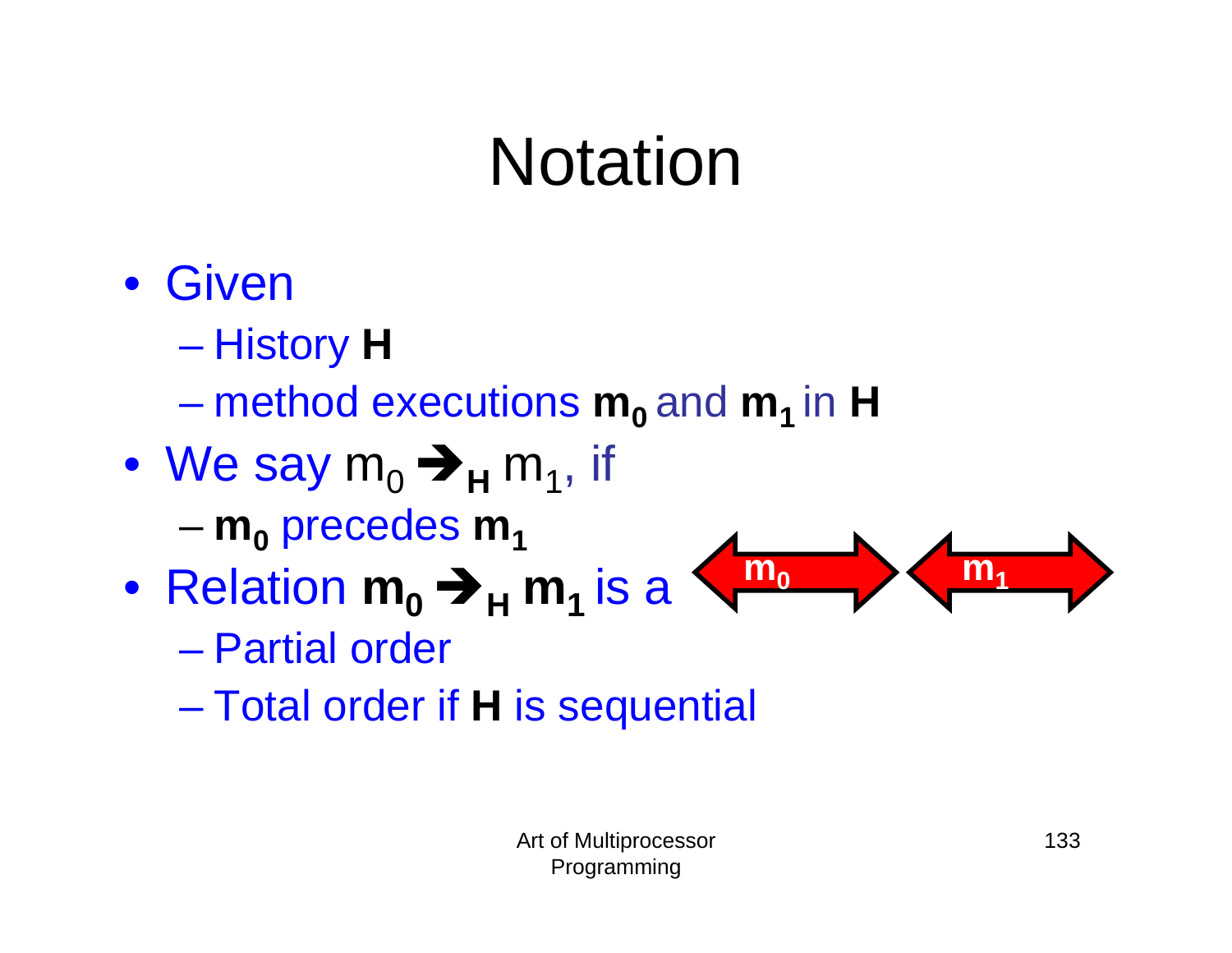# Linearizability

- History H is *linearizable* if it can be extended to **G** by
	- $\mathcal{L}_{\mathcal{A}}$  , and the set of the set of the set of the set of the set of the set of the set of the set of the set of the set of the set of the set of the set of the set of the set of the set of the set of the set of th Appending zero or more responses to pending invocations
	- Discarding other pending invocations
- So that G is equivalent to
	- $\mathcal{L}_{\mathcal{A}}$  , and the set of the set of the set of the set of the set of the set of the set of the set of the set of the set of the set of the set of the set of the set of the set of the set of the set of the set of th Legal sequential history **S**

where  $\bigtriangledown_{\mathsf{G}} \subset \bigtriangledown_{\mathsf{S}}$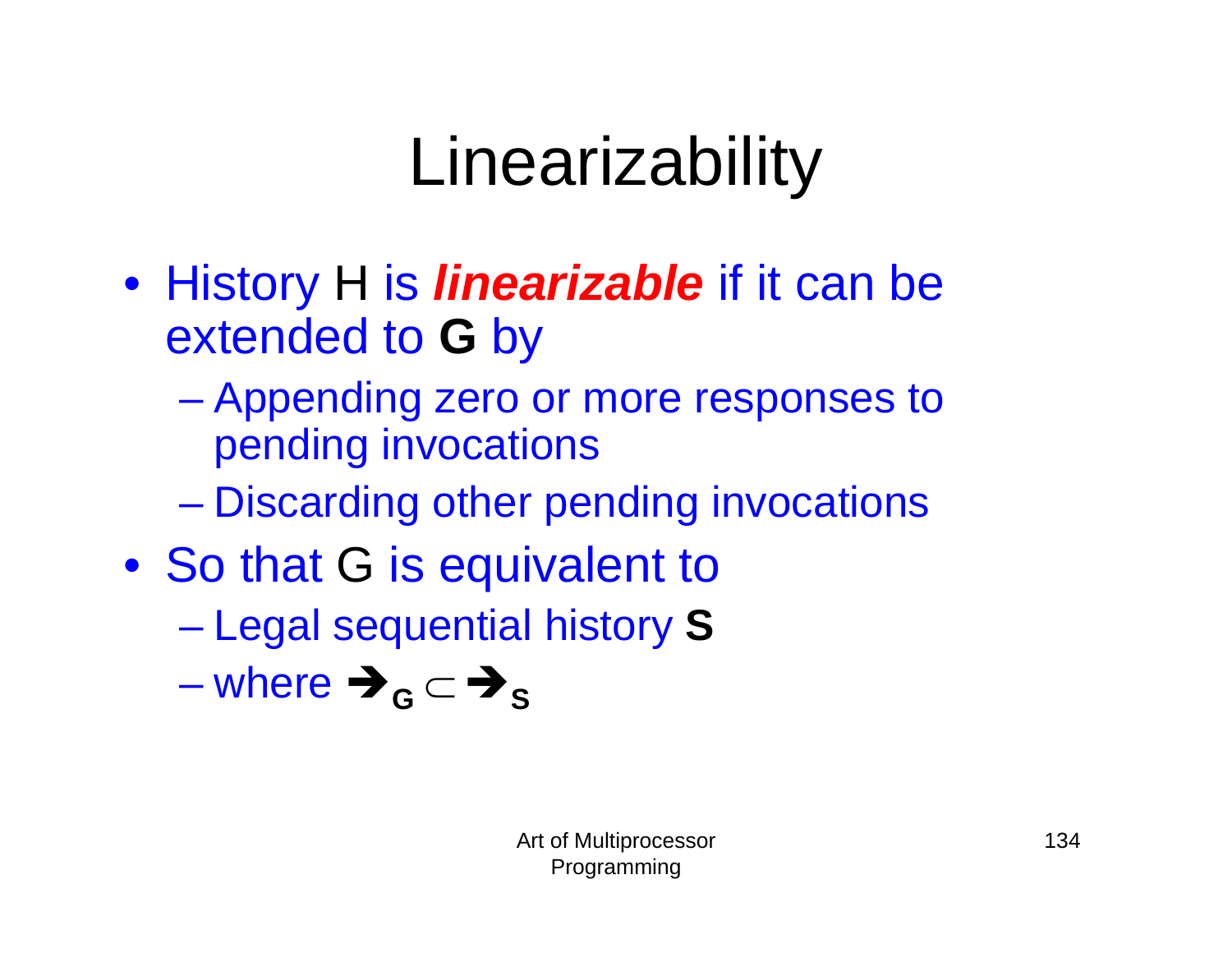Ensuring  $\blacktriangleright_{\mathsf{G}} \subset \blacktriangleright_{\mathsf{S}}$ 

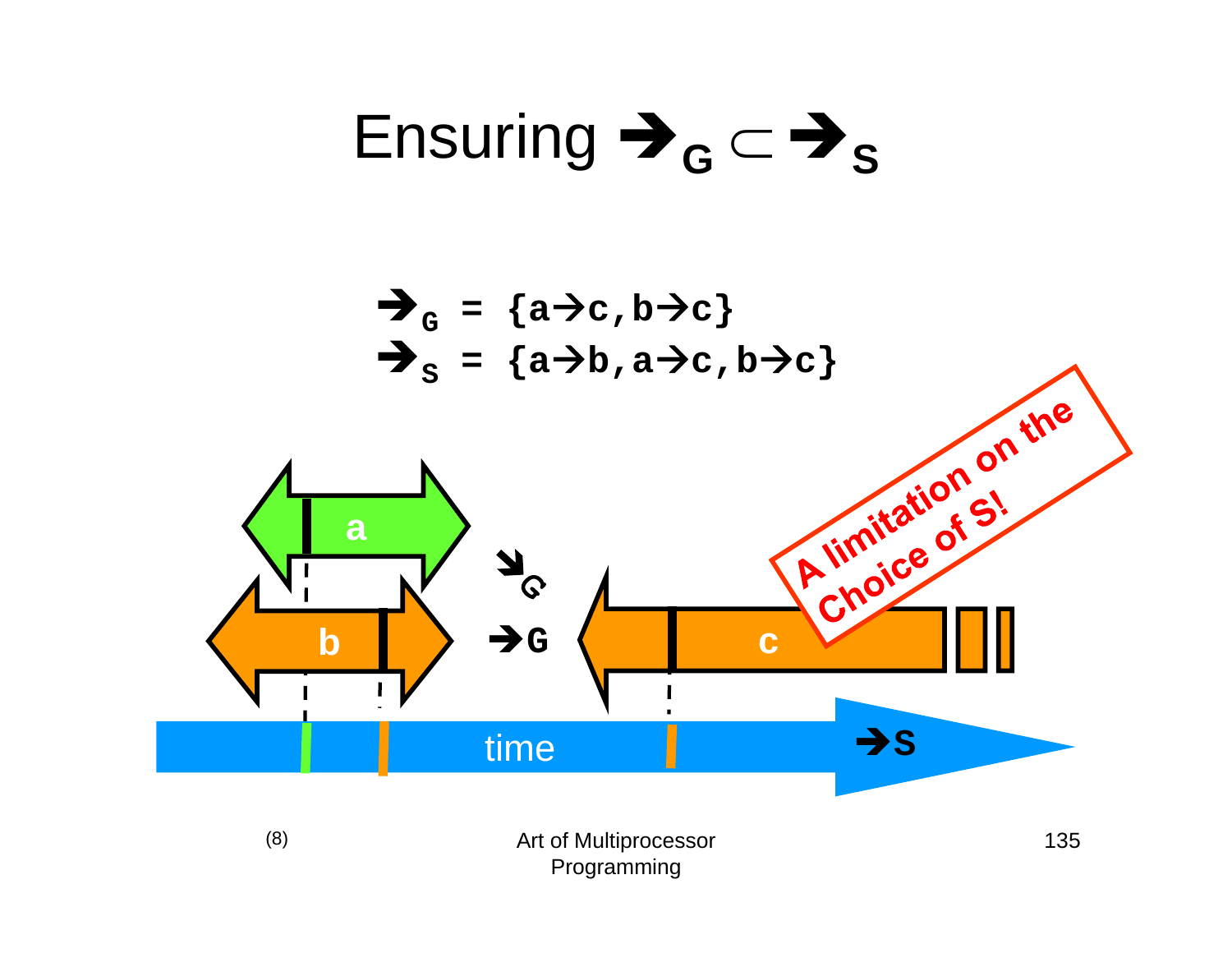## Remarks

- Some pending invocations
	- Took effect, so keep them
	- Discard the rest
- Condition  $\rightarrow$   $_{\mathsf{G}}$   $\subset$   $\rightarrow$   $_{\mathsf{S}}$ 
	- Means that **S** respects "real-time order" of **G**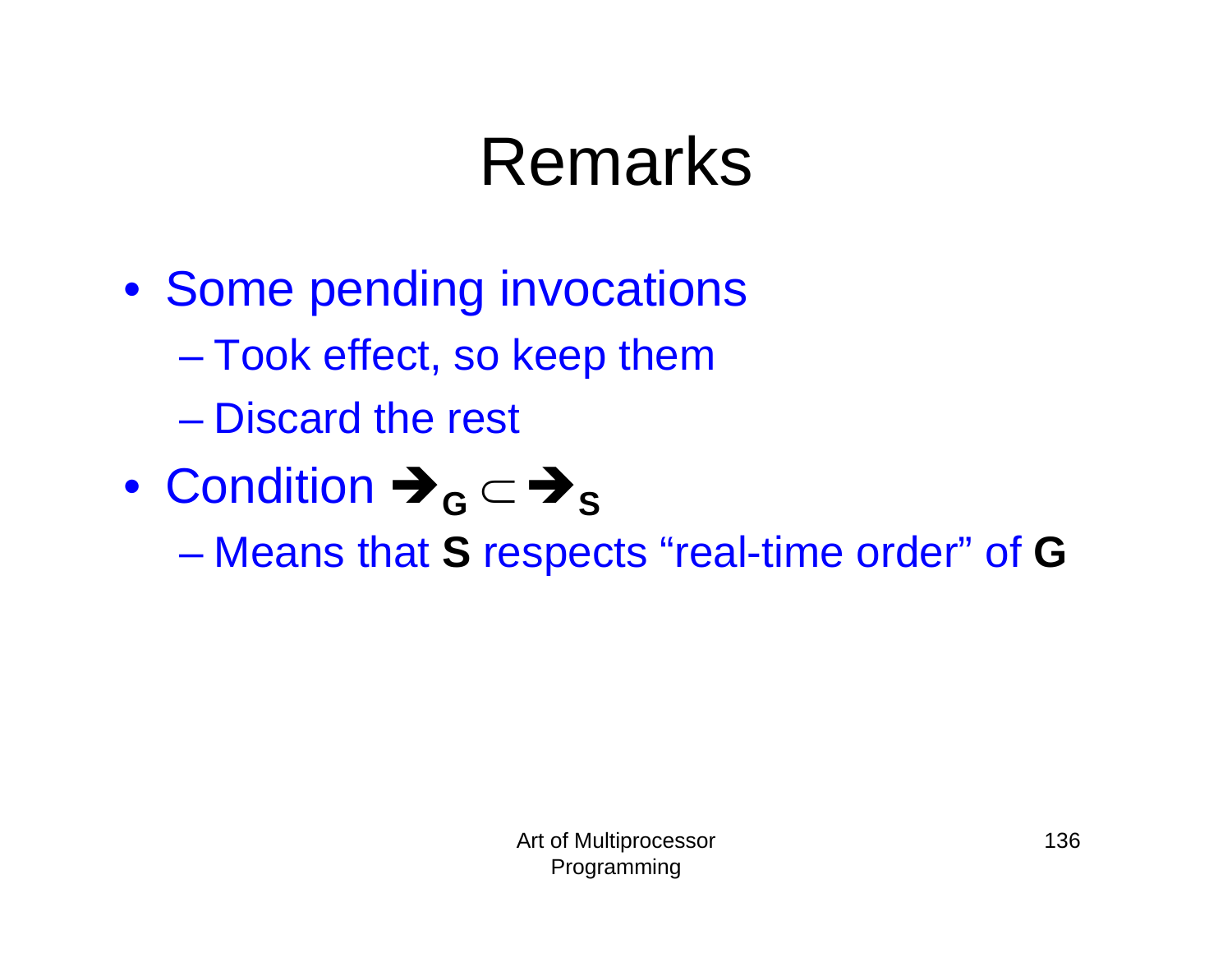

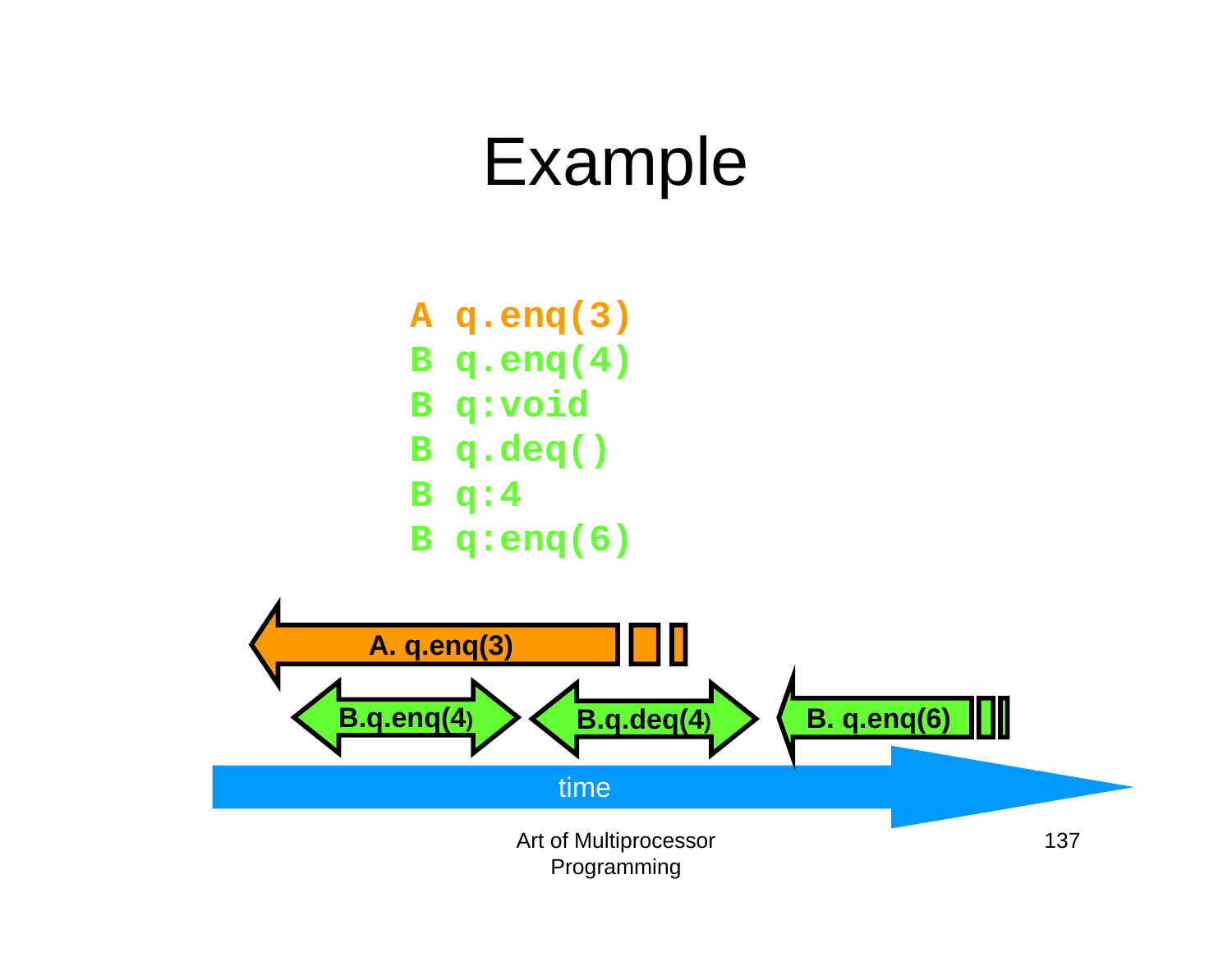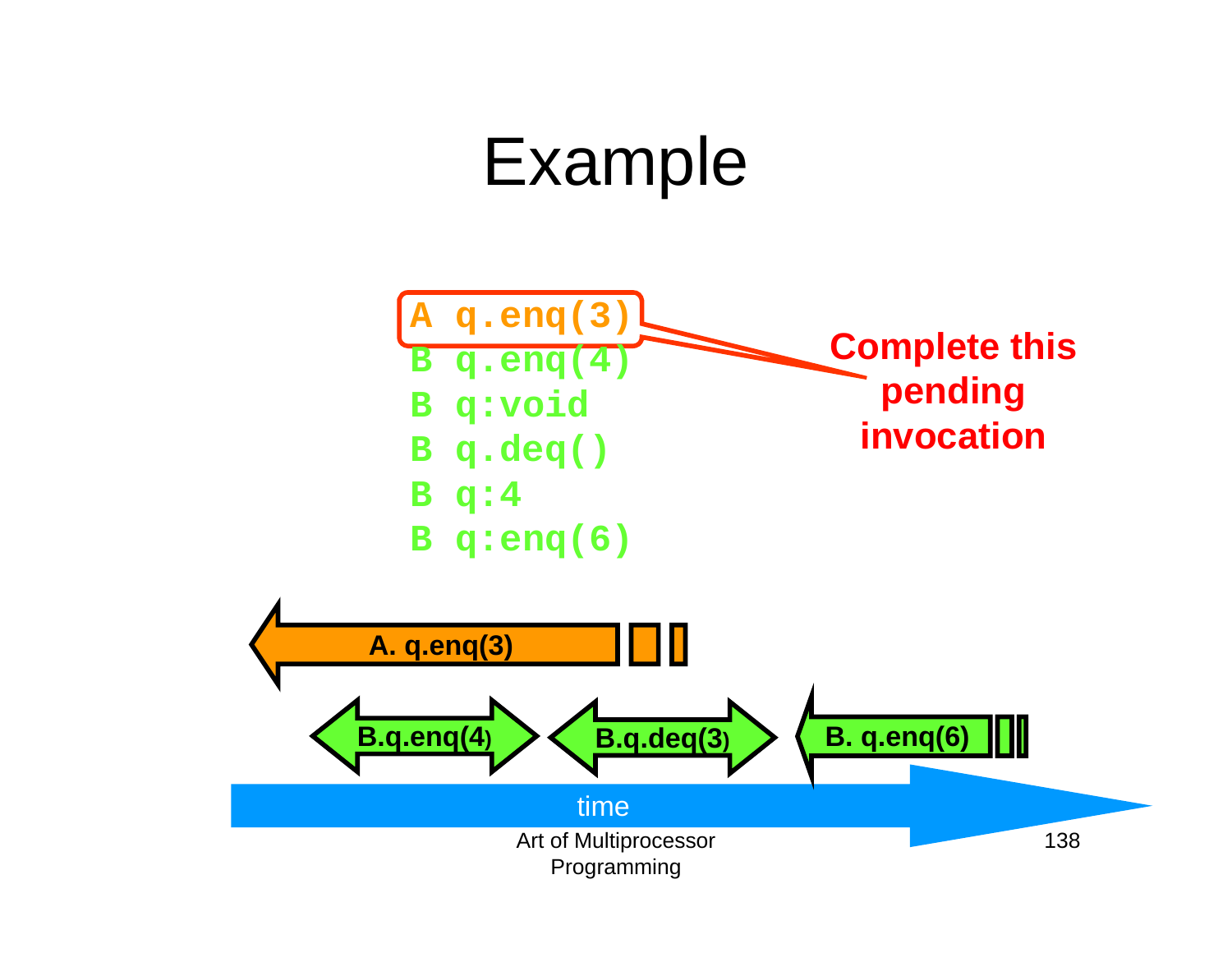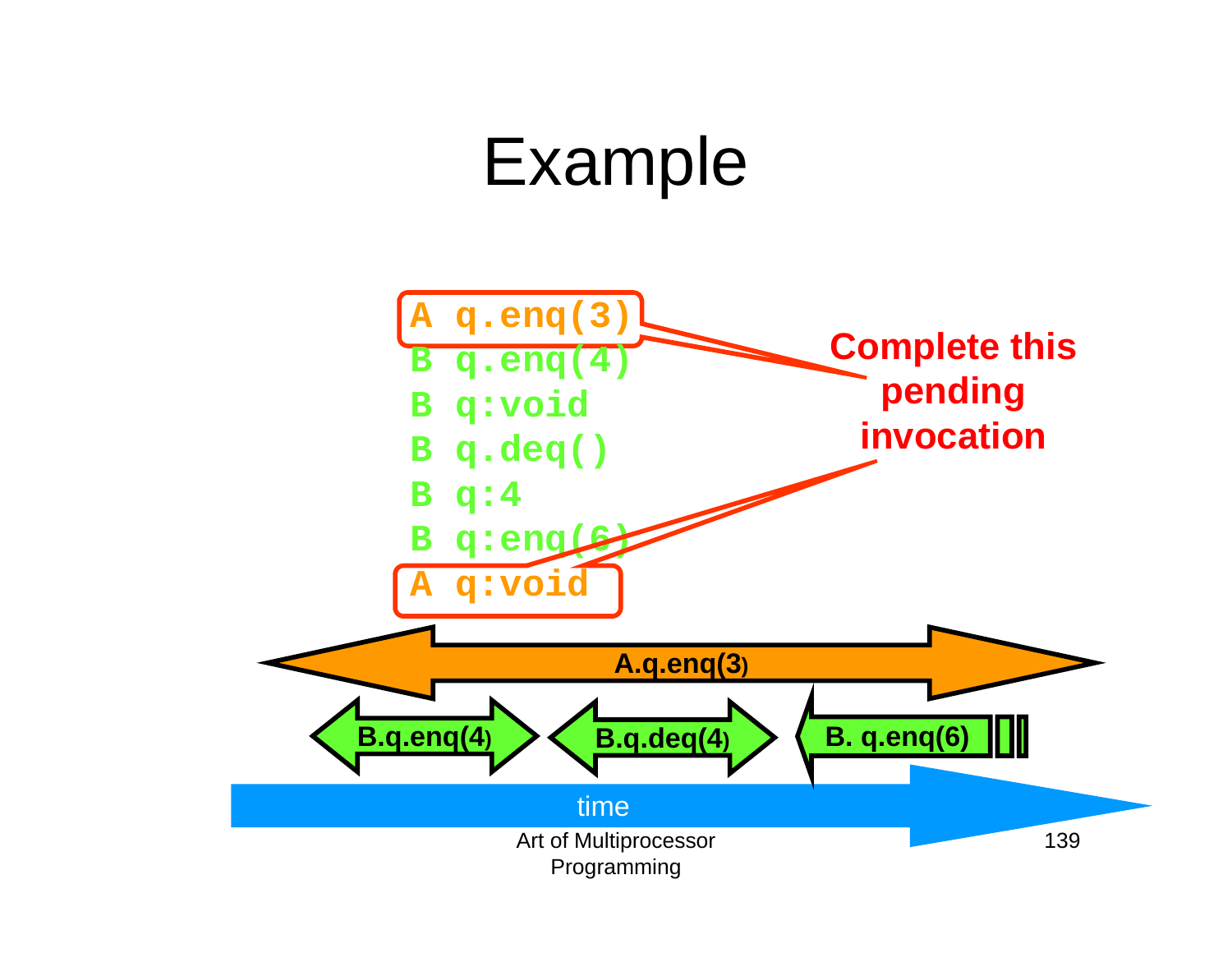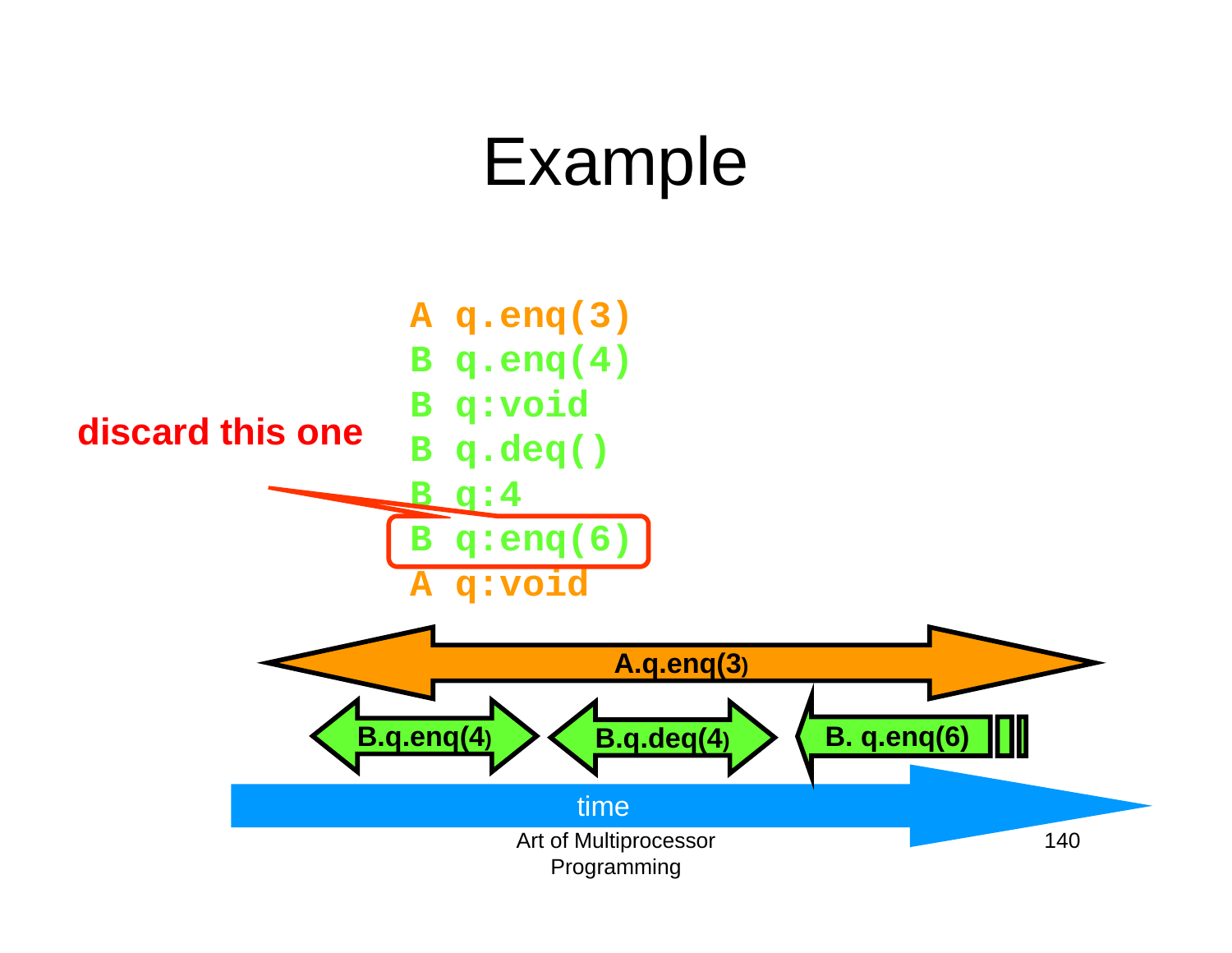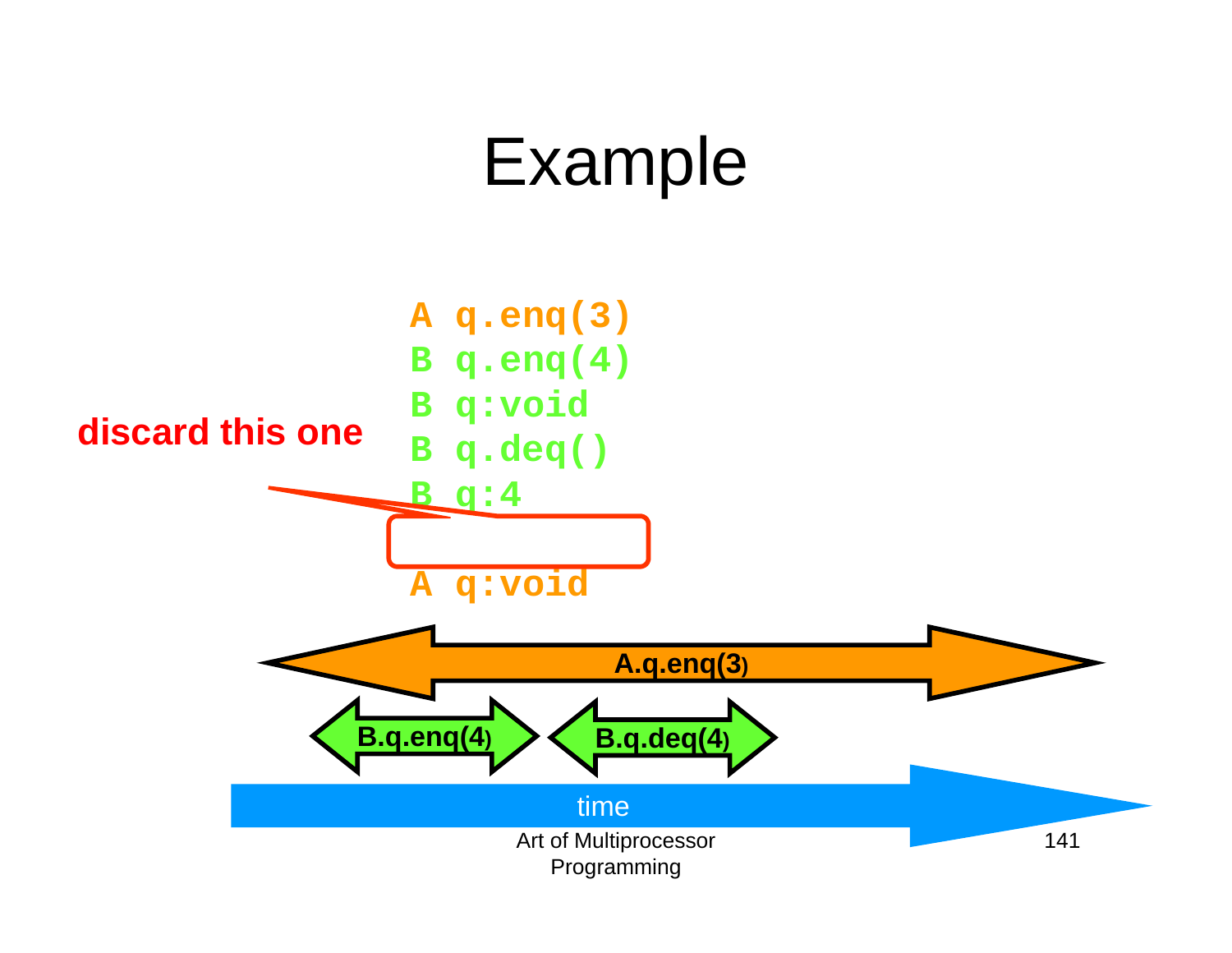- **A q.enq(3)**
- **B q.enq(4)**
- **B q:void**
- **B q.deq()**
- **B q:4**
- **A q:void**

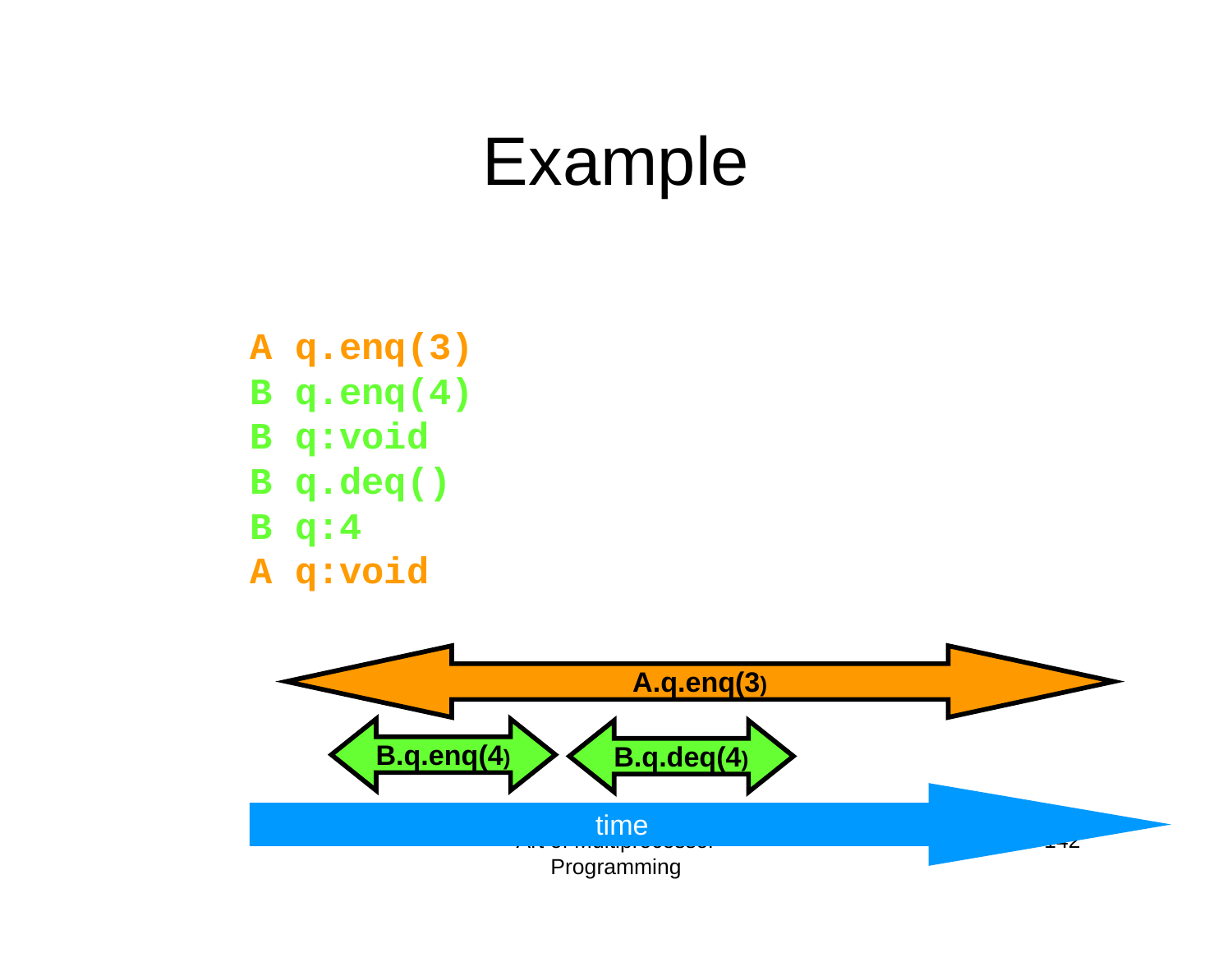- **A q.enq(3)**
- **B q.enq(4)**
- **B q:void**
- **B q.deq()**
- **B q:4**
- **A q:void**
- **B q.enq(4)**
- **B q:void**
- **A q.enq(3)**
- **A q:void**
- **B q.deq()**
- **B q:4**

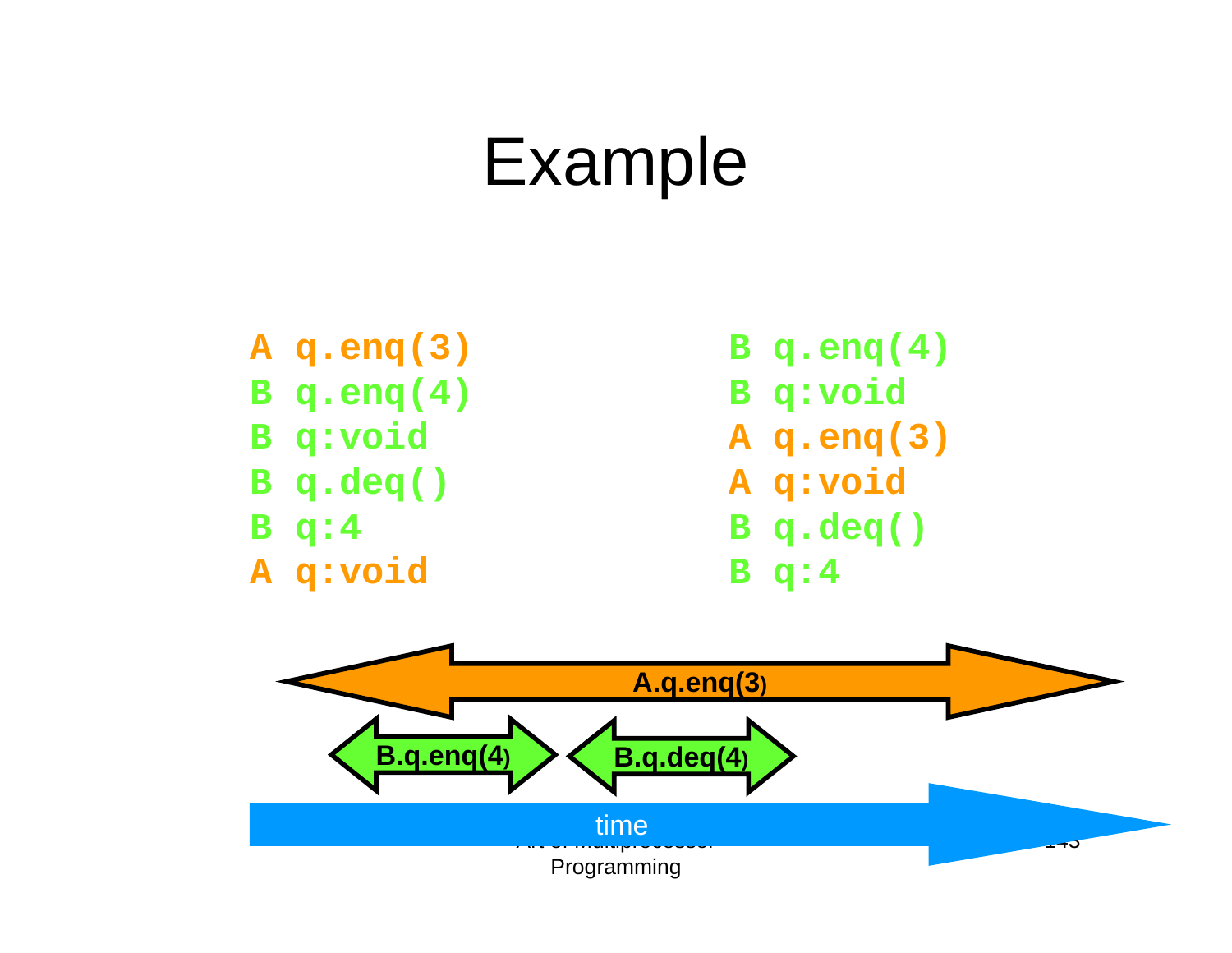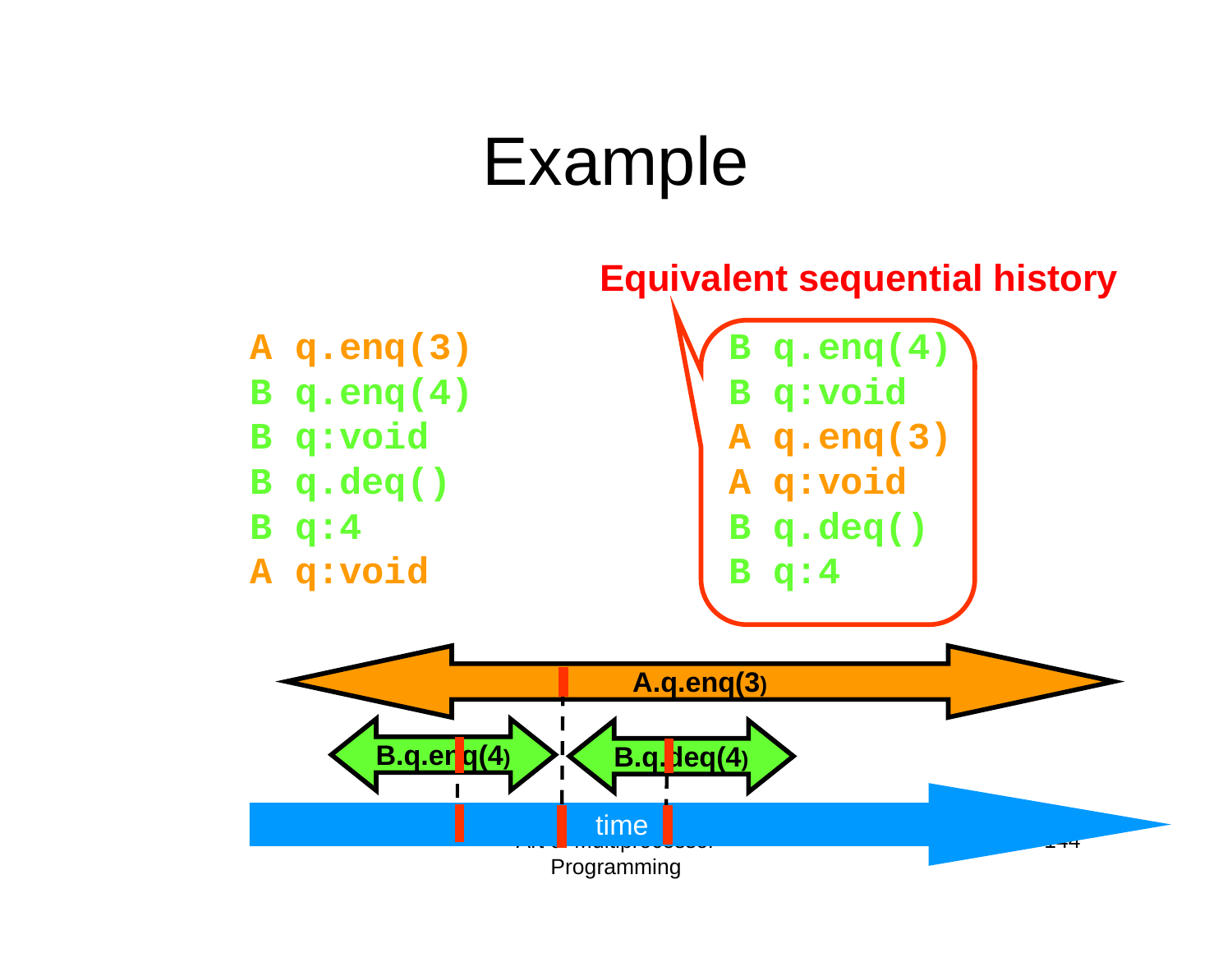# **Concurrency**

- How much concurrency does linearizability allow?
- When must a method invocation block?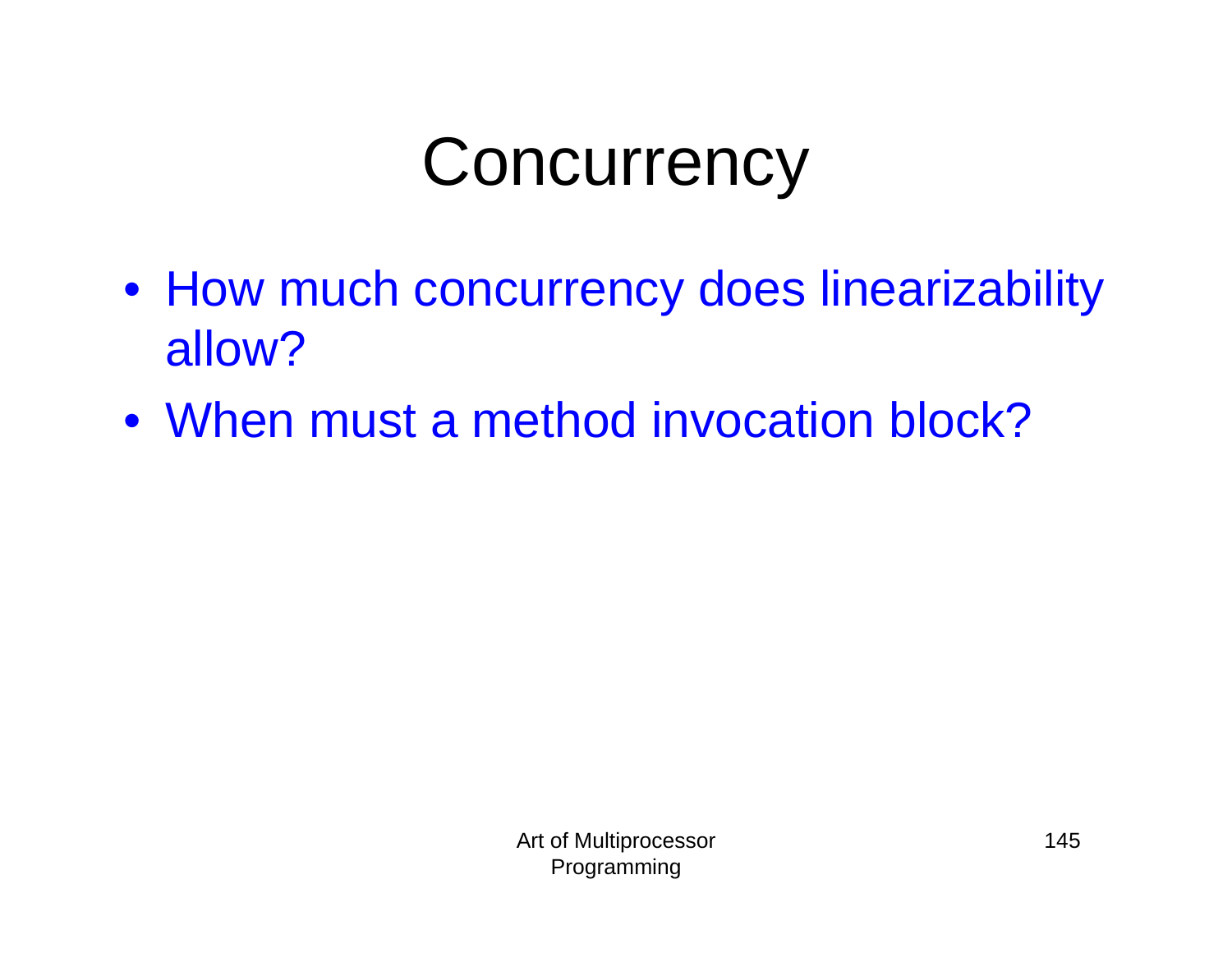# **Concurrency**

- Focus on *total* methods
	- –Defined in every state
- Example:
	- **Little Committee** deq() that throws Empty exception
	- $\mathcal{L}_{\mathcal{A}}$  , and the set of the set of the set of the set of the set of the set of the set of the set of the set of the set of the set of the set of the set of the set of the set of the set of the set of the set of th Versus deq() that waits ...
- Why?
	- – Otherwise, blocking unrelated to synchronization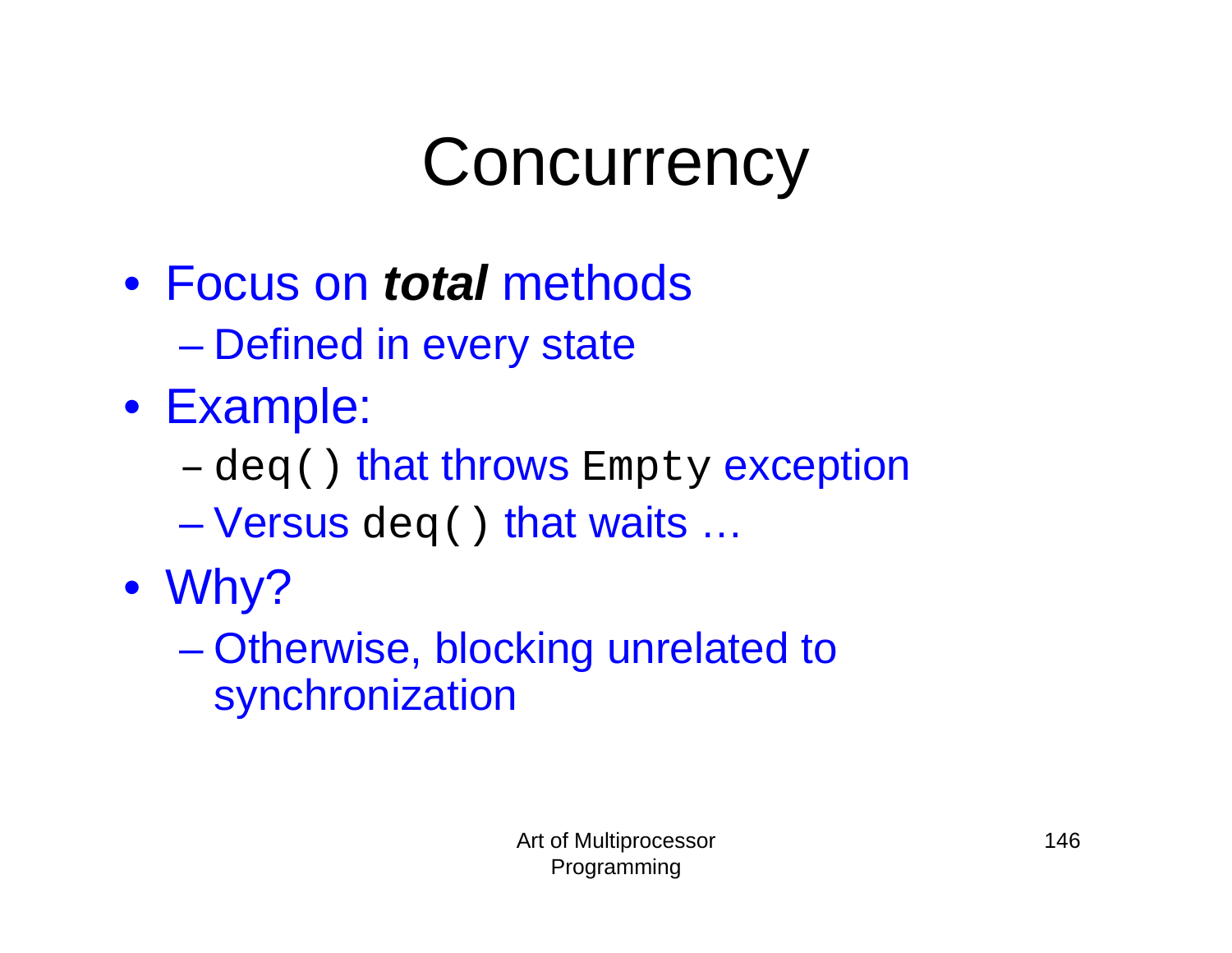# **Concurrency**

- Question: When does linearizability require a method invocation to block?
- Answer: never.
- Linearizability is *non-blocking*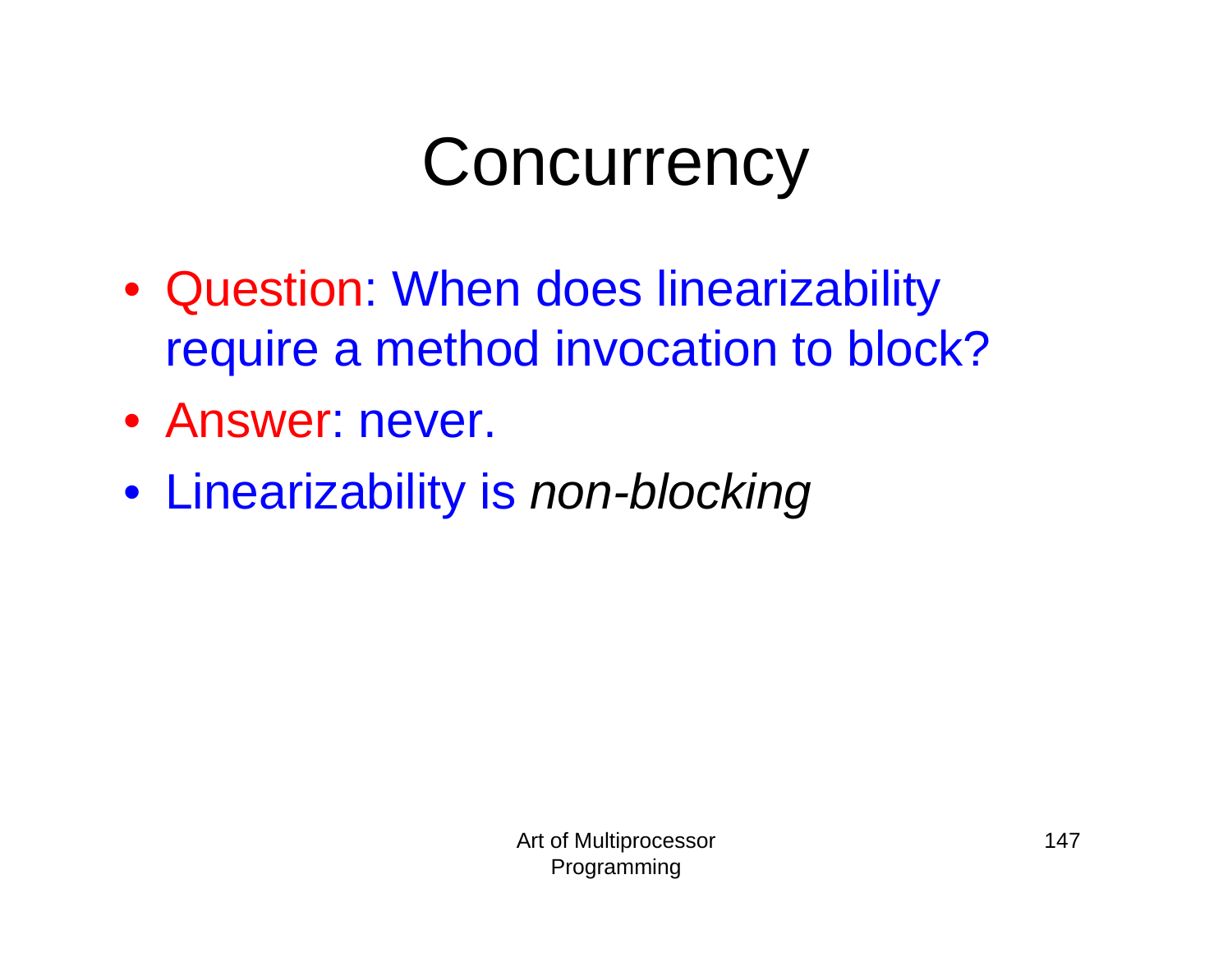# Non-Blocking Theorem

```
If method invocationA q.inv(…)
is pending in history H, then there exists a 
 response
  A q:res(…)
such that
  H + A q:res(…)
is linearizable
```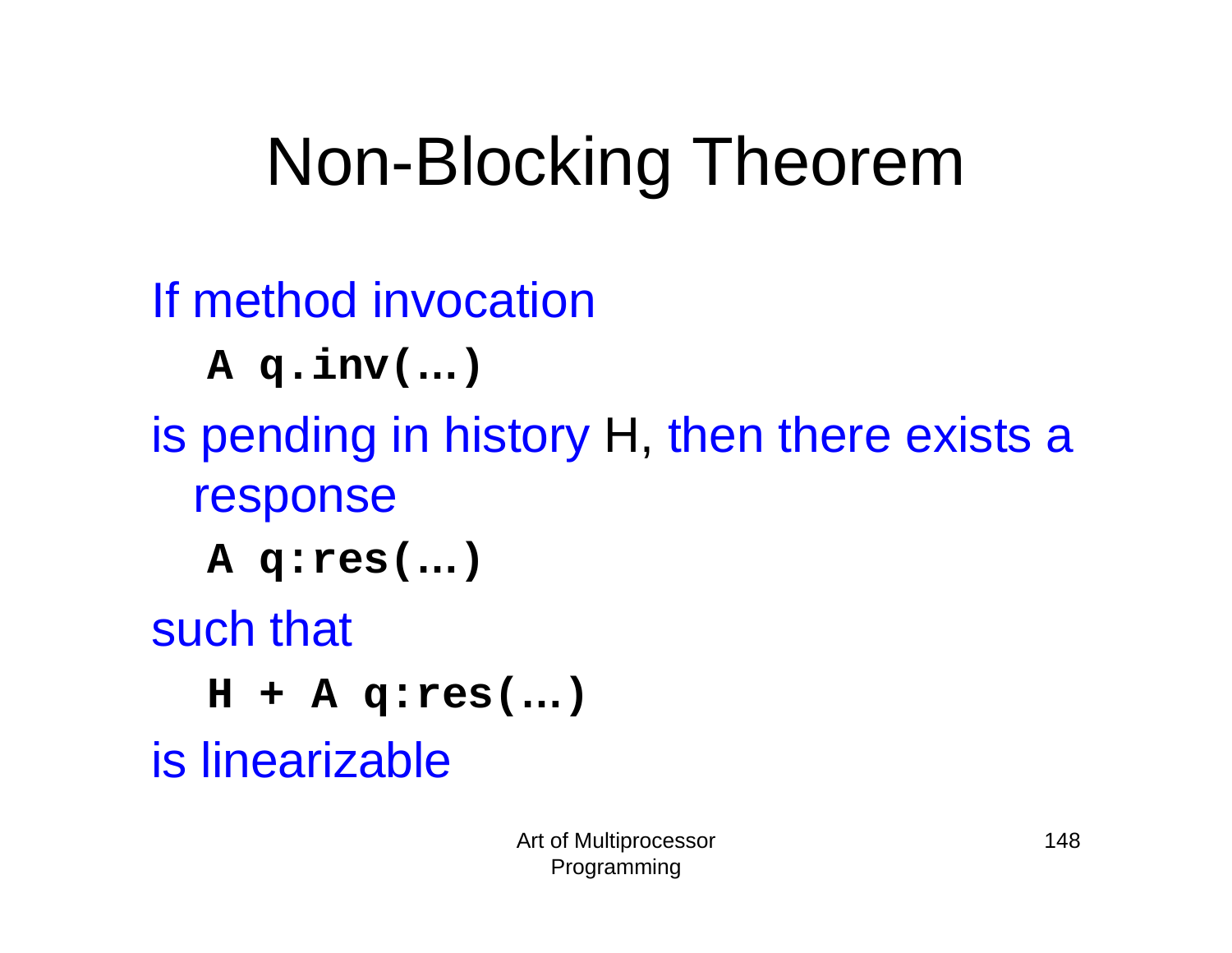# Proof

- Pick linearization S of H
- If S already contains
	- –Invocation **<sup>A</sup> q.inv(…)** and response,

– Then we are done.

- Otherwise, pick a response such that
	- **S + A q.inv(…) + A q:res(…)**

Possible because object is *total*.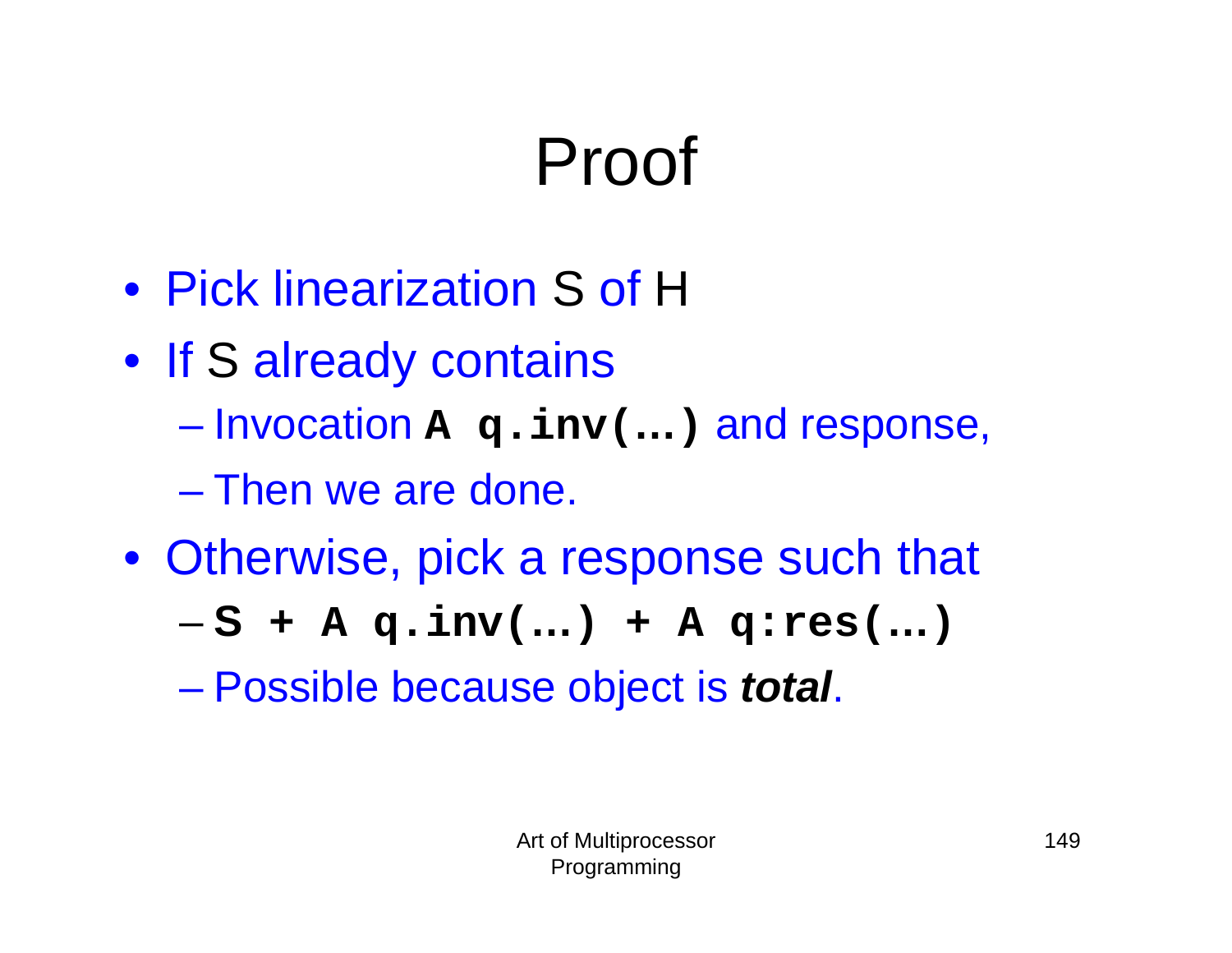# Composability Theorem

- History H is linearizable if and only if
	- For every object x
	- –H|x is linearizable
- We care about objects only!
	- (Materialism?)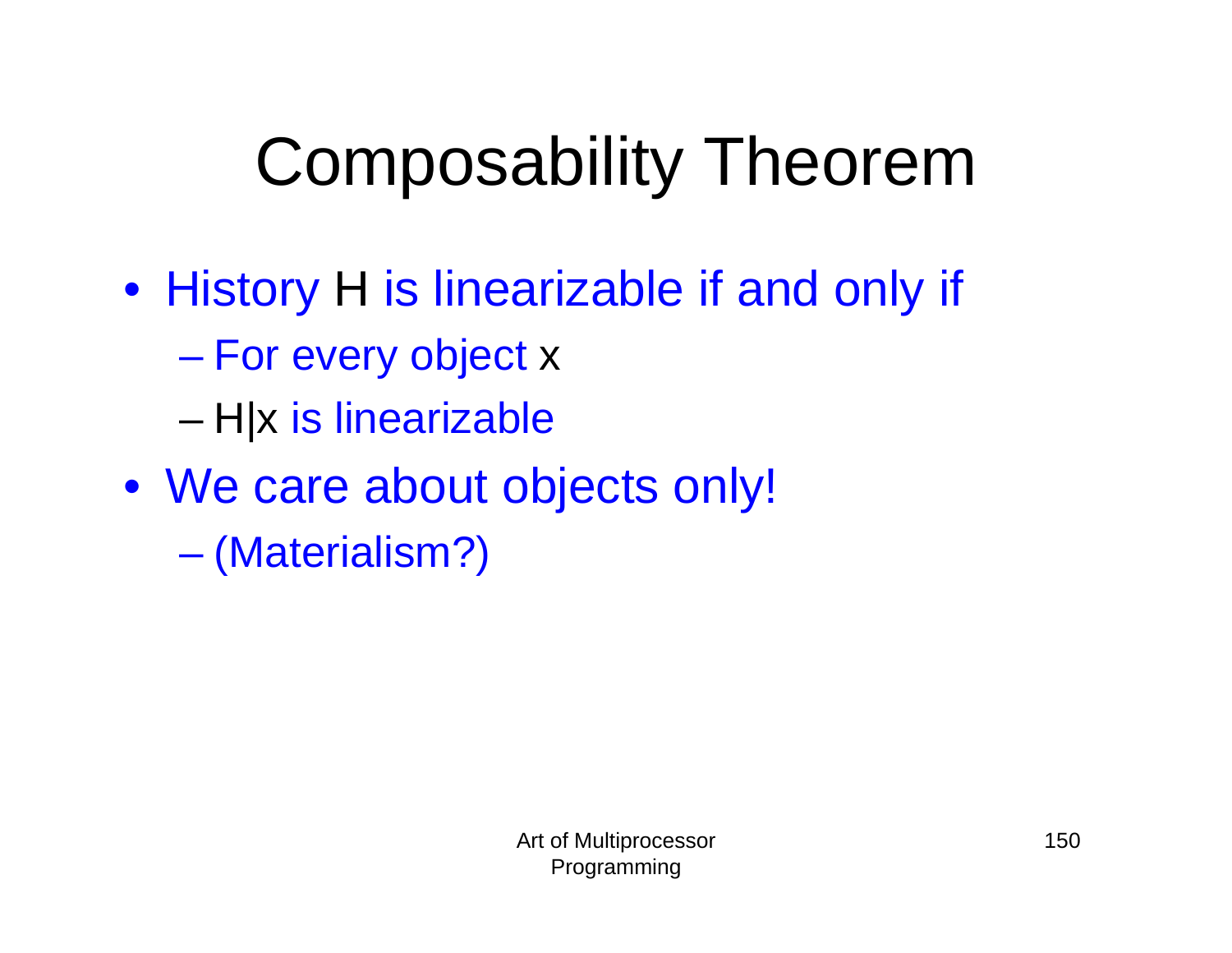# Why Does Composability Matter?

- Modularity
- Can prove linearizability of objects in isolation
- Can compose independently-implemented objects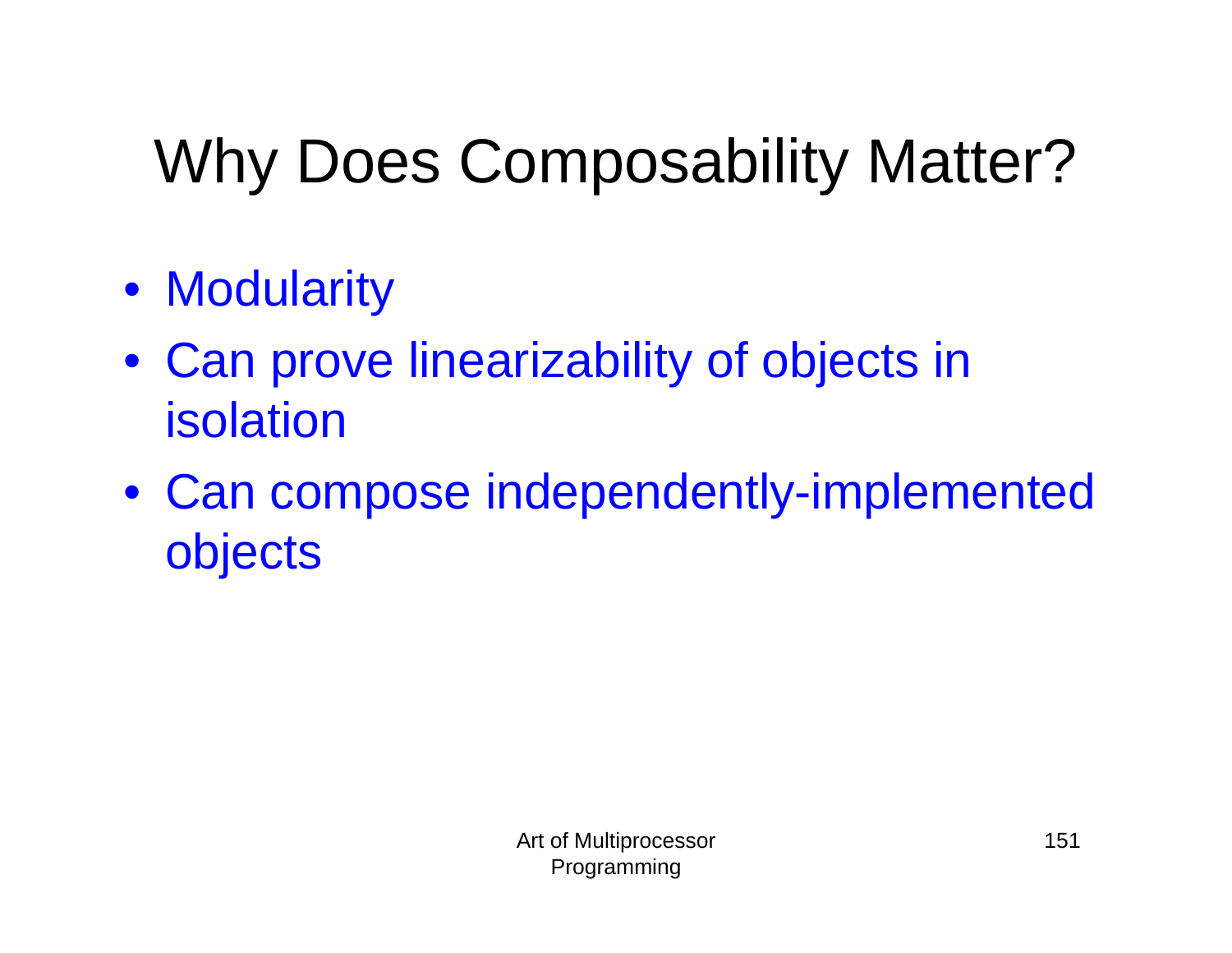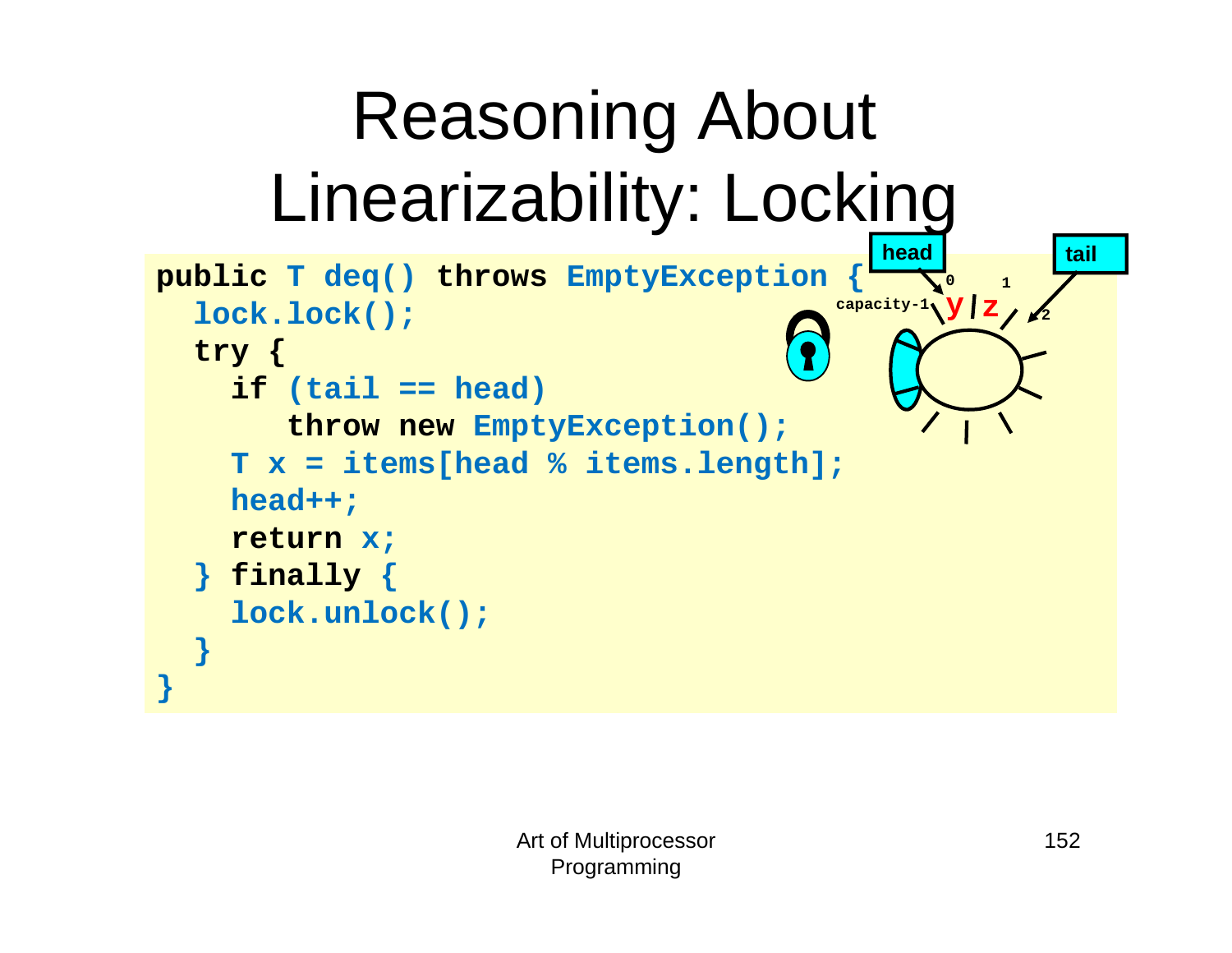# Reasoning About Linearizability: Locking

```
public T deq() throws EmptyException {
  lock.lock(); 
  try { 
    if (tail == head) 
       throw new EmptyException(); 
    T x = items[head % items.length]; 
    head++; 
    return x; 
    } finally { 
    lock.unlock(); 
  } 
} 
                            Linearization points
                            are when locks are 
                                  released
```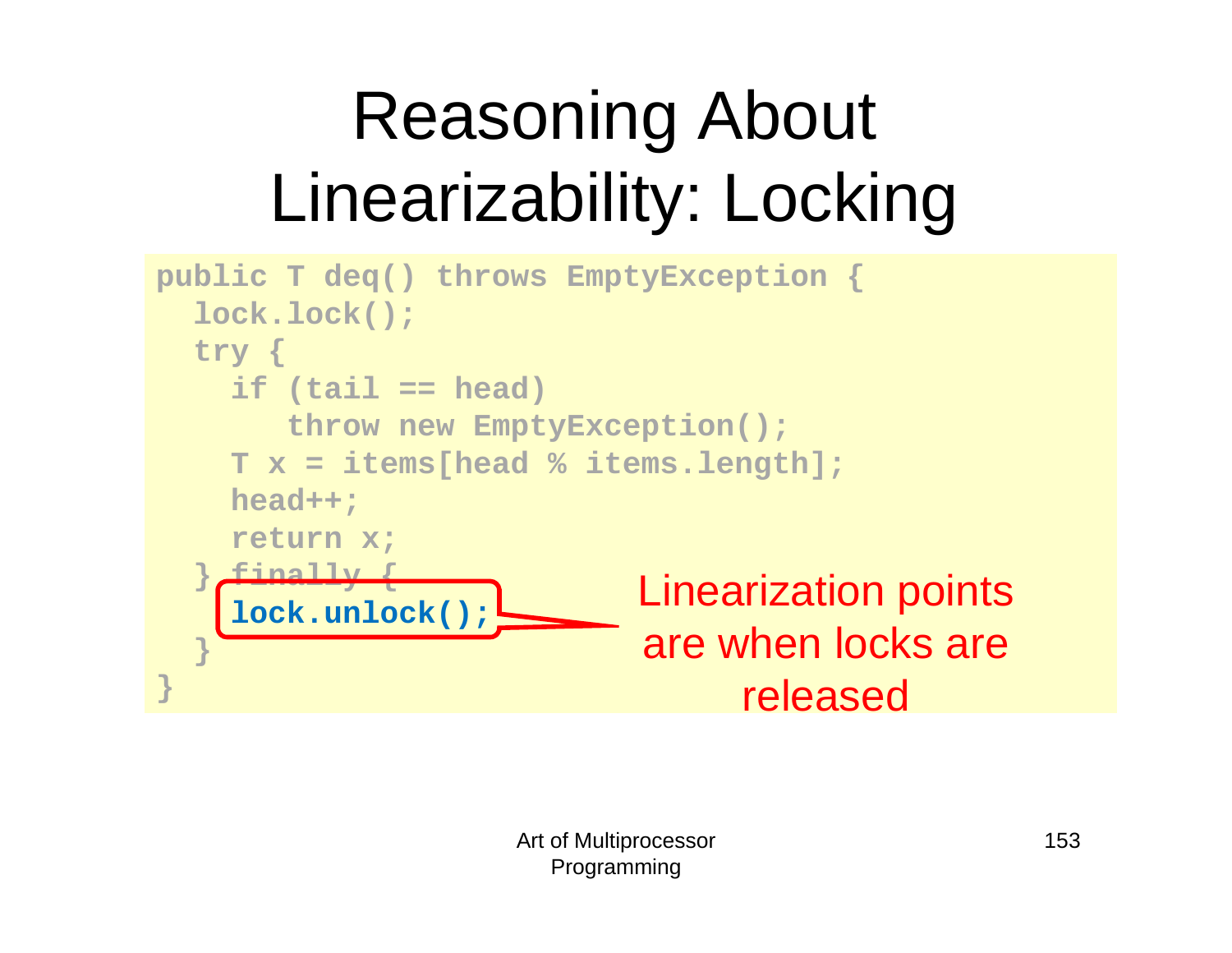# More Reasoning: Wait-free

```
1z
                                          headheadtail let
public class WaitFreeQueue {
  int head = 0, tail = 0; 
  items = (T[]) new Object[capacity]; 
  public void enq(Item x) {
    if (tail-head == capacity) throw 
          new FullException();
    items[tail % capacity] = x; tail++;
  }
  public Item deq() {
      if (tail == head) throw 
          new EmptyException();
     Item item = items[head % capacity]; head++;
     return item;
                                              00 1
                                        \frac{2}{\sqrt{2}} z \frac{2}{\sqrt{2}} tail
```
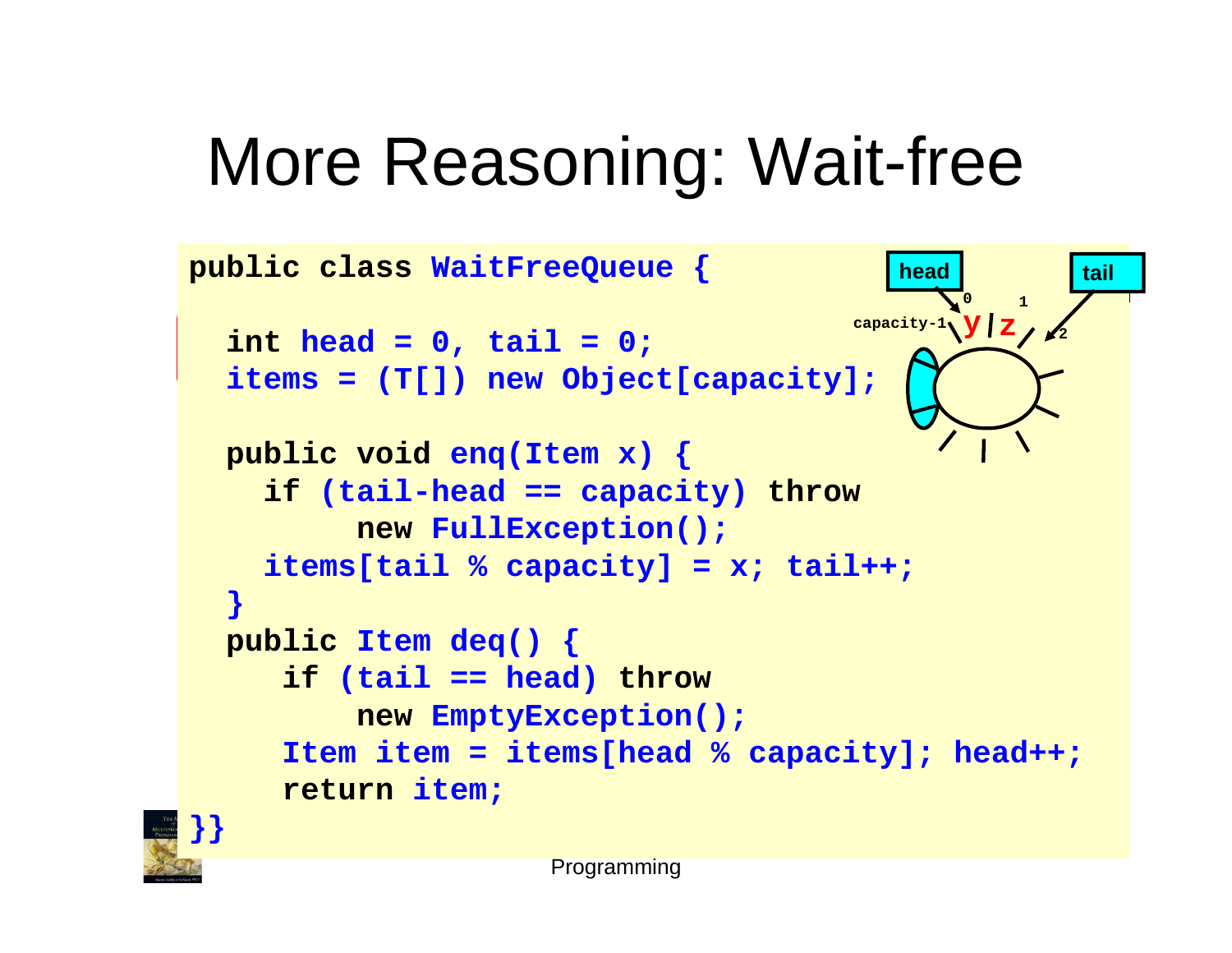# More Reasoning: Wait-free



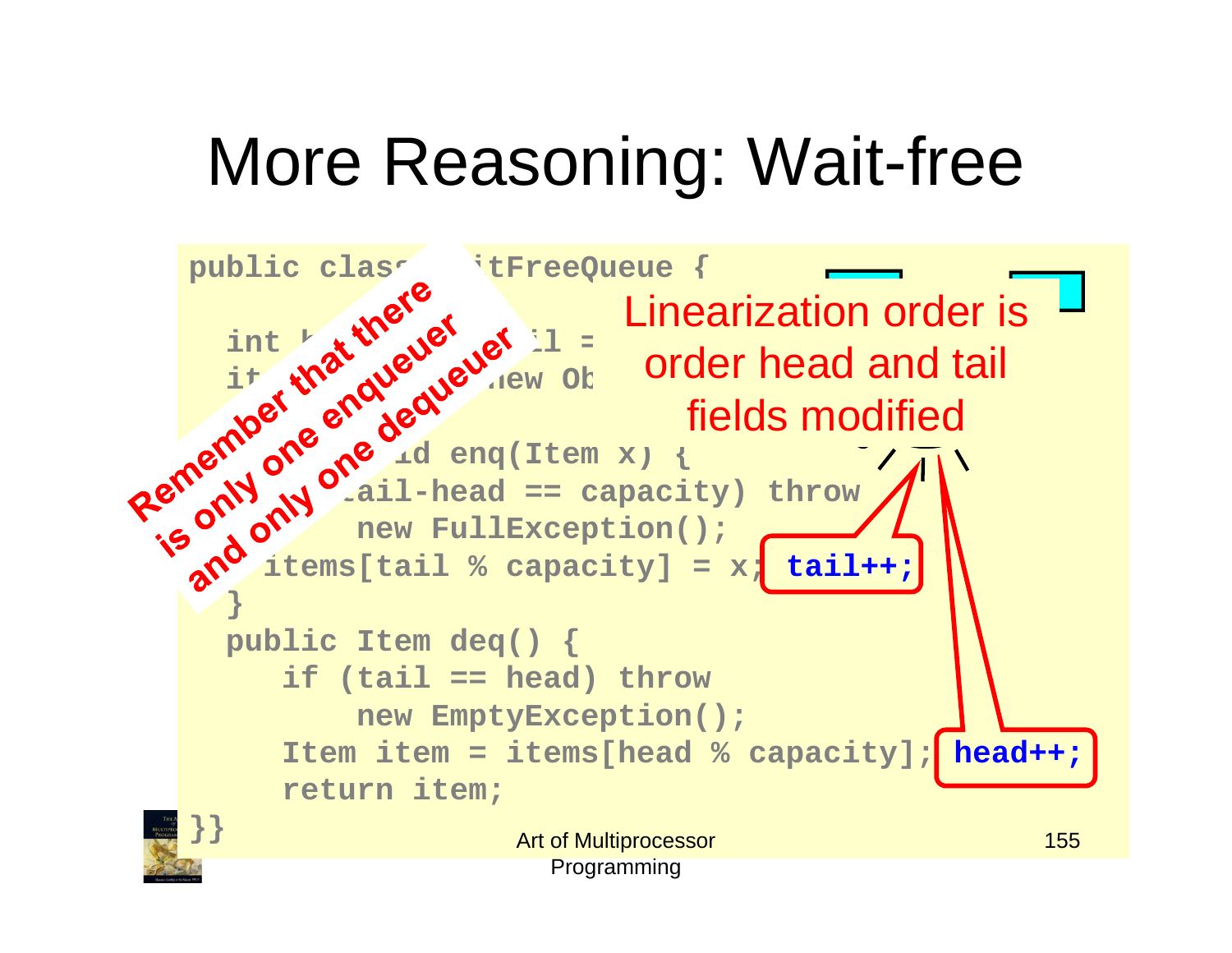# **Strategy**

- Identify one atomic step where method "happens"
	- Critical section
	- Machine instruction
- Doesn't always work
	- Might need to define several different steps for a given method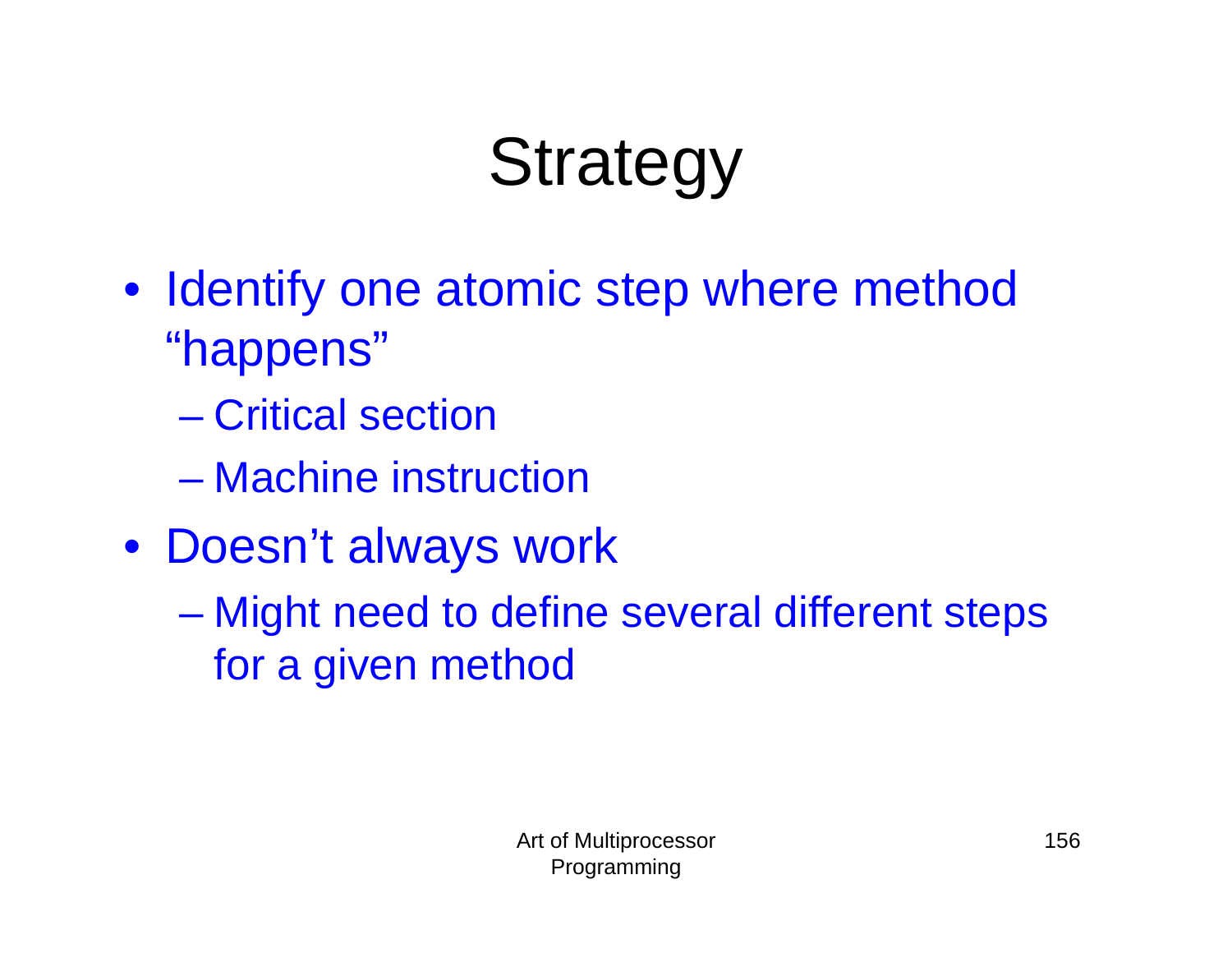# Linearizability: Summary

- Powerful specification tool for shared objects
- Allows us to capture the notion of objects being "atomic"
- Don't leave home without it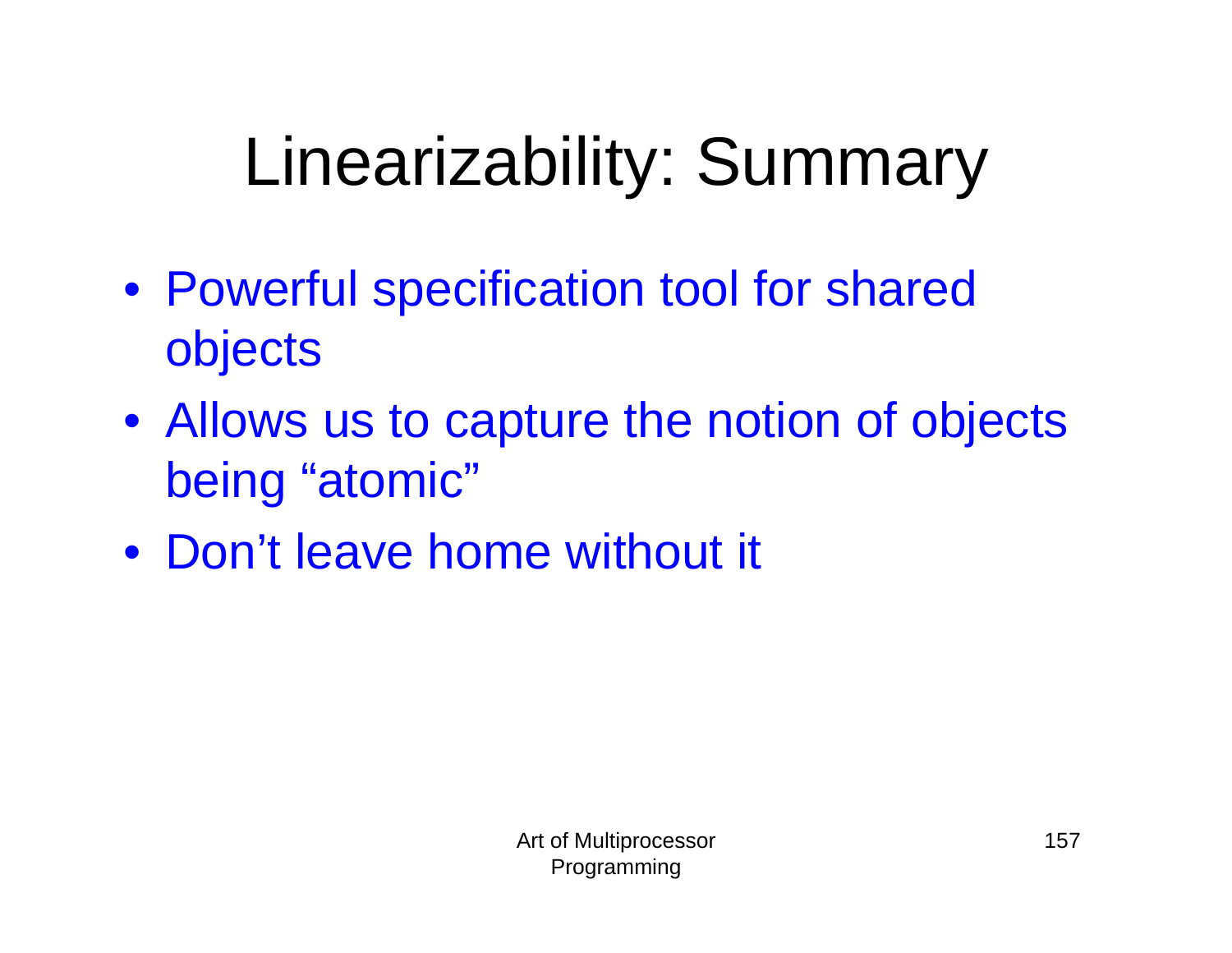# Alternative: Sequential **Consistency**

- History H is *Sequentially Consistent* if it can be extended to **G** by
	- **Line Common**  Appending zero or more responses to pending invocations
	- **Links of the Company** Discarding other pending invocations
- So that G is equivalent to a **Law Address Control** Legal sequential history **S**

**S**

 $Mh$ 

**Differs from linearizability**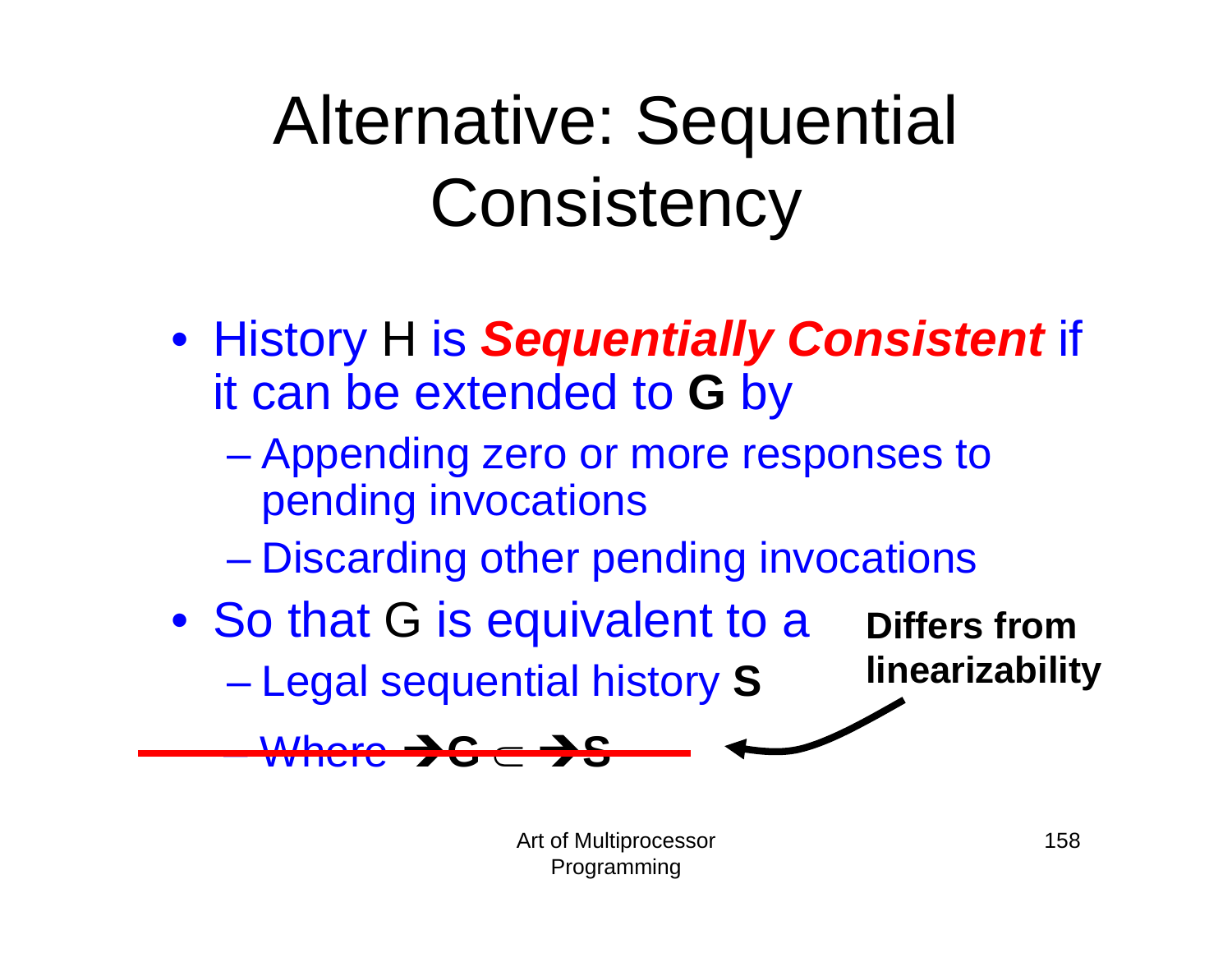# Sequential Consistency

- No need to preserve real-time order
	- – Cannot re-order operations done by the same thread
	- Can re-order non-overlapping operations done by different threads
- Often used to describe multiprocessor memory architectures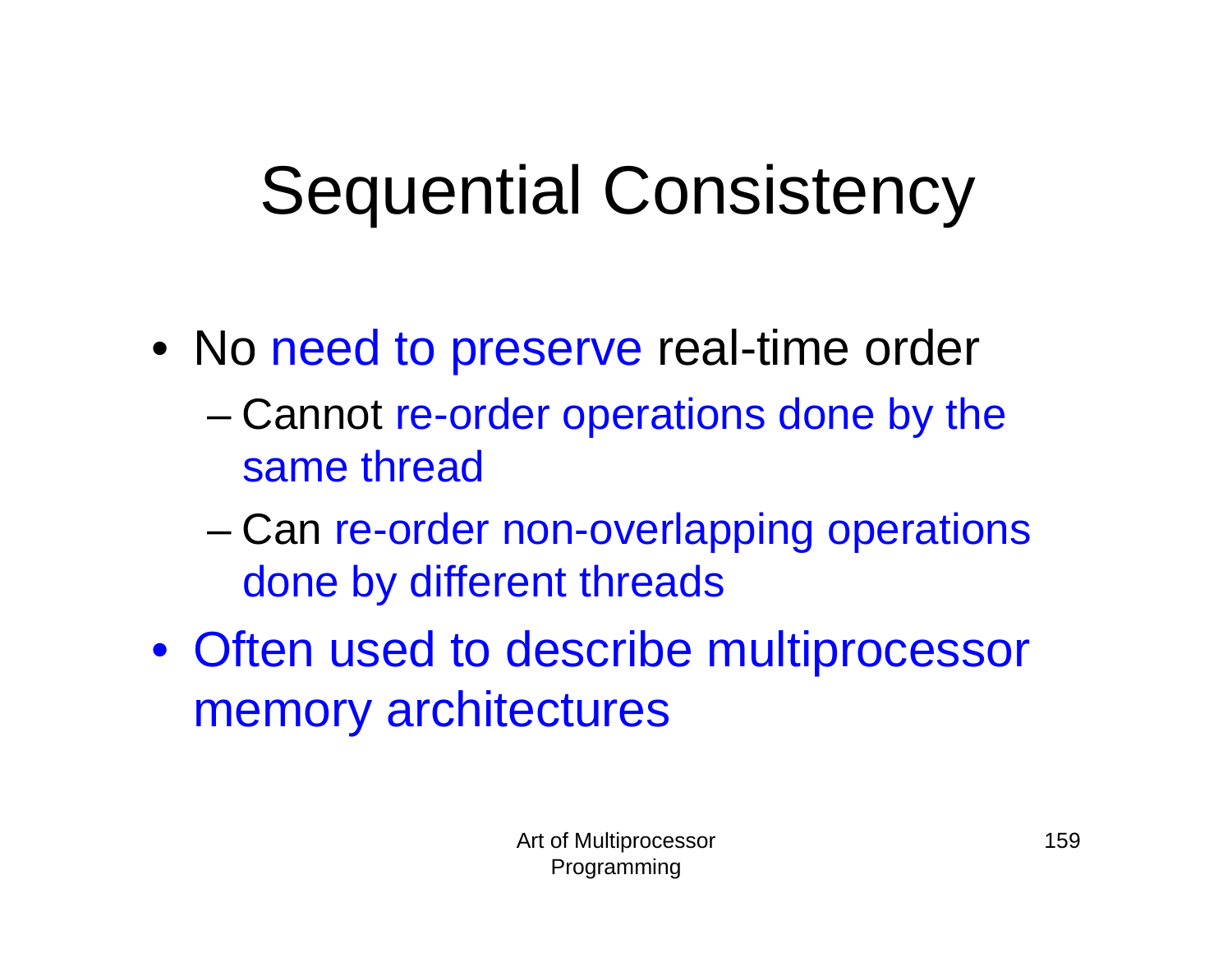

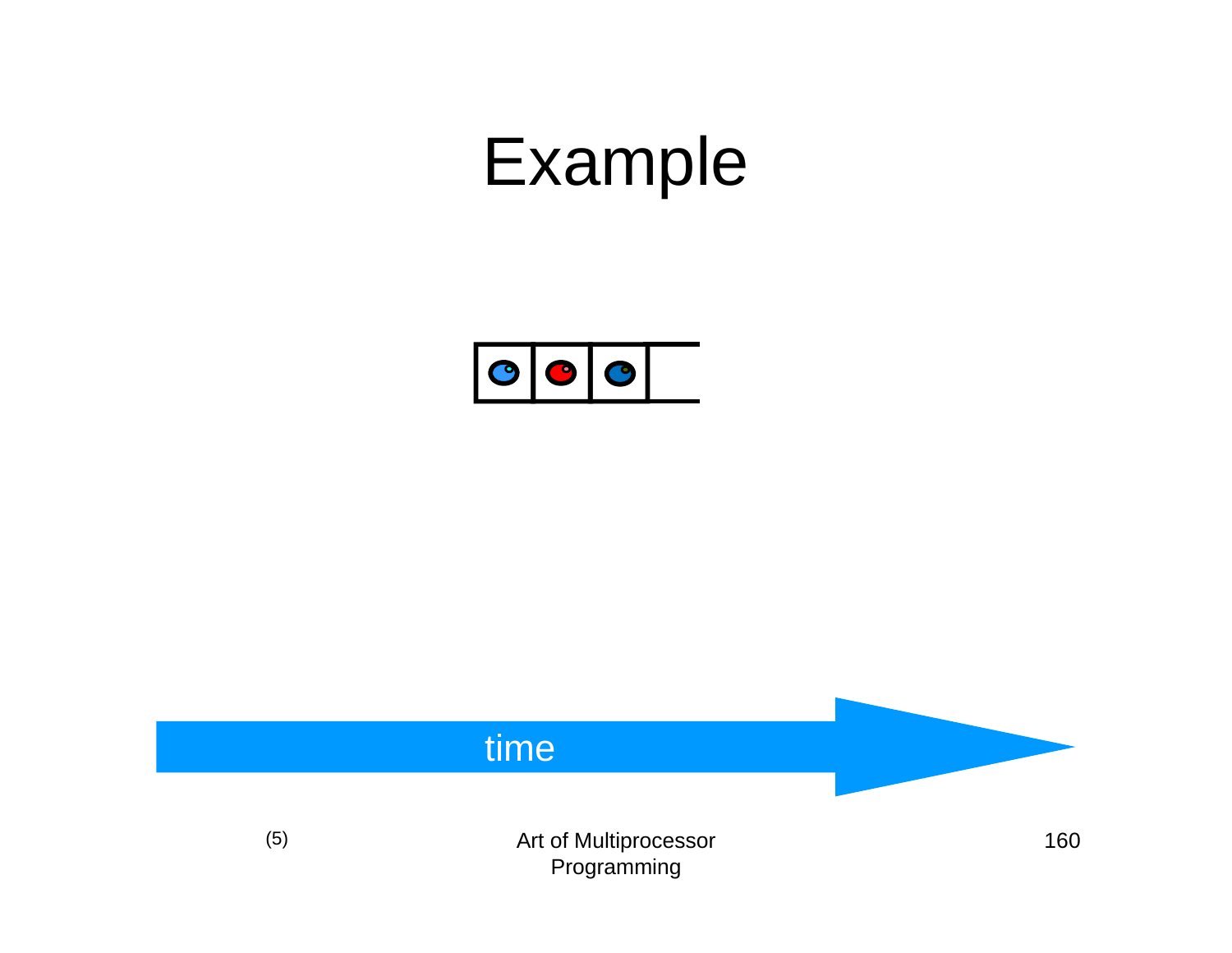



### time

(5)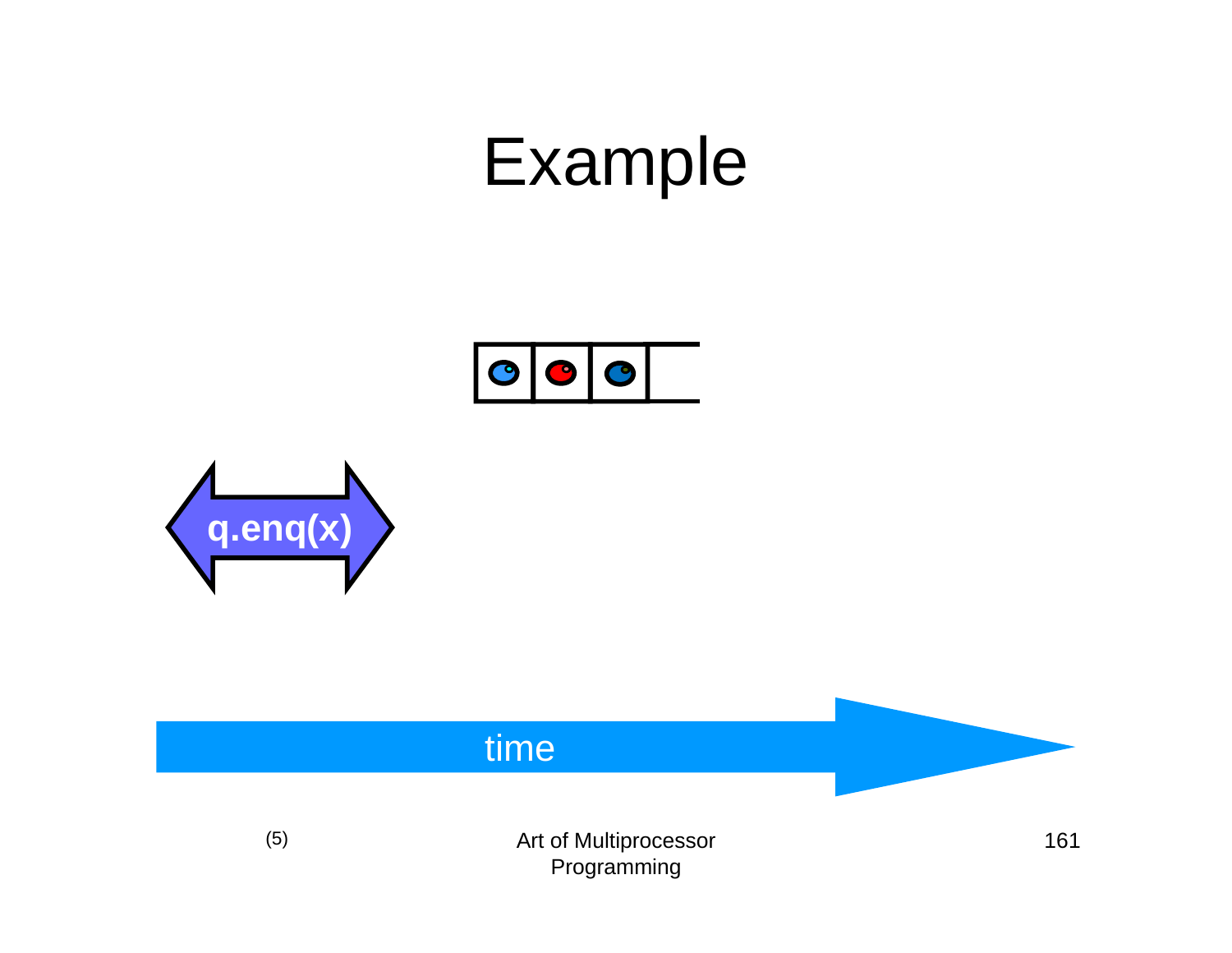





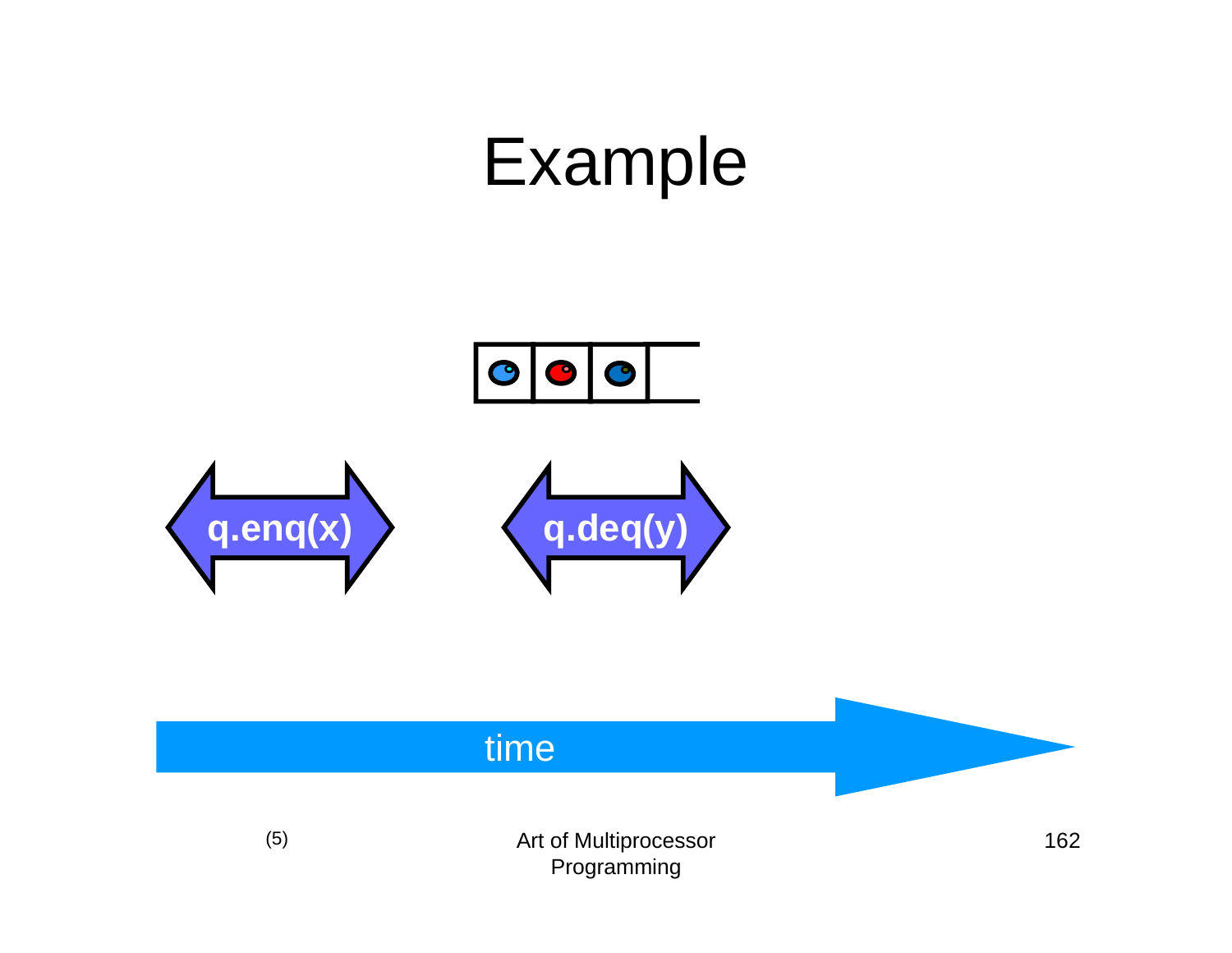



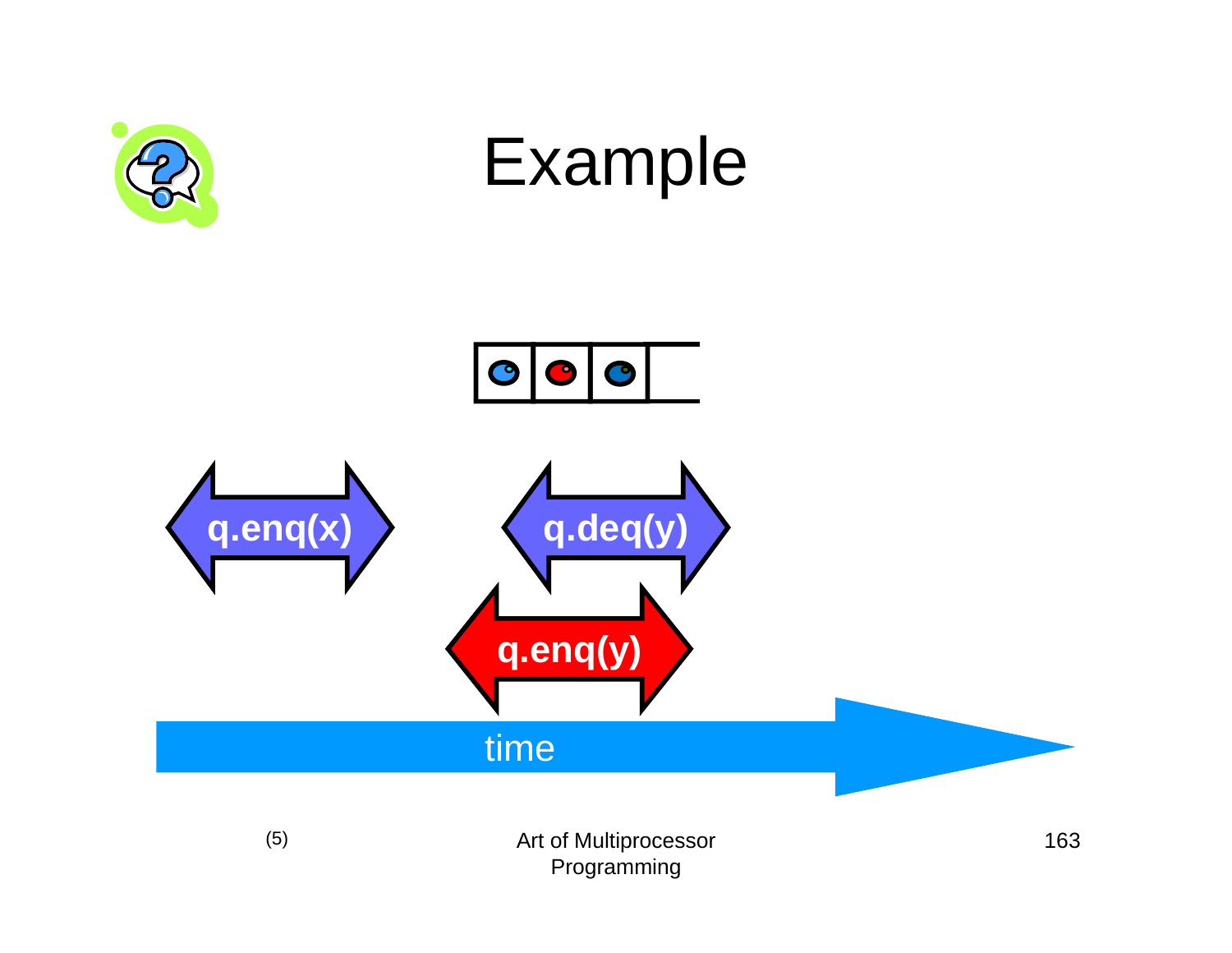



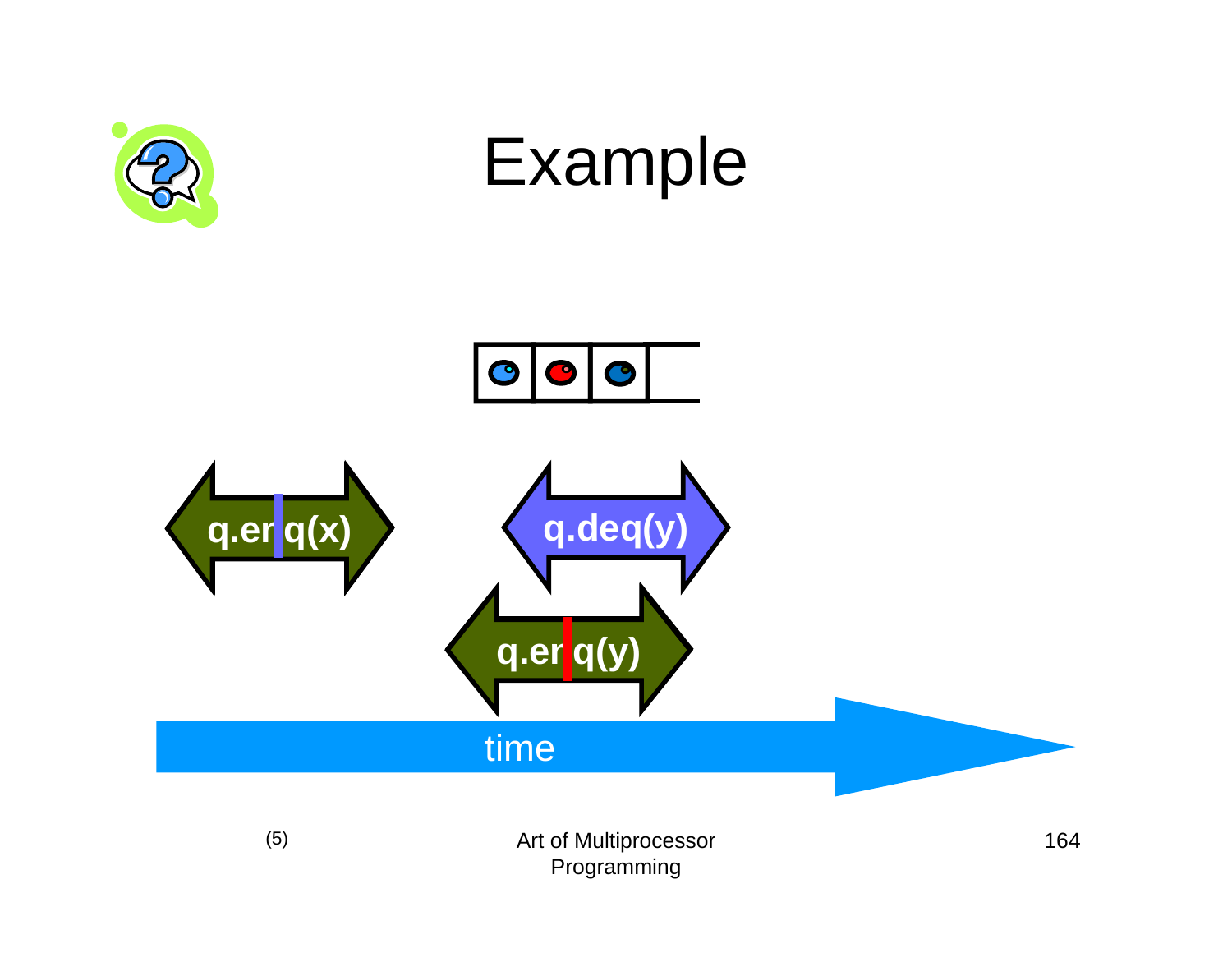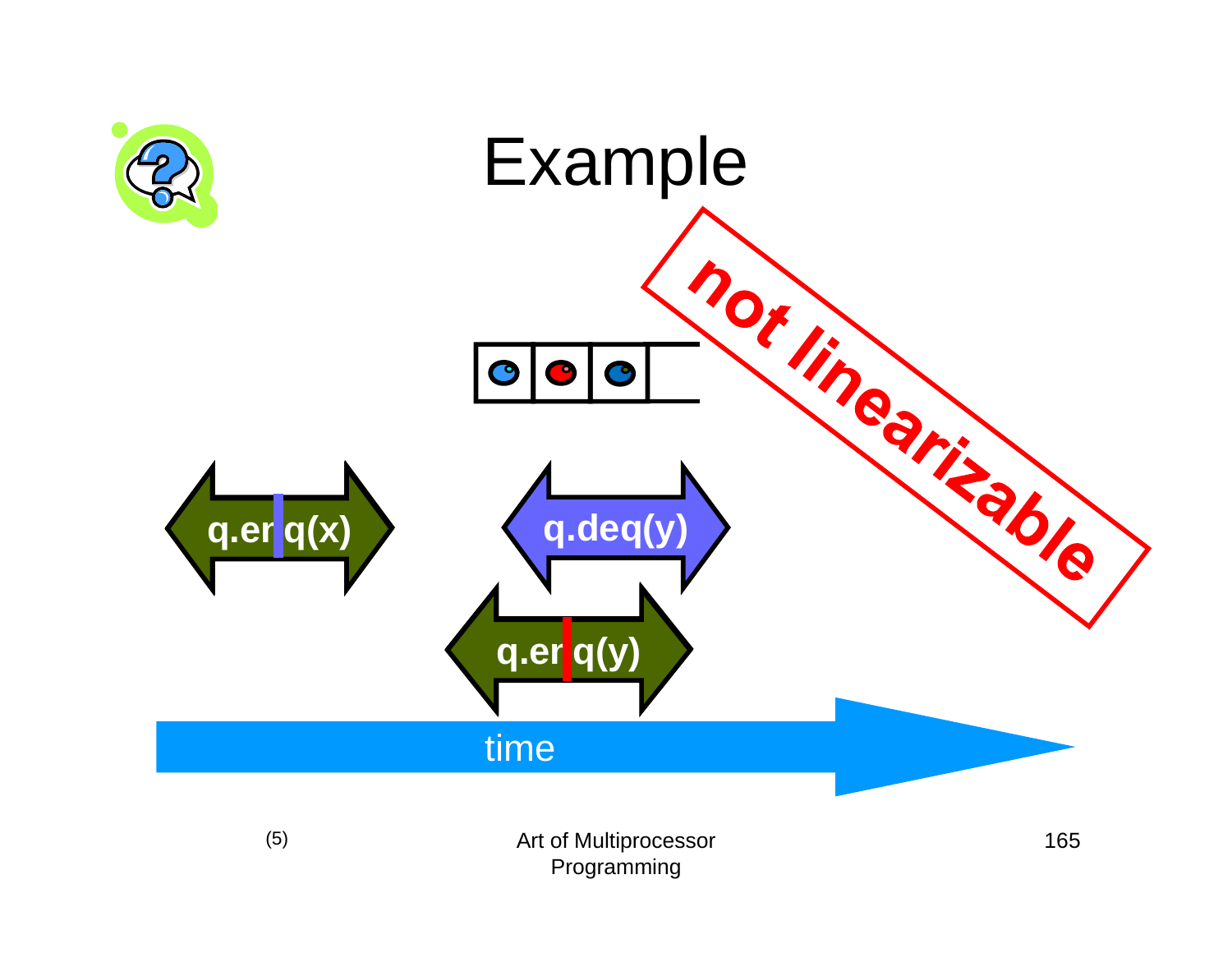

Programming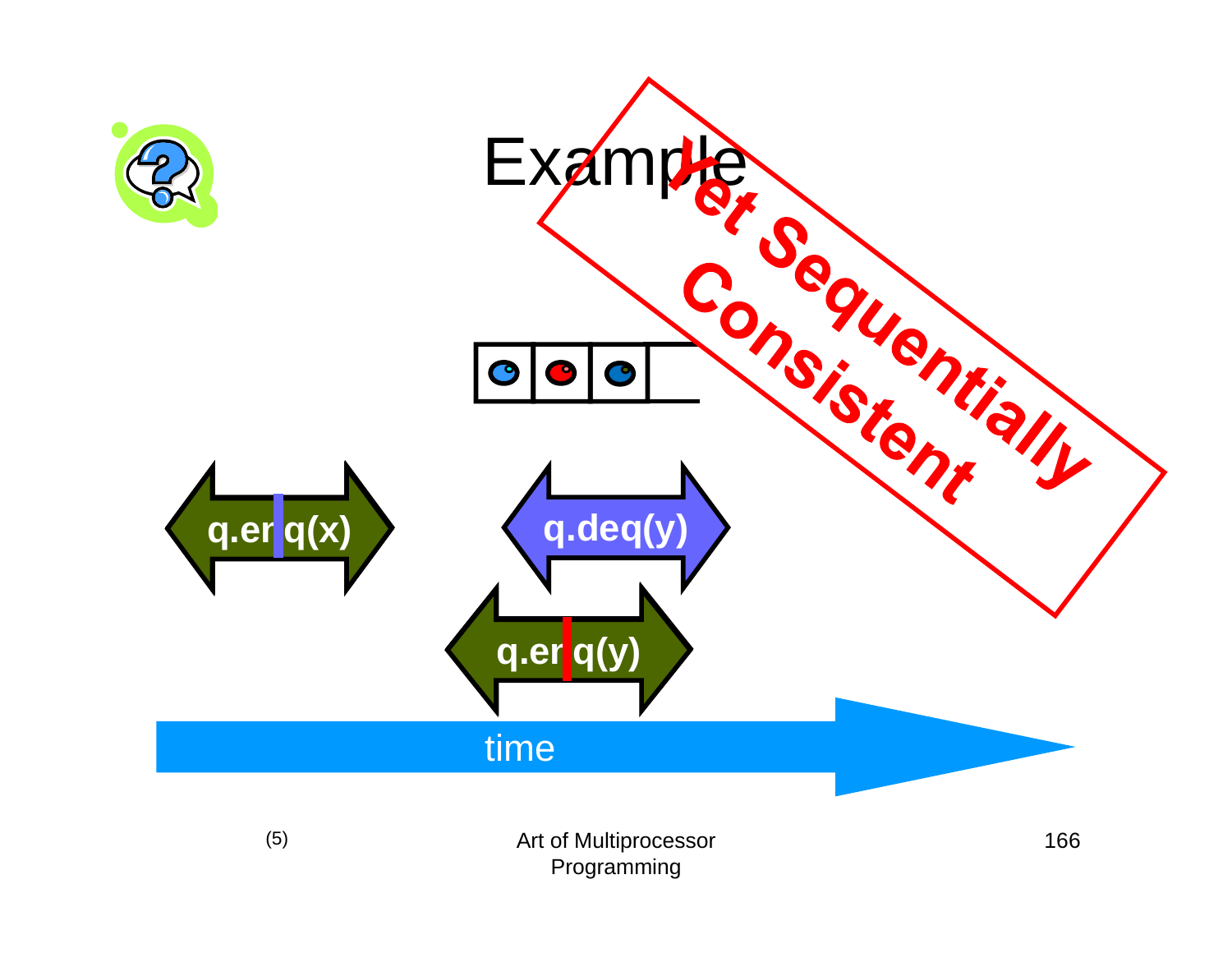## Theorem

### Sequential Consistency is not composable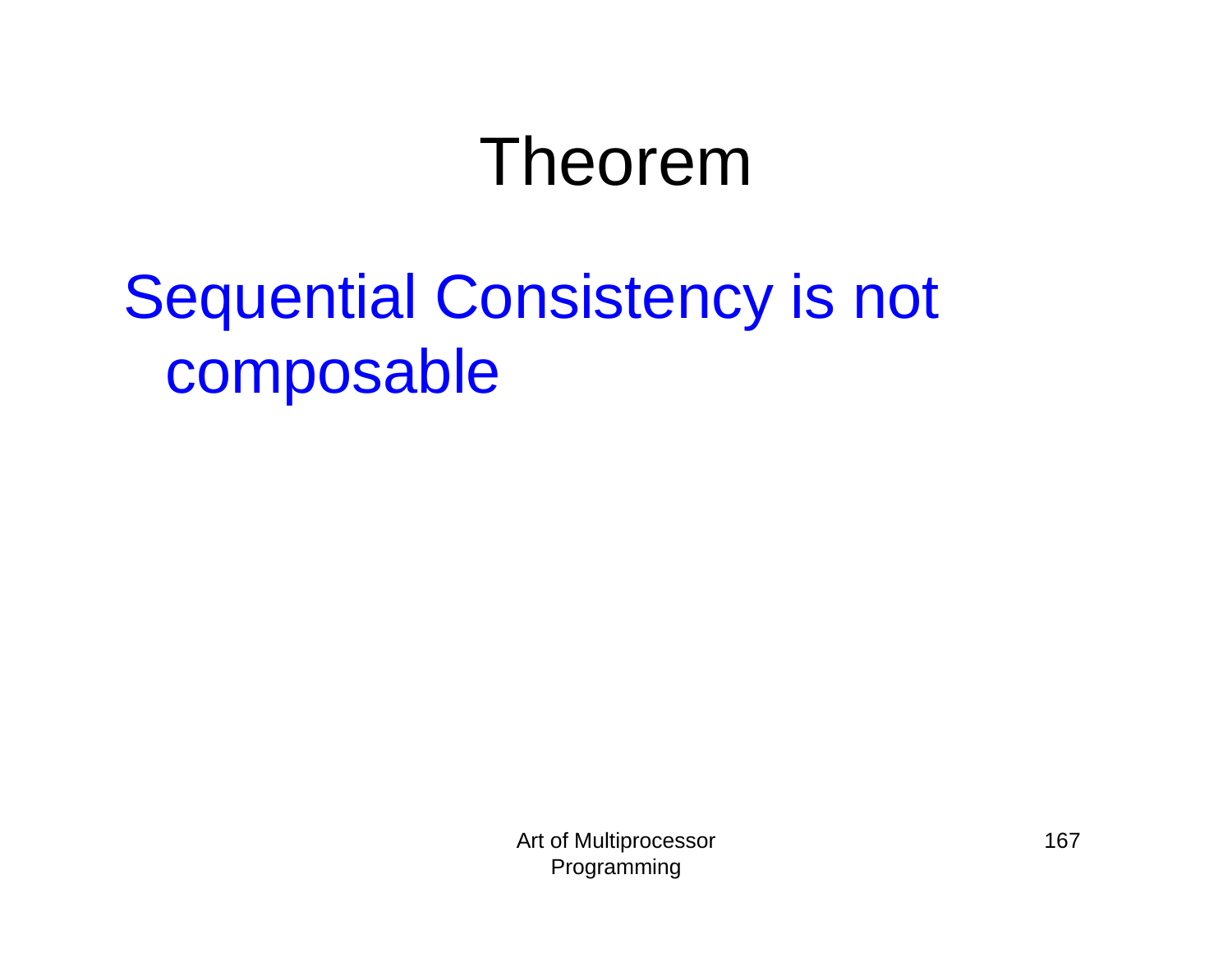## FIFO Queue Example



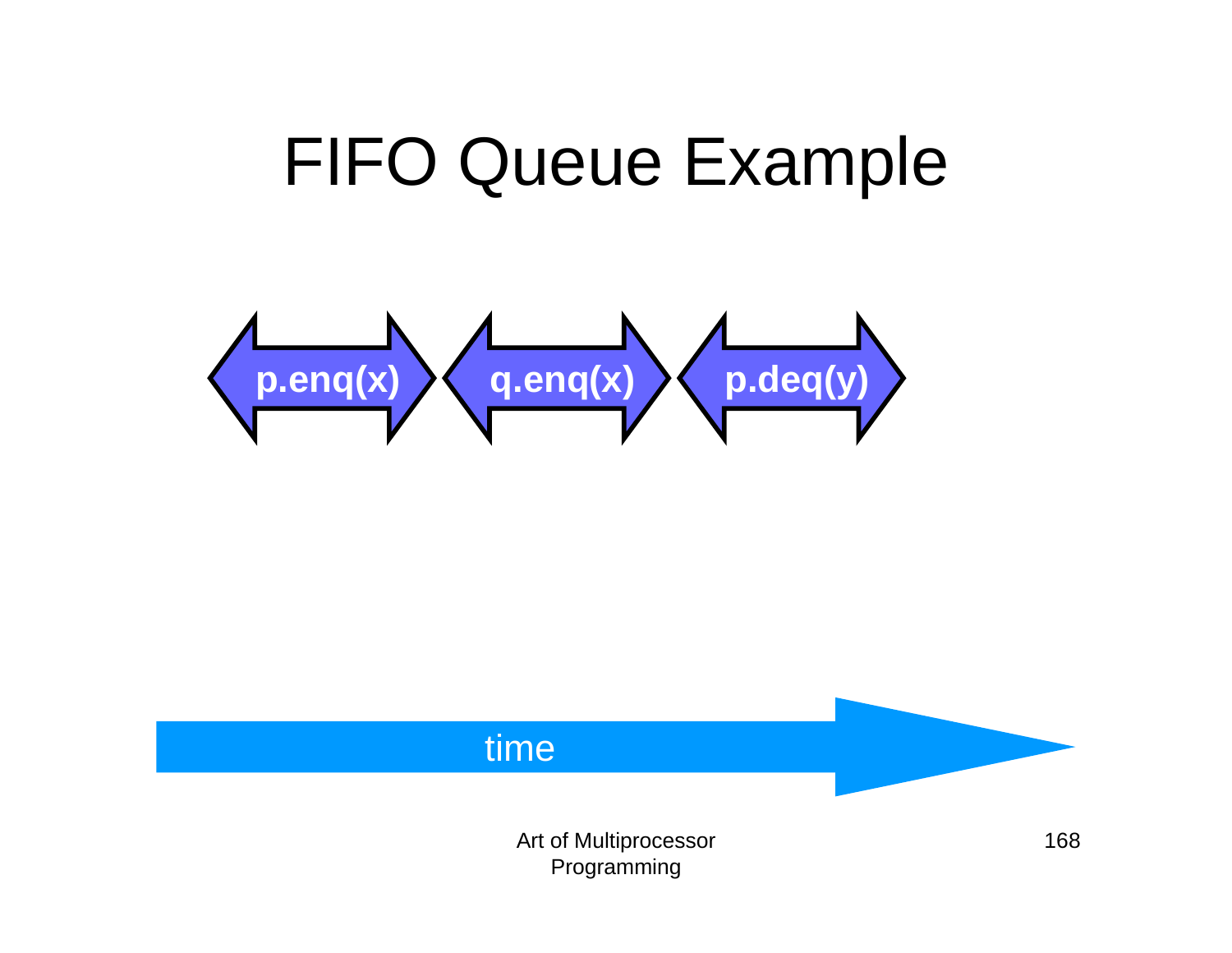## FIFO Queue Example



#### time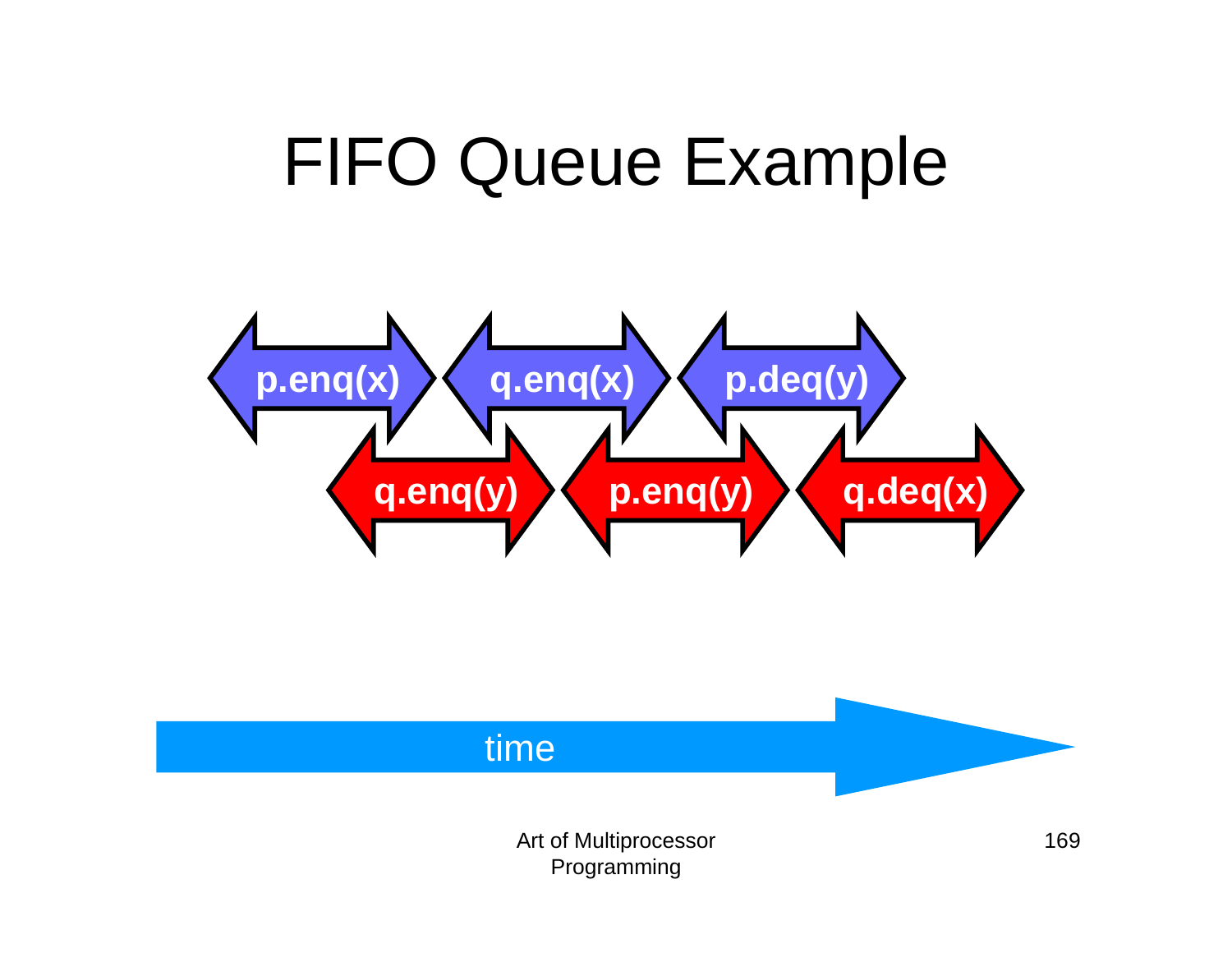## FIFO Queue Example

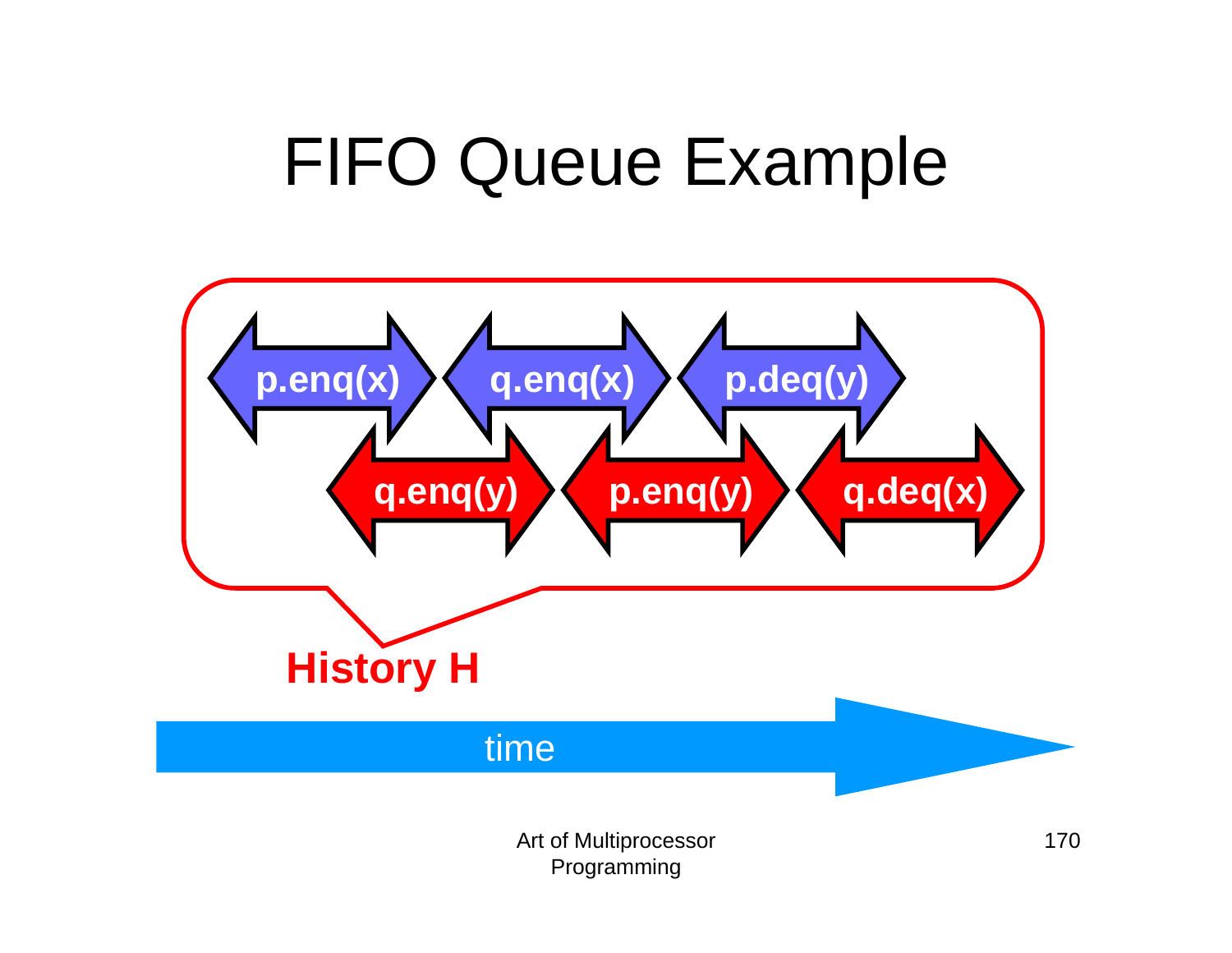# H|p Sequentially Consistent



### time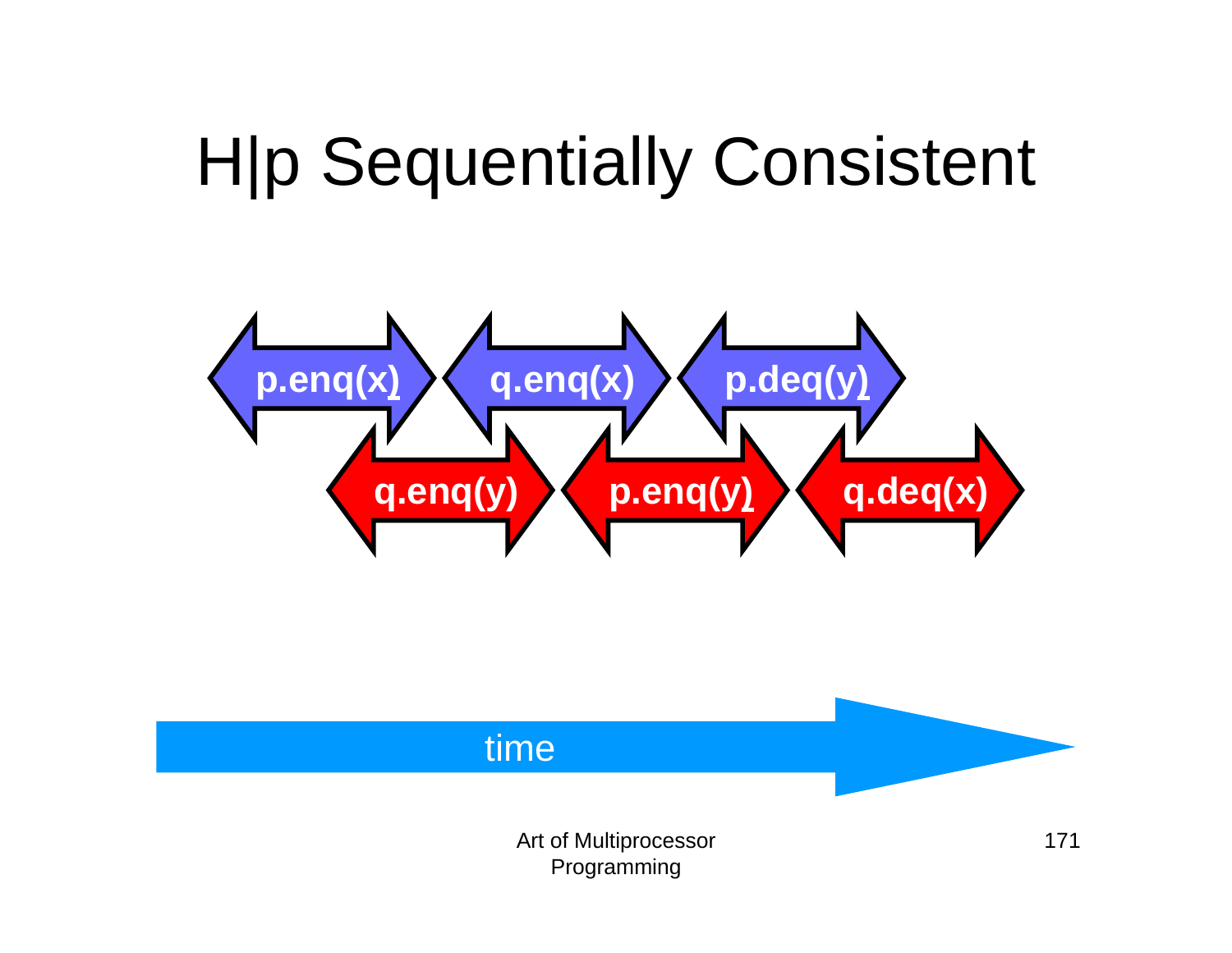# H|q Sequentially Consistent



### time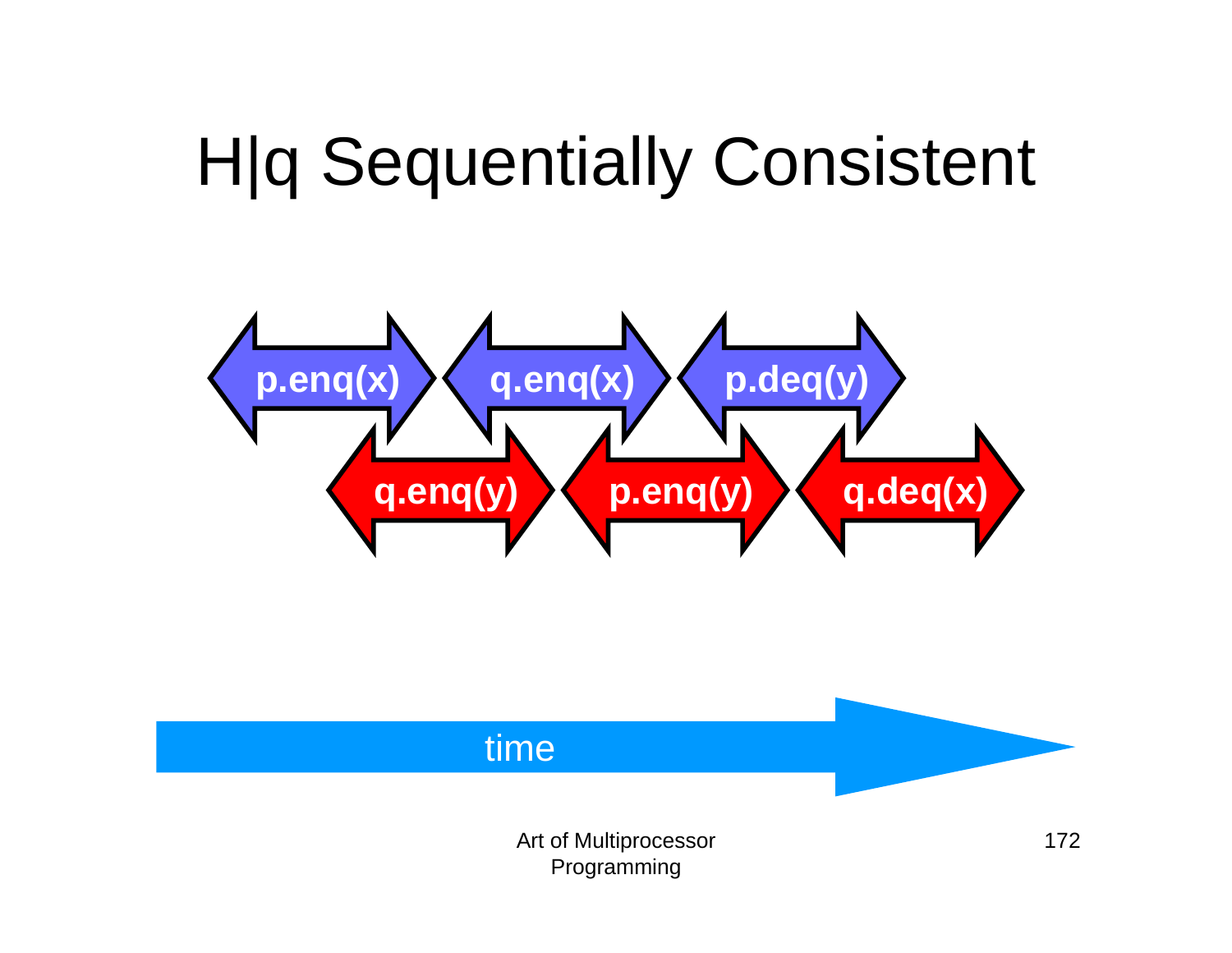# Ordering imposed by p

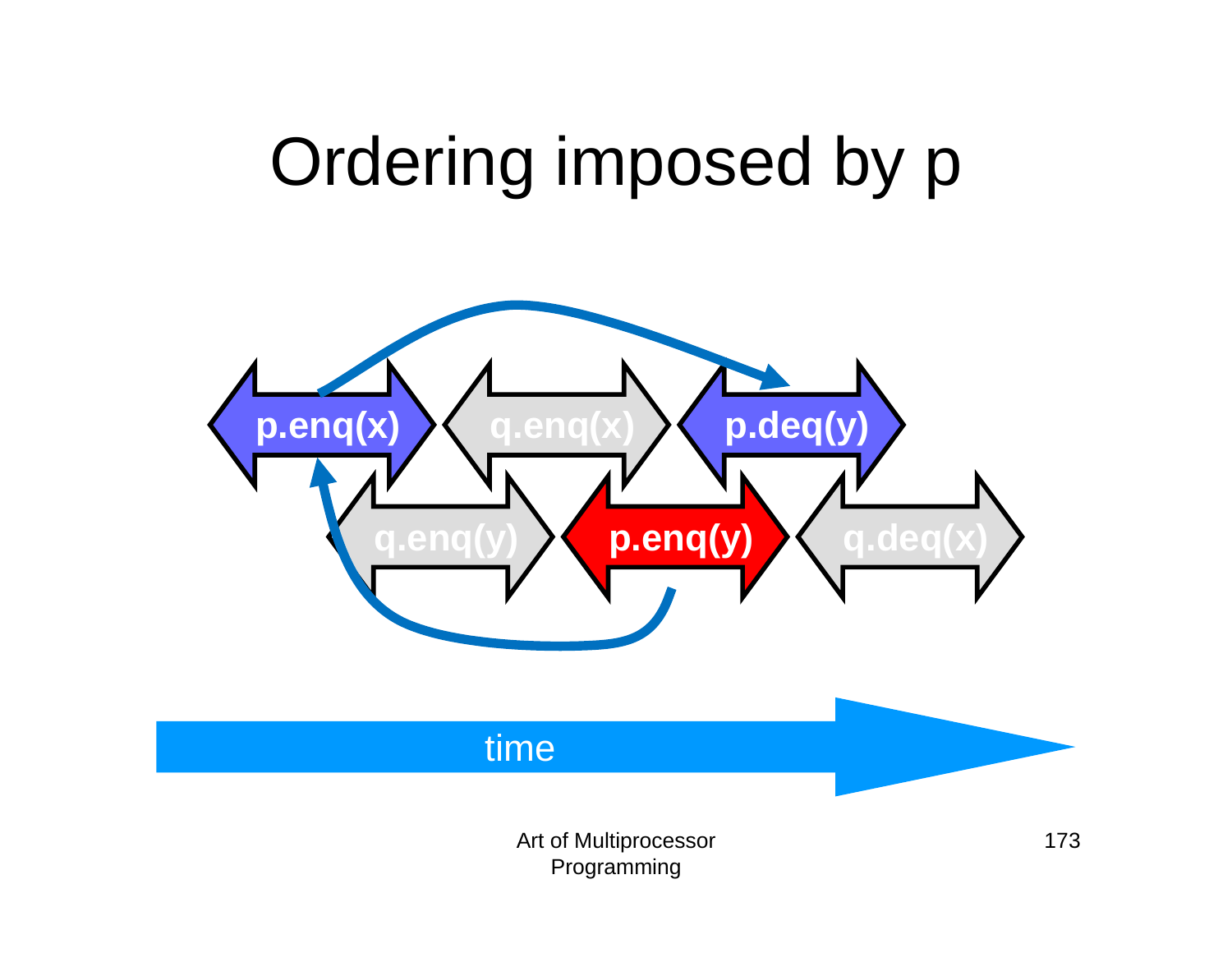# Ordering imposed by q



### time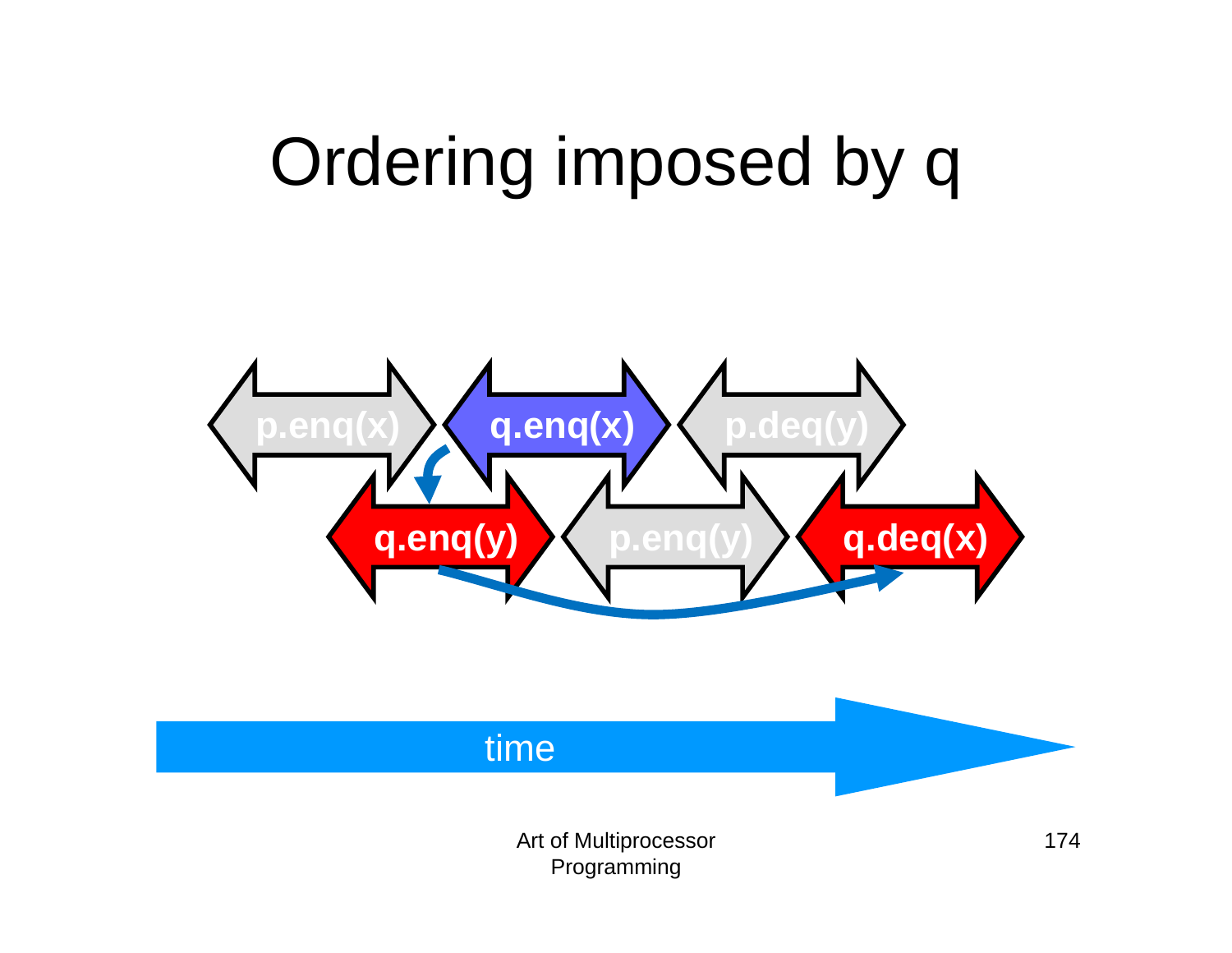# Ordering imposed by both

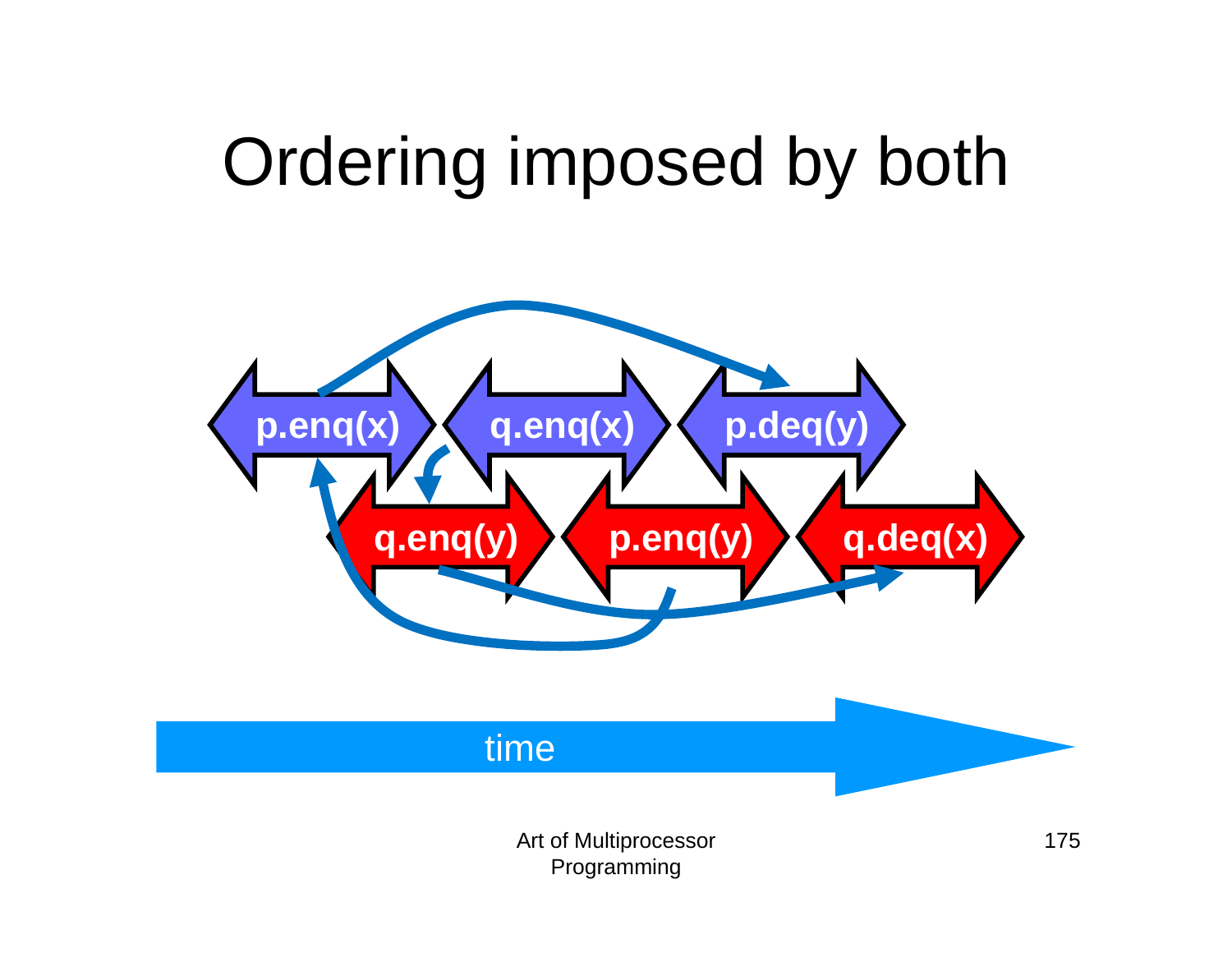## Combining orders



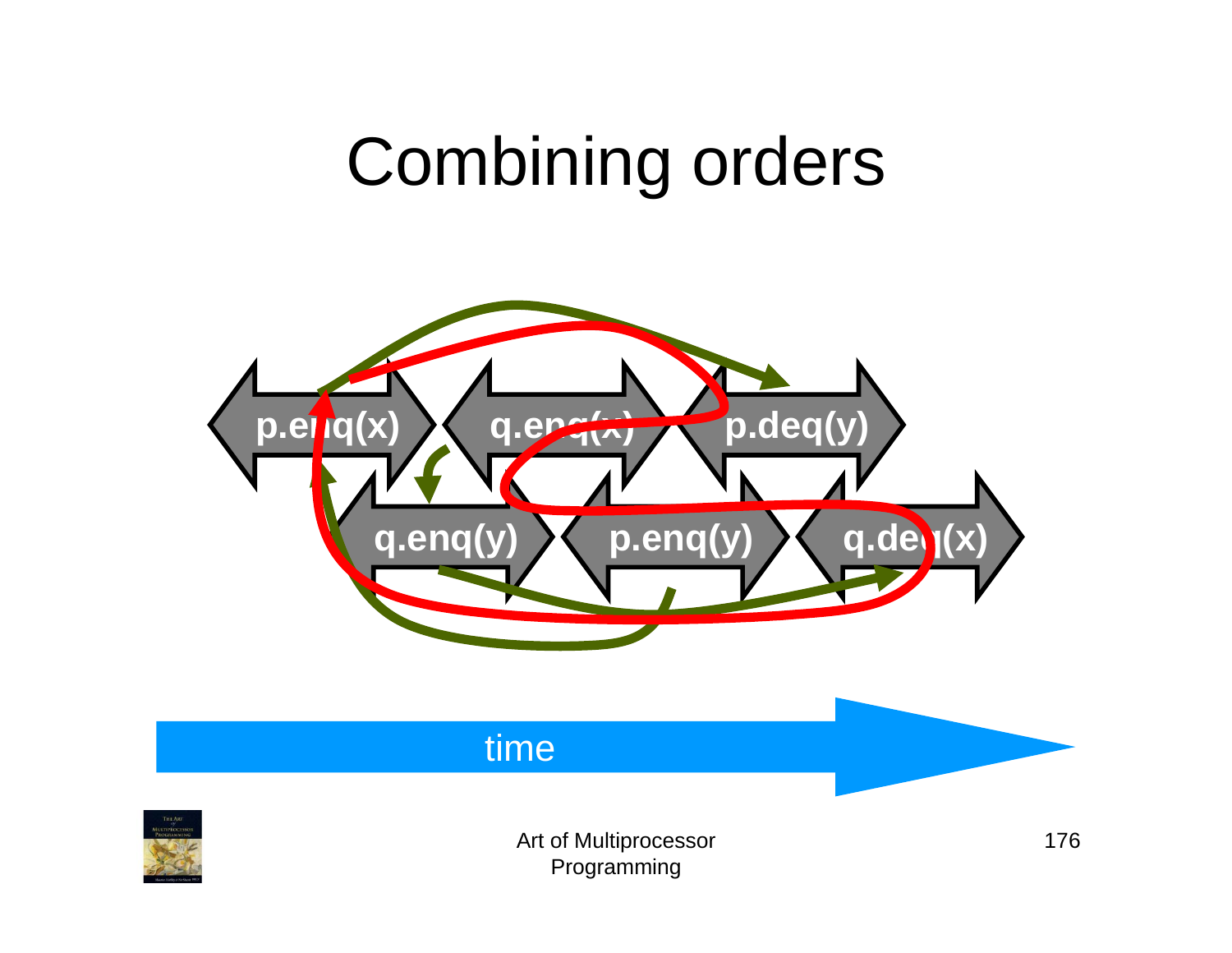## Fact

- Most hardware architectures don't support sequential consistency
- Because they think it's too strong
- Here's another story …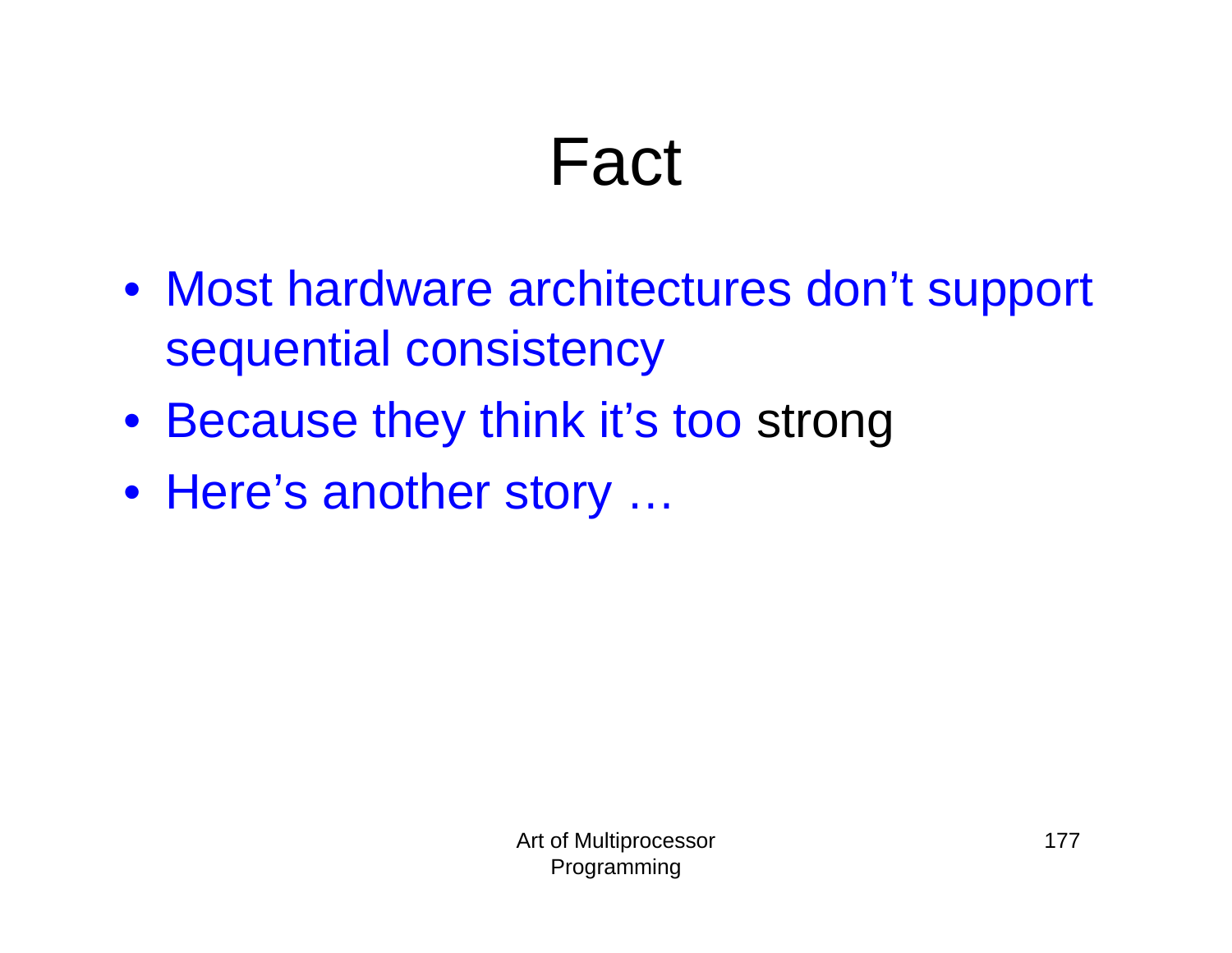## The Flag Example



#### time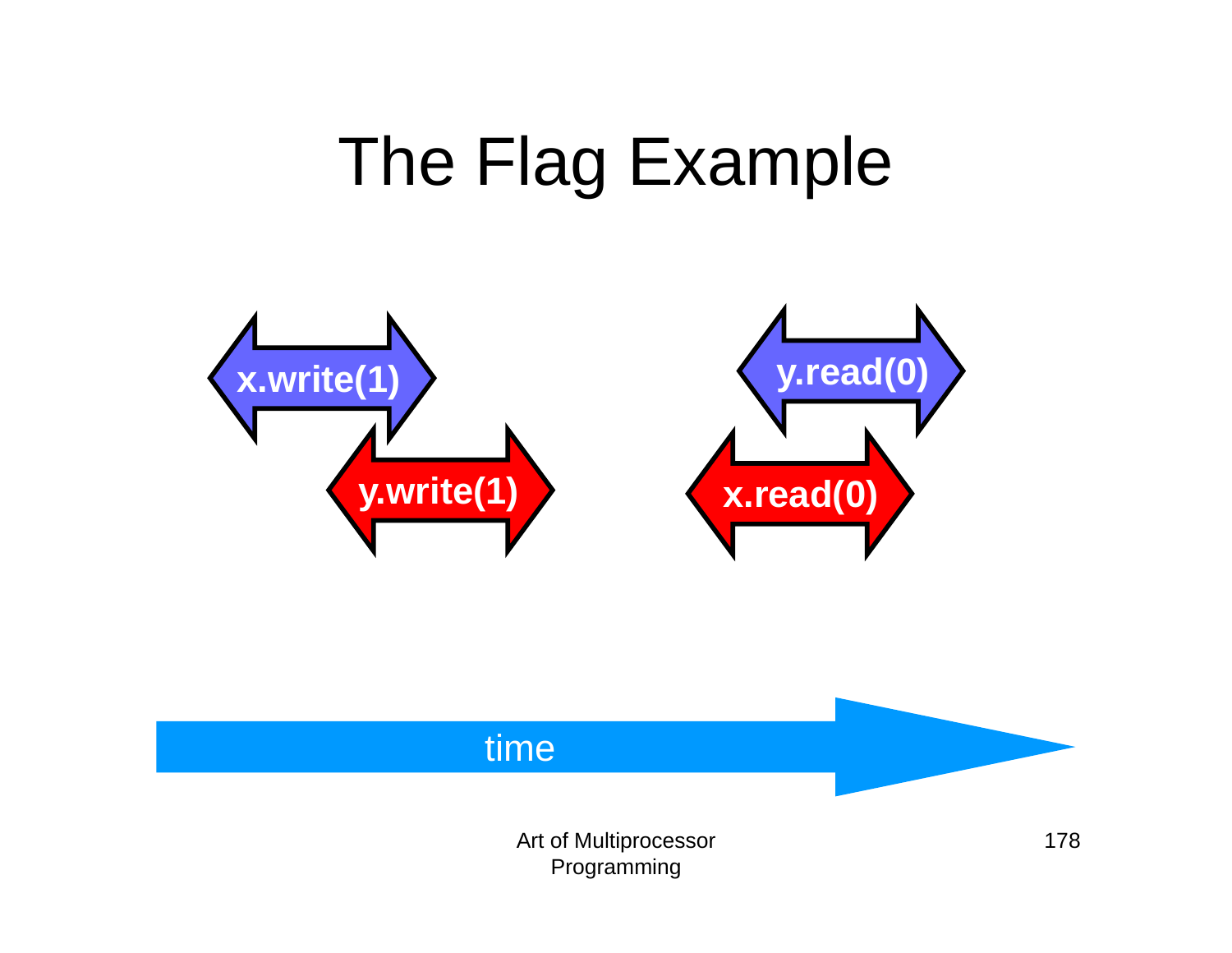# The Flag Example



- Each thread's view is sequentially consistent
	- It went first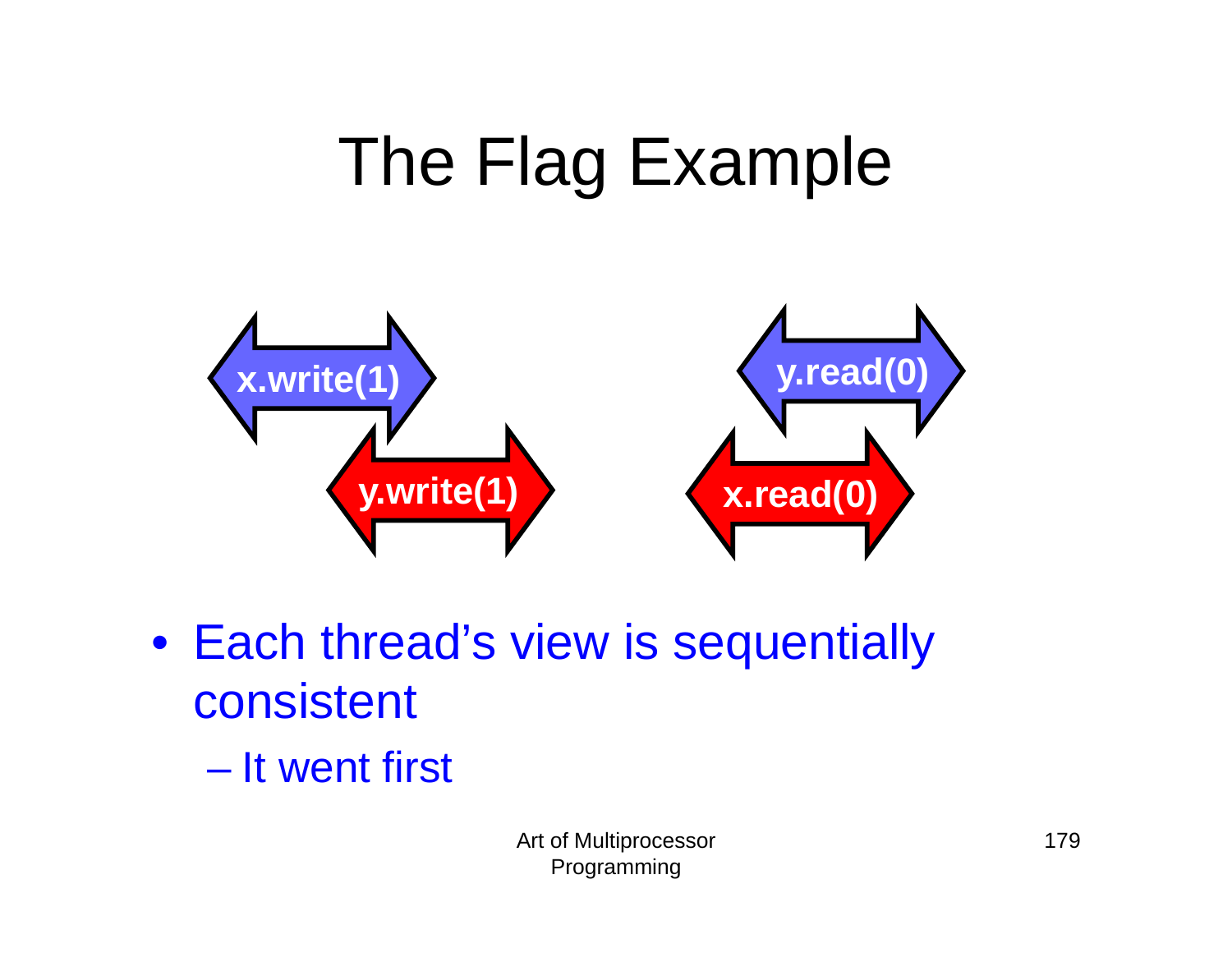# The Flag Example



- Entire history isn't sequentially consistent
	- $\Gamma$  Can't hoth an fire Can't both go first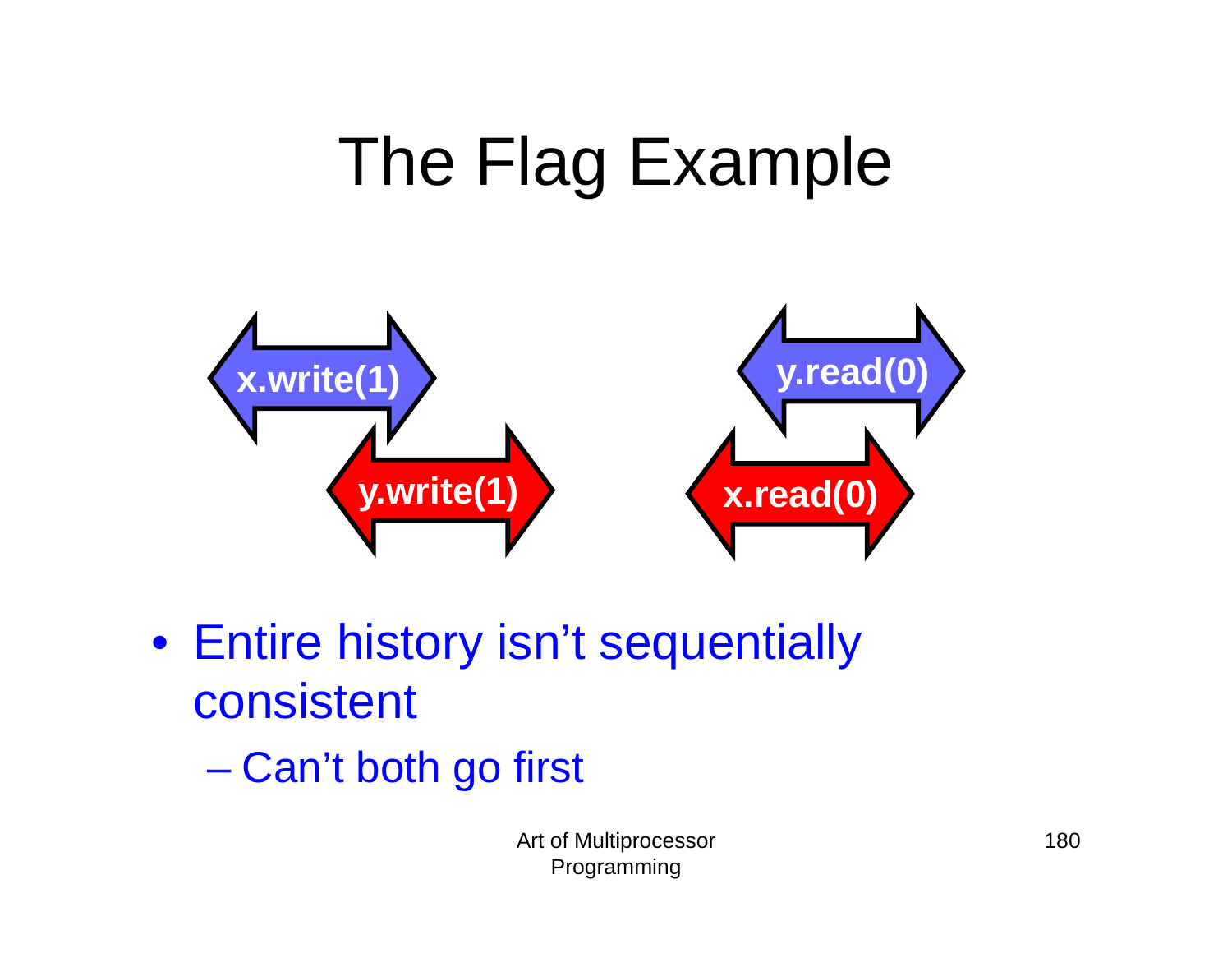## The Flag Example



• Is this behavior really so wrong?

–We can argue either way …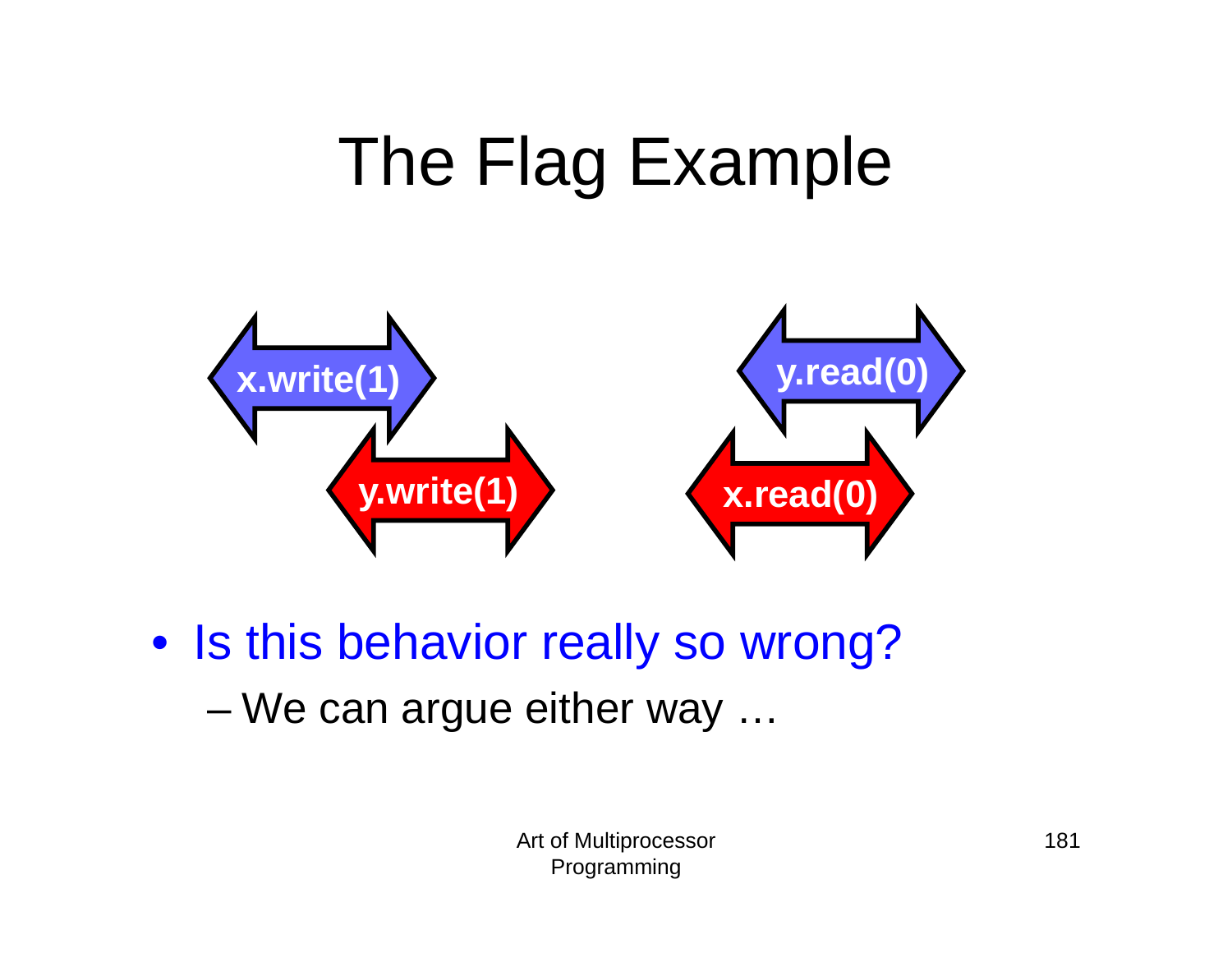# Opinion1: It's Wrong

- This pattern
	- –Write mine, read yours
- Is exactly the flag principle
	- Beloved of Alice and Bob
	- Heart of mutual exclusion
		- Peterson
		- Bakery, etc.
- It's non-negotiable!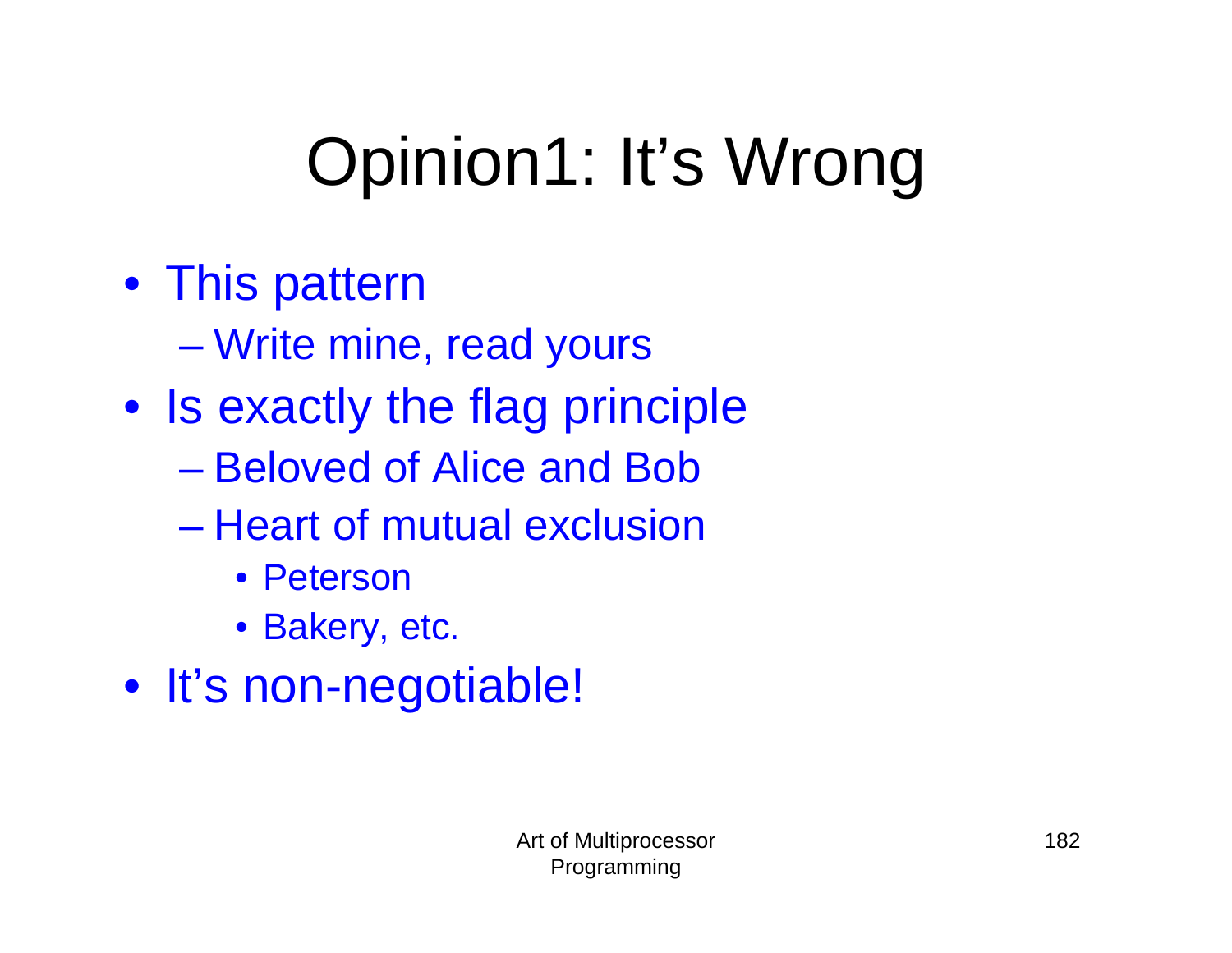#### Opinion2: But It Feels So Right …

- Many hardware architects think that sequential consistency is too strong
- Too expensive to implement in modern hardware
- OK if flag principle
	- $\mathcal{L}_{\mathcal{A}}$ violated by default
	- Honored by explicit request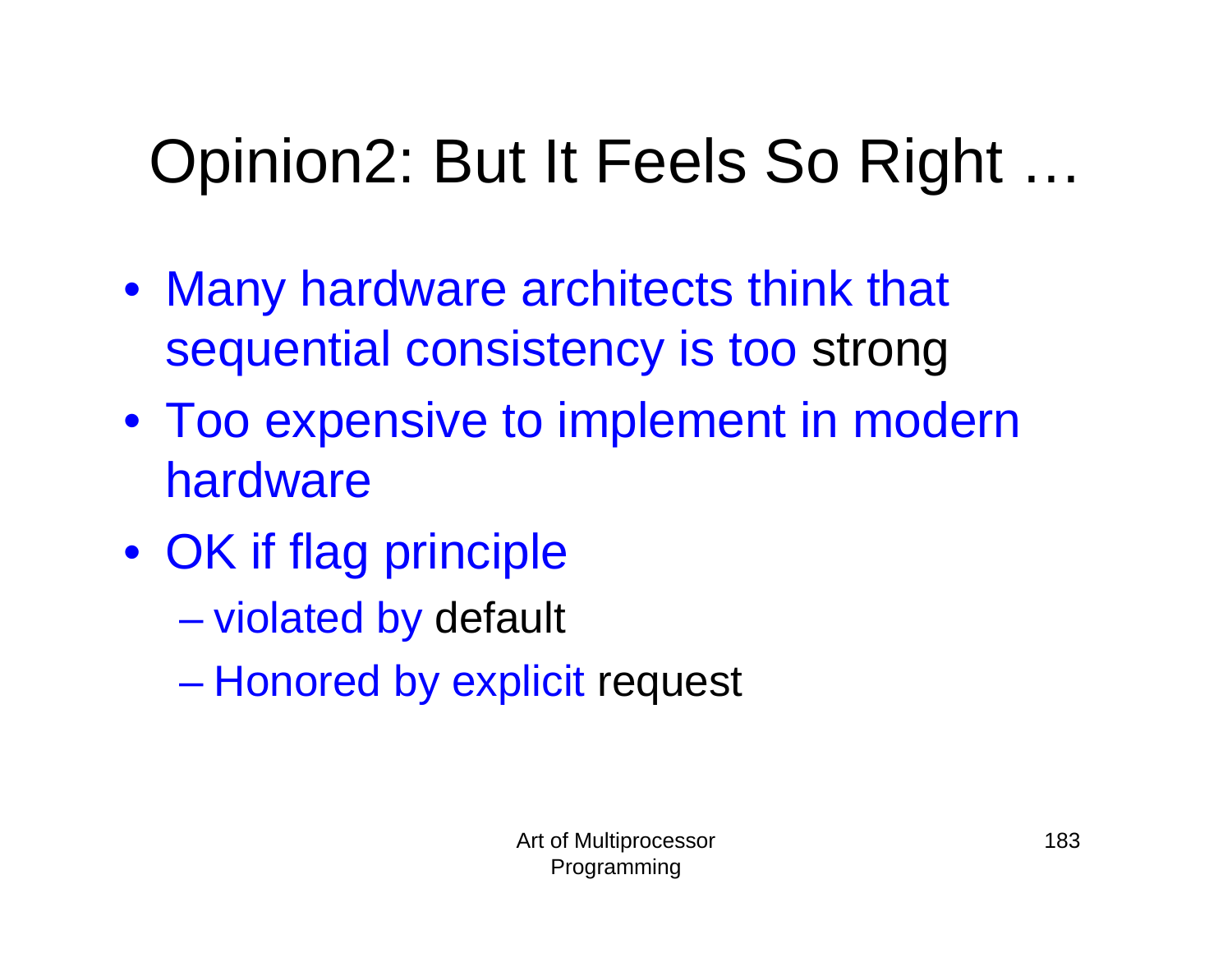## Memory Hierarchy

- On modern multiprocessors, processors do not read and write directly to memory.
- Memory accesses are very slow compared to processor speeds,
- Instead, each processor reads and writes directly to a cache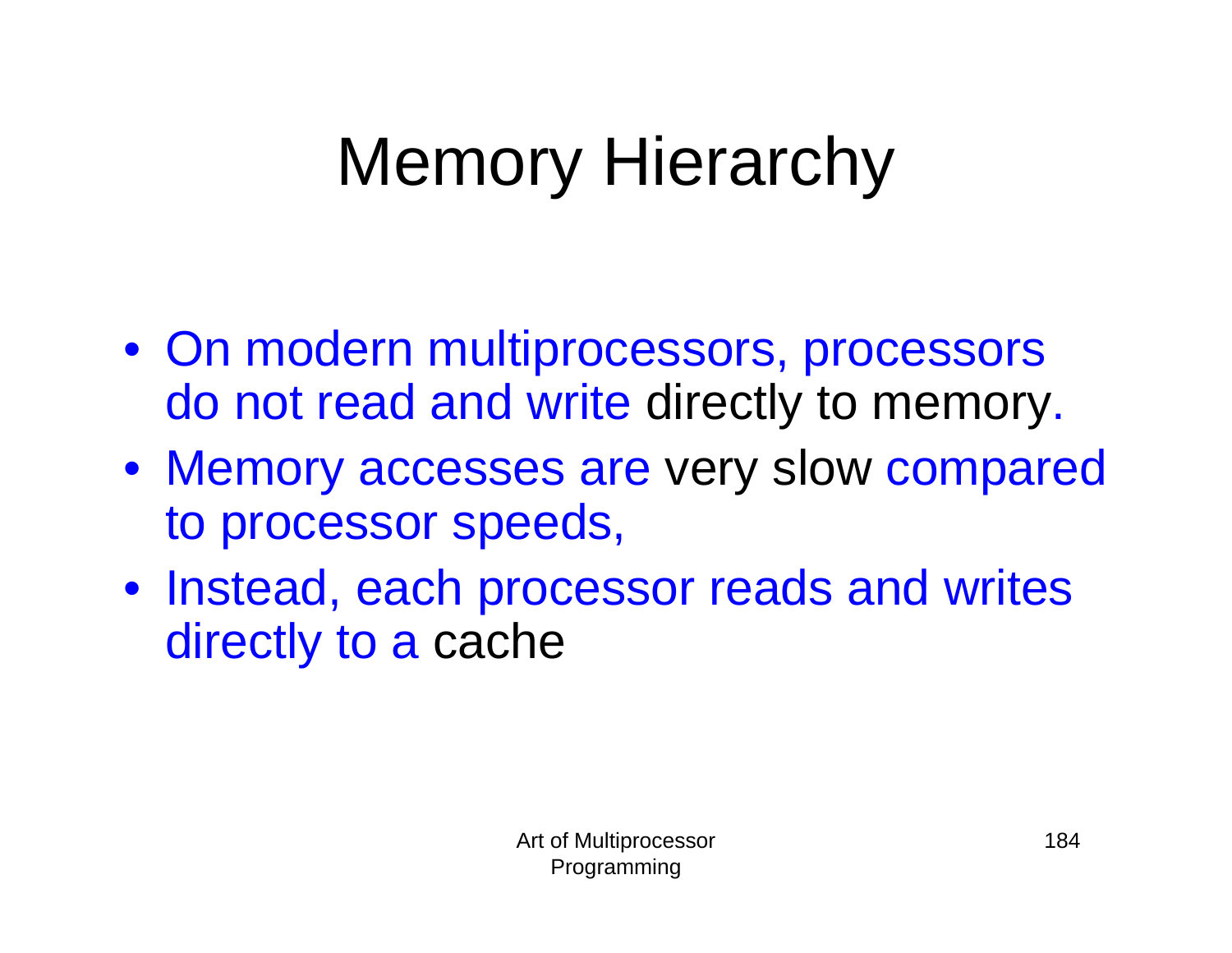## Memory Operations

- To read a memory location, – load data into cache.
- To write a memory location
	- $\mathcal{L}_{\mathcal{A}}$  , and the set of the set of the set of the set of the set of the set of the set of the set of the set of the set of the set of the set of the set of the set of the set of the set of the set of the set of th update cached copy,
	- –lazily write cached data back to memory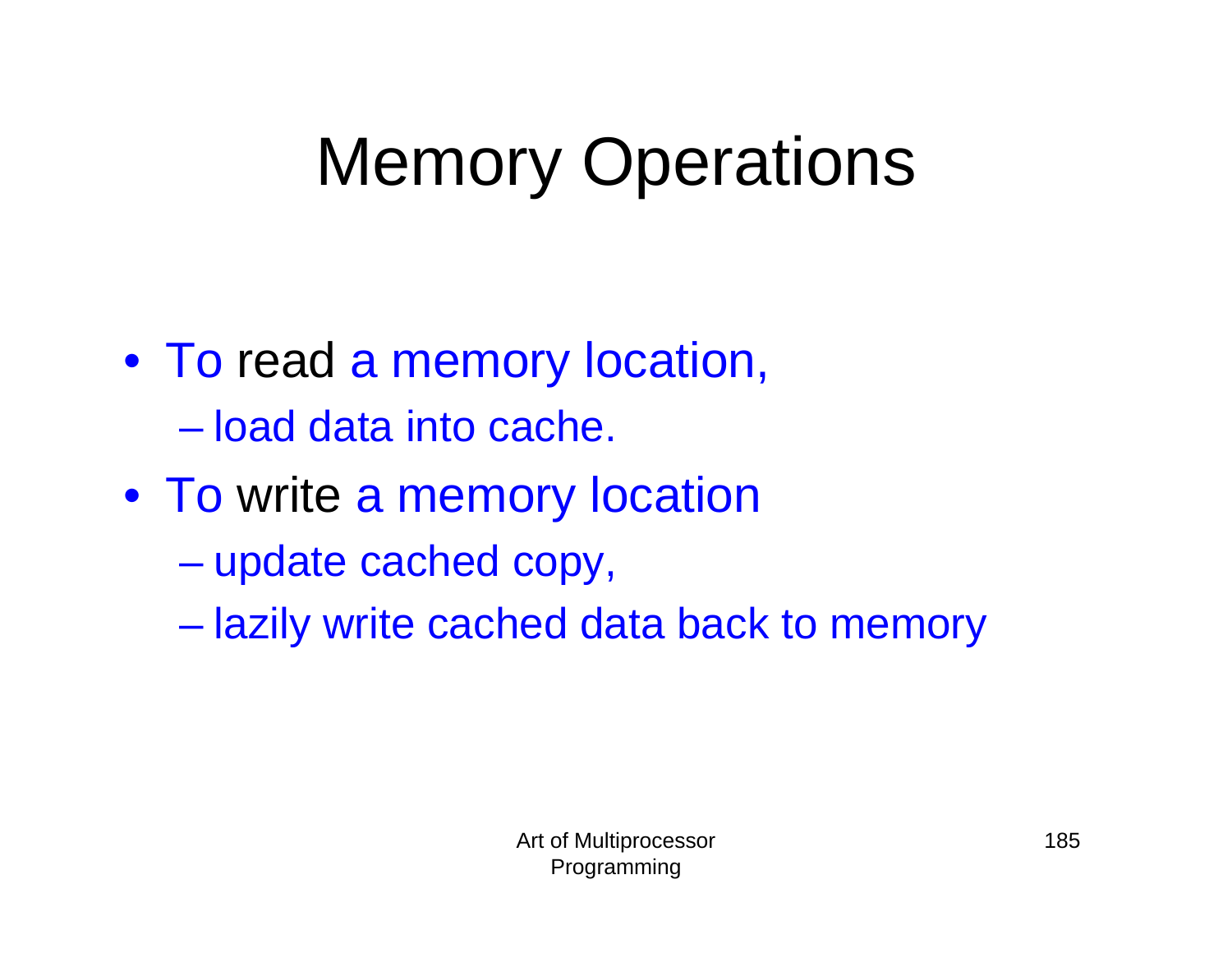## While Writing to Memory

- A processor can execute hundreds, or even thousands of instructions
- Why delay on every memory write?
- Instead, write back in parallel with rest of the program.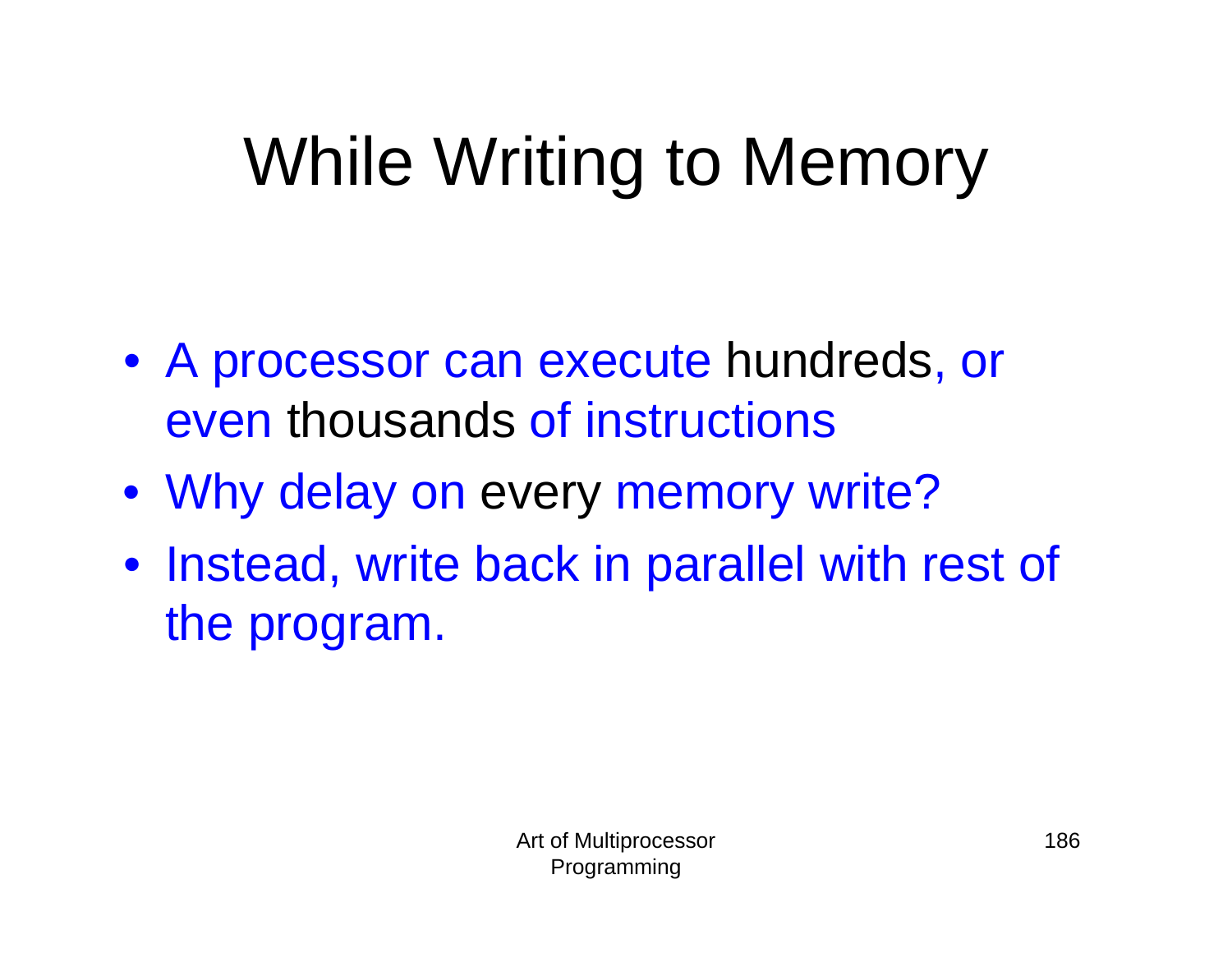## Revisionist History

- Flag violation history is actually OK
	- processors delay writing to memory
	- until after reads have been issued.
- Otherwise unacceptable delay between read and write instructions.
- Who knew you wanted to synchronize?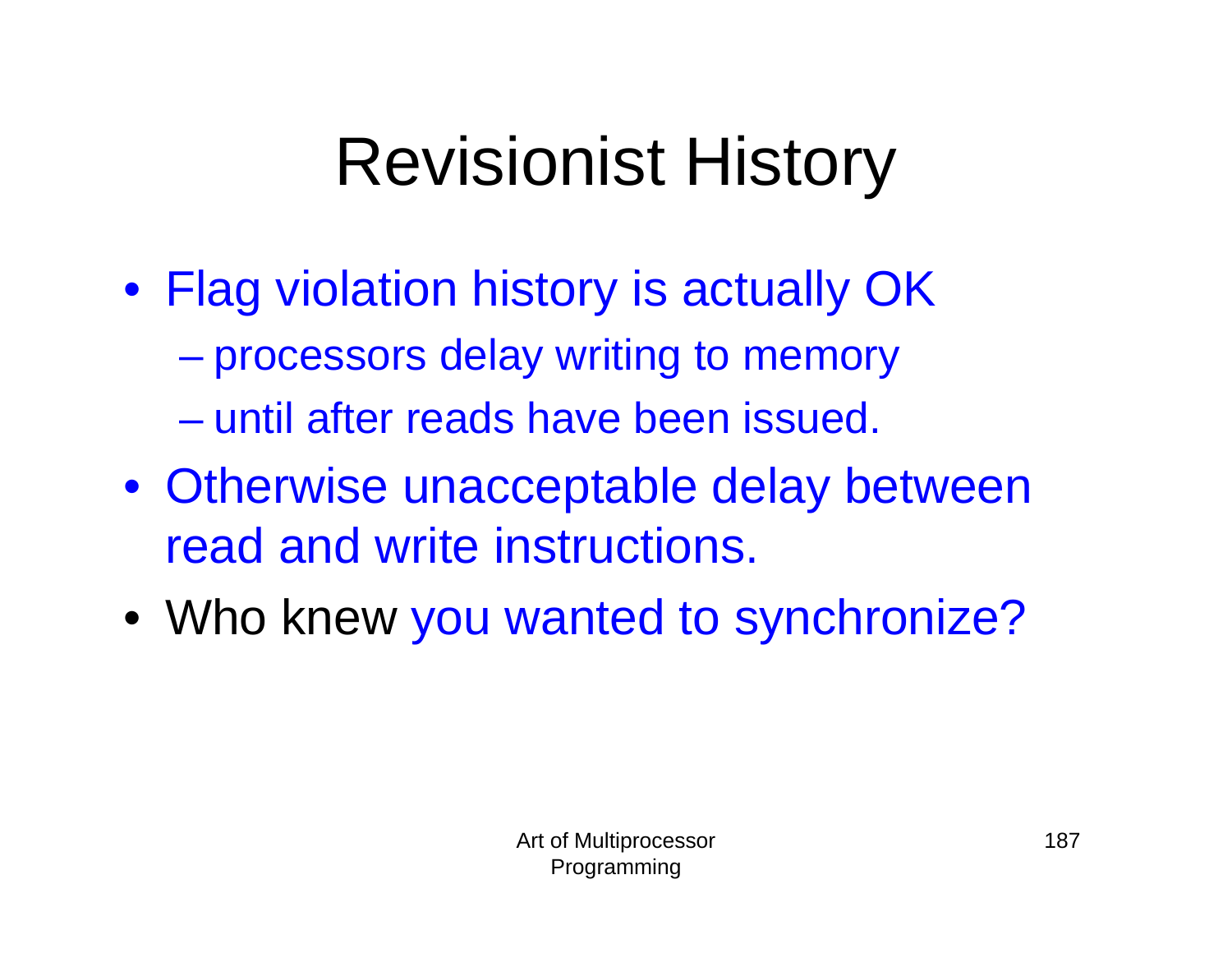#### Who knew you wanted to synchronize?

- Writing to memory = mailing a letter
- Vast majority of reads & writes
	- $\mathcal{L}_{\mathcal{A}}$  , and the set of the set of the set of the set of the set of the set of the set of the set of the set of the set of the set of the set of the set of the set of the set of the set of the set of the set of th Not for synchronization
	- $\mathcal{L}_{\mathcal{A}}$ No need to idle waiting for post office
- If you want to synchronize
	- Announce it explicitly
	- Pay for it only when you need it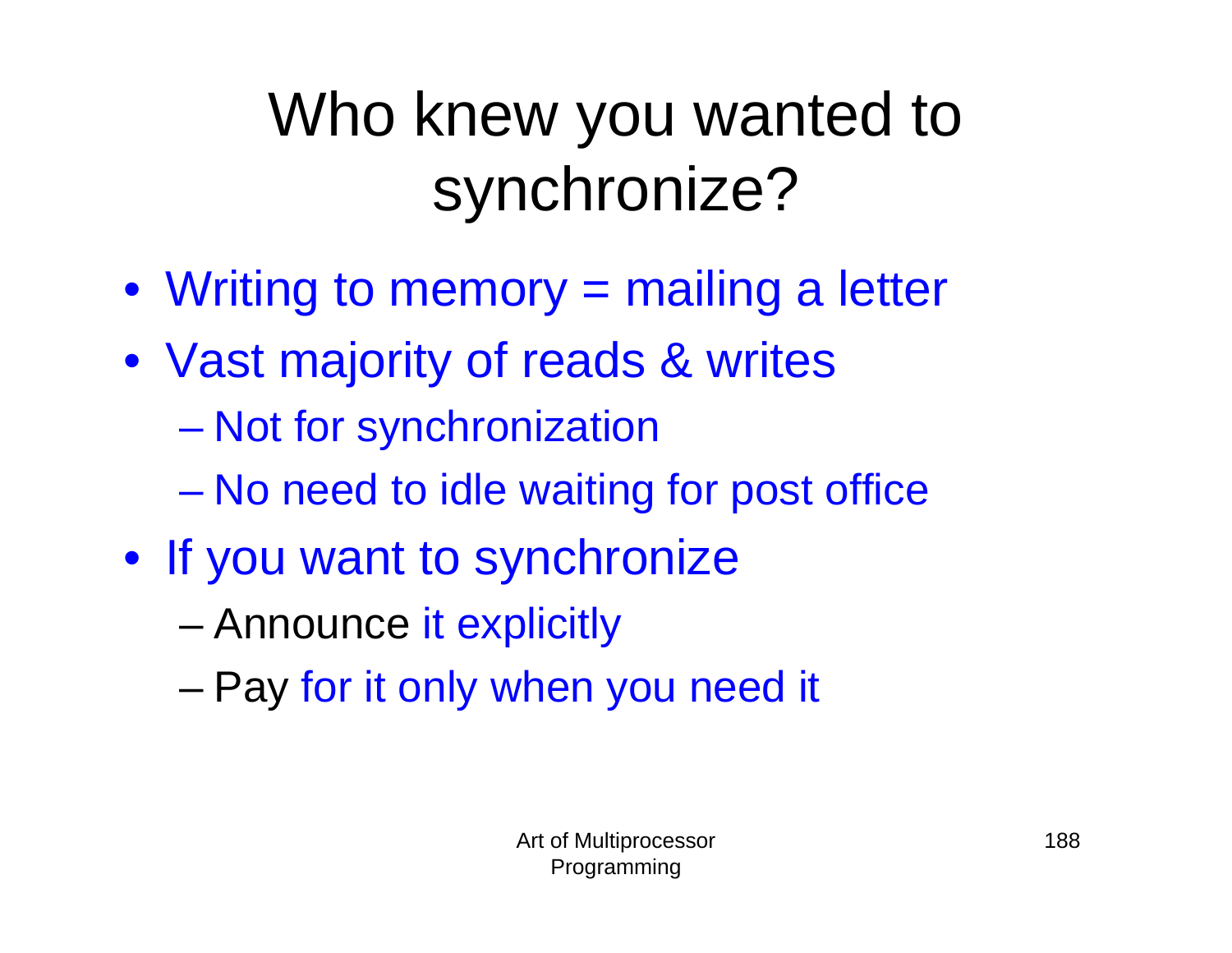## Explicit Synchronization

- Memory barrier instruction
	- Flush unwritten caches
	- $\mathcal{L}_{\mathcal{A}}$ Bring caches up to date
- Compilers often do this for you
	- Entering and leaving critical sections
- Expensive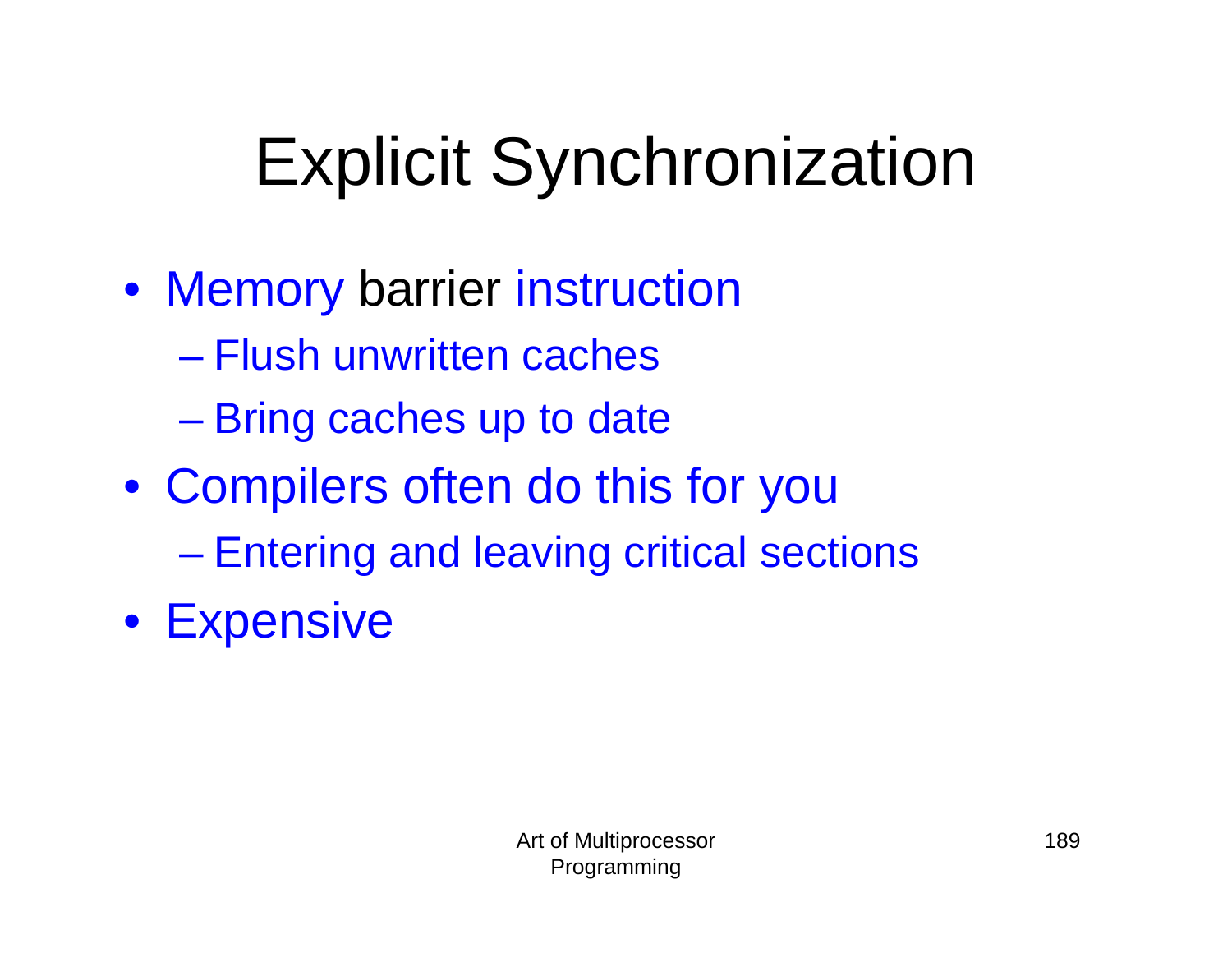## Volatile

- In Java, can ask compiler to keep a variable up-to-date with volatile keyword
- Also inhibits reordering, removing from loops, & other "optimizations"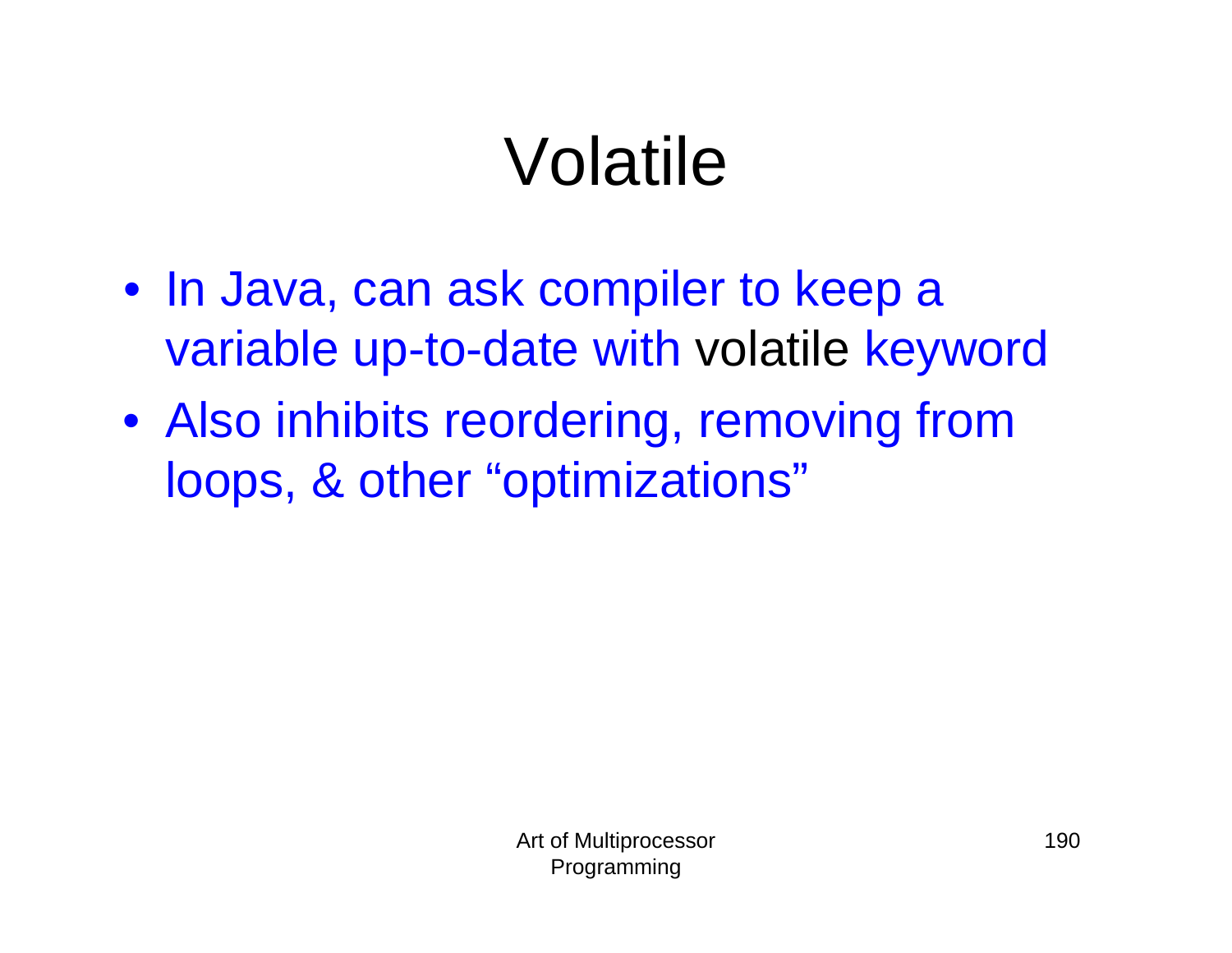#### Real-World Hardware Memory

- Weaker than sequential consistency
- But you can get sequential consistency at a price
- OK for expert, tricky stuff assembly language, device drivers, etc.
- Linearizability more appropriate for highlevel software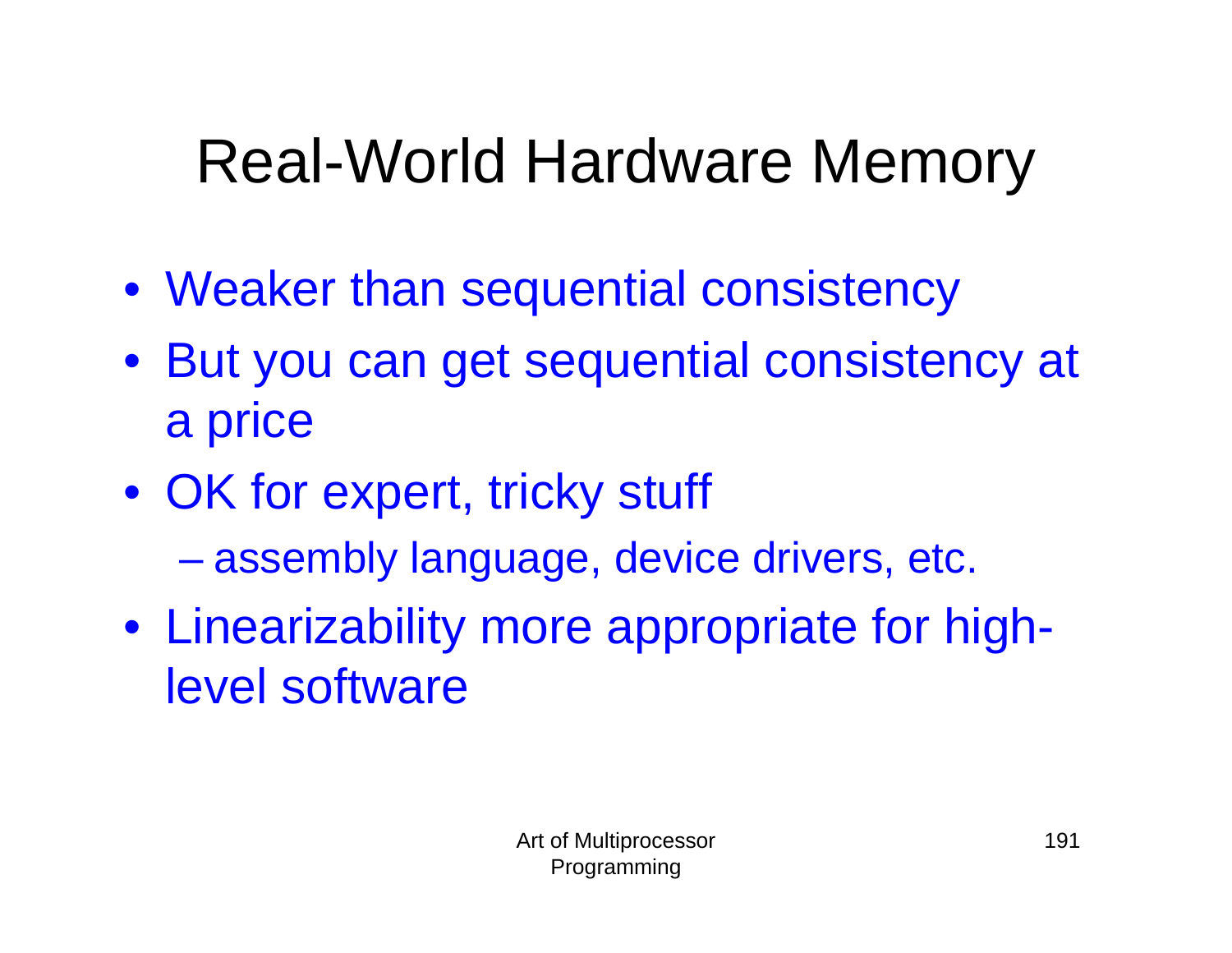## Linearizability

- Linearizability
	- Operation takes effect instantaneously between invocation and response
	- $\mathcal{L}_{\mathcal{A}}$  , and the set of the set of the set of the set of the set of the set of the set of the set of the set of the set of the set of the set of the set of the set of the set of the set of the set of the set of th Uses sequential specification, locality implies composablity
	- Good for high level objects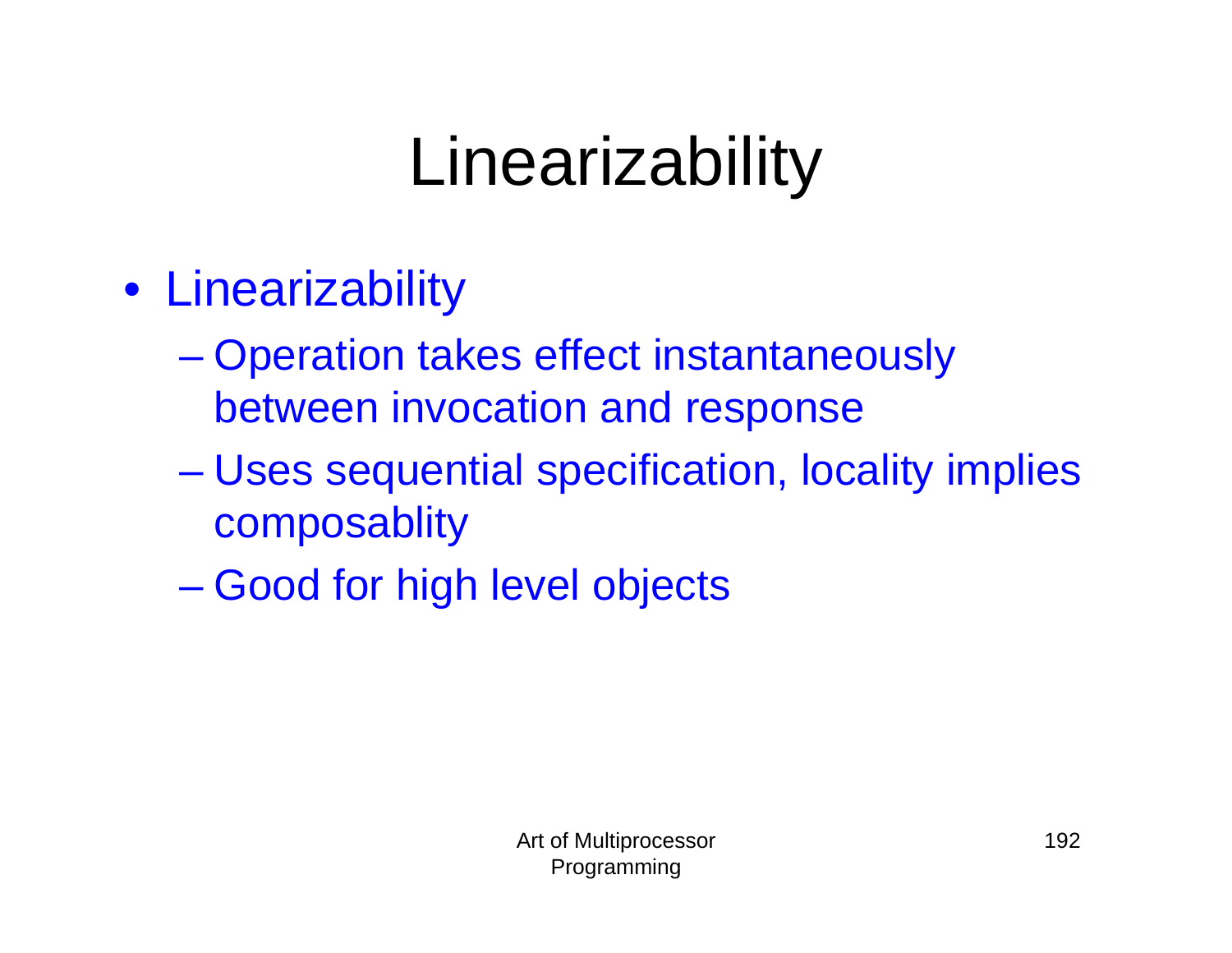## Correctness: Linearizability

- Sequential Consistency
	- Not composable
	- Harder to work with
	- $\mathcal{L}_{\mathcal{A}}$  , and the set of the set of the set of the set of the set of the set of the set of the set of the set of the set of the set of the set of the set of the set of the set of the set of the set of the set of th Good way to think about hardware models
- We will use *linearizability* as in the remainder of this course unless stated **otherwise**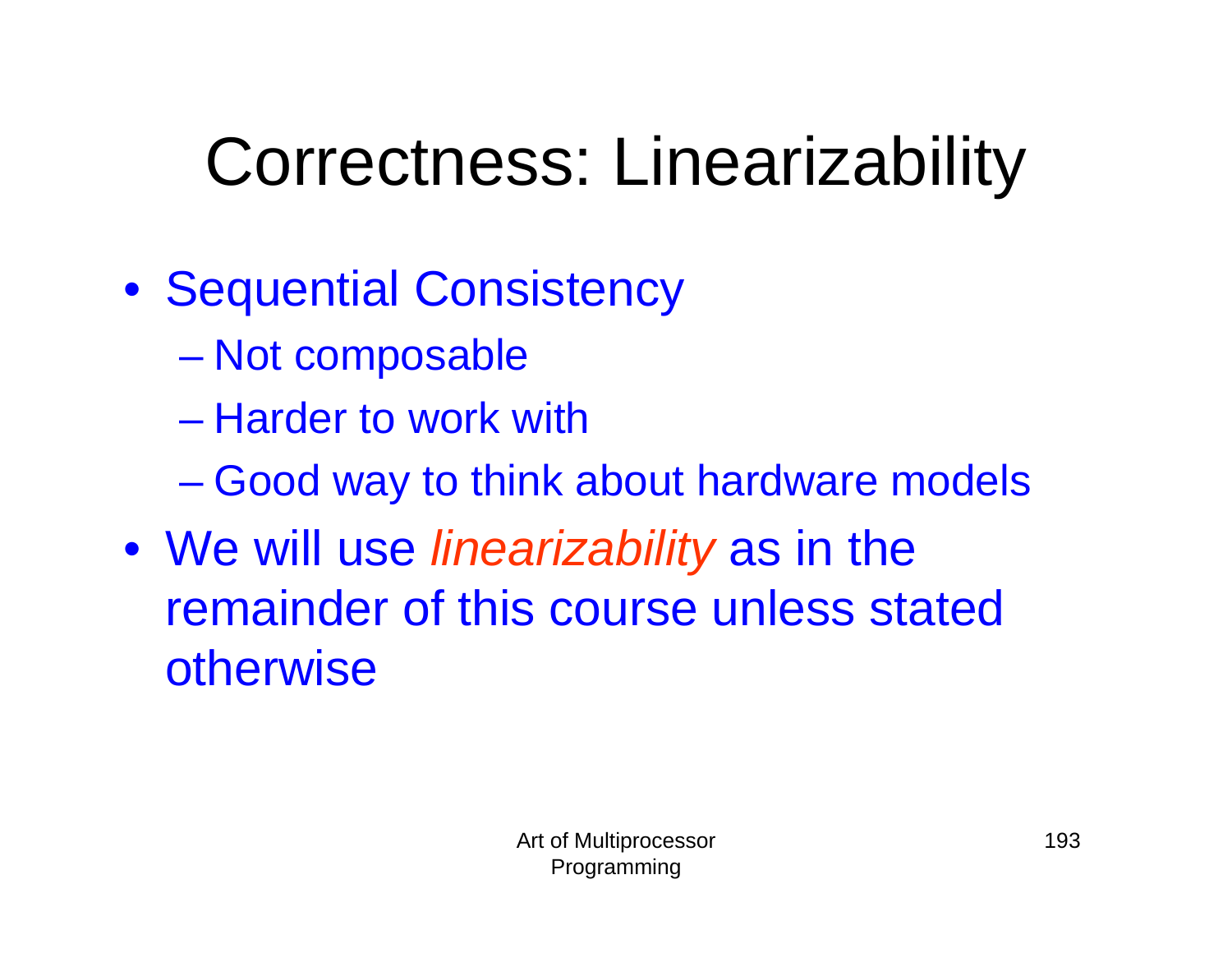## Progress

- We saw an implementation whose methods were lock-based (deadlock-free)
- We saw an implementation whose methods did not use locks (lock-free)
- How do they relate?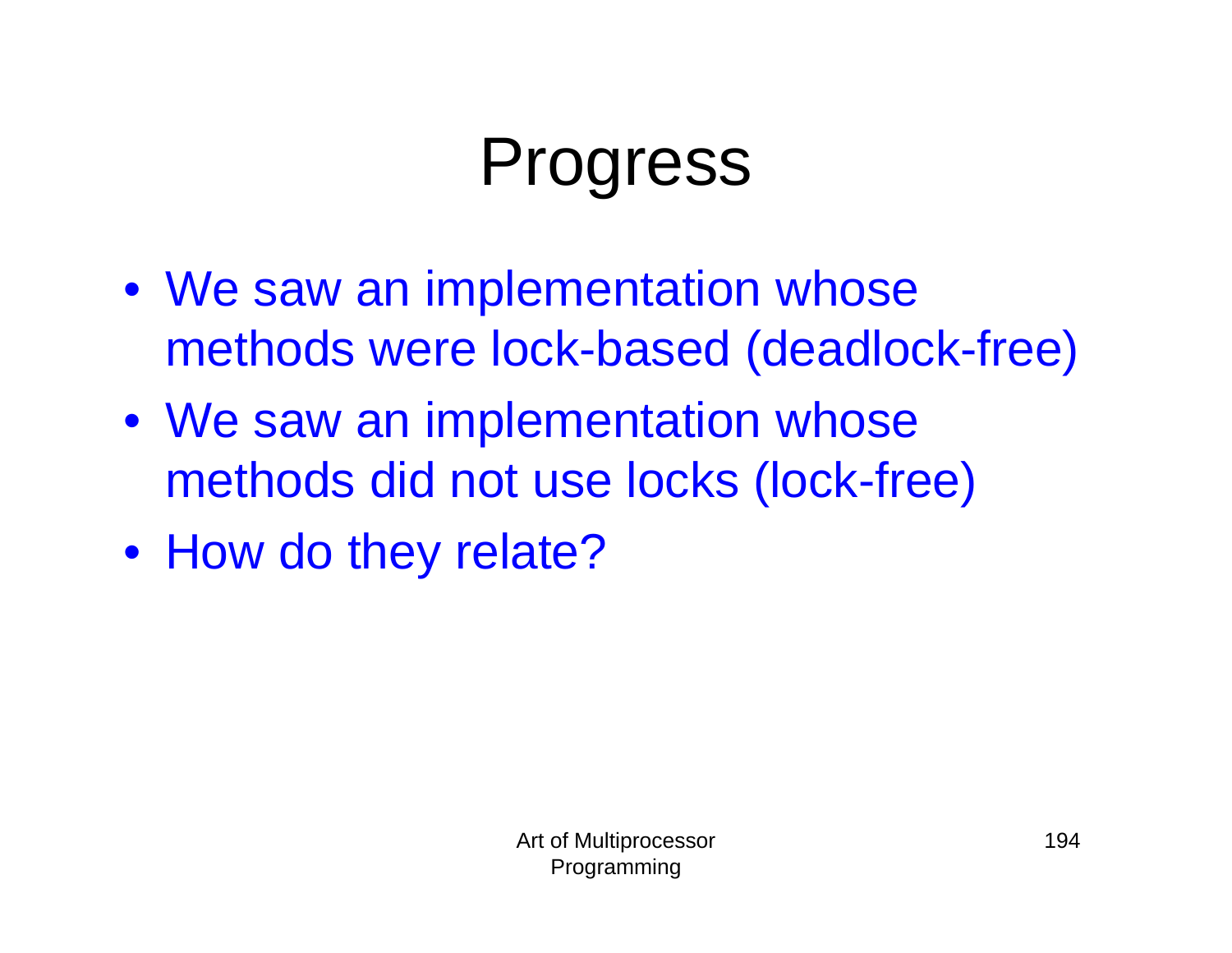# Progress Conditions

- *Deadlock-free:* some thread trying to acquire the lock eventually succeeds.
- *Starvation-free:* every thread trying to acquire the lock eventually succeeds.
- *Lock-free:* some thread calling a method eventually returns.
- *Wait-free:* every thread calling a method eventually returns.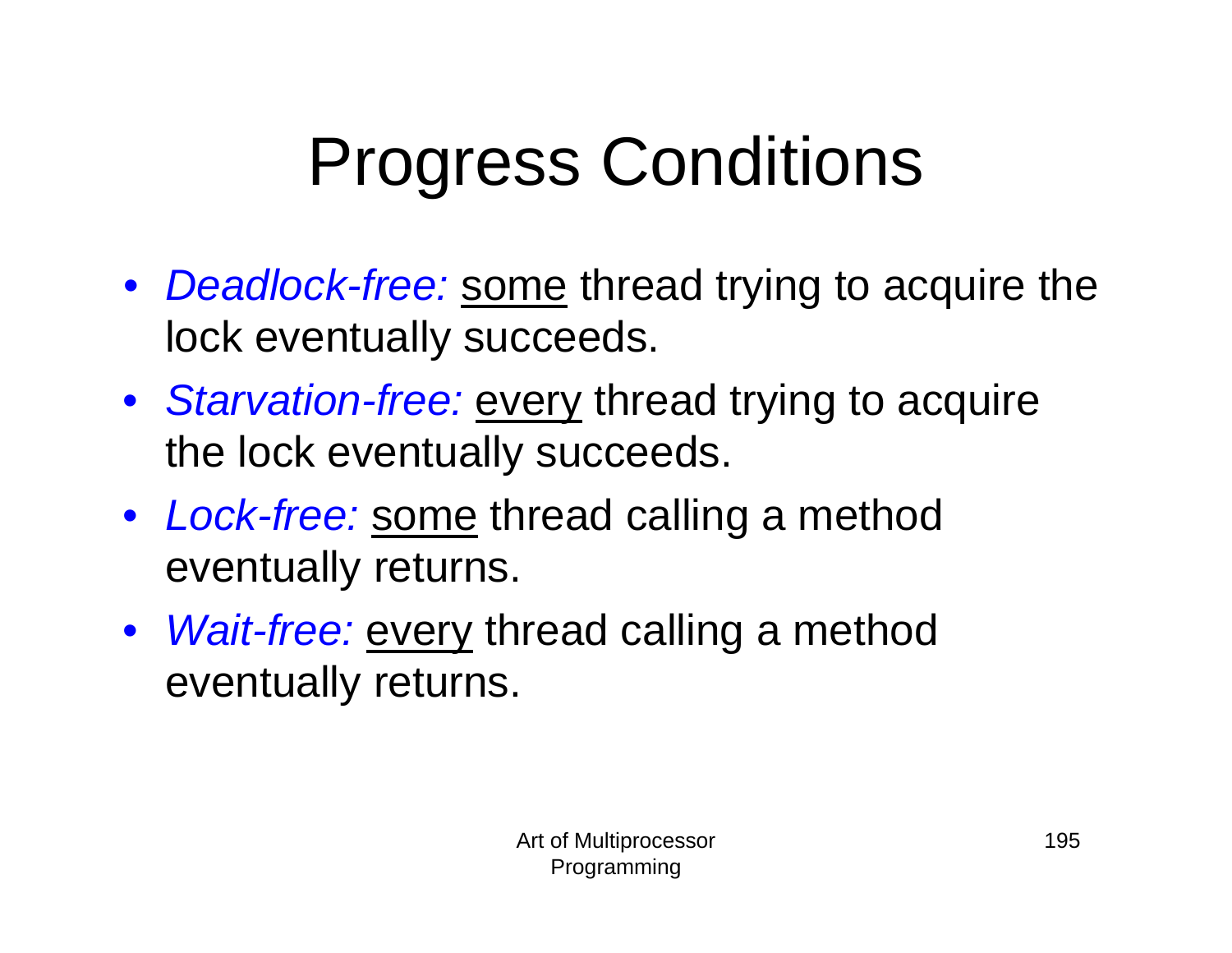## Progress Conditions

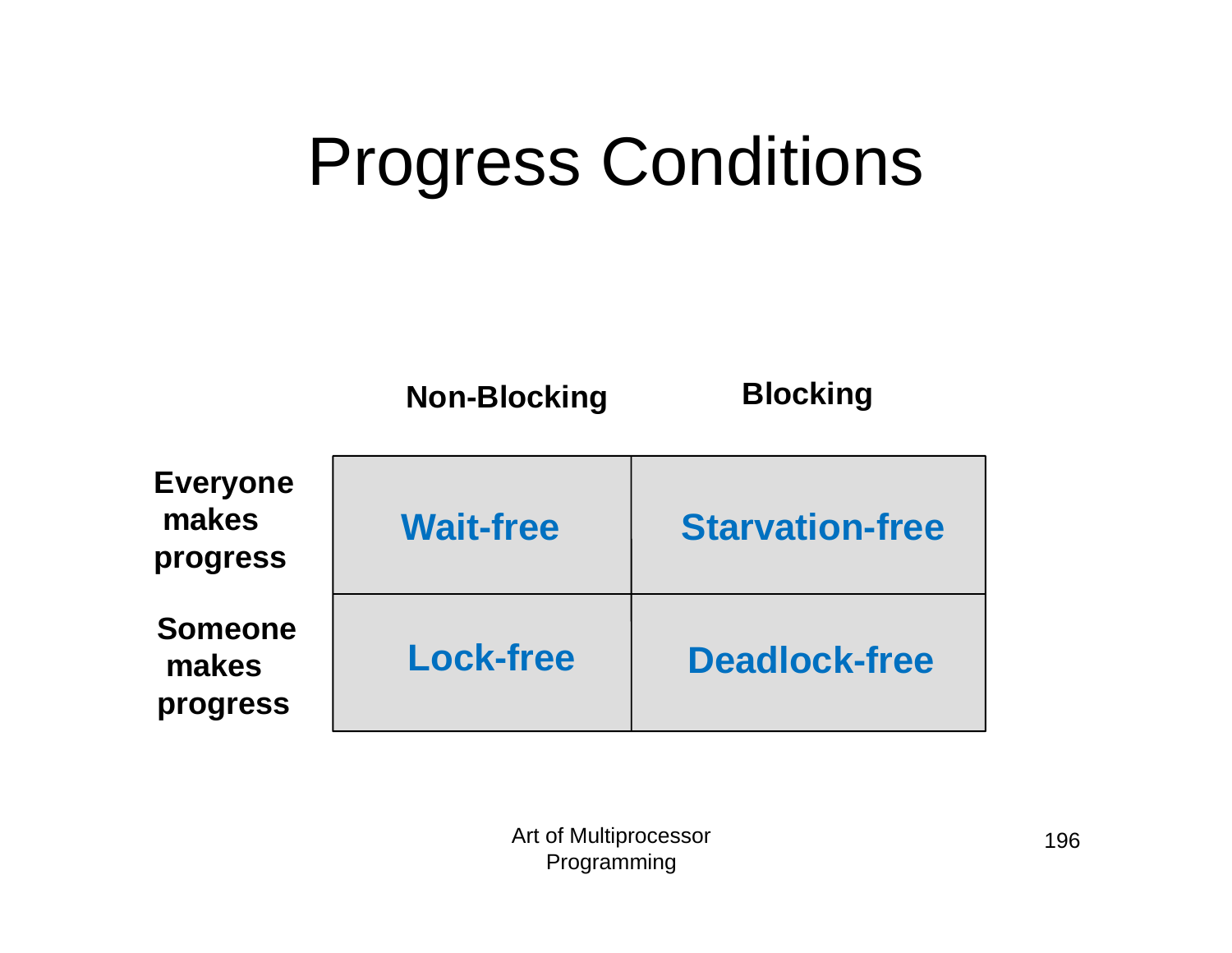## Summary

• We will look at *linearizable blocking* and *non-blocking* implementations of objects.